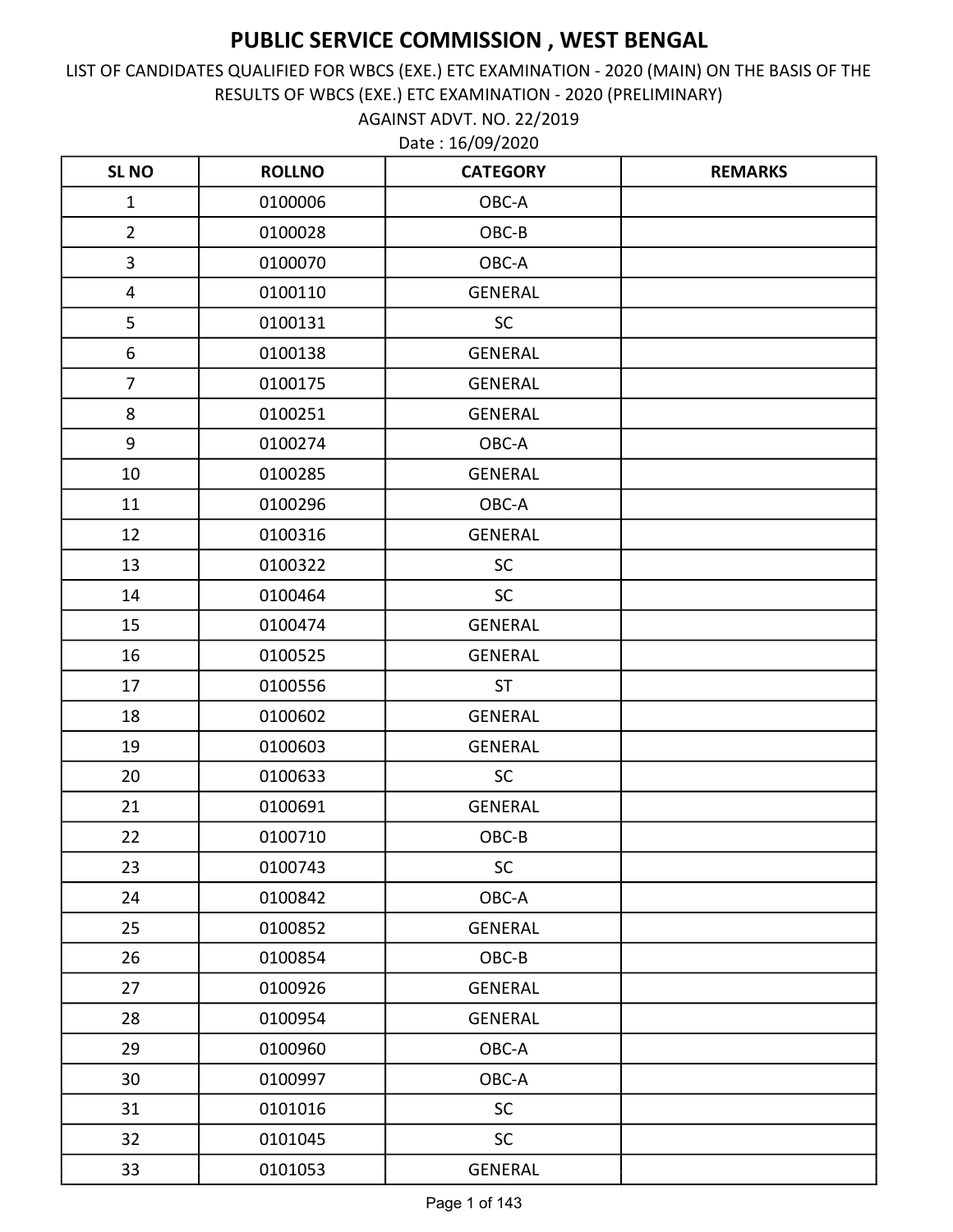AGAINST ADVT. NO. 22/2019 LIST OF CANDIDATES QUALIFIED FOR WBCS (EXE.) ETC EXAMINATION - 2020 (MAIN) ON THE BASIS OF THE RESULTS OF WBCS (EXE.) ETC EXAMINATION - 2020 (PRELIMINARY)

| <b>SLNO</b> | <b>ROLLNO</b> | <b>CATEGORY</b> | <b>REMARKS</b> |
|-------------|---------------|-----------------|----------------|
| 34          | 0101059       | <b>GENERAL</b>  |                |
| 35          | 0101085       | <b>GENERAL</b>  |                |
| 36          | 0101093       | OBC-A           |                |
| 37          | 0101119       | OBC-B           |                |
| 38          | 0101175       | <b>SC</b>       |                |
| 39          | 0101190       | <b>GENERAL</b>  |                |
| 40          | 0101212       | OBC-A           |                |
| 41          | 0101214       | OBC-A           |                |
| 42          | 0101294       | OBC-B           |                |
| 43          | 0101323       | OBC-A           |                |
| 44          | 0101380       | OBC-B           |                |
| 45          | 0101396       | OBC-A           |                |
| 46          | 0101438       | <b>GENERAL</b>  |                |
| 47          | 0101496       | OBC-B           |                |
| 48          | 0101512       | <b>GENERAL</b>  |                |
| 49          | 0101570       | <b>SC</b>       |                |
| 50          | 0101620       | <b>GENERAL</b>  |                |
| 51          | 0101626       | <b>GENERAL</b>  |                |
| 52          | 0101658       | OBC-B           |                |
| 53          | 0101725       | OBC-A           |                |
| 54          | 0101758       | SC              |                |
| 55          | 0101790       | <b>GENERAL</b>  |                |
| 56          | 0101798       | <b>SC</b>       |                |
| 57          | 0101821       | <b>GENERAL</b>  |                |
| 58          | 0101866       | <b>GENERAL</b>  |                |
| 59          | 0101918       | <b>GENERAL</b>  |                |
| 60          | 0101954       | <b>SC</b>       |                |
| 61          | 0101960       | <b>SC</b>       |                |
| 62          | 0101963       | OBC-A           |                |
| 63          | 0101966       | <b>GENERAL</b>  |                |
| 64          | 0102025       | OBC-B           |                |
| 65          | 0102049       | OBC-B           |                |
| 66          | 0102117       | OBC-B           |                |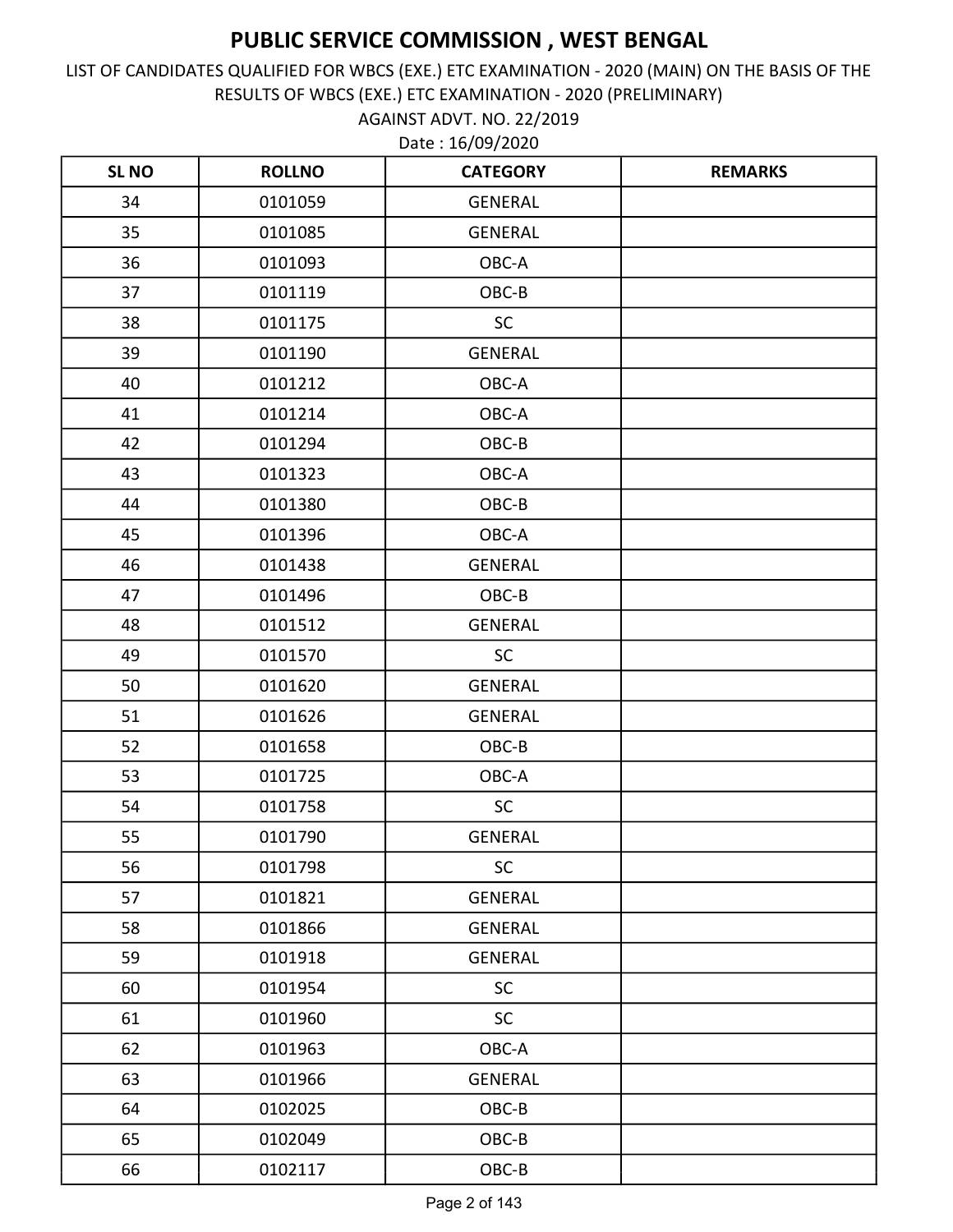AGAINST ADVT. NO. 22/2019 LIST OF CANDIDATES QUALIFIED FOR WBCS (EXE.) ETC EXAMINATION - 2020 (MAIN) ON THE BASIS OF THE RESULTS OF WBCS (EXE.) ETC EXAMINATION - 2020 (PRELIMINARY)

| <b>SL NO</b> | <b>ROLLNO</b> | <b>CATEGORY</b> | <b>REMARKS</b> |
|--------------|---------------|-----------------|----------------|
| 67           | 0102149       | <b>GENERAL</b>  |                |
| 68           | 0102162       | <b>SC</b>       |                |
| 69           | 0102245       | <b>GENERAL</b>  |                |
| 70           | 0102277       | <b>GENERAL</b>  |                |
| 71           | 0102279       | <b>GENERAL</b>  |                |
| 72           | 0102353       | <b>GENERAL</b>  |                |
| 73           | 0102400       | <b>GENERAL</b>  |                |
| 74           | 0102407       | <b>GENERAL</b>  |                |
| 75           | 0102467       | OBC-B           |                |
| 76           | 0102505       | <b>SC</b>       |                |
| 77           | 0102518       | <b>GENERAL</b>  |                |
| 78           | 0102539       | OBC-B           |                |
| 79           | 0102586       | <b>GENERAL</b>  |                |
| 80           | 0102598       | OBC-A           |                |
| 81           | 0102700       | OBC-B           |                |
| 82           | 0102739       | <b>GENERAL</b>  |                |
| 83           | 0102747       | <b>SC</b>       |                |
| 84           | 0102989       | <b>GENERAL</b>  |                |
| 85           | 0103002       | <b>GENERAL</b>  |                |
| 86           | 0103117       | OBC-B           |                |
| 87           | 0103127       | <b>GENERAL</b>  |                |
| 88           | 0103129       | <b>GENERAL</b>  |                |
| 89           | 0103138       | OBC-A           |                |
| 90           | 0103144       | OBC-A           |                |
| 91           | 0103166       | <b>GENERAL</b>  |                |
| 92           | 0103192       | <b>GENERAL</b>  |                |
| 93           | 0103258       | OBC-A           |                |
| 94           | 0103289       | OBC-A           |                |
| 95           | 0103314       | <b>SC</b>       |                |
| 96           | 0103315       | <b>GENERAL</b>  |                |
| 97           | 0103350       | <b>GENERAL</b>  |                |
| 98           | 0103402       | GENERAL         |                |
| 99           | 0103403       | OBC-B           |                |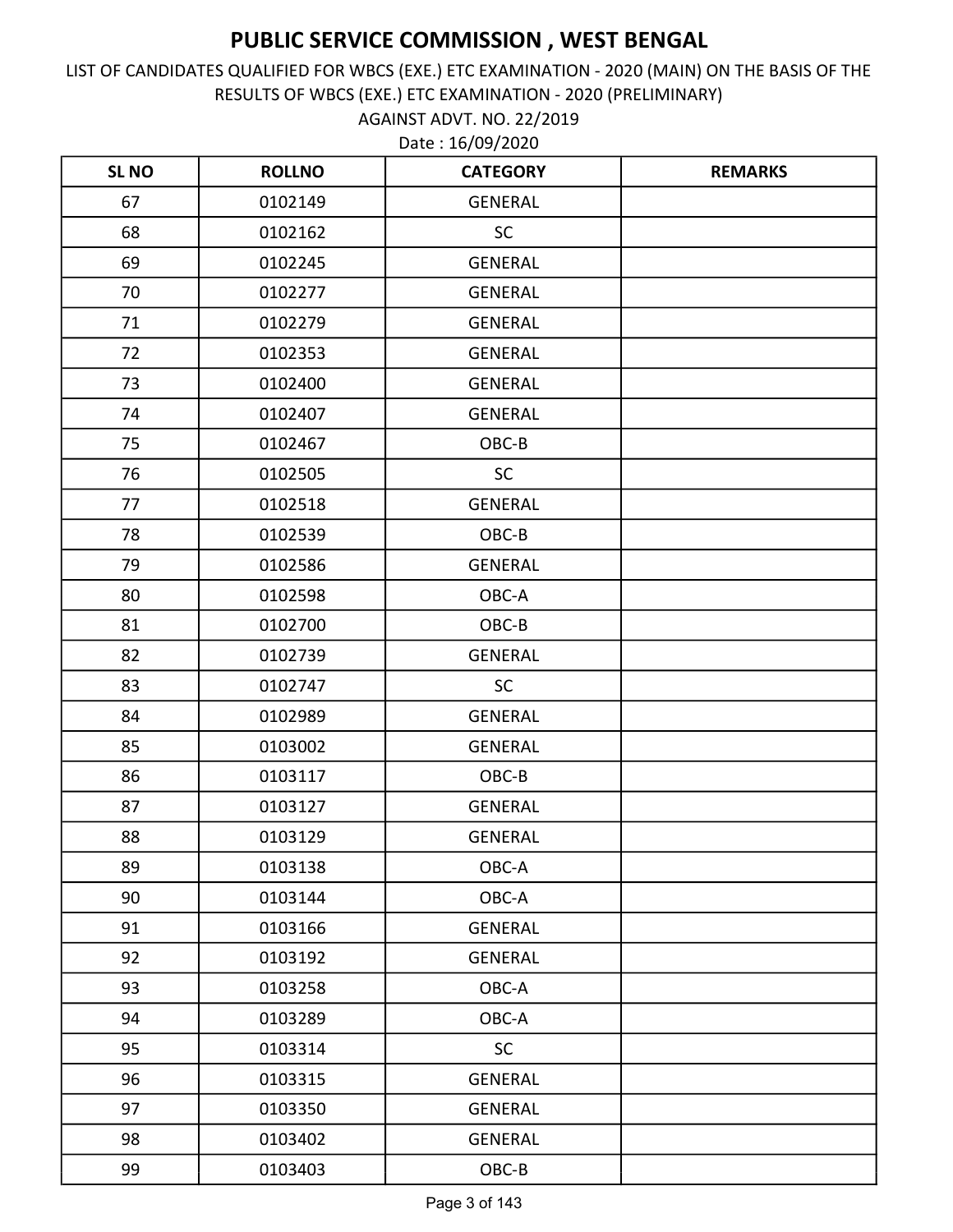AGAINST ADVT. NO. 22/2019 LIST OF CANDIDATES QUALIFIED FOR WBCS (EXE.) ETC EXAMINATION - 2020 (MAIN) ON THE BASIS OF THE RESULTS OF WBCS (EXE.) ETC EXAMINATION - 2020 (PRELIMINARY)

| <b>SLNO</b> | <b>ROLLNO</b> | <b>CATEGORY</b> | <b>REMARKS</b> |
|-------------|---------------|-----------------|----------------|
| 100         | 0103420       | OBC-A           |                |
| 101         | 0103429       | <b>SC</b>       |                |
| 102         | 0103490       | <b>GENERAL</b>  |                |
| 103         | 0103559       | <b>GENERAL</b>  |                |
| 104         | 0103629       | <b>GENERAL</b>  |                |
| 105         | 0103664       | <b>GENERAL</b>  |                |
| 106         | 0103707       | <b>GENERAL</b>  |                |
| 107         | 0103794       | OBC-B           |                |
| 108         | 0103809       | <b>SC</b>       |                |
| 109         | 0103817       | <b>GENERAL</b>  |                |
| 110         | 0103832       | <b>GENERAL</b>  |                |
| 111         | 0103850       | OBC-A           |                |
| 112         | 0103862       | <b>GENERAL</b>  |                |
| 113         | 0103875       | OBC-B           |                |
| 114         | 0103908       | <b>GENERAL</b>  |                |
| 115         | 0103947       | <b>GENERAL</b>  |                |
| 116         | 0103951       | <b>GENERAL</b>  |                |
| 117         | 0104040       | <b>GENERAL</b>  |                |
| 118         | 0104074       | OBC-A           |                |
| 119         | 0104080       | <b>GENERAL</b>  |                |
| 120         | 0104136       | <b>GENERAL</b>  |                |
| 121         | 0104149       | <b>GENERAL</b>  |                |
| 122         | 0104169       | <b>GENERAL</b>  |                |
| 123         | 0104227       | <b>SC</b>       |                |
| 124         | 0104237       | <b>SC</b>       |                |
| 125         | 0104238       | SC              |                |
| 126         | 0104298       | <b>GENERAL</b>  |                |
| 127         | 0104305       | <b>GENERAL</b>  |                |
| 128         | 0104322       | <b>GENERAL</b>  |                |
| 129         | 0104342       | <b>SC</b>       |                |
| 130         | 0104390       | OBC-A           |                |
| 131         | 0104391       | GENERAL         |                |
| 132         | 0104444       | OBC-A           |                |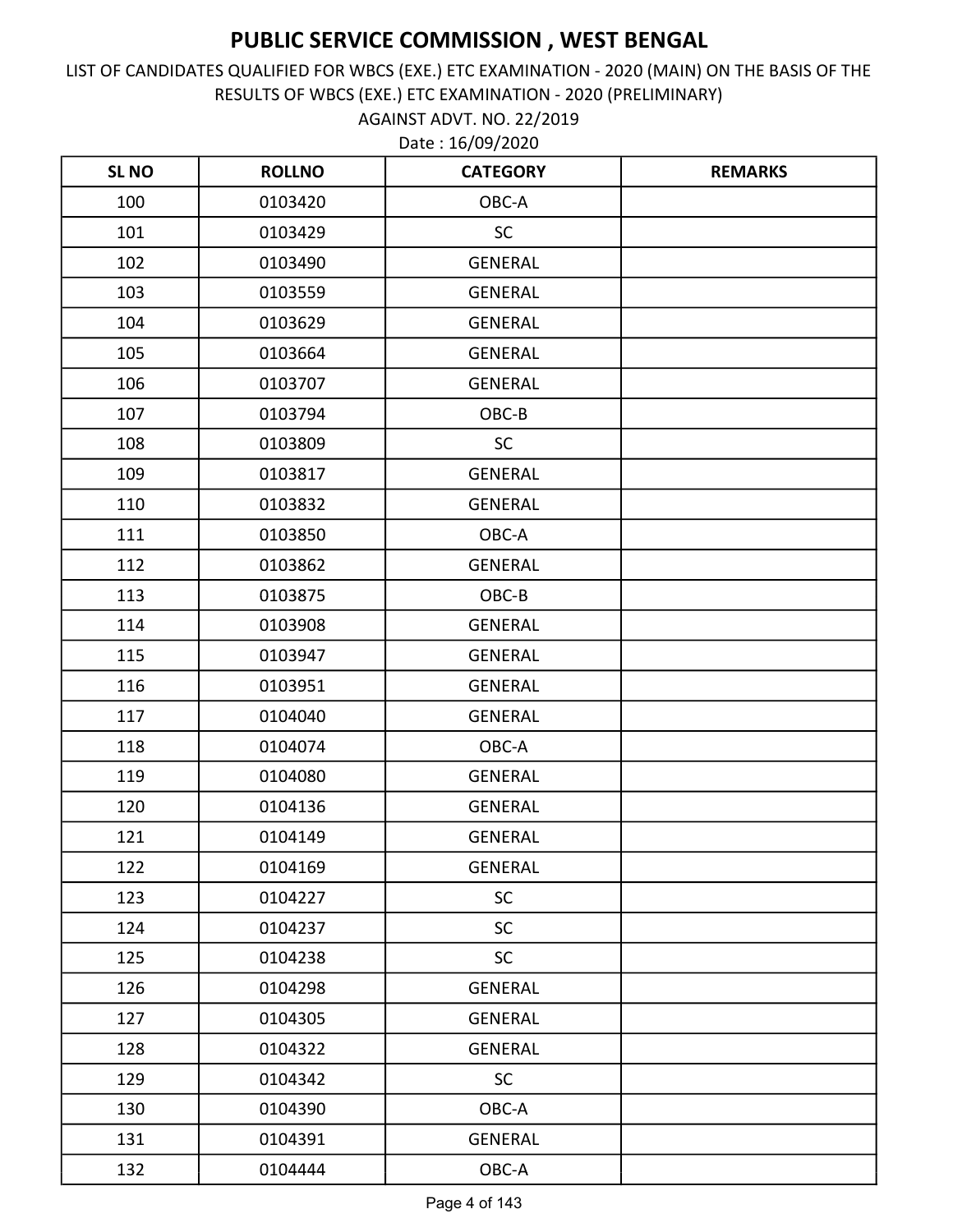AGAINST ADVT. NO. 22/2019 LIST OF CANDIDATES QUALIFIED FOR WBCS (EXE.) ETC EXAMINATION - 2020 (MAIN) ON THE BASIS OF THE RESULTS OF WBCS (EXE.) ETC EXAMINATION - 2020 (PRELIMINARY)

| <b>SLNO</b> | <b>ROLLNO</b> | <b>CATEGORY</b> | <b>REMARKS</b> |
|-------------|---------------|-----------------|----------------|
| 133         | 0104445       | OBC-A           |                |
| 134         | 0104463       | <b>GENERAL</b>  |                |
| 135         | 0104509       | <b>SC</b>       |                |
| 136         | 0104520       | <b>GENERAL</b>  |                |
| 137         | 0104548       | <b>SC</b>       |                |
| 138         | 0104553       | OBC-B           |                |
| 139         | 0104670       | <b>GENERAL</b>  |                |
| 140         | 0104678       | OBC-B           |                |
| 141         | 0104725       | <b>GENERAL</b>  |                |
| 142         | 0104733       | OBC-A           |                |
| 143         | 0104742       | <b>GENERAL</b>  |                |
| 144         | 0104807       | <b>SC</b>       |                |
| 145         | 0104891       | <b>GENERAL</b>  |                |
| 146         | 0104929       | <b>GENERAL</b>  |                |
| 147         | 0104979       | <b>GENERAL</b>  |                |
| 148         | 0105005       | <b>SC</b>       |                |
| 149         | 0105068       | <b>GENERAL</b>  |                |
| 150         | 0105114       | <b>ST</b>       |                |
| 151         | 0105163       | <b>GENERAL</b>  |                |
| 152         | 0105193       | OBC-B           |                |
| 153         | 0105207       | OBC-B           |                |
| 154         | 0105228       | <b>GENERAL</b>  |                |
| 155         | 0105229       | OBC-B           |                |
| 156         | 0105232       | <b>GENERAL</b>  |                |
| 157         | 0105251       | <b>SC</b>       |                |
| 158         | 0105296       | OBC-A           |                |
| 159         | 0105330       | <b>GENERAL</b>  |                |
| 160         | 0105352       | <b>GENERAL</b>  |                |
| 161         | 0105394       | OBC-B           |                |
| 162         | 0105398       | <b>GENERAL</b>  |                |
| 163         | 0105415       | <b>SC</b>       |                |
| 164         | 0105420       | <b>SC</b>       |                |
| 165         | 0105423       | <b>GENERAL</b>  |                |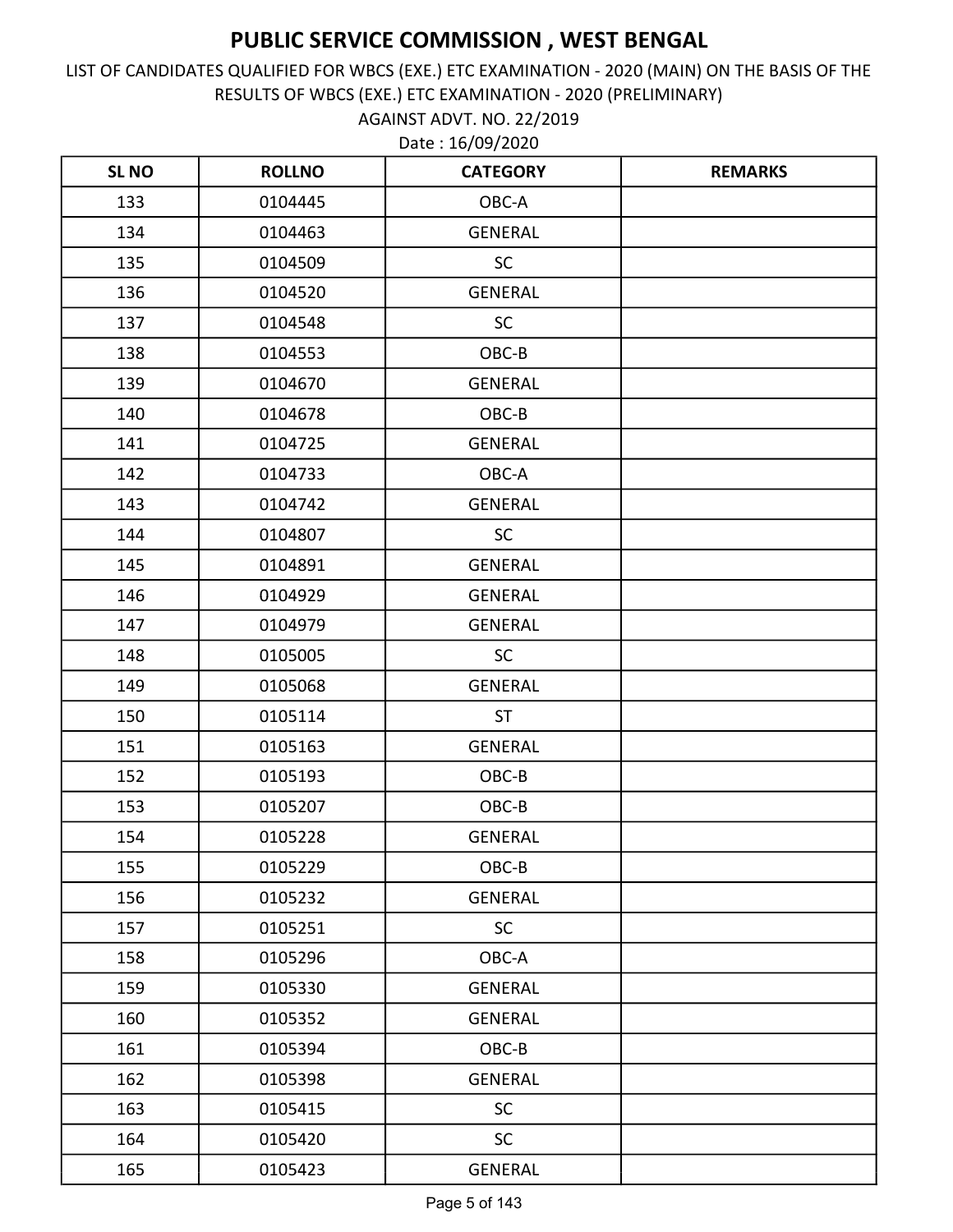AGAINST ADVT. NO. 22/2019 LIST OF CANDIDATES QUALIFIED FOR WBCS (EXE.) ETC EXAMINATION - 2020 (MAIN) ON THE BASIS OF THE RESULTS OF WBCS (EXE.) ETC EXAMINATION - 2020 (PRELIMINARY)

| <b>SL NO</b> | <b>ROLLNO</b> | <b>CATEGORY</b> | <b>REMARKS</b> |
|--------------|---------------|-----------------|----------------|
| 166          | 0105450       | OBC-B           |                |
| 167          | 0105463       | <b>GENERAL</b>  |                |
| 168          | 0105497       | <b>GENERAL</b>  |                |
| 169          | 0105528       | <b>SC</b>       |                |
| 170          | 0105532       | OBC-A           |                |
| 171          | 0105658       | OBC-B           |                |
| 172          | 0105660       | OBC-B           |                |
| 173          | 0105701       | <b>GENERAL</b>  |                |
| 174          | 0105707       | OBC-A           |                |
| 175          | 0105721       | OBC-B           |                |
| 176          | 0105723       | <b>GENERAL</b>  |                |
| 177          | 0105764       | <b>GENERAL</b>  |                |
| 178          | 0105798       | <b>SC</b>       |                |
| 179          | 0105874       | <b>GENERAL</b>  |                |
| 180          | 0105881       | <b>SC</b>       |                |
| 181          | 0105883       | <b>GENERAL</b>  |                |
| 182          | 0105912       | OBC-A           |                |
| 183          | 0105972       | <b>SC</b>       |                |
| 184          | 0105985       | <b>GENERAL</b>  |                |
| 185          | 0105986       | <b>GENERAL</b>  |                |
| 186          | 0106139       | OBC-A           |                |
| 187          | 0106212       | OBC-B           |                |
| 188          | 0106255       | <b>SC</b>       |                |
| 189          | 0106326       | <b>GENERAL</b>  |                |
| 190          | 0106347       | <b>GENERAL</b>  |                |
| 191          | 0106386       | <b>GENERAL</b>  |                |
| 192          | 0106463       | <b>GENERAL</b>  |                |
| 193          | 0106486       | <b>GENERAL</b>  |                |
| 194          | 0106507       | <b>GENERAL</b>  |                |
| 195          | 0106514       | <b>GENERAL</b>  |                |
| 196          | 0106558       | <b>GENERAL</b>  |                |
| 197          | 0106565       | OBC-A           |                |
| 198          | 0106603       | SC              |                |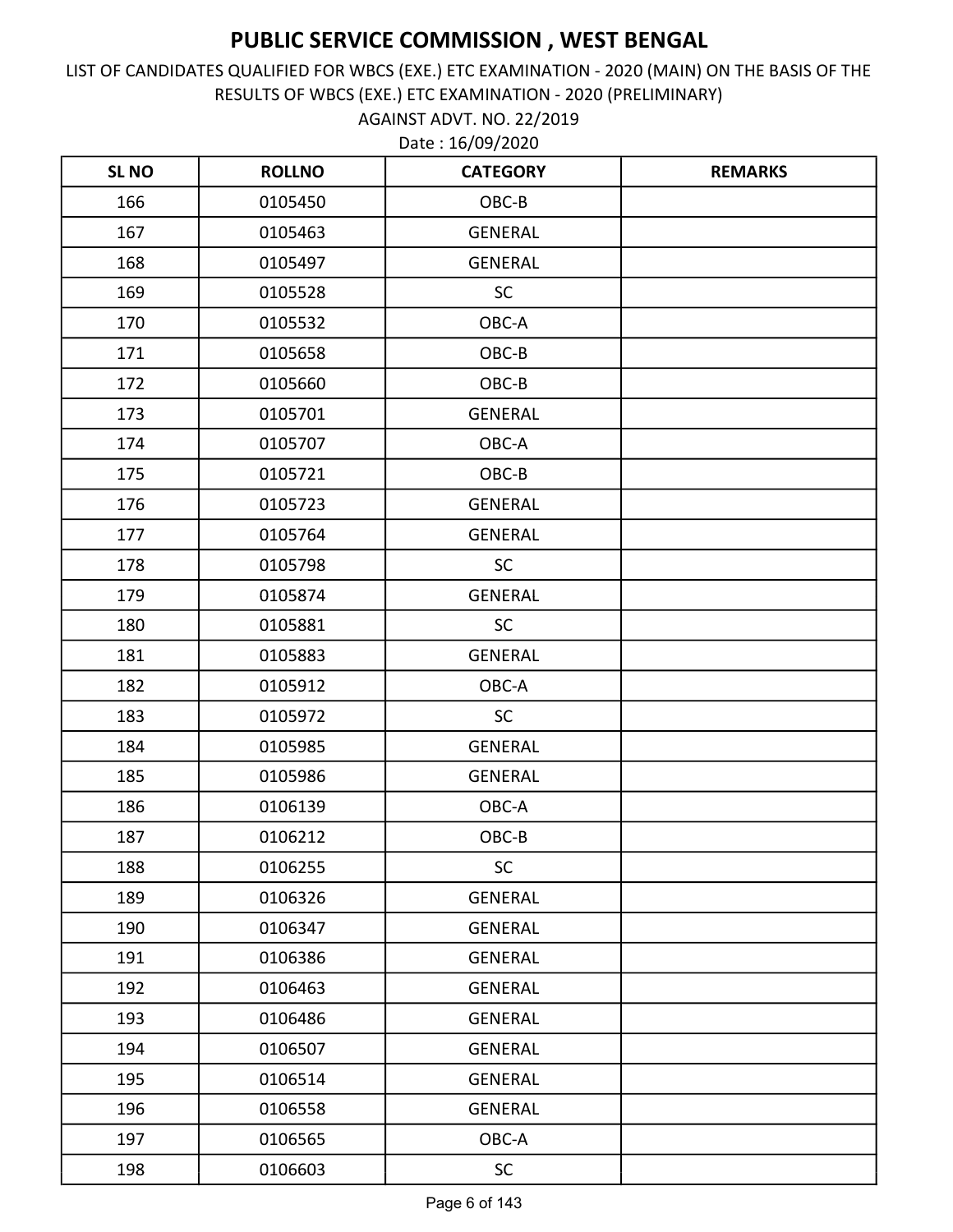AGAINST ADVT. NO. 22/2019 LIST OF CANDIDATES QUALIFIED FOR WBCS (EXE.) ETC EXAMINATION - 2020 (MAIN) ON THE BASIS OF THE RESULTS OF WBCS (EXE.) ETC EXAMINATION - 2020 (PRELIMINARY)

| <b>SL NO</b> | <b>ROLLNO</b> | <b>CATEGORY</b> | <b>REMARKS</b> |
|--------------|---------------|-----------------|----------------|
| 199          | 0106611       | <b>GENERAL</b>  |                |
| 200          | 0106653       | <b>SC</b>       |                |
| 201          | 0106669       | OBC-A           |                |
| 202          | 0106730       | <b>GENERAL</b>  |                |
| 203          | 0106737       | OBC-A           |                |
| 204          | 0106751       | OBC-B           |                |
| 205          | 0106769       | <b>GENERAL</b>  |                |
| 206          | 0106778       | OBC-B           |                |
| 207          | 0106906       | OBC-B           |                |
| 208          | 0106937       | OBC-A           |                |
| 209          | 0106940       | <b>ST</b>       |                |
| 210          | 0106964       | <b>SC</b>       |                |
| 211          | 0107013       | <b>GENERAL</b>  |                |
| 212          | 0107016       | OBC-B           |                |
| 213          | 0107018       | <b>GENERAL</b>  |                |
| 214          | 0107030       | <b>GENERAL</b>  |                |
| 215          | 0107038       | <b>GENERAL</b>  |                |
| 216          | 0107063       | OBC-A           |                |
| 217          | 0107066       | OBC-A           |                |
| 218          | 0107092       | SC              |                |
| 219          | 0107098       | <b>SC</b>       |                |
| 220          | 0107099       | OBC-B           |                |
| 221          | 0107107       | OBC-A           |                |
| 222          | 0107119       | <b>GENERAL</b>  |                |
| 223          | 0107153       | <b>SC</b>       |                |
| 224          | 0107210       | <b>GENERAL</b>  |                |
| 225          | 0107232       | <b>GENERAL</b>  |                |
| 226          | 0107252       | OBC-A           |                |
| 227          | 0107333       | <b>GENERAL</b>  |                |
| 228          | 0107351       | OBC-B           |                |
| 229          | 0107393       | OBC-A           |                |
| 230          | 0107459       | <b>SC</b>       |                |
| 231          | 0107487       | <b>GENERAL</b>  |                |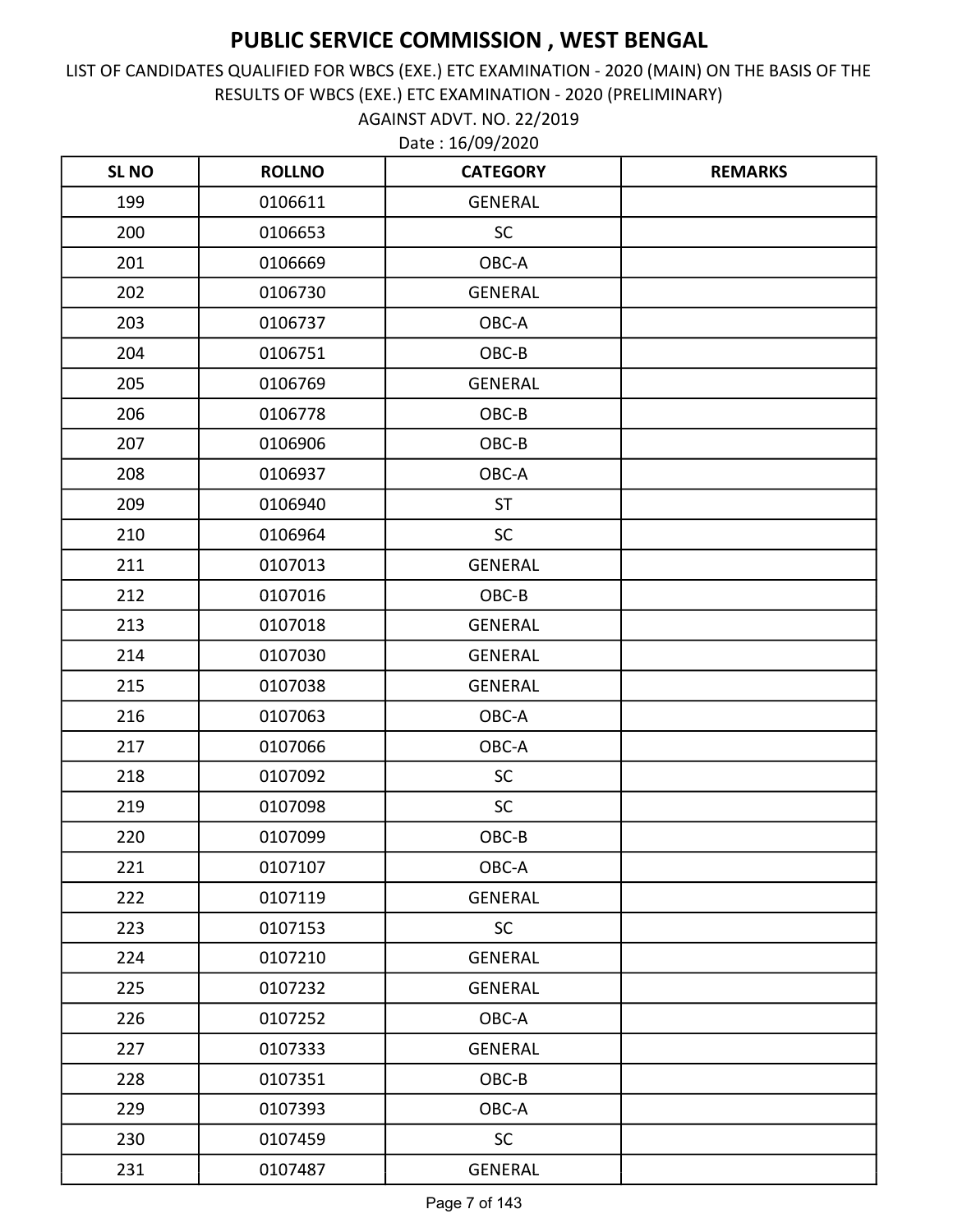AGAINST ADVT. NO. 22/2019 LIST OF CANDIDATES QUALIFIED FOR WBCS (EXE.) ETC EXAMINATION - 2020 (MAIN) ON THE BASIS OF THE RESULTS OF WBCS (EXE.) ETC EXAMINATION - 2020 (PRELIMINARY)

| <b>SL NO</b> | <b>ROLLNO</b> | <b>CATEGORY</b> | <b>REMARKS</b> |
|--------------|---------------|-----------------|----------------|
| 232          | 0107507       | <b>GENERAL</b>  |                |
| 233          | 0107688       | <b>GENERAL</b>  |                |
| 234          | 0107699       | OBC-A           |                |
| 235          | 0107842       | <b>GENERAL</b>  |                |
| 236          | 0107858       | <b>SC</b>       |                |
| 237          | 0107907       | OBC-B           |                |
| 238          | 0107929       | <b>GENERAL</b>  |                |
| 239          | 0107941       | OBC-A           |                |
| 240          | 0107985       | OBC-B           |                |
| 241          | 0107997       | <b>GENERAL</b>  |                |
| 242          | 0108059       | <b>GENERAL</b>  |                |
| 243          | 0108107       | OBC-A           |                |
| 244          | 0108179       | <b>GENERAL</b>  |                |
| 245          | 0108265       | OBC-B           |                |
| 246          | 0108359       | <b>GENERAL</b>  |                |
| 247          | 0108436       | <b>GENERAL</b>  |                |
| 248          | 0108474       | <b>SC</b>       |                |
| 249          | 0108482       | OBC-B           |                |
| 250          | 0108502       | <b>GENERAL</b>  |                |
| 251          | 0108540       | OBC-A           |                |
| 252          | 0108552       | <b>GENERAL</b>  |                |
| 253          | 0108598       | <b>GENERAL</b>  |                |
| 254          | 0108632       | <b>SC</b>       |                |
| 255          | 0108637       | <b>SC</b>       |                |
| 256          | 0108655       | <b>SC</b>       |                |
| 257          | 0108660       | OBC-B           |                |
| 258          | 0108763       | <b>GENERAL</b>  |                |
| 259          | 0108775       | <b>SC</b>       |                |
| 260          | 0108778       | <b>GENERAL</b>  |                |
| 261          | 0108797       | OBC-A           |                |
| 262          | 0108827       | OBC-B           |                |
| 263          | 0108877       | OBC-A           |                |
| 264          | 0108917       | <b>GENERAL</b>  |                |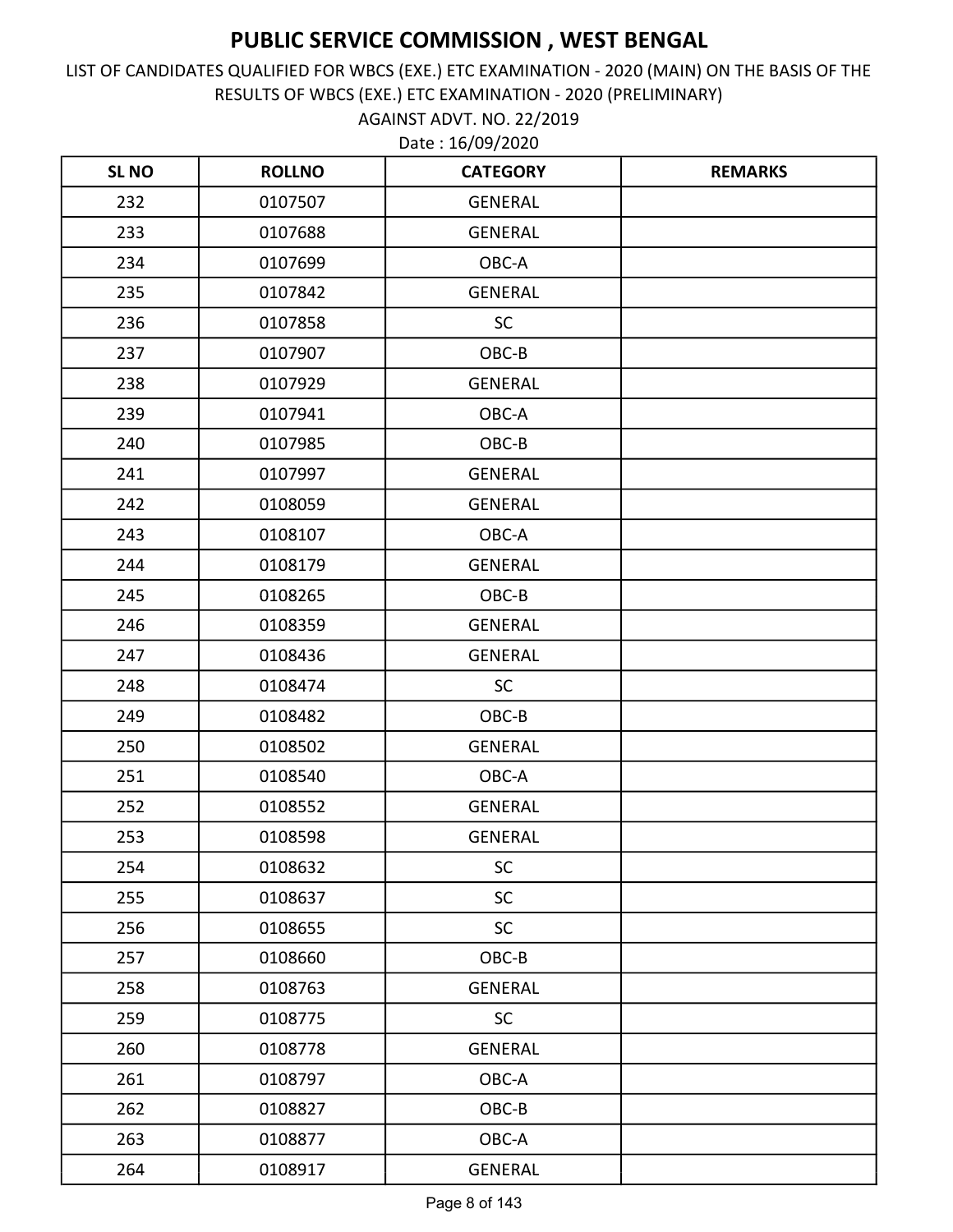AGAINST ADVT. NO. 22/2019 LIST OF CANDIDATES QUALIFIED FOR WBCS (EXE.) ETC EXAMINATION - 2020 (MAIN) ON THE BASIS OF THE RESULTS OF WBCS (EXE.) ETC EXAMINATION - 2020 (PRELIMINARY)

| <b>SLNO</b> | <b>ROLLNO</b> | <b>CATEGORY</b> | <b>REMARKS</b> |
|-------------|---------------|-----------------|----------------|
| 265         | 0108953       | <b>GENERAL</b>  |                |
| 266         | 0109002       | <b>SC</b>       |                |
| 267         | 0109013       | <b>GENERAL</b>  |                |
| 268         | 0109021       | <b>GENERAL</b>  |                |
| 269         | 0109066       | <b>GENERAL</b>  |                |
| 270         | 0109074       | <b>SC</b>       |                |
| 271         | 0109132       | OBC-A           |                |
| 272         | 0109143       | OBC-B           |                |
| 273         | 0109189       | OBC-A           |                |
| 274         | 0109252       | OBC-A           |                |
| 275         | 0109259       | <b>GENERAL</b>  |                |
| 276         | 0109303       | OBC-A           |                |
| 277         | 0109349       | <b>GENERAL</b>  |                |
| 278         | 0109399       | OBC-B           |                |
| 279         | 0109415       | <b>GENERAL</b>  |                |
| 280         | 0109427       | <b>GENERAL</b>  |                |
| 281         | 0109448       | OBC-B           |                |
| 282         | 0109515       | <b>ST</b>       |                |
| 283         | 0109529       | <b>GENERAL</b>  |                |
| 284         | 0109576       | <b>GENERAL</b>  |                |
| 285         | 0109592       | <b>GENERAL</b>  |                |
| 286         | 0109669       | OBC-B           |                |
| 287         | 0109683       | <b>SC</b>       |                |
| 288         | 0109769       | OBC-A           |                |
| 289         | 0109774       | <b>GENERAL</b>  |                |
| 290         | 0109790       | <b>GENERAL</b>  |                |
| 291         | 0109801       | GENERAL         |                |
| 292         | 0109842       | OBC-A           |                |
| 293         | 0109946       | OBC-A           |                |
| 294         | 0109990       | <b>GENERAL</b>  |                |
| 295         | 0110021       | GENERAL         |                |
| 296         | 0110040       | GENERAL         |                |
| 297         | 0110077       | OBC-A           |                |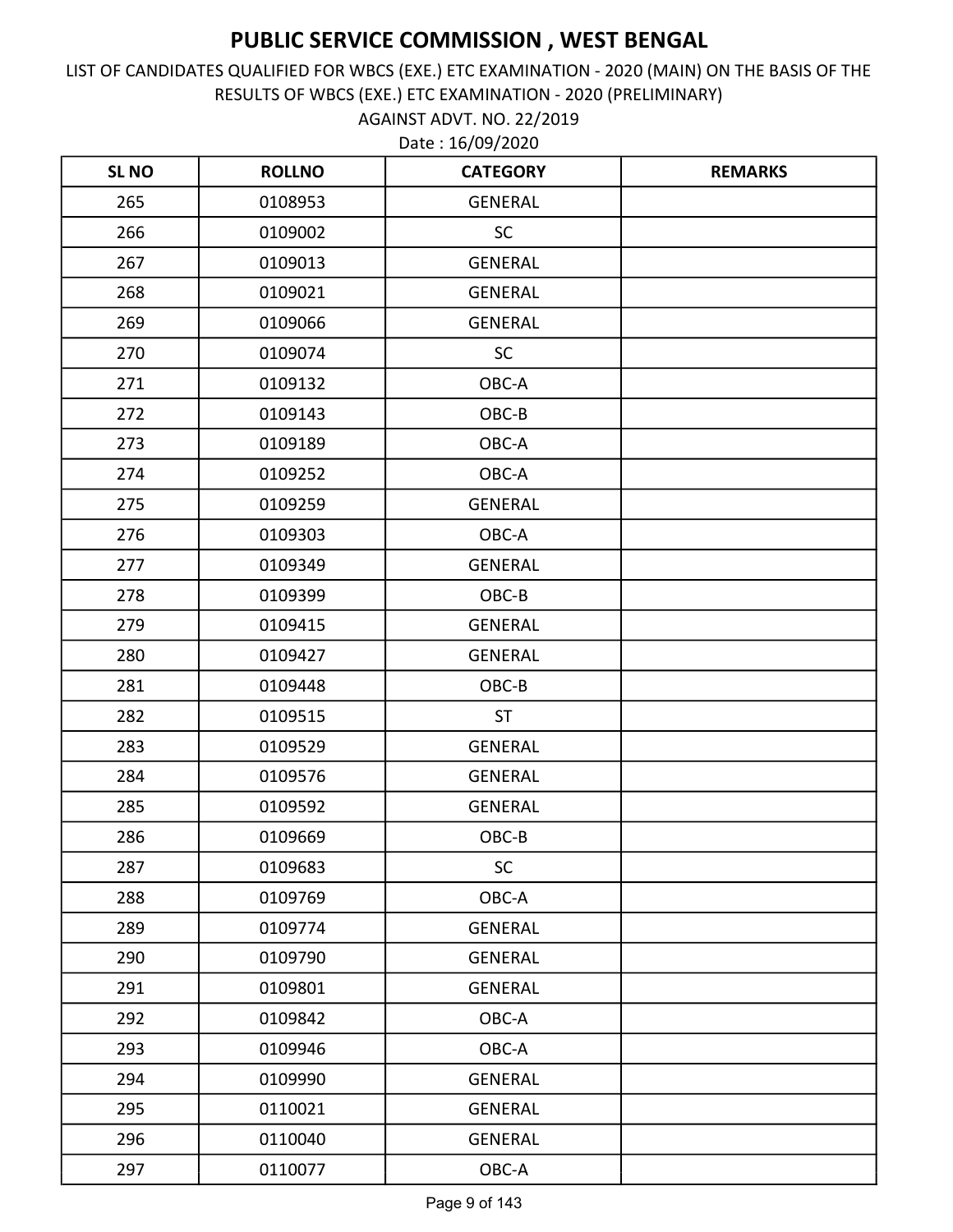AGAINST ADVT. NO. 22/2019 LIST OF CANDIDATES QUALIFIED FOR WBCS (EXE.) ETC EXAMINATION - 2020 (MAIN) ON THE BASIS OF THE RESULTS OF WBCS (EXE.) ETC EXAMINATION - 2020 (PRELIMINARY)

| <b>SLNO</b> | <b>ROLLNO</b> | <b>CATEGORY</b> | <b>REMARKS</b> |
|-------------|---------------|-----------------|----------------|
| 298         | 0110234       | OBC-A           |                |
| 299         | 0110324       | <b>SC</b>       |                |
| 300         | 0110429       | <b>GENERAL</b>  |                |
| 301         | 0110448       | <b>GENERAL</b>  |                |
| 302         | 0110507       | <b>GENERAL</b>  |                |
| 303         | 0110549       | OBC-A           |                |
| 304         | 0110554       | <b>GENERAL</b>  |                |
| 305         | 0110564       | OBC-A           |                |
| 306         | 0110581       | OBC-A           |                |
| 307         | 0110636       | OBC-A           |                |
| 308         | 0110668       | <b>GENERAL</b>  |                |
| 309         | 0110705       | <b>GENERAL</b>  |                |
| 310         | 0110832       | <b>GENERAL</b>  |                |
| 311         | 0110837       | <b>GENERAL</b>  |                |
| 312         | 0110944       | <b>GENERAL</b>  |                |
| 313         | 0111128       | OBC-A           |                |
| 314         | 0111147       | <b>SC</b>       |                |
| 315         | 0111173       | <b>GENERAL</b>  |                |
| 316         | 0111187       | <b>GENERAL</b>  |                |
| 317         | 0111196       | <b>GENERAL</b>  |                |
| 318         | 0111239       | <b>SC</b>       |                |
| 319         | 0111276       | OBC-B           |                |
| 320         | 0111287       | OBC-B           |                |
| 321         | 0111352       | OBC-B           |                |
| 322         | 0111456       | <b>GENERAL</b>  |                |
| 323         | 0111461       | <b>GENERAL</b>  |                |
| 324         | 0111509       | GENERAL         |                |
| 325         | 0111518       | <b>SC</b>       |                |
| 326         | 0111536       | <b>GENERAL</b>  |                |
| 327         | 0111544       | <b>GENERAL</b>  |                |
| 328         | 0111549       | OBC-A           |                |
| 329         | 0111557       | GENERAL         |                |
| 330         | 0111579       | OBC-A           |                |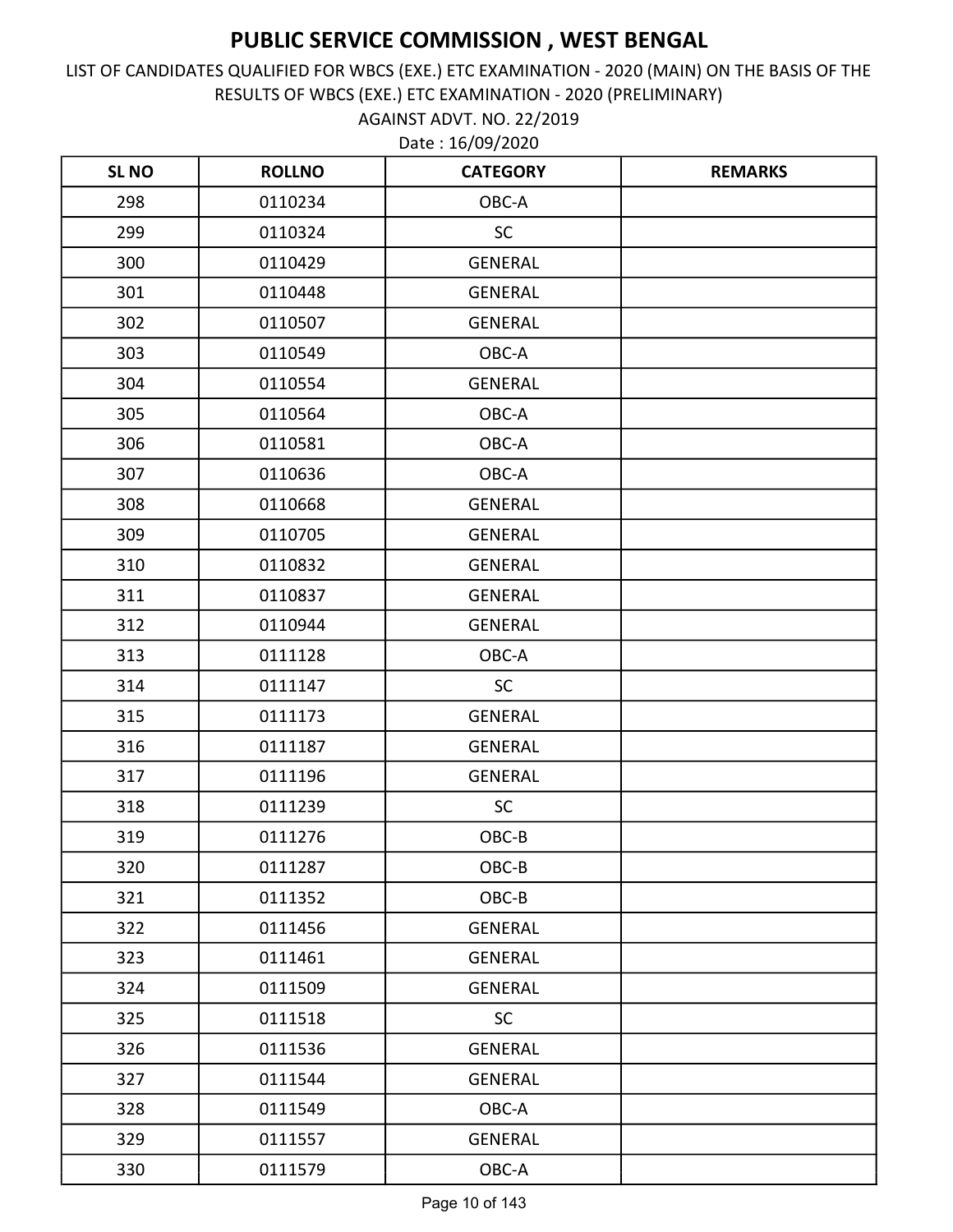AGAINST ADVT. NO. 22/2019 LIST OF CANDIDATES QUALIFIED FOR WBCS (EXE.) ETC EXAMINATION - 2020 (MAIN) ON THE BASIS OF THE RESULTS OF WBCS (EXE.) ETC EXAMINATION - 2020 (PRELIMINARY)

| <b>SLNO</b> | <b>ROLLNO</b> | <b>CATEGORY</b> | <b>REMARKS</b> |
|-------------|---------------|-----------------|----------------|
| 331         | 0111643       | <b>GENERAL</b>  |                |
| 332         | 0111741       | <b>GENERAL</b>  |                |
| 333         | 0111794       | <b>SC</b>       |                |
| 334         | 0111801       | OBC-A           |                |
| 335         | 0111829       | <b>GENERAL</b>  |                |
| 336         | 0111861       | <b>GENERAL</b>  |                |
| 337         | 0111875       | <b>GENERAL</b>  |                |
| 338         | 0111982       | OBC-B           |                |
| 339         | 0112005       | <b>ST</b>       |                |
| 340         | 0112042       | OBC-A           |                |
| 341         | 0112107       | OBC-B           |                |
| 342         | 0112121       | <b>SC</b>       |                |
| 343         | 0112195       | OBC-A           |                |
| 344         | 0112196       | <b>SC</b>       |                |
| 345         | 0112216       | <b>GENERAL</b>  |                |
| 346         | 0112227       | <b>GENERAL</b>  |                |
| 347         | 0112230       | OBC-A           |                |
| 348         | 0112313       | <b>GENERAL</b>  |                |
| 349         | 0112322       | OBC-A           |                |
| 350         | 0112331       | <b>GENERAL</b>  |                |
| 351         | 0112363       | <b>GENERAL</b>  |                |
| 352         | 0112372       | OBC-A           |                |
| 353         | 0112392       | OBC-A           |                |
| 354         | 0112410       | OBC-B           |                |
| 355         | 0112436       | <b>GENERAL</b>  |                |
| 356         | 0112450       | <b>GENERAL</b>  |                |
| 357         | 0112452       | GENERAL         |                |
| 358         | 0112496       | <b>GENERAL</b>  |                |
| 359         | 0112519       | <b>GENERAL</b>  |                |
| 360         | 0112557       | OBC-B           |                |
| 361         | 0112584       | OBC-B           |                |
| 362         | 0112652       | <b>GENERAL</b>  |                |
| 363         | 0112721       | OBC-A           |                |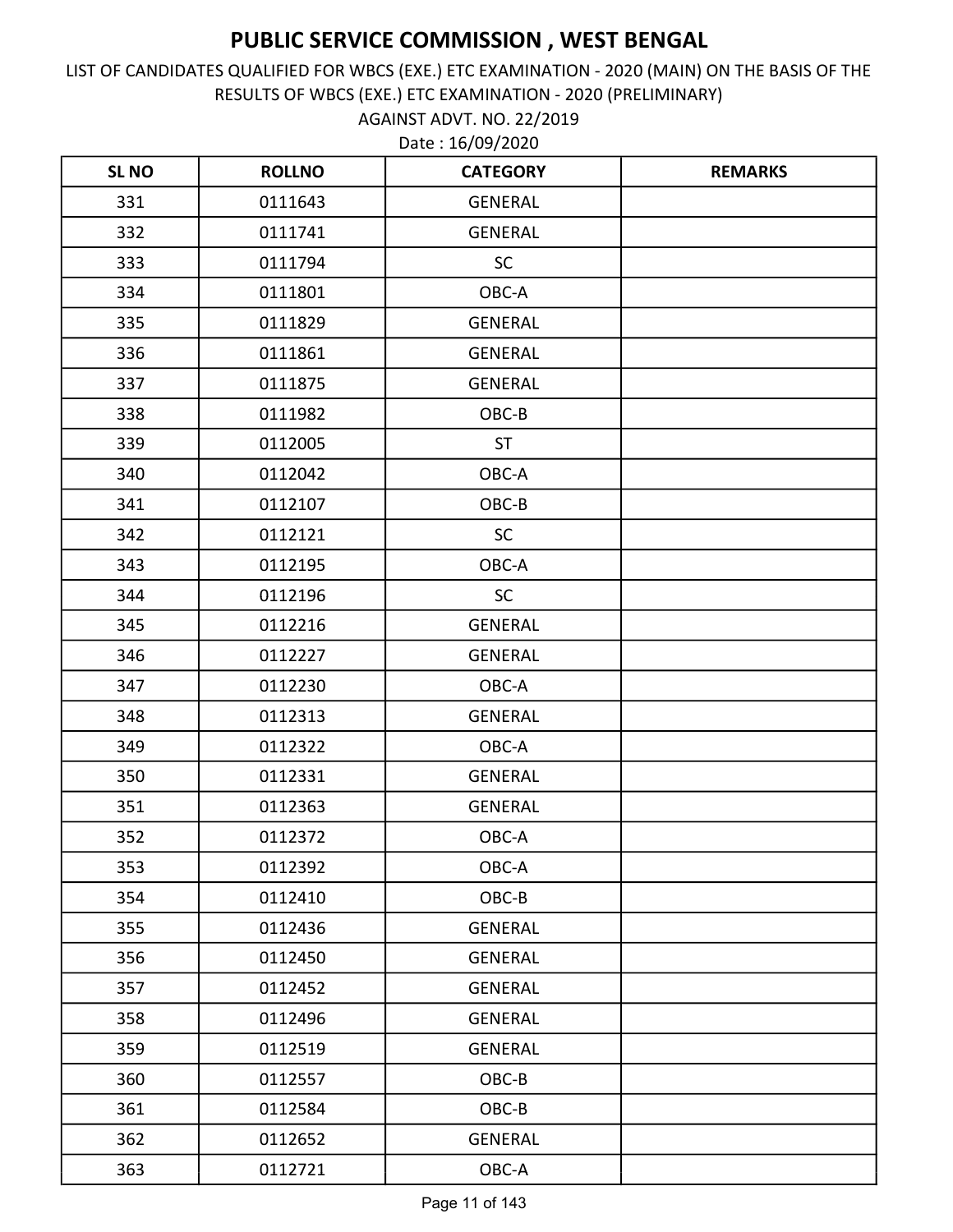AGAINST ADVT. NO. 22/2019 LIST OF CANDIDATES QUALIFIED FOR WBCS (EXE.) ETC EXAMINATION - 2020 (MAIN) ON THE BASIS OF THE RESULTS OF WBCS (EXE.) ETC EXAMINATION - 2020 (PRELIMINARY)

| <b>SL NO</b> | <b>ROLLNO</b> | <b>CATEGORY</b> | <b>REMARKS</b> |
|--------------|---------------|-----------------|----------------|
| 364          | 0112804       | OBC-B           |                |
| 365          | 0112822       | <b>GENERAL</b>  |                |
| 366          | 0112842       | OBC-B           |                |
| 367          | 0112874       | OBC-A           |                |
| 368          | 0112978       | <b>GENERAL</b>  |                |
| 369          | 0112982       | <b>GENERAL</b>  |                |
| 370          | 0112988       | <b>SC</b>       |                |
| 371          | 0113030       | <b>SC</b>       |                |
| 372          | 0113043       | <b>ST</b>       |                |
| 373          | 0113104       | OBC-A           |                |
| 374          | 0113118       | <b>GENERAL</b>  |                |
| 375          | 0113121       | <b>GENERAL</b>  |                |
| 376          | 0113170       | <b>SC</b>       |                |
| 377          | 0113204       | <b>SC</b>       |                |
| 378          | 0113208       | OBC-A           |                |
| 379          | 0113217       | <b>SC</b>       |                |
| 380          | 0113219       | <b>SC</b>       |                |
| 381          | 0113222       | <b>SC</b>       |                |
| 382          | 0113250       | OBC-B           |                |
| 383          | 0113300       | <b>GENERAL</b>  |                |
| 384          | 0113320       | OBC-A           |                |
| 385          | 0113376       | <b>GENERAL</b>  |                |
| 386          | 0113410       | OBC-B           |                |
| 387          | 0113463       | <b>GENERAL</b>  |                |
| 388          | 0113466       | <b>GENERAL</b>  |                |
| 389          | 0113470       | <b>GENERAL</b>  |                |
| 390          | 0113507       | OBC-A           |                |
| 391          | 0113533       | OBC-B           |                |
| 392          | 0113563       | <b>GENERAL</b>  |                |
| 393          | 0113566       | <b>GENERAL</b>  |                |
| 394          | 0113632       | <b>GENERAL</b>  |                |
| 395          | 0113651       | OBC-A           |                |
| 396          | 0113711       | SC              |                |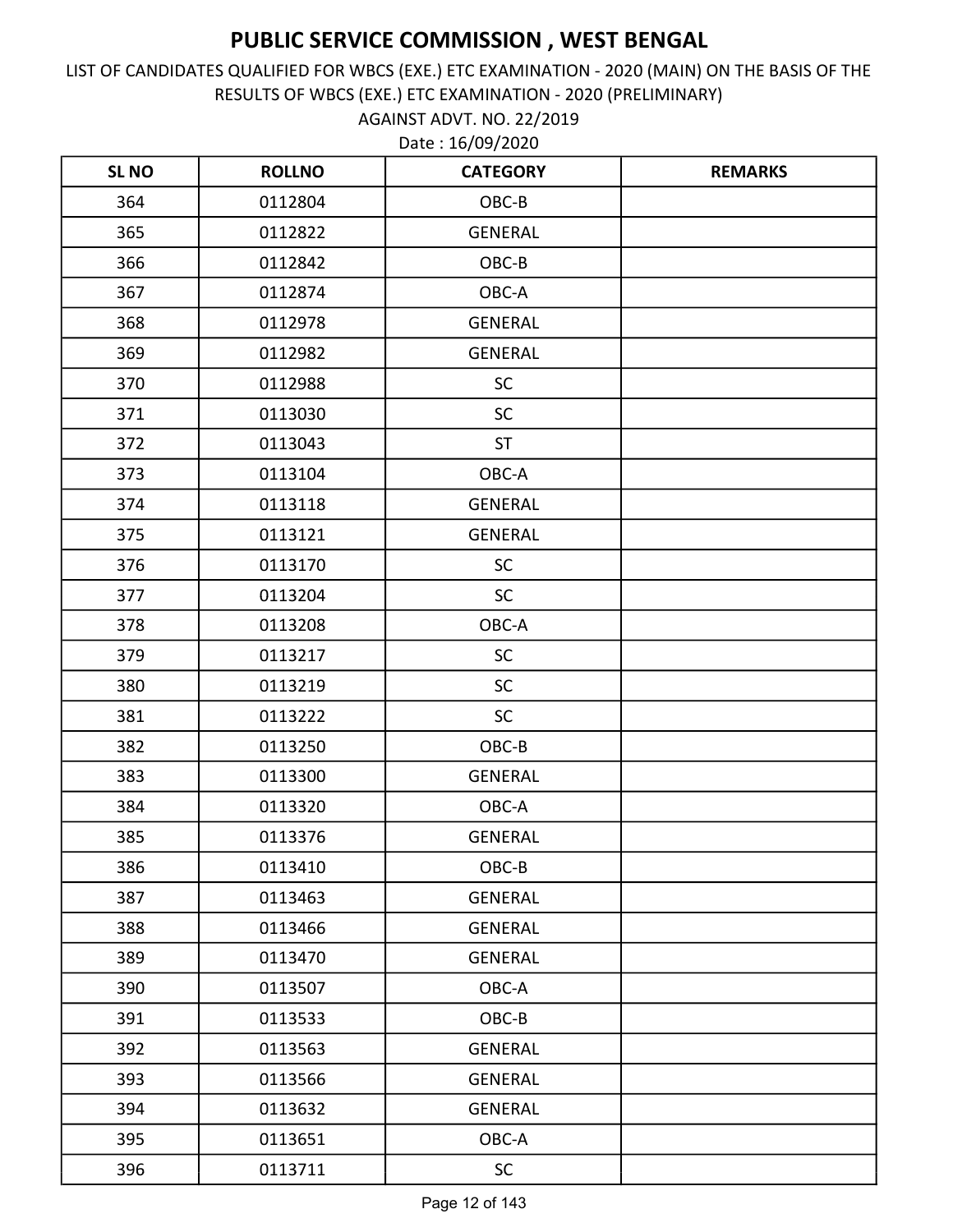AGAINST ADVT. NO. 22/2019 LIST OF CANDIDATES QUALIFIED FOR WBCS (EXE.) ETC EXAMINATION - 2020 (MAIN) ON THE BASIS OF THE RESULTS OF WBCS (EXE.) ETC EXAMINATION - 2020 (PRELIMINARY)

| <b>SLNO</b> | <b>ROLLNO</b> | <b>CATEGORY</b> | <b>REMARKS</b> |
|-------------|---------------|-----------------|----------------|
| 397         | 0113715       | OBC-A           |                |
| 398         | 0113768       | <b>GENERAL</b>  |                |
| 399         | 0113859       | <b>GENERAL</b>  |                |
| 400         | 0113870       | <b>GENERAL</b>  |                |
| 401         | 0113879       | OBC-B           |                |
| 402         | 0113894       | OBC-A           |                |
| 403         | 0113895       | OBC-A           |                |
| 404         | 0113936       | <b>GENERAL</b>  |                |
| 405         | 0113949       | <b>GENERAL</b>  |                |
| 406         | 0114184       | <b>GENERAL</b>  |                |
| 407         | 0114186       | <b>ST</b>       |                |
| 408         | 0114198       | <b>GENERAL</b>  |                |
| 409         | 0114277       | <b>GENERAL</b>  |                |
| 410         | 0114280       | <b>GENERAL</b>  |                |
| 411         | 0114306       | <b>GENERAL</b>  |                |
| 412         | 0114318       | <b>GENERAL</b>  |                |
| 413         | 0114327       | OBC-A           |                |
| 414         | 0114359       | <b>GENERAL</b>  |                |
| 415         | 0114379       | OBC-A           |                |
| 416         | 0114384       | <b>GENERAL</b>  |                |
| 417         | 0114444       | <b>GENERAL</b>  |                |
| 418         | 0114451       | <b>SC</b>       |                |
| 419         | 0114469       | OBC-B           |                |
| 420         | 0114532       | <b>SC</b>       |                |
| 421         | 0114575       | <b>GENERAL</b>  |                |
| 422         | 0114583       | <b>GENERAL</b>  |                |
| 423         | 0114595       | <b>SC</b>       |                |
| 424         | 0114673       | <b>GENERAL</b>  |                |
| 425         | 0114716       | <b>SC</b>       |                |
| 426         | 0114740       | OBC-A           |                |
| 427         | 0114742       | <b>SC</b>       |                |
| 428         | 0114761       | <b>GENERAL</b>  |                |
| 429         | 0114766       | GENERAL         |                |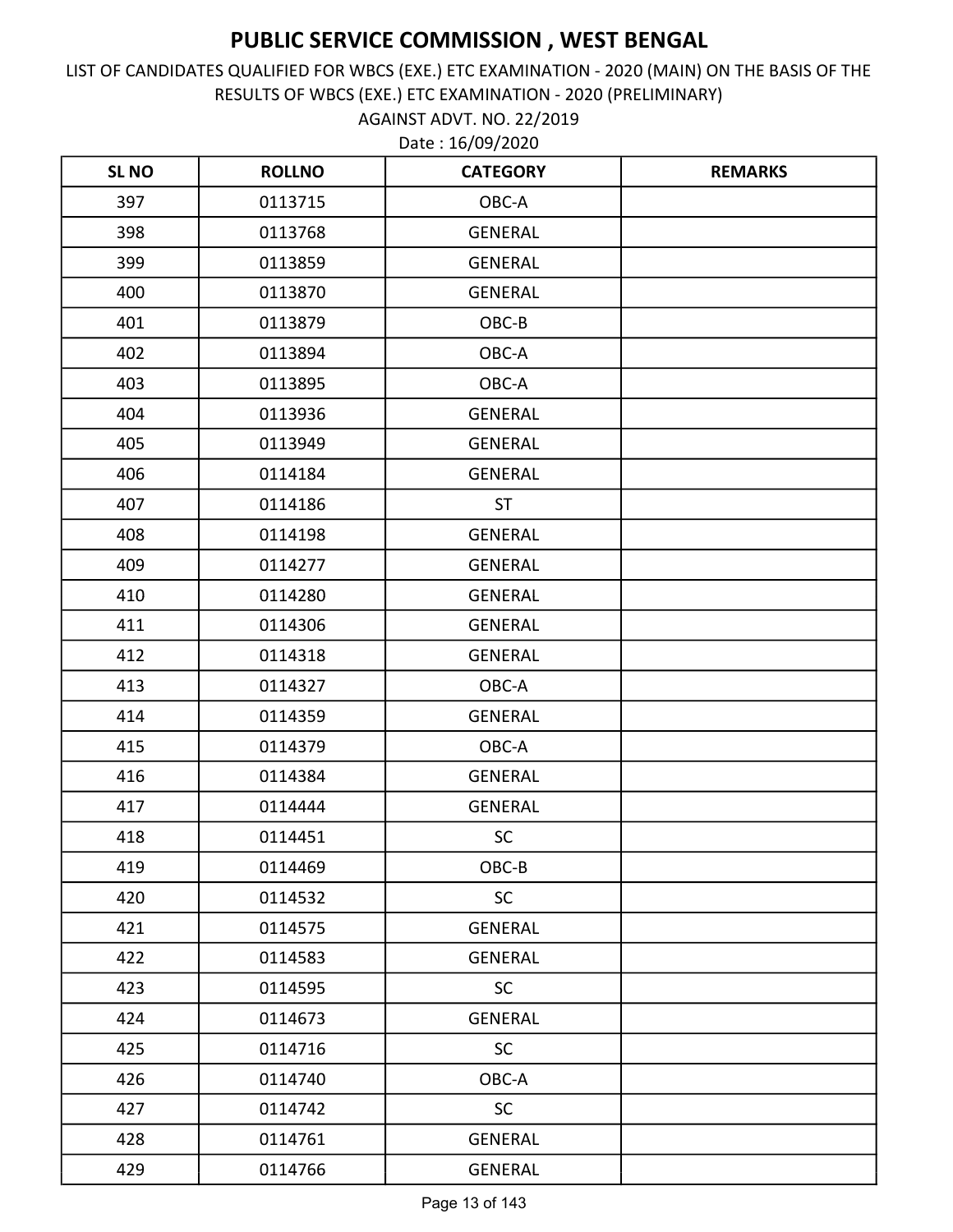AGAINST ADVT. NO. 22/2019 LIST OF CANDIDATES QUALIFIED FOR WBCS (EXE.) ETC EXAMINATION - 2020 (MAIN) ON THE BASIS OF THE RESULTS OF WBCS (EXE.) ETC EXAMINATION - 2020 (PRELIMINARY)

| <b>SLNO</b> | <b>ROLLNO</b> | <b>CATEGORY</b> | <b>REMARKS</b> |
|-------------|---------------|-----------------|----------------|
| 430         | 0114789       | <b>GENERAL</b>  |                |
| 431         | 0114824       | <b>ST</b>       |                |
| 432         | 0114833       | <b>GENERAL</b>  |                |
| 433         | 0114872       | <b>SC</b>       |                |
| 434         | 0114920       | <b>GENERAL</b>  |                |
| 435         | 0114959       | <b>GENERAL</b>  |                |
| 436         | 0115044       | <b>GENERAL</b>  |                |
| 437         | 0115058       | <b>GENERAL</b>  |                |
| 438         | 0115065       | <b>GENERAL</b>  |                |
| 439         | 0115102       | <b>GENERAL</b>  |                |
| 440         | 0115108       | <b>GENERAL</b>  |                |
| 441         | 0115178       | OBC-A           |                |
| 442         | 0115188       | <b>SC</b>       |                |
| 443         | 0115237       | <b>GENERAL</b>  |                |
| 444         | 0115239       | <b>GENERAL</b>  |                |
| 445         | 0115245       | OBC-A           |                |
| 446         | 0115257       | <b>GENERAL</b>  |                |
| 447         | 0115258       | <b>GENERAL</b>  |                |
| 448         | 0115281       | OBC-A           |                |
| 449         | 0115307       | OBC-B           |                |
| 450         | 0115312       | OBC-B           |                |
| 451         | 0115335       | <b>GENERAL</b>  |                |
| 452         | 0115395       | <b>ST</b>       |                |
| 453         | 0115416       | <b>GENERAL</b>  |                |
| 454         | 0115444       | OBC-B           |                |
| 455         | 0115520       | <b>GENERAL</b>  |                |
| 456         | 0115539       | <b>SC</b>       |                |
| 457         | 0115548       | <b>GENERAL</b>  |                |
| 458         | 0115610       | OBC-A           |                |
| 459         | 0115687       | OBC-B           |                |
| 460         | 0115743       | <b>GENERAL</b>  |                |
| 461         | 0115759       | <b>GENERAL</b>  |                |
| 462         | 0115761       | <b>GENERAL</b>  |                |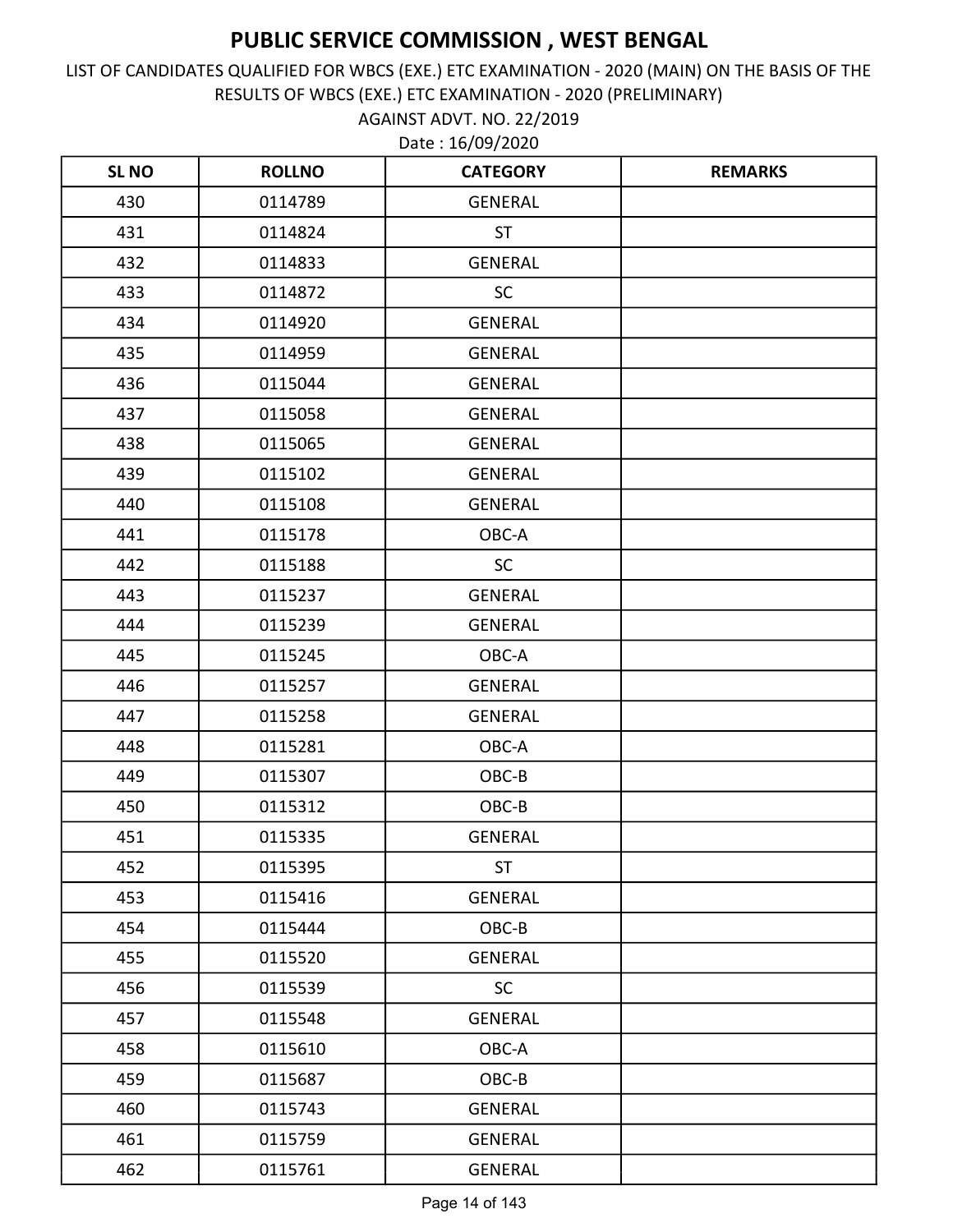AGAINST ADVT. NO. 22/2019 LIST OF CANDIDATES QUALIFIED FOR WBCS (EXE.) ETC EXAMINATION - 2020 (MAIN) ON THE BASIS OF THE RESULTS OF WBCS (EXE.) ETC EXAMINATION - 2020 (PRELIMINARY)

| <b>SLNO</b> | <b>ROLLNO</b> | <b>CATEGORY</b> | <b>REMARKS</b> |
|-------------|---------------|-----------------|----------------|
| 463         | 0115766       | OBC-B           |                |
| 464         | 0115787       | <b>GENERAL</b>  |                |
| 465         | 0115801       | <b>GENERAL</b>  |                |
| 466         | 0115826       | <b>GENERAL</b>  |                |
| 467         | 0115880       | <b>GENERAL</b>  |                |
| 468         | 0115913       | <b>SC</b>       |                |
| 469         | 0115927       | <b>GENERAL</b>  |                |
| 470         | 0115947       | SC              |                |
| 471         | 0115965       | OBC-B           |                |
| 472         | 0116039       | <b>SC</b>       |                |
| 473         | 0116048       | <b>ST</b>       |                |
| 474         | 0116112       | <b>GENERAL</b>  |                |
| 475         | 0116142       | <b>GENERAL</b>  |                |
| 476         | 0116238       | OBC-B           |                |
| 477         | 0116249       | OBC-A           |                |
| 478         | 0116275       | OBC-A           |                |
| 479         | 0116277       | OBC-A           |                |
| 480         | 0116301       | <b>GENERAL</b>  |                |
| 481         | 0116329       | <b>SC</b>       |                |
| 482         | 0116416       | <b>GENERAL</b>  |                |
| 483         | 0116439       | <b>GENERAL</b>  |                |
| 484         | 0116452       | SC              |                |
| 485         | 0116505       | OBC-A           |                |
| 486         | 0116510       | <b>SC</b>       |                |
| 487         | 0116554       | <b>GENERAL</b>  |                |
| 488         | 0116578       | <b>GENERAL</b>  |                |
| 489         | 0116616       | OBC-A           |                |
| 490         | 0116645       | OBC-A           |                |
| 491         | 0116679       | <b>GENERAL</b>  |                |
| 492         | 0116710       | <b>GENERAL</b>  |                |
| 493         | 0116730       | <b>GENERAL</b>  |                |
| 494         | 0116773       | GENERAL         |                |
| 495         | 0116790       | GENERAL         |                |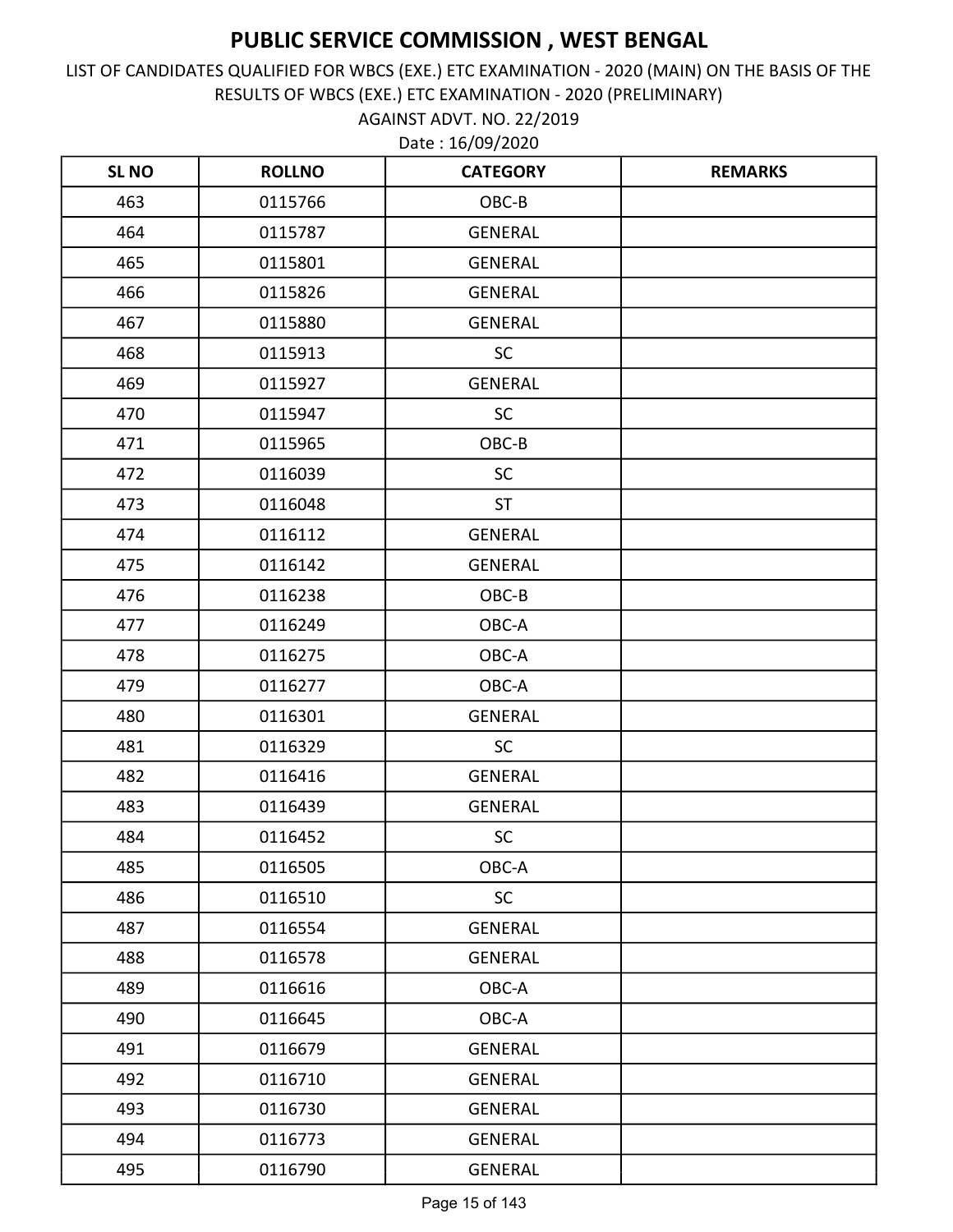AGAINST ADVT. NO. 22/2019 LIST OF CANDIDATES QUALIFIED FOR WBCS (EXE.) ETC EXAMINATION - 2020 (MAIN) ON THE BASIS OF THE RESULTS OF WBCS (EXE.) ETC EXAMINATION - 2020 (PRELIMINARY)

| <b>SL NO</b> | <b>ROLLNO</b> | <b>CATEGORY</b> | <b>REMARKS</b> |
|--------------|---------------|-----------------|----------------|
| 496          | 0116811       | <b>SC</b>       |                |
| 497          | 0116844       | <b>GENERAL</b>  |                |
| 498          | 0116875       | OBC-B           |                |
| 499          | 0116892       | <b>GENERAL</b>  |                |
| 500          | 0116896       | <b>SC</b>       |                |
| 501          | 0116958       | <b>SC</b>       |                |
| 502          | 0116961       | <b>ST</b>       |                |
| 503          | 0116971       | <b>GENERAL</b>  |                |
| 504          | 0117000       | SC              |                |
| 505          | 0117113       | <b>ST</b>       |                |
| 506          | 0117123       | <b>SC</b>       |                |
| 507          | 0117130       | <b>SC</b>       |                |
| 508          | 0117154       | OBC-A           |                |
| 509          | 0117164       | <b>GENERAL</b>  |                |
| 510          | 0117251       | OBC-A           |                |
| 511          | 0117266       | OBC-A           |                |
| 512          | 0117305       | OBC-A           |                |
| 513          | 0117372       | <b>GENERAL</b>  |                |
| 514          | 0117443       | OBC-B           |                |
| 515          | 0117475       | <b>GENERAL</b>  |                |
| 516          | 0117493       | OBC-A           |                |
| 517          | 0117572       | OBC-A           |                |
| 518          | 0117639       | <b>GENERAL</b>  |                |
| 519          | 0117647       | OBC-A           |                |
| 520          | 0117678       | <b>GENERAL</b>  |                |
| 521          | 0117745       | OBC-A           |                |
| 522          | 0117749       | OBC-A           |                |
| 523          | 0117754       | <b>GENERAL</b>  |                |
| 524          | 0117763       | <b>GENERAL</b>  |                |
| 525          | 0117776       | OBC-B           |                |
| 526          | 0117848       | <b>GENERAL</b>  |                |
| 527          | 0117871       | GENERAL         |                |
| 528          | 0117883       | OBC-B           |                |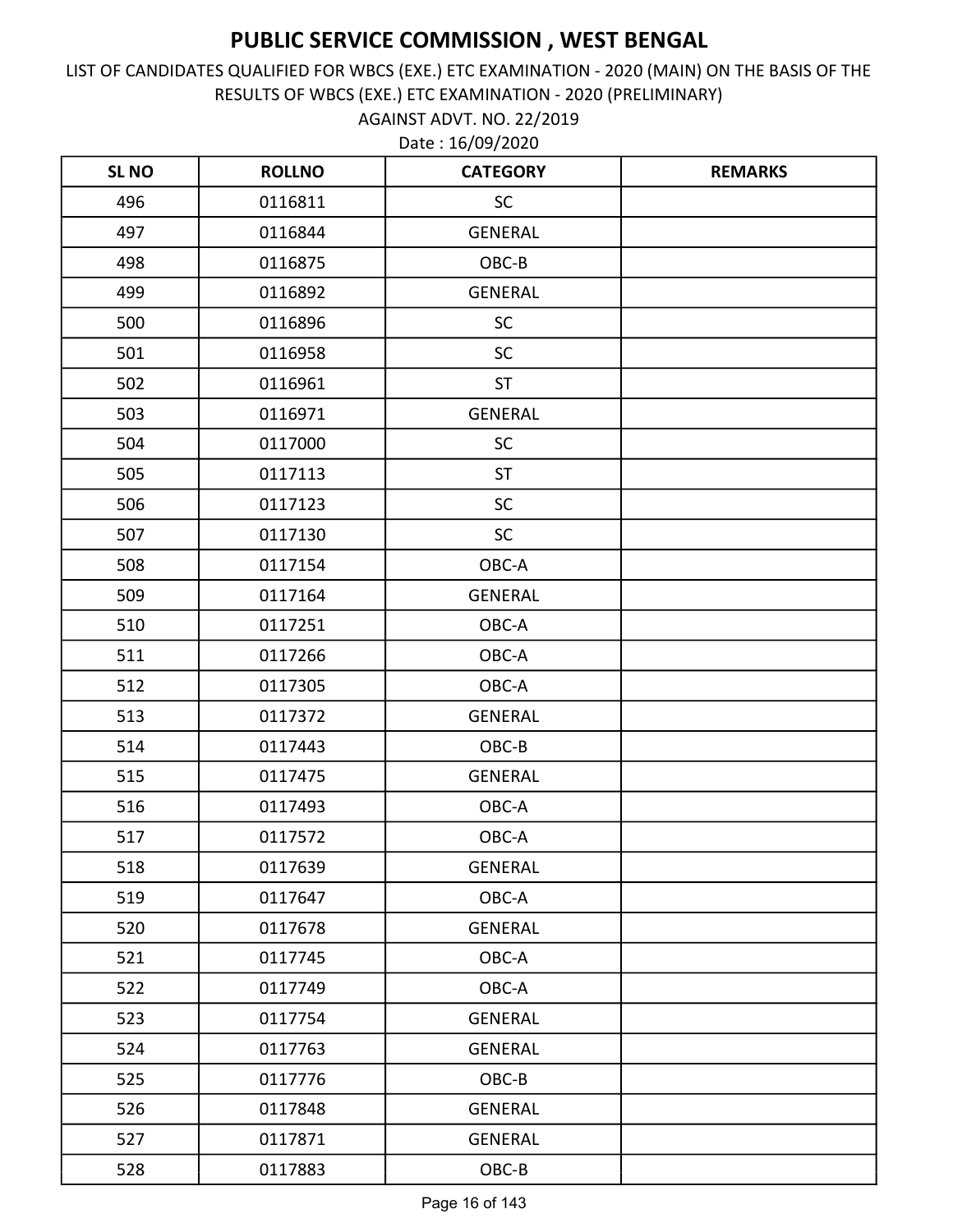AGAINST ADVT. NO. 22/2019 LIST OF CANDIDATES QUALIFIED FOR WBCS (EXE.) ETC EXAMINATION - 2020 (MAIN) ON THE BASIS OF THE RESULTS OF WBCS (EXE.) ETC EXAMINATION - 2020 (PRELIMINARY)

| <b>SLNO</b> | <b>ROLLNO</b> | <b>CATEGORY</b> | <b>REMARKS</b> |
|-------------|---------------|-----------------|----------------|
| 529         | 0117915       | <b>GENERAL</b>  |                |
| 530         | 0118047       | <b>GENERAL</b>  |                |
| 531         | 0118057       | <b>GENERAL</b>  |                |
| 532         | 0118104       | <b>SC</b>       |                |
| 533         | 0118106       | OBC-B           |                |
| 534         | 0118156       | <b>GENERAL</b>  |                |
| 535         | 0118227       | <b>GENERAL</b>  |                |
| 536         | 0118230       | <b>SC</b>       |                |
| 537         | 0118243       | <b>SC</b>       |                |
| 538         | 0118246       | OBC-B           |                |
| 539         | 0118260       | <b>GENERAL</b>  |                |
| 540         | 0118292       | <b>SC</b>       |                |
| 541         | 0118318       | <b>GENERAL</b>  |                |
| 542         | 0118367       | OBC-A           |                |
| 543         | 0118374       | <b>GENERAL</b>  |                |
| 544         | 0118411       | <b>GENERAL</b>  |                |
| 545         | 0118413       | <b>SC</b>       |                |
| 546         | 0118434       | <b>GENERAL</b>  |                |
| 547         | 0118449       | <b>GENERAL</b>  |                |
| 548         | 0118458       | <b>SC</b>       |                |
| 549         | 0118465       | <b>ST</b>       |                |
| 550         | 0118468       | <b>GENERAL</b>  |                |
| 551         | 0118492       | <b>GENERAL</b>  |                |
| 552         | 0118494       | <b>GENERAL</b>  |                |
| 553         | 0118499       | OBC-A           |                |
| 554         | 0118528       | <b>GENERAL</b>  |                |
| 555         | 0118533       | <b>GENERAL</b>  |                |
| 556         | 0118548       | GENERAL         |                |
| 557         | 0118591       | OBC-B           |                |
| 558         | 0118682       | <b>GENERAL</b>  |                |
| 559         | 0118736       | <b>SC</b>       |                |
| 560         | 0118750       | GENERAL         |                |
| 561         | 0118764       | OBC-A           |                |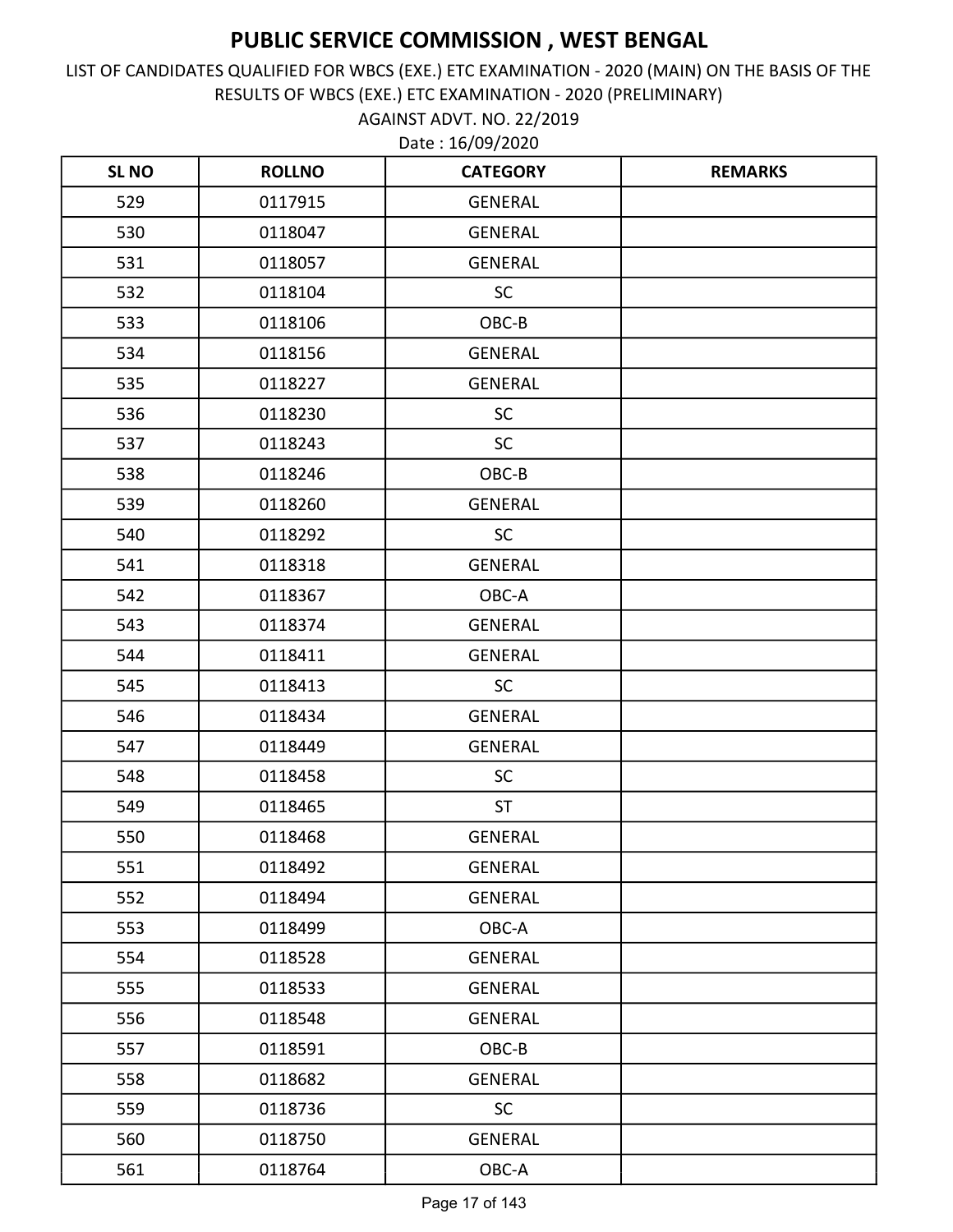AGAINST ADVT. NO. 22/2019 LIST OF CANDIDATES QUALIFIED FOR WBCS (EXE.) ETC EXAMINATION - 2020 (MAIN) ON THE BASIS OF THE RESULTS OF WBCS (EXE.) ETC EXAMINATION - 2020 (PRELIMINARY)

| <b>SLNO</b> | <b>ROLLNO</b> | <b>CATEGORY</b> | <b>REMARKS</b> |
|-------------|---------------|-----------------|----------------|
| 562         | 0118766       | <b>GENERAL</b>  |                |
| 563         | 0118779       | <b>GENERAL</b>  |                |
| 564         | 0118794       | <b>GENERAL</b>  |                |
| 565         | 0118885       | SC              |                |
| 566         | 0118935       | OBC-A           |                |
| 567         | 0118936       | <b>GENERAL</b>  |                |
| 568         | 0118941       | <b>SC</b>       |                |
| 569         | 0118945       | OBC-A           |                |
| 570         | 0118958       | OBC-B           |                |
| 571         | 0118989       | <b>GENERAL</b>  |                |
| 572         | 0119017       | OBC-A           |                |
| 573         | 0119059       | OBC-B           |                |
| 574         | 0119078       | <b>GENERAL</b>  |                |
| 575         | 0119090       | <b>GENERAL</b>  |                |
| 576         | 0119111       | <b>GENERAL</b>  |                |
| 577         | 0119118       | <b>GENERAL</b>  |                |
| 578         | 0119123       | <b>GENERAL</b>  |                |
| 579         | 0119158       | <b>SC</b>       |                |
| 580         | 0119211       | OBC-A           |                |
| 581         | 0119298       | <b>SC</b>       |                |
| 582         | 0119376       | <b>GENERAL</b>  |                |
| 583         | 0119454       | OBC-B           |                |
| 584         | 0119464       | <b>GENERAL</b>  |                |
| 585         | 0119477       | <b>GENERAL</b>  |                |
| 586         | 0119507       | <b>GENERAL</b>  |                |
| 587         | 0119561       | <b>ST</b>       |                |
| 588         | 0119567       | OBC-A           |                |
| 589         | 0119575       | <b>SC</b>       |                |
| 590         | 0119674       | OBC-A           |                |
| 591         | 0119697       | <b>GENERAL</b>  |                |
| 592         | 0119707       | <b>GENERAL</b>  |                |
| 593         | 0119726       | GENERAL         |                |
| 594         | 0119818       | GENERAL         |                |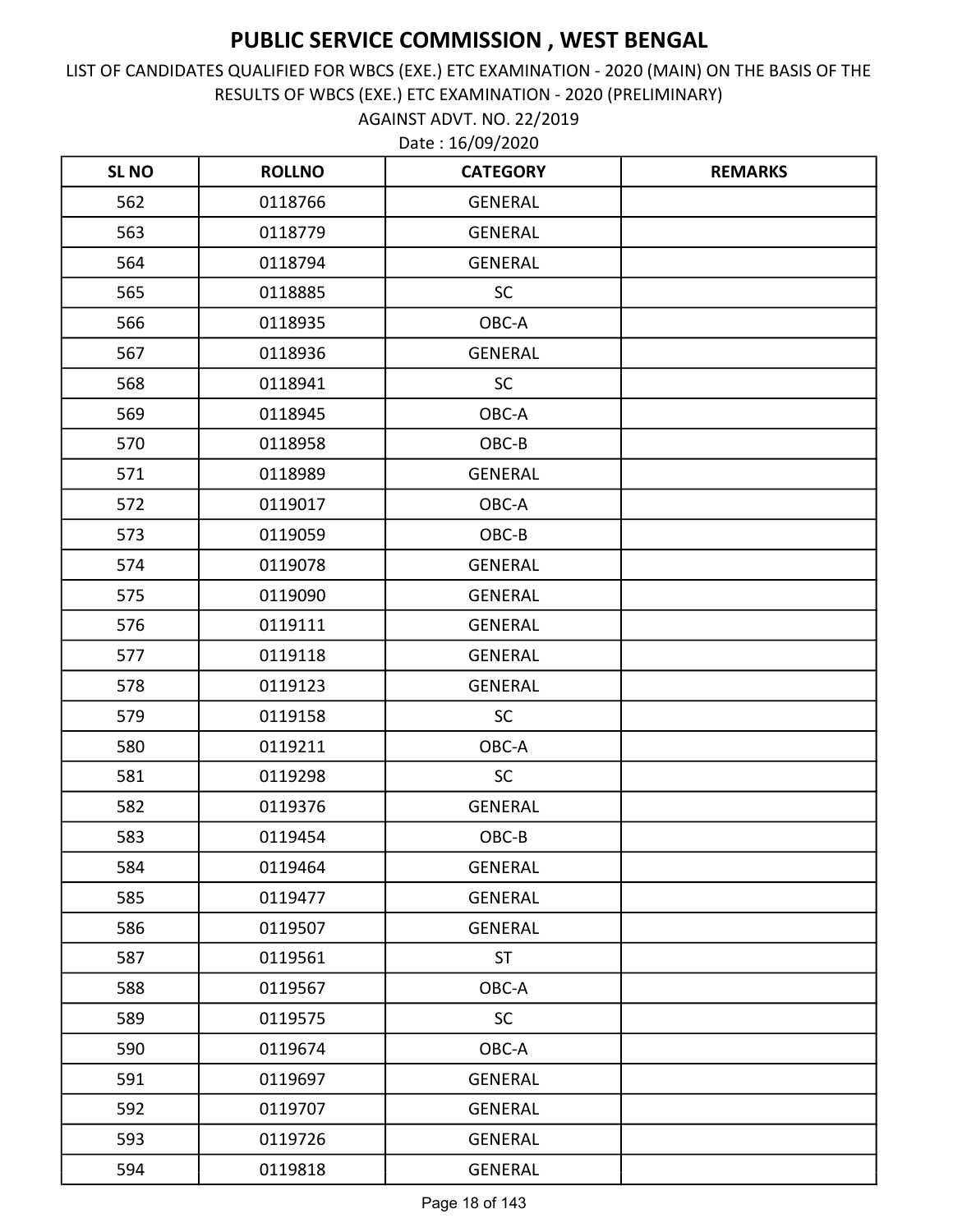AGAINST ADVT. NO. 22/2019 LIST OF CANDIDATES QUALIFIED FOR WBCS (EXE.) ETC EXAMINATION - 2020 (MAIN) ON THE BASIS OF THE RESULTS OF WBCS (EXE.) ETC EXAMINATION - 2020 (PRELIMINARY)

| <b>SLNO</b> | <b>ROLLNO</b> | <b>CATEGORY</b> | <b>REMARKS</b> |
|-------------|---------------|-----------------|----------------|
| 595         | 0119857       | OBC-A           |                |
| 596         | 0119920       | OBC-B           |                |
| 597         | 0119925       | <b>GENERAL</b>  |                |
| 598         | 0119929       | SC              |                |
| 599         | 0119964       | OBC-A           |                |
| 600         | 0119966       | <b>GENERAL</b>  |                |
| 601         | 0119985       | <b>GENERAL</b>  |                |
| 602         | 0119999       | <b>SC</b>       |                |
| 603         | 0120039       | <b>ST</b>       |                |
| 604         | 0120083       | <b>GENERAL</b>  |                |
| 605         | 0120100       | OBC-A           |                |
| 606         | 0120107       | OBC-A           |                |
| 607         | 0120139       | <b>SC</b>       |                |
| 608         | 0120274       | <b>GENERAL</b>  |                |
| 609         | 0120356       | OBC-A           |                |
| 610         | 0120366       | OBC-A           |                |
| 611         | 0120405       | OBC-B           |                |
| 612         | 0120507       | <b>SC</b>       |                |
| 613         | 0120509       | OBC-B           |                |
| 614         | 0120524       | <b>GENERAL</b>  |                |
| 615         | 0120541       | <b>GENERAL</b>  |                |
| 616         | 0120553       | OBC-A           |                |
| 617         | 0120557       | <b>GENERAL</b>  |                |
| 618         | 0120620       | OBC-A           |                |
| 619         | 0120669       | SC              |                |
| 620         | 0120702       | OBC-B           |                |
| 621         | 0120712       | <b>GENERAL</b>  |                |
| 622         | 0120720       | <b>GENERAL</b>  |                |
| 623         | 0120723       | <b>GENERAL</b>  |                |
| 624         | 0120893       | <b>ST</b>       |                |
| 625         | 0120923       | OBC-A           |                |
| 626         | 0121053       | <b>GENERAL</b>  |                |
| 627         | 0121081       | <b>GENERAL</b>  |                |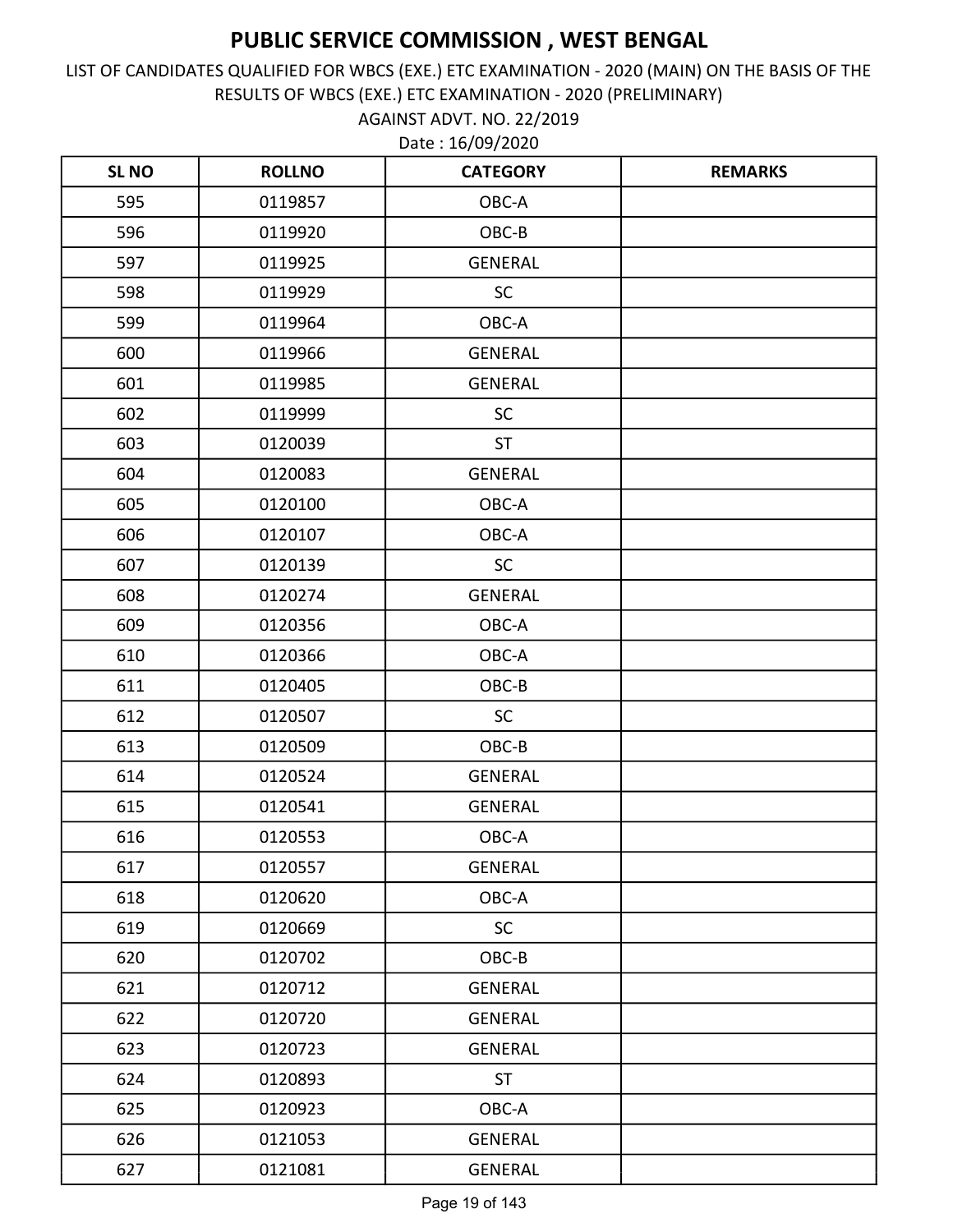LIST OF CANDIDATES QUALIFIED FOR WBCS (EXE.) ETC EXAMINATION - 2020 (MAIN) ON THE BASIS OF THE RESULTS OF WBCS (EXE.) ETC EXAMINATION - 2020 (PRELIMINARY)

Date : 16/09/2020 AGAINST ADVT. NO. 22/2019

| <b>SLNO</b> | <b>ROLLNO</b> | <b>CATEGORY</b> | <b>REMARKS</b> |
|-------------|---------------|-----------------|----------------|
| 628         | 0121117       | <b>SC</b>       |                |
| 629         | 0121144       | <b>SC</b>       |                |
| 630         | 0121182       | <b>GENERAL</b>  |                |
| 631         | 0121214       | <b>GENERAL</b>  |                |
| 632         | 0121261       | <b>SC</b>       |                |
| 633         | 0121276       | <b>GENERAL</b>  |                |
| 634         | 0121375       | <b>GENERAL</b>  |                |
| 635         | 0121410       | OBC-A           |                |
| 636         | 0121508       | <b>GENERAL</b>  |                |
| 637         | 0121597       | OBC-A           |                |
| 638         | 0121624       | <b>GENERAL</b>  |                |
| 639         | 0121632       | <b>GENERAL</b>  |                |
| 640         | 0121648       | <b>SC</b>       |                |
| 641         | 0121673       | <b>ST</b>       |                |
| 642         | 0121781       | OBC-A           |                |
| 643         | 0121852       | <b>SC</b>       |                |
| 644         | 0121853       | OBC-B           |                |
| 645         | 0121856       | OBC-B           |                |
| 646         | 0121859       | <b>GENERAL</b>  |                |
| 647         | 0121899       | <b>GENERAL</b>  |                |
| 648         | 0121955       | GENERAL         |                |
| 649         | 0121979       | <b>SC</b>       |                |
| 650         | 0122095       | <b>GENERAL</b>  |                |
| 651         | 0122102       | <b>GENERAL</b>  |                |
| 652         | 0122134       | <b>ST</b>       |                |
| 653         | 0122139       | <b>SC</b>       |                |
| 654         | 0122211       | OBC-A           |                |
| 655         | 0122219       | OBC-B           |                |
| 656         | 0122277       | OBC-B           |                |
| 657         | 0122282       | <b>GENERAL</b>  |                |
| 658         | 0122288       | <b>GENERAL</b>  |                |
| 659         | 0122300       | SC              |                |
| 660         | 0122323       | $OBC-B$         |                |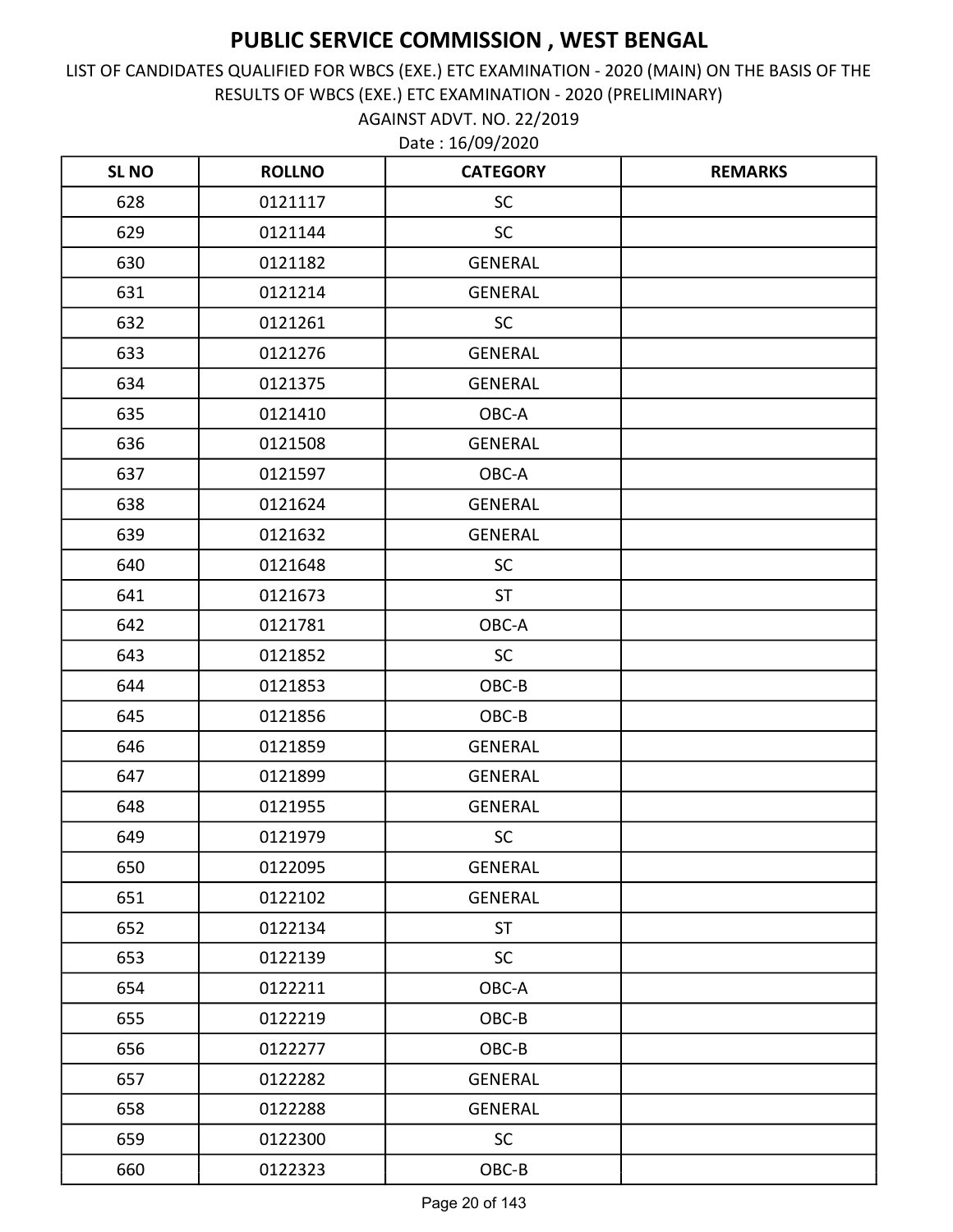AGAINST ADVT. NO. 22/2019 LIST OF CANDIDATES QUALIFIED FOR WBCS (EXE.) ETC EXAMINATION - 2020 (MAIN) ON THE BASIS OF THE RESULTS OF WBCS (EXE.) ETC EXAMINATION - 2020 (PRELIMINARY)

| <b>SLNO</b> | <b>ROLLNO</b> | <b>CATEGORY</b> | <b>REMARKS</b> |
|-------------|---------------|-----------------|----------------|
| 661         | 0122455       | <b>GENERAL</b>  |                |
| 662         | 0122483       | OBC-A           |                |
| 663         | 0122489       | OBC-A           |                |
| 664         | 0122495       | OBC-A           |                |
| 665         | 0122579       | <b>GENERAL</b>  |                |
| 666         | 0122584       | <b>GENERAL</b>  |                |
| 667         | 0122670       | <b>GENERAL</b>  |                |
| 668         | 0122698       | OBC-A           |                |
| 669         | 0122747       | OBC-B           |                |
| 670         | 0122775       | <b>GENERAL</b>  |                |
| 671         | 0122802       | <b>GENERAL</b>  |                |
| 672         | 0122914       | <b>GENERAL</b>  |                |
| 673         | 0122987       | <b>SC</b>       |                |
| 674         | 0123027       | OBC-B           |                |
| 675         | 0123031       | <b>GENERAL</b>  |                |
| 676         | 0123042       | <b>GENERAL</b>  |                |
| 677         | 0123077       | <b>SC</b>       |                |
| 678         | 0123103       | <b>GENERAL</b>  |                |
| 679         | 0123138       | <b>GENERAL</b>  |                |
| 680         | 0123143       | SC              |                |
| 681         | 0123157       | OBC-A           |                |
| 682         | 0123247       | OBC-A           |                |
| 683         | 0123287       | OBC-A           |                |
| 684         | 0123295       | <b>GENERAL</b>  |                |
| 685         | 0123329       | <b>GENERAL</b>  |                |
| 686         | 0123345       | <b>GENERAL</b>  |                |
| 687         | 0123391       | OBC-A           |                |
| 688         | 0123395       | <b>SC</b>       |                |
| 689         | 0123413       | <b>GENERAL</b>  |                |
| 690         | 0123432       | <b>GENERAL</b>  |                |
| 691         | 0123502       | OBC-A           |                |
| 692         | 0123507       | GENERAL         |                |
| 693         | 0123522       | <b>GENERAL</b>  |                |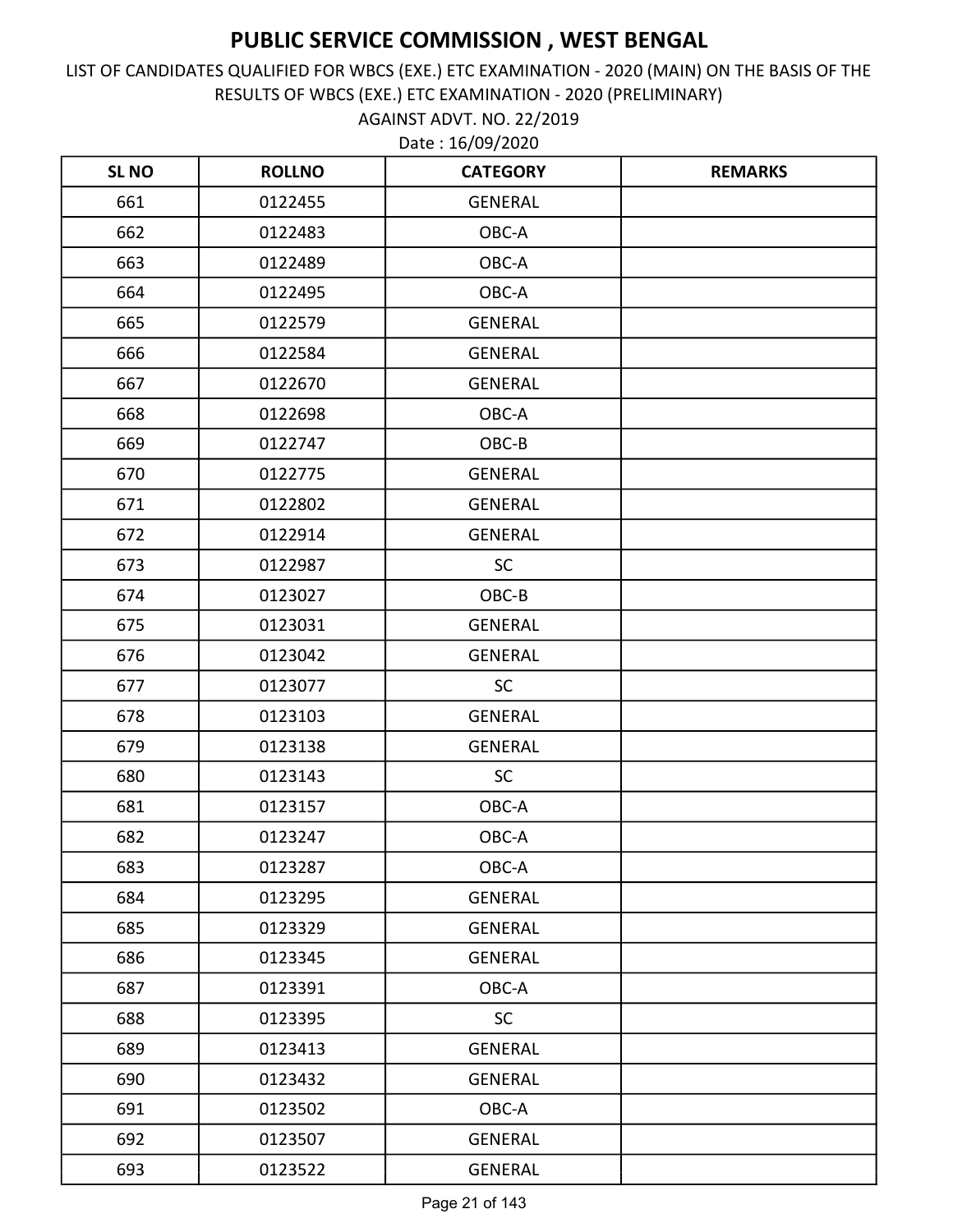AGAINST ADVT. NO. 22/2019 LIST OF CANDIDATES QUALIFIED FOR WBCS (EXE.) ETC EXAMINATION - 2020 (MAIN) ON THE BASIS OF THE RESULTS OF WBCS (EXE.) ETC EXAMINATION - 2020 (PRELIMINARY)

| <b>SLNO</b> | <b>ROLLNO</b> | <b>CATEGORY</b> | <b>REMARKS</b> |
|-------------|---------------|-----------------|----------------|
| 694         | 0123574       | <b>GENERAL</b>  |                |
| 695         | 0123578       | SC              |                |
| 696         | 0123616       | OBC-B           |                |
| 697         | 0123686       | <b>GENERAL</b>  |                |
| 698         | 0123694       | <b>SC</b>       |                |
| 699         | 0123738       | <b>SC</b>       |                |
| 700         | 0123768       | <b>GENERAL</b>  |                |
| 701         | 0123801       | <b>SC</b>       |                |
| 702         | 0123841       | <b>SC</b>       |                |
| 703         | 0123873       | <b>GENERAL</b>  |                |
| 704         | 0123901       | OBC-B           |                |
| 705         | 0123948       | OBC-A           |                |
| 706         | 0123956       | <b>SC</b>       |                |
| 707         | 0124064       | <b>GENERAL</b>  |                |
| 708         | 0124096       | OBC-B           |                |
| 709         | 0124115       | OBC-B           |                |
| 710         | 0124135       | OBC-B           |                |
| 711         | 0124144       | <b>GENERAL</b>  |                |
| 712         | 0124199       | <b>GENERAL</b>  |                |
| 713         | 0124271       | <b>ST</b>       |                |
| 714         | 0124347       | OBC-B           |                |
| 715         | 0124437       | ST              |                |
| 716         | 0124442       | <b>ST</b>       |                |
| 717         | 0124464       | <b>SC</b>       |                |
| 718         | 0124465       | SC              |                |
| 719         | 0124488       | <b>GENERAL</b>  |                |
| 720         | 0124605       | GENERAL         |                |
| 721         | 0124622       | <b>GENERAL</b>  |                |
| 722         | 0124635       | <b>GENERAL</b>  |                |
| 723         | 0124643       | <b>GENERAL</b>  |                |
| 724         | 0124646       | GENERAL         |                |
| 725         | 0124697       | OBC-B           |                |
| 726         | 0124716       | ${\sf SC}$      |                |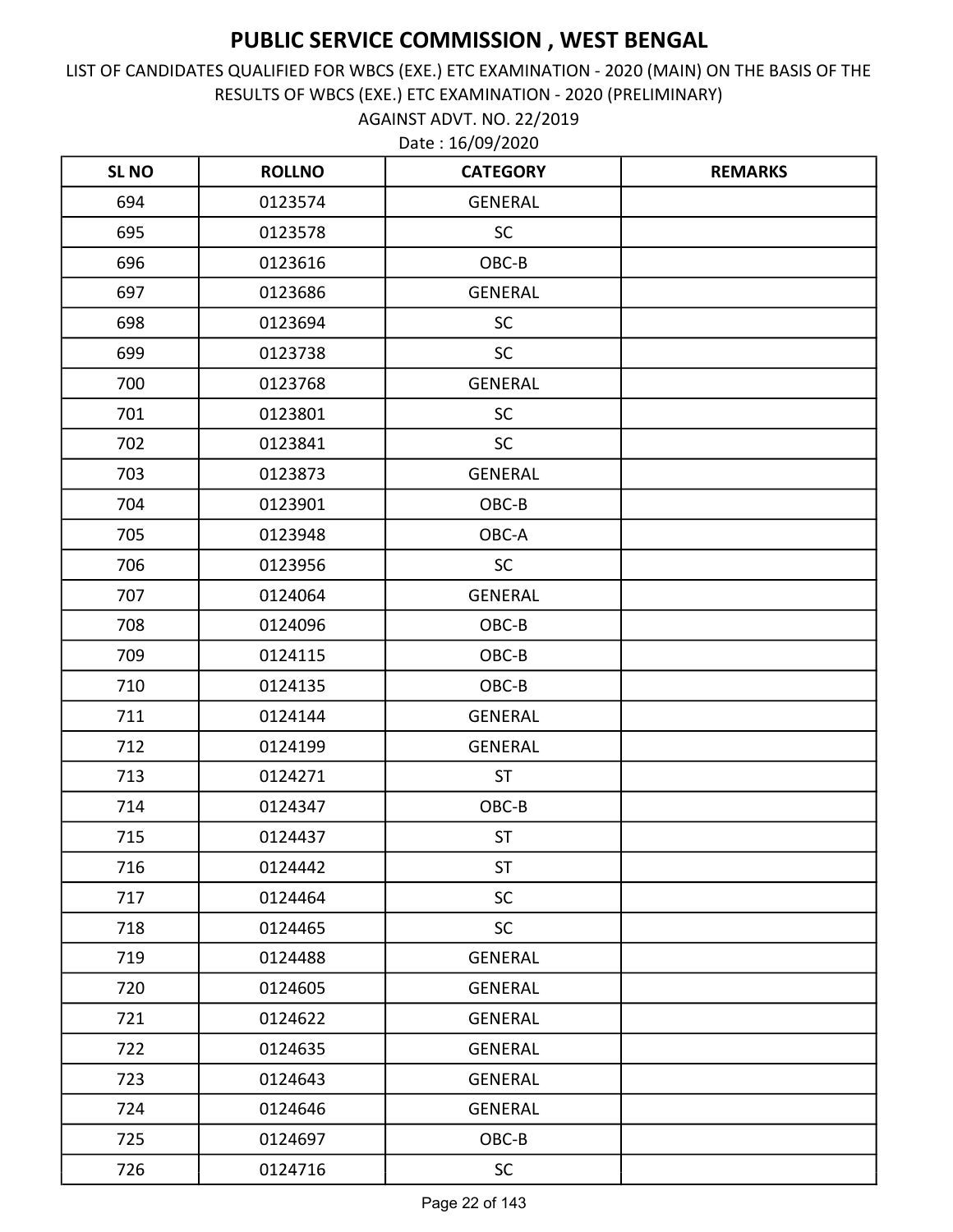AGAINST ADVT. NO. 22/2019 LIST OF CANDIDATES QUALIFIED FOR WBCS (EXE.) ETC EXAMINATION - 2020 (MAIN) ON THE BASIS OF THE RESULTS OF WBCS (EXE.) ETC EXAMINATION - 2020 (PRELIMINARY)

| <b>SLNO</b> | <b>ROLLNO</b> | <b>CATEGORY</b> | <b>REMARKS</b> |
|-------------|---------------|-----------------|----------------|
| 727         | 0124718       | <b>GENERAL</b>  |                |
| 728         | 0124731       | <b>ST</b>       |                |
| 729         | 0124747       | OBC-B           |                |
| 730         | 0124780       | <b>GENERAL</b>  |                |
| 731         | 0124797       | <b>SC</b>       |                |
| 732         | 0124812       | OBC-A           |                |
| 733         | 0124863       | OBC-B           |                |
| 734         | 0124901       | <b>GENERAL</b>  |                |
| 735         | 0124907       | OBC-A           |                |
| 736         | 0124935       | <b>GENERAL</b>  |                |
| 737         | 0124987       | <b>GENERAL</b>  |                |
| 738         | 0125001       | <b>SC</b>       |                |
| 739         | 0125054       | <b>GENERAL</b>  |                |
| 740         | 0125088       | OBC-B           |                |
| 741         | 0125090       | OBC-B           |                |
| 742         | 0125093       | <b>GENERAL</b>  |                |
| 743         | 0125102       | <b>GENERAL</b>  |                |
| 744         | 0125108       | OBC-B           |                |
| 745         | 0125113       | <b>GENERAL</b>  |                |
| 746         | 0125184       | OBC-A           |                |
| 747         | 0125207       | SC              |                |
| 748         | 0125210       | OBC-A           |                |
| 749         | 0125222       | SC              |                |
| 750         | 0125226       | <b>ST</b>       |                |
| 751         | 0125245       | <b>GENERAL</b>  |                |
| 752         | 0125296       | OBC-B           |                |
| 753         | 0125301       | <b>GENERAL</b>  |                |
| 754         | 0125321       | <b>GENERAL</b>  |                |
| 755         | 0125339       | <b>GENERAL</b>  |                |
| 756         | 0125376       | OBC-B           |                |
| 757         | 0125404       | <b>SC</b>       |                |
| 758         | 0125406       | <b>GENERAL</b>  |                |
| 759         | 0125414       | <b>GENERAL</b>  |                |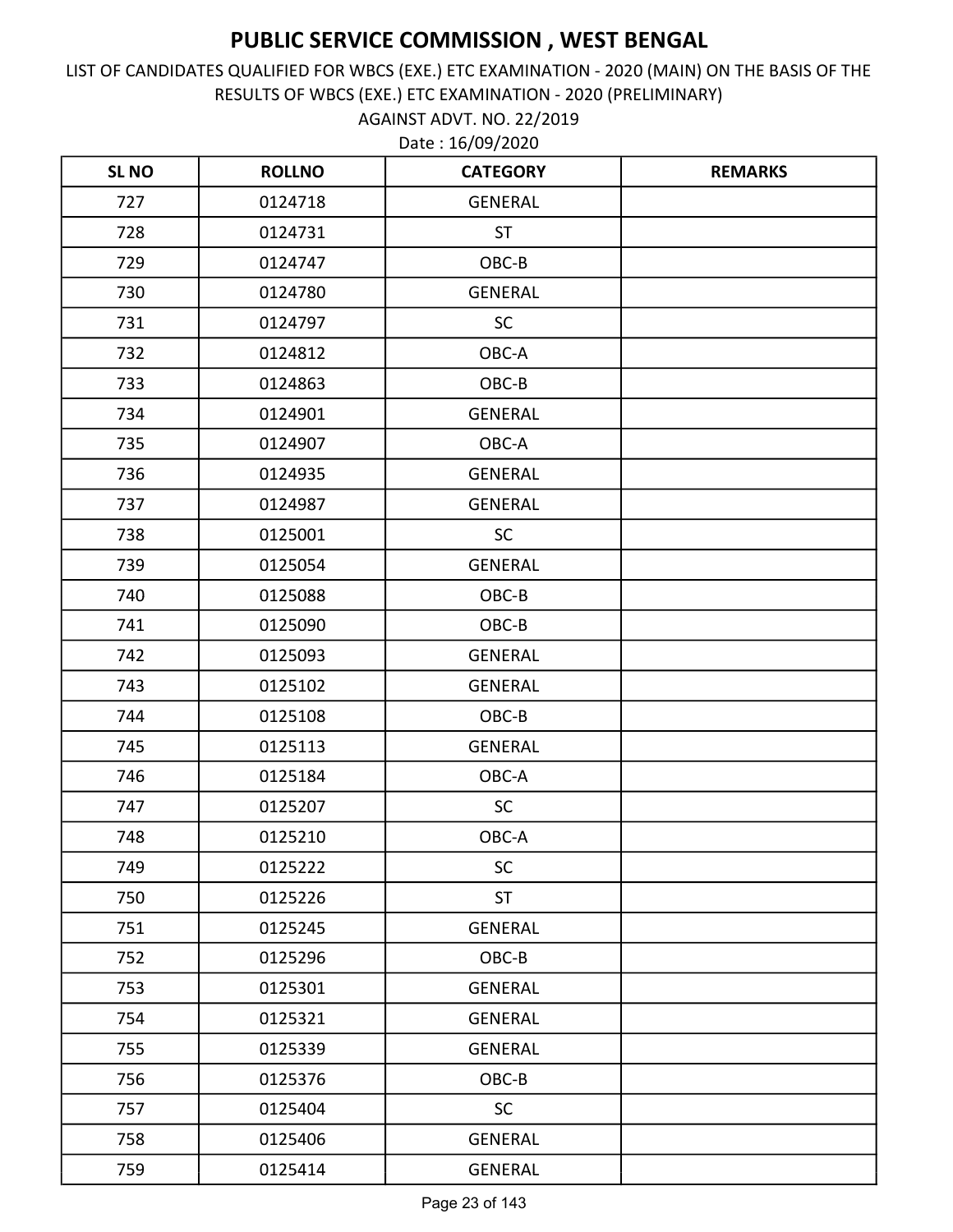AGAINST ADVT. NO. 22/2019 LIST OF CANDIDATES QUALIFIED FOR WBCS (EXE.) ETC EXAMINATION - 2020 (MAIN) ON THE BASIS OF THE RESULTS OF WBCS (EXE.) ETC EXAMINATION - 2020 (PRELIMINARY)

| <b>SLNO</b> | <b>ROLLNO</b> | <b>CATEGORY</b> | <b>REMARKS</b> |
|-------------|---------------|-----------------|----------------|
| 760         | 0125502       | <b>GENERAL</b>  |                |
| 761         | 0125513       | <b>GENERAL</b>  |                |
| 762         | 0125556       | OBC-A           |                |
| 763         | 0125634       | <b>GENERAL</b>  |                |
| 764         | 0125756       | OBC-A           |                |
| 765         | 0125761       | OBC-B           |                |
| 766         | 0125790       | <b>GENERAL</b>  |                |
| 767         | 0125802       | <b>GENERAL</b>  |                |
| 768         | 0125808       | <b>GENERAL</b>  |                |
| 769         | 0125871       | <b>SC</b>       |                |
| 770         | 0125886       | <b>GENERAL</b>  |                |
| 771         | 0125958       | <b>GENERAL</b>  |                |
| 772         | 0126022       | <b>GENERAL</b>  |                |
| 773         | 0126053       | OBC-B           |                |
| 774         | 0126099       | <b>GENERAL</b>  |                |
| 775         | 0126190       | <b>SC</b>       |                |
| 776         | 0126191       | OBC-B           |                |
| 777         | 0126220       | SC              |                |
| 778         | 0126277       | OBC-B           |                |
| 779         | 0126291       | OBC-A           |                |
| 780         | 0126305       | <b>GENERAL</b>  |                |
| 781         | 0126318       | <b>GENERAL</b>  |                |
| 782         | 0126319       | <b>GENERAL</b>  |                |
| 783         | 0126359       | <b>GENERAL</b>  |                |
| 784         | 0126372       | <b>SC</b>       |                |
| 785         | 0126377       | <b>GENERAL</b>  |                |
| 786         | 0126387       | OBC-B           |                |
| 787         | 0126392       | <b>GENERAL</b>  |                |
| 788         | 0126414       | SC              |                |
| 789         | 0126438       | OBC-B           |                |
| 790         | 0126439       | OBC-A           |                |
| 791         | 0126446       | <b>SC</b>       |                |
| 792         | 0126455       | <b>SC</b>       |                |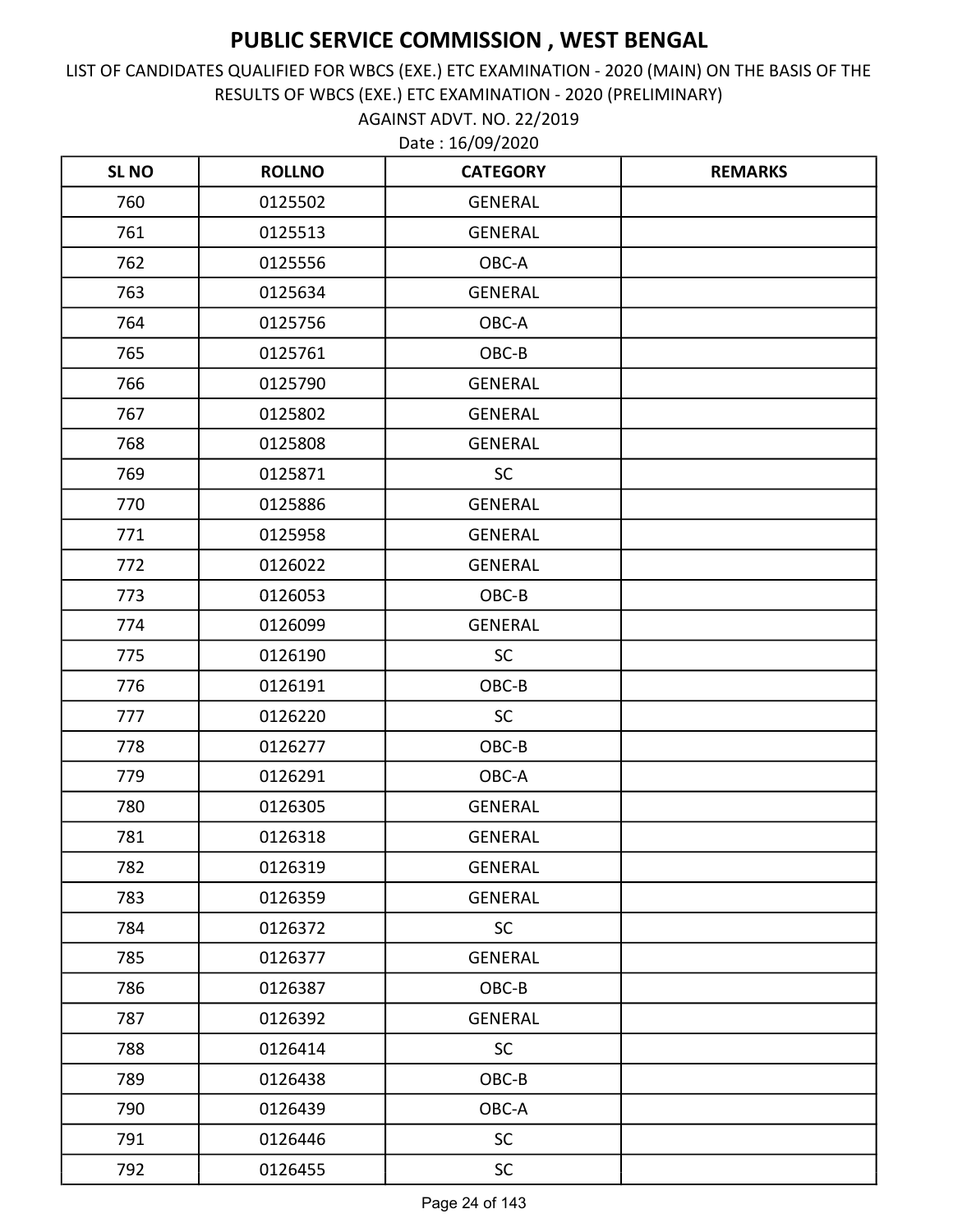AGAINST ADVT. NO. 22/2019 LIST OF CANDIDATES QUALIFIED FOR WBCS (EXE.) ETC EXAMINATION - 2020 (MAIN) ON THE BASIS OF THE RESULTS OF WBCS (EXE.) ETC EXAMINATION - 2020 (PRELIMINARY)

| <b>SLNO</b> | <b>ROLLNO</b> | <b>CATEGORY</b> | <b>REMARKS</b> |
|-------------|---------------|-----------------|----------------|
| 793         | 0126467       | <b>GENERAL</b>  |                |
| 794         | 0126468       | <b>GENERAL</b>  |                |
| 795         | 0126539       | OBC-A           |                |
| 796         | 0126541       | <b>SC</b>       |                |
| 797         | 0126566       | <b>GENERAL</b>  |                |
| 798         | 0126598       | OBC-A           |                |
| 799         | 0126625       | OBC-B           |                |
| 800         | 0126675       | <b>GENERAL</b>  |                |
| 801         | 0126739       | OBC-A           |                |
| 802         | 0126749       | <b>GENERAL</b>  |                |
| 803         | 0126760       | <b>ST</b>       |                |
| 804         | 0126773       | <b>GENERAL</b>  |                |
| 805         | 0126786       | <b>GENERAL</b>  |                |
| 806         | 0126802       | <b>SC</b>       |                |
| 807         | 0126806       | OBC-A           |                |
| 808         | 0126860       | <b>GENERAL</b>  |                |
| 809         | 0126915       | <b>GENERAL</b>  |                |
| 810         | 0126963       | <b>GENERAL</b>  |                |
| 811         | 0126985       | <b>SC</b>       |                |
| 812         | 0127101       | <b>GENERAL</b>  |                |
| 813         | 0127177       | OBC-B           |                |
| 814         | 0127199       | <b>GENERAL</b>  |                |
| 815         | 0127207       | <b>SC</b>       |                |
| 816         | 0127208       | <b>ST</b>       |                |
| 817         | 0127214       | OBC-B           |                |
| 818         | 0127244       | <b>GENERAL</b>  |                |
| 819         | 0127271       | OBC-B           |                |
| 820         | 0127294       | OBC-B           |                |
| 821         | 0127361       | <b>GENERAL</b>  | PH(HI)         |
| 822         | 0127372       | OBC-A           | PH(HI)         |
| 823         | 0127380       | OBC-B           | PH(HI)         |
| 824         | 0127394       | <b>SC</b>       | PH(LD&CP)      |
| 825         | 0127434       | <b>GENERAL</b>  | PH(LD&CP)      |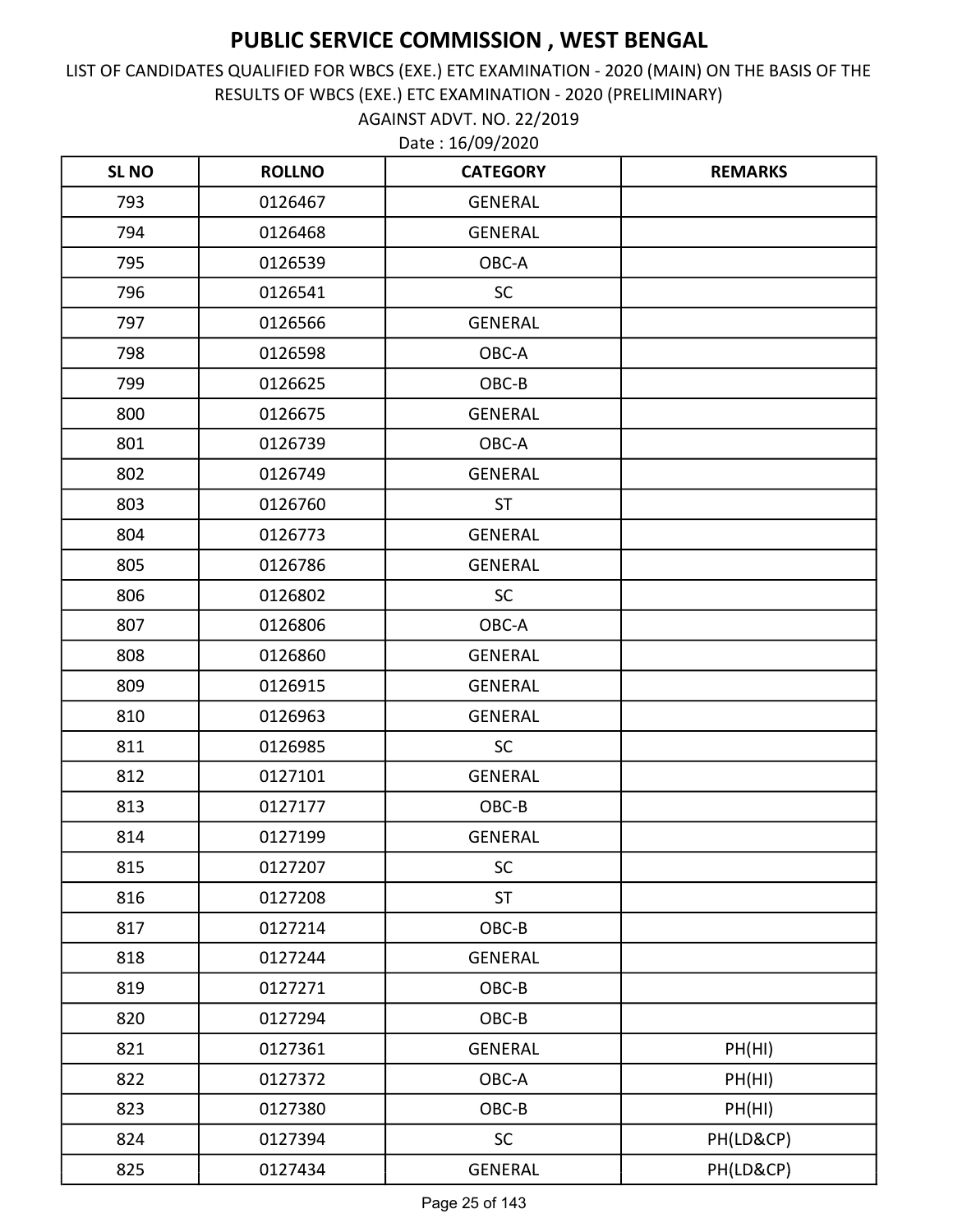AGAINST ADVT. NO. 22/2019 LIST OF CANDIDATES QUALIFIED FOR WBCS (EXE.) ETC EXAMINATION - 2020 (MAIN) ON THE BASIS OF THE RESULTS OF WBCS (EXE.) ETC EXAMINATION - 2020 (PRELIMINARY)

| <b>SLNO</b> | <b>ROLLNO</b> | <b>CATEGORY</b> | <b>REMARKS</b> |
|-------------|---------------|-----------------|----------------|
| 826         | 0127453       | OBC-B           | PH(LD&CP)      |
| 827         | 0127488       | <b>GENERAL</b>  | PH(LD&CP)      |
| 828         | 0127509       | <b>GENERAL</b>  | PH(LV)         |
| 829         | 0127542       | SC              | PH(LV)         |
| 830         | 0127552       | OBC-A           | PH(LD&CP)      |
| 831         | 0127556       | <b>GENERAL</b>  | PH(LV)         |
| 832         | 0127561       | <b>GENERAL</b>  | PH(LV)         |
| 833         | 0200005       | <b>SC</b>       |                |
| 834         | 0200016       | <b>GENERAL</b>  |                |
| 835         | 0200018       | <b>GENERAL</b>  |                |
| 836         | 0200101       | OBC-A           |                |
| 837         | 0200211       | <b>GENERAL</b>  |                |
| 838         | 0200309       | <b>GENERAL</b>  |                |
| 839         | 0200314       | GENERAL         |                |
| 840         | 0200365       | <b>GENERAL</b>  |                |
| 841         | 0200382       | <b>GENERAL</b>  |                |
| 842         | 0200505       | <b>GENERAL</b>  |                |
| 843         | 0200510       | <b>GENERAL</b>  |                |
| 844         | 0200521       | <b>GENERAL</b>  |                |
| 845         | 0200545       | <b>ST</b>       |                |
| 846         | 0200589       | OBC-A           |                |
| 847         | 0200630       | <b>GENERAL</b>  |                |
| 848         | 0200712       | <b>SC</b>       |                |
| 849         | 0200740       | <b>GENERAL</b>  |                |
| 850         | 0200805       | <b>GENERAL</b>  |                |
| 851         | 0200978       | OBC-A           |                |
| 852         | 0200981       | <b>GENERAL</b>  |                |
| 853         | 0201125       | <b>GENERAL</b>  |                |
| 854         | 0201146       | <b>GENERAL</b>  |                |
| 855         | 0201245       | <b>GENERAL</b>  |                |
| 856         | 0201255       | <b>GENERAL</b>  |                |
| 857         | 0201297       | <b>SC</b>       |                |
| 858         | 0201307       | <b>GENERAL</b>  |                |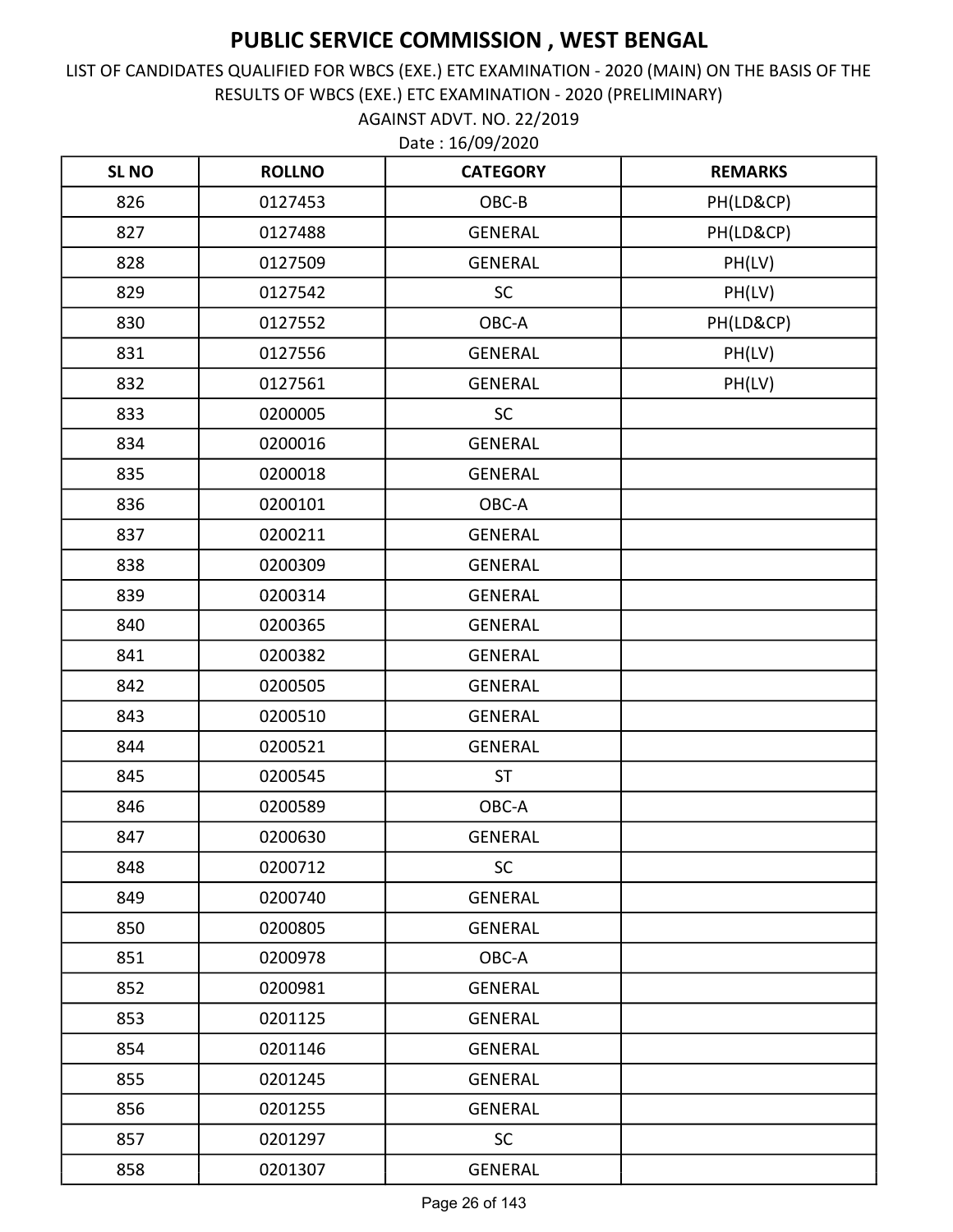AGAINST ADVT. NO. 22/2019 LIST OF CANDIDATES QUALIFIED FOR WBCS (EXE.) ETC EXAMINATION - 2020 (MAIN) ON THE BASIS OF THE RESULTS OF WBCS (EXE.) ETC EXAMINATION - 2020 (PRELIMINARY)

| <b>SLNO</b> | <b>ROLLNO</b> | <b>CATEGORY</b> | <b>REMARKS</b> |
|-------------|---------------|-----------------|----------------|
| 859         | 0201390       | <b>GENERAL</b>  |                |
| 860         | 0201431       | <b>GENERAL</b>  |                |
| 861         | 0201445       | OBC-A           |                |
| 862         | 0201474       | SC              |                |
| 863         | 0201522       | <b>SC</b>       |                |
| 864         | 0201550       | <b>SC</b>       |                |
| 865         | 0201623       | <b>GENERAL</b>  |                |
| 866         | 0201636       | <b>GENERAL</b>  |                |
| 867         | 0201689       | <b>GENERAL</b>  |                |
| 868         | 0201756       | <b>GENERAL</b>  |                |
| 869         | 0201761       | OBC-B           |                |
| 870         | 0201817       | <b>GENERAL</b>  |                |
| 871         | 0201857       | OBC-A           |                |
| 872         | 0201925       | <b>GENERAL</b>  |                |
| 873         | 0201996       | OBC-A           |                |
| 874         | 0202018       | <b>GENERAL</b>  |                |
| 875         | 0202019       | <b>GENERAL</b>  |                |
| 876         | 0202029       | <b>SC</b>       |                |
| 877         | 0202080       | <b>GENERAL</b>  |                |
| 878         | 0202091       | <b>GENERAL</b>  |                |
| 879         | 0202131       | <b>GENERAL</b>  |                |
| 880         | 0202134       | SC              |                |
| 881         | 0202181       | <b>SC</b>       |                |
| 882         | 0202231       | <b>GENERAL</b>  |                |
| 883         | 0202311       | <b>GENERAL</b>  |                |
| 884         | 0202323       | <b>GENERAL</b>  |                |
| 885         | 0202338       | OBC-A           |                |
| 886         | 0202343       | <b>GENERAL</b>  |                |
| 887         | 0202360       | <b>GENERAL</b>  |                |
| 888         | 0202415       | <b>GENERAL</b>  |                |
| 889         | 0202510       | <b>SC</b>       |                |
| 890         | 0202526       | <b>ST</b>       |                |
| 891         | 0202533       | OBC-A           |                |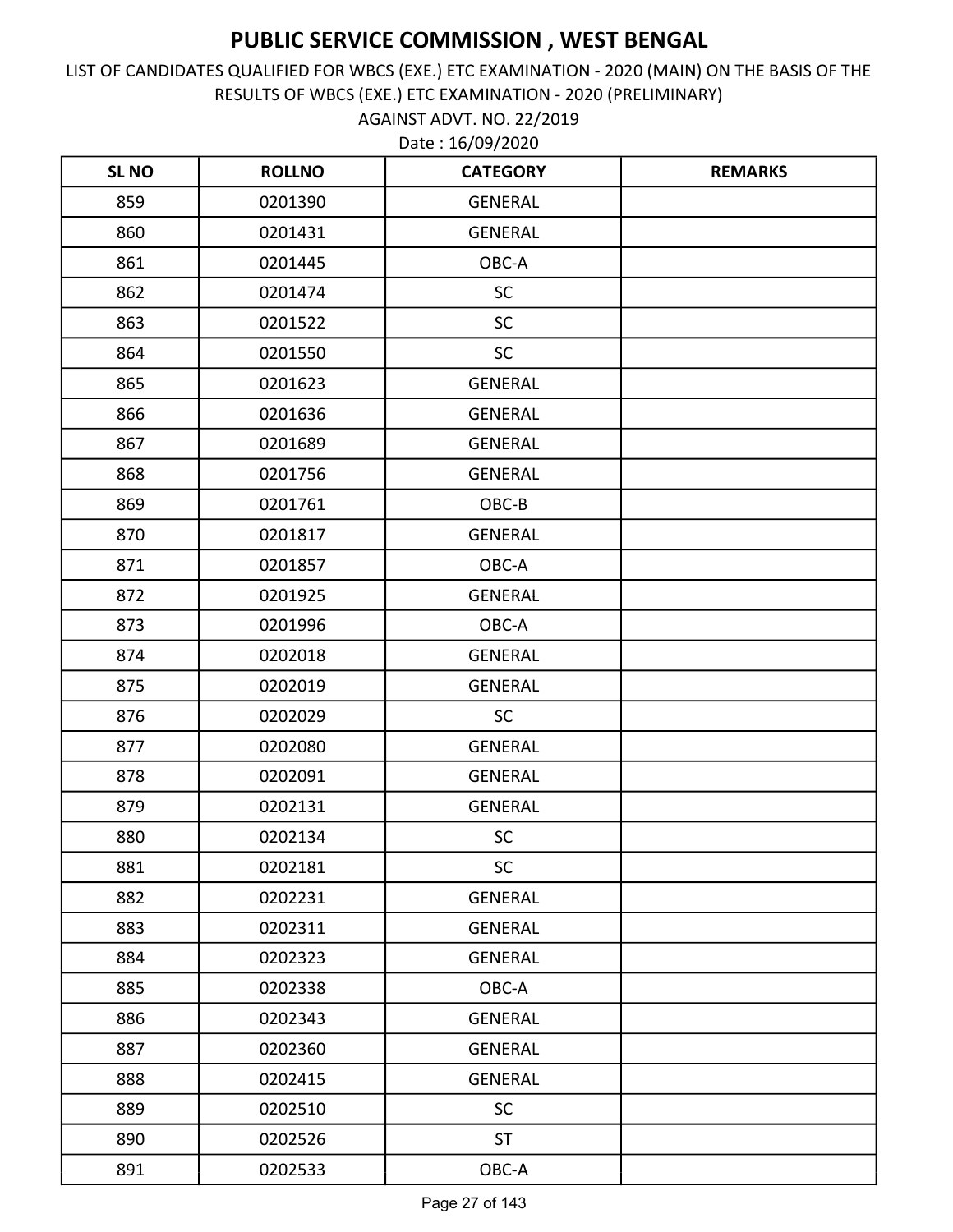AGAINST ADVT. NO. 22/2019 LIST OF CANDIDATES QUALIFIED FOR WBCS (EXE.) ETC EXAMINATION - 2020 (MAIN) ON THE BASIS OF THE RESULTS OF WBCS (EXE.) ETC EXAMINATION - 2020 (PRELIMINARY)

| <b>SLNO</b> | <b>ROLLNO</b> | <b>CATEGORY</b> | <b>REMARKS</b> |
|-------------|---------------|-----------------|----------------|
| 892         | 0202624       | <b>SC</b>       |                |
| 893         | 0202652       | <b>SC</b>       |                |
| 894         | 0202656       | OBC-A           |                |
| 895         | 0202674       | <b>GENERAL</b>  |                |
| 896         | 0202738       | <b>SC</b>       |                |
| 897         | 0202743       | <b>GENERAL</b>  |                |
| 898         | 0202770       | <b>SC</b>       |                |
| 899         | 0202806       | <b>GENERAL</b>  |                |
| 900         | 0202874       | <b>GENERAL</b>  |                |
| 901         | 0202893       | <b>GENERAL</b>  |                |
| 902         | 0202903       | <b>SC</b>       |                |
| 903         | 0202908       | <b>GENERAL</b>  |                |
| 904         | 0202968       | OBC-A           |                |
| 905         | 0202979       | <b>GENERAL</b>  |                |
| 906         | 0202982       | <b>GENERAL</b>  |                |
| 907         | 0203025       | <b>GENERAL</b>  |                |
| 908         | 0203103       | <b>GENERAL</b>  |                |
| 909         | 0203117       | <b>GENERAL</b>  |                |
| 910         | 0203153       | <b>GENERAL</b>  |                |
| 911         | 0203154       | OBC-A           |                |
| 912         | 0203168       | <b>GENERAL</b>  |                |
| 913         | 0203178       | SC              |                |
| 914         | 0203221       | <b>GENERAL</b>  |                |
| 915         | 0203273       | <b>GENERAL</b>  |                |
| 916         | 0203282       | <b>GENERAL</b>  |                |
| 917         | 0203351       | <b>SC</b>       |                |
| 918         | 0203421       | <b>GENERAL</b>  |                |
| 919         | 0203438       | <b>GENERAL</b>  |                |
| 920         | 0203486       | GENERAL         |                |
| 921         | 0203509       | <b>ST</b>       |                |
| 922         | 0203534       | <b>GENERAL</b>  |                |
| 923         | 0203558       | OBC-B           |                |
| 924         | 0203599       | <b>GENERAL</b>  |                |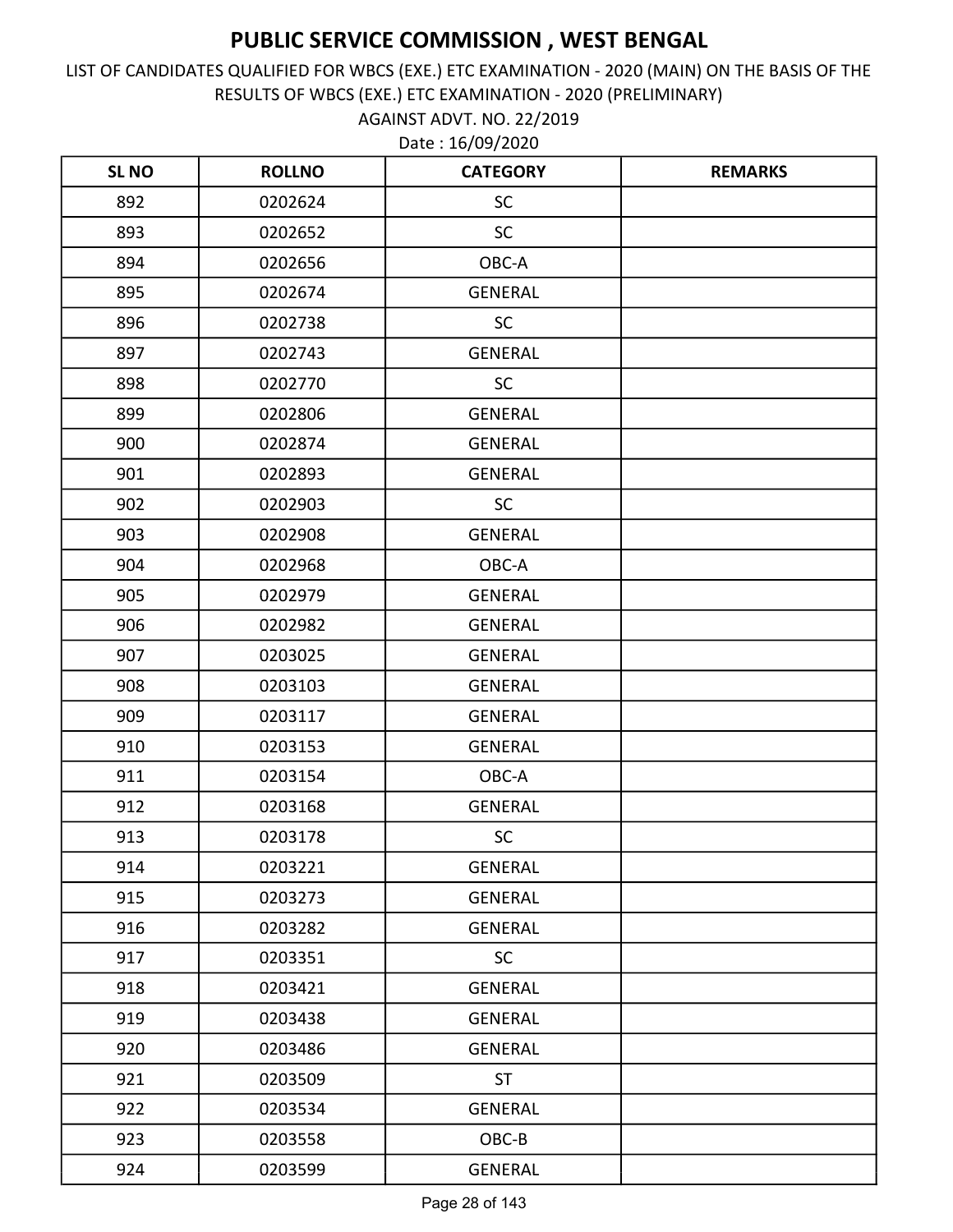AGAINST ADVT. NO. 22/2019 LIST OF CANDIDATES QUALIFIED FOR WBCS (EXE.) ETC EXAMINATION - 2020 (MAIN) ON THE BASIS OF THE RESULTS OF WBCS (EXE.) ETC EXAMINATION - 2020 (PRELIMINARY)

| <b>SLNO</b> | <b>ROLLNO</b> | <b>CATEGORY</b> | <b>REMARKS</b> |
|-------------|---------------|-----------------|----------------|
| 925         | 0203639       | <b>GENERAL</b>  |                |
| 926         | 0203727       | <b>GENERAL</b>  |                |
| 927         | 0203904       | <b>SC</b>       |                |
| 928         | 0203908       | <b>GENERAL</b>  |                |
| 929         | 0203916       | <b>ST</b>       |                |
| 930         | 0204010       | <b>GENERAL</b>  |                |
| 931         | 0204067       | <b>GENERAL</b>  |                |
| 932         | 0204108       | <b>GENERAL</b>  |                |
| 933         | 0204113       | <b>GENERAL</b>  |                |
| 934         | 0204118       | <b>ST</b>       |                |
| 935         | 0204130       | OBC-B           |                |
| 936         | 0204158       | <b>GENERAL</b>  |                |
| 937         | 0204176       | <b>GENERAL</b>  |                |
| 938         | 0204194       | <b>GENERAL</b>  |                |
| 939         | 0204203       | <b>GENERAL</b>  |                |
| 940         | 0204266       | <b>SC</b>       |                |
| 941         | 0204356       | <b>GENERAL</b>  |                |
| 942         | 0204408       | <b>SC</b>       |                |
| 943         | 0204419       | <b>SC</b>       |                |
| 944         | 0204499       | OBC-A           |                |
| 945         | 0204543       | <b>SC</b>       |                |
| 946         | 0204566       | OBC-B           |                |
| 947         | 0204657       | <b>GENERAL</b>  |                |
| 948         | 0204668       | OBC-A           |                |
| 949         | 0204712       | <b>GENERAL</b>  |                |
| 950         | 0204859       | <b>GENERAL</b>  |                |
| 951         | 0204894       | <b>GENERAL</b>  |                |
| 952         | 0204898       | <b>GENERAL</b>  |                |
| 953         | 0204953       | OBC-B           |                |
| 954         | 0204971       | SC              |                |
| 955         | 0205020       | <b>GENERAL</b>  |                |
| 956         | 0205190       | GENERAL         |                |
| 957         | 0205199       | <b>GENERAL</b>  |                |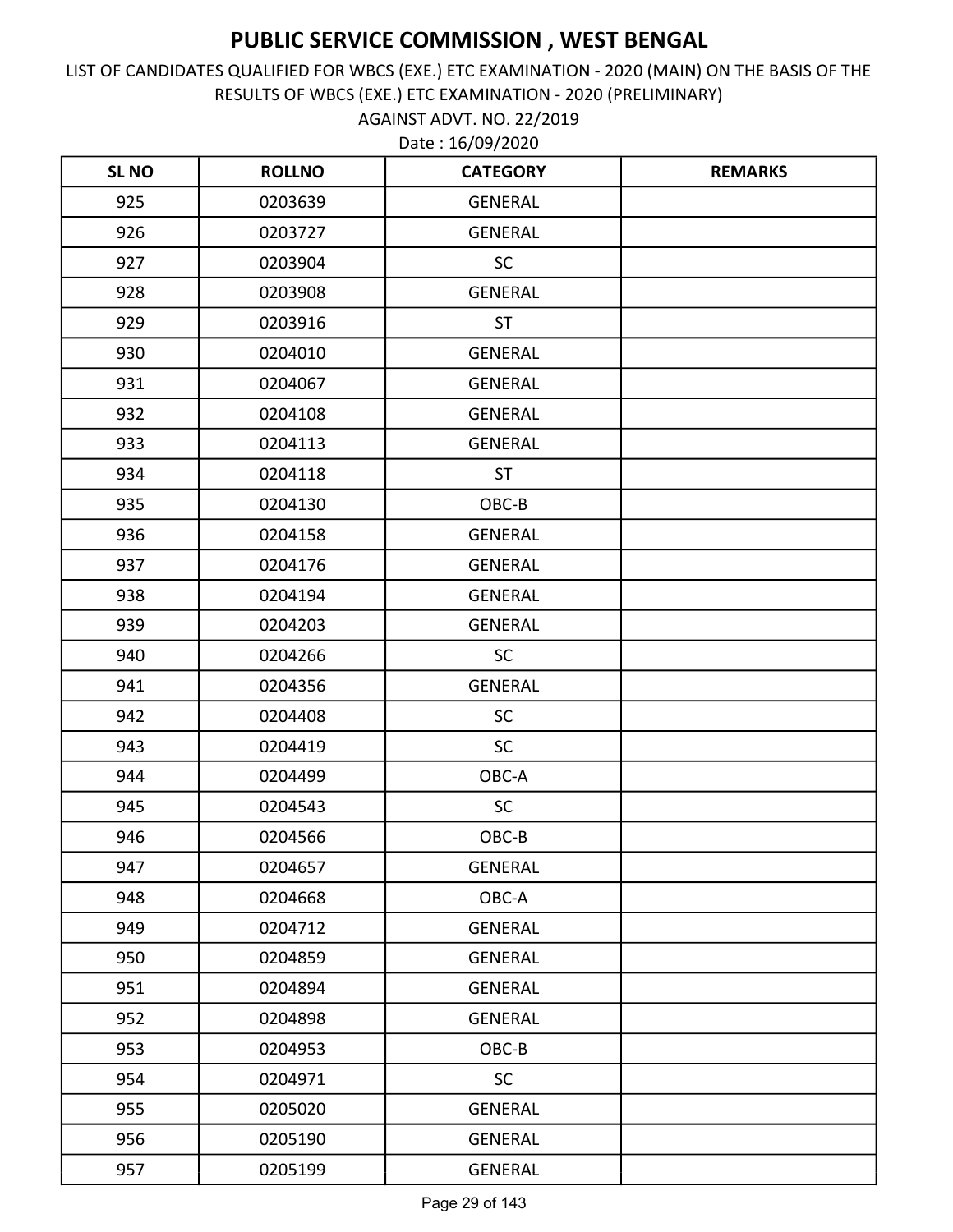AGAINST ADVT. NO. 22/2019 LIST OF CANDIDATES QUALIFIED FOR WBCS (EXE.) ETC EXAMINATION - 2020 (MAIN) ON THE BASIS OF THE RESULTS OF WBCS (EXE.) ETC EXAMINATION - 2020 (PRELIMINARY)

| <b>SLNO</b> | <b>ROLLNO</b> | <b>CATEGORY</b> | <b>REMARKS</b> |
|-------------|---------------|-----------------|----------------|
| 958         | 0205204       | <b>SC</b>       |                |
| 959         | 0205220       | <b>GENERAL</b>  |                |
| 960         | 0205251       | <b>GENERAL</b>  |                |
| 961         | 0205282       | OBC-B           |                |
| 962         | 0205315       | <b>SC</b>       |                |
| 963         | 0205337       | <b>GENERAL</b>  |                |
| 964         | 0205350       | <b>ST</b>       |                |
| 965         | 0205361       | <b>GENERAL</b>  |                |
| 966         | 0205471       | <b>GENERAL</b>  |                |
| 967         | 0205567       | <b>GENERAL</b>  |                |
| 968         | 0205602       | <b>SC</b>       |                |
| 969         | 0205609       | OBC-A           |                |
| 970         | 0205643       | <b>GENERAL</b>  |                |
| 971         | 0205656       | <b>SC</b>       |                |
| 972         | 0205694       | <b>GENERAL</b>  |                |
| 973         | 0205745       | <b>GENERAL</b>  |                |
| 974         | 0205748       | <b>SC</b>       |                |
| 975         | 0205886       | <b>SC</b>       |                |
| 976         | 0205890       | OBC-A           |                |
| 977         | 0205911       | SC              |                |
| 978         | 0205966       | OBC-B           |                |
| 979         | 0205979       | <b>GENERAL</b>  |                |
| 980         | 0206014       | OBC-B           |                |
| 981         | 0206024       | <b>GENERAL</b>  |                |
| 982         | 0206119       | <b>GENERAL</b>  |                |
| 983         | 0206126       | <b>GENERAL</b>  |                |
| 984         | 0206205       | <b>GENERAL</b>  |                |
| 985         | 0206212       | <b>GENERAL</b>  |                |
| 986         | 0206221       | <b>GENERAL</b>  |                |
| 987         | 0206273       | <b>SC</b>       |                |
| 988         | 0206286       | OBC-A           |                |
| 989         | 0206290       | <b>ST</b>       |                |
| 990         | 0206294       | <b>GENERAL</b>  |                |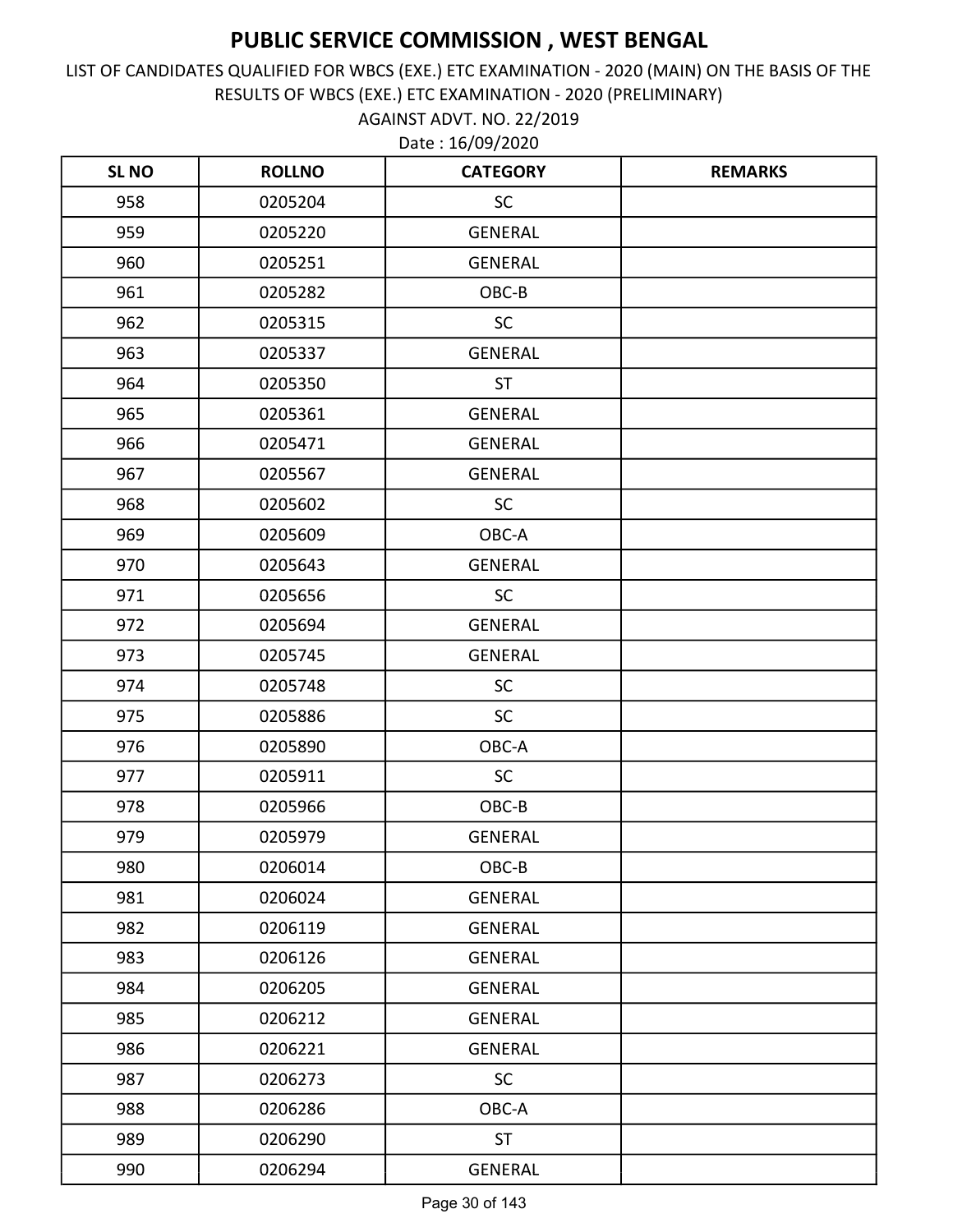AGAINST ADVT. NO. 22/2019 LIST OF CANDIDATES QUALIFIED FOR WBCS (EXE.) ETC EXAMINATION - 2020 (MAIN) ON THE BASIS OF THE RESULTS OF WBCS (EXE.) ETC EXAMINATION - 2020 (PRELIMINARY)

| <b>SLNO</b> | <b>ROLLNO</b> | <b>CATEGORY</b> | <b>REMARKS</b> |
|-------------|---------------|-----------------|----------------|
| 991         | 0206350       | <b>SC</b>       |                |
| 992         | 0206400       | <b>GENERAL</b>  |                |
| 993         | 0206408       | <b>SC</b>       |                |
| 994         | 0206416       | <b>SC</b>       |                |
| 995         | 0206425       | <b>GENERAL</b>  |                |
| 996         | 0206431       | <b>GENERAL</b>  |                |
| 997         | 0206434       | OBC-A           |                |
| 998         | 0206446       | <b>ST</b>       |                |
| 999         | 0206461       | <b>GENERAL</b>  |                |
| 1000        | 0206466       | <b>SC</b>       |                |
| 1001        | 0206492       | <b>SC</b>       |                |
| 1002        | 0206512       | OBC-A           |                |
| 1003        | 0206519       | <b>GENERAL</b>  |                |
| 1004        | 0206543       | <b>SC</b>       |                |
| 1005        | 0206549       | <b>SC</b>       |                |
| 1006        | 0206580       | <b>GENERAL</b>  |                |
| 1007        | 0206610       | <b>GENERAL</b>  |                |
| 1008        | 0206617       | <b>SC</b>       |                |
| 1009        | 0206680       | <b>GENERAL</b>  |                |
| 1010        | 0206689       | SC              |                |
| 1011        | 0206711       | OBC-B           |                |
| 1012        | 0206870       | <b>ST</b>       |                |
| 1013        | 0206976       | <b>GENERAL</b>  |                |
| 1014        | 0207006       | OBC-B           |                |
| 1015        | 0207017       | <b>GENERAL</b>  |                |
| 1016        | 0207046       | <b>GENERAL</b>  |                |
| 1017        | 0207059       | GENERAL         |                |
| 1018        | 0207068       | <b>SC</b>       |                |
| 1019        | 0207084       | <b>SC</b>       |                |
| 1020        | 0207111       | SC              |                |
| 1021        | 0207121       | <b>GENERAL</b>  |                |
| 1022        | 0207178       | SC              |                |
| 1023        | 0207202       | OBC-A           |                |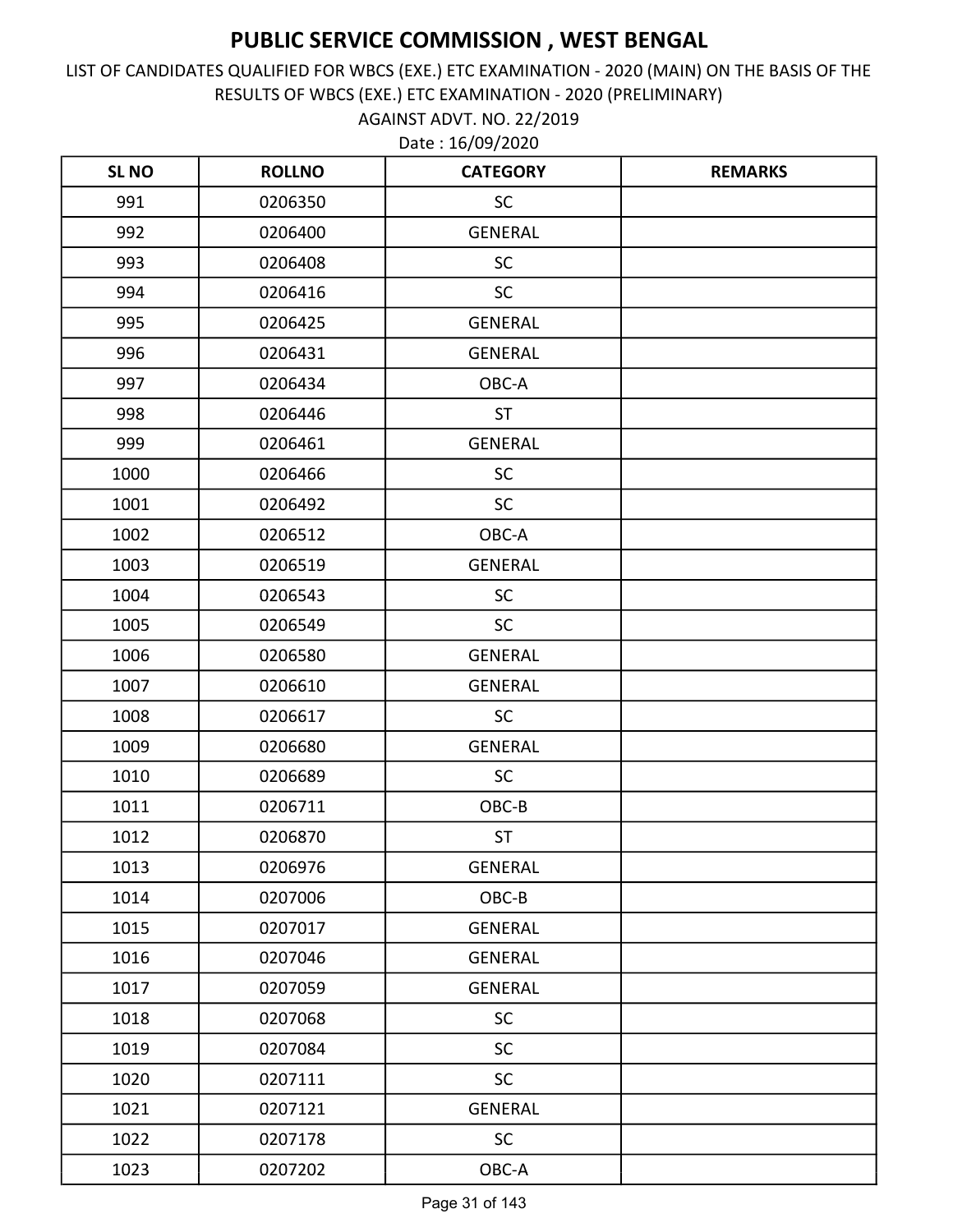AGAINST ADVT. NO. 22/2019 LIST OF CANDIDATES QUALIFIED FOR WBCS (EXE.) ETC EXAMINATION - 2020 (MAIN) ON THE BASIS OF THE RESULTS OF WBCS (EXE.) ETC EXAMINATION - 2020 (PRELIMINARY)

| <b>SLNO</b> | <b>ROLLNO</b> | <b>CATEGORY</b> | <b>REMARKS</b> |
|-------------|---------------|-----------------|----------------|
| 1024        | 0207222       | <b>GENERAL</b>  |                |
| 1025        | 0207228       | OBC-A           |                |
| 1026        | 0207307       | <b>SC</b>       |                |
| 1027        | 0207390       | OBC-B           |                |
| 1028        | 0207428       | OBC-A           |                |
| 1029        | 0207511       | <b>GENERAL</b>  |                |
| 1030        | 0207514       | <b>GENERAL</b>  |                |
| 1031        | 0207631       | <b>GENERAL</b>  |                |
| 1032        | 0207632       | OBC-B           |                |
| 1033        | 0207648       | <b>GENERAL</b>  |                |
| 1034        | 0207791       | <b>SC</b>       |                |
| 1035        | 0207801       | <b>GENERAL</b>  |                |
| 1036        | 0207808       | OBC-A           |                |
| 1037        | 0207819       | <b>GENERAL</b>  |                |
| 1038        | 0207881       | OBC-A           |                |
| 1039        | 0207941       | <b>GENERAL</b>  |                |
| 1040        | 0207980       | <b>SC</b>       |                |
| 1041        | 0208017       | <b>GENERAL</b>  |                |
| 1042        | 0208077       | <b>SC</b>       |                |
| 1043        | 0208094       | <b>GENERAL</b>  |                |
| 1044        | 0208158       | <b>GENERAL</b>  |                |
| 1045        | 0208192       | SC              |                |
| 1046        | 0208203       | <b>GENERAL</b>  |                |
| 1047        | 0208283       | <b>GENERAL</b>  |                |
| 1048        | 0208338       | OBC-A           |                |
| 1049        | 0208342       | <b>GENERAL</b>  |                |
| 1050        | 0208366       | <b>ST</b>       |                |
| 1051        | 0208480       | <b>ST</b>       |                |
| 1052        | 0208522       | <b>SC</b>       |                |
| 1053        | 0208546       | OBC-A           |                |
| 1054        | 0208550       | <b>SC</b>       |                |
| 1055        | 0208565       | OBC-A           |                |
| 1056        | 0208568       | <b>GENERAL</b>  |                |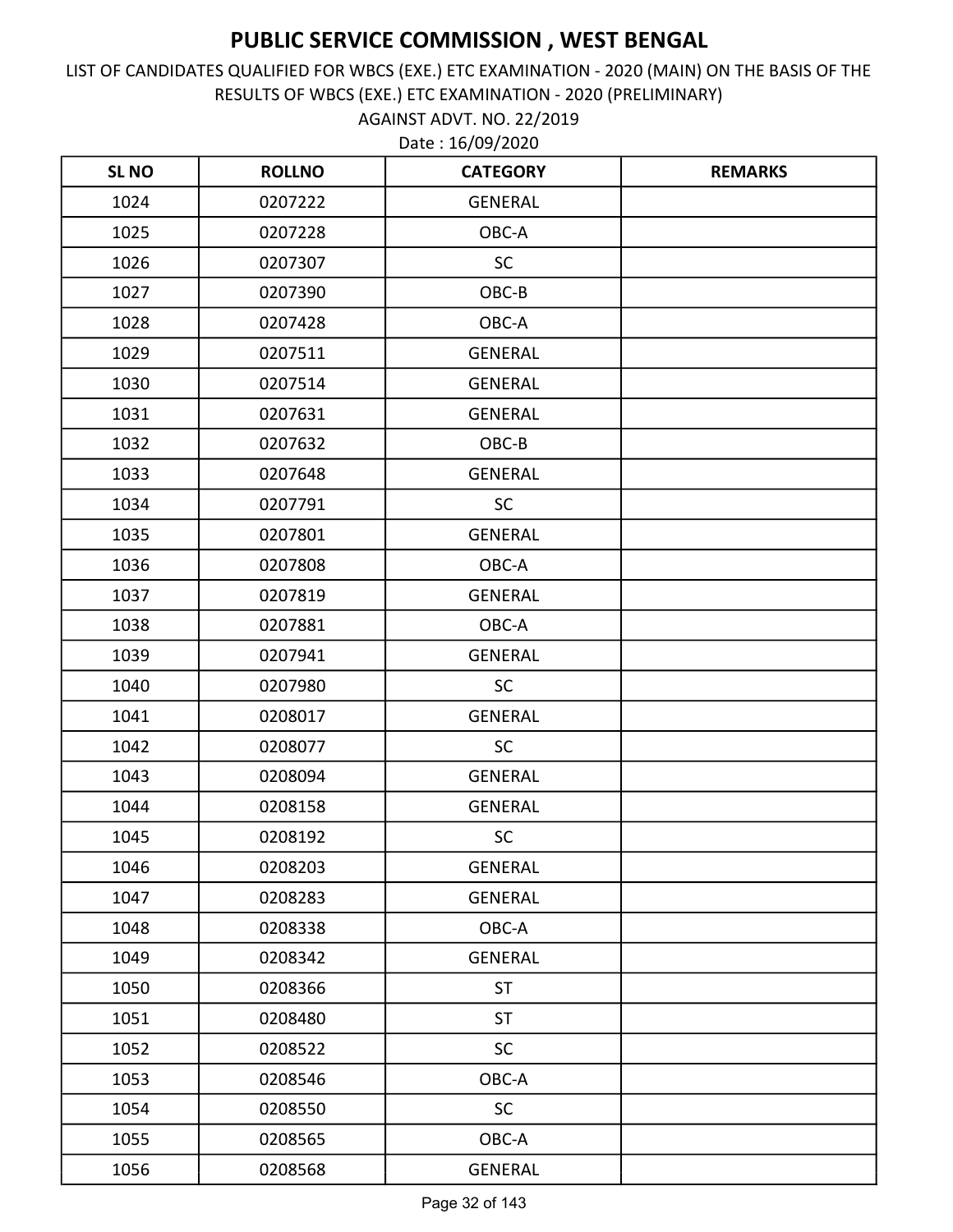AGAINST ADVT. NO. 22/2019 LIST OF CANDIDATES QUALIFIED FOR WBCS (EXE.) ETC EXAMINATION - 2020 (MAIN) ON THE BASIS OF THE RESULTS OF WBCS (EXE.) ETC EXAMINATION - 2020 (PRELIMINARY)

| <b>SLNO</b> | <b>ROLLNO</b> | <b>CATEGORY</b> | <b>REMARKS</b> |
|-------------|---------------|-----------------|----------------|
| 1057        | 0208663       | <b>GENERAL</b>  |                |
| 1058        | 0208700       | OBC-B           |                |
| 1059        | 0208782       | <b>GENERAL</b>  |                |
| 1060        | 0208850       | <b>GENERAL</b>  |                |
| 1061        | 0208891       | <b>GENERAL</b>  |                |
| 1062        | 0208917       | <b>SC</b>       |                |
| 1063        | 0208920       | <b>GENERAL</b>  |                |
| 1064        | 0209006       | OBC-B           |                |
| 1065        | 0209081       | SC              |                |
| 1066        | 0209093       | <b>GENERAL</b>  |                |
| 1067        | 0209141       | <b>GENERAL</b>  |                |
| 1068        | 0209228       | <b>GENERAL</b>  |                |
| 1069        | 0209247       | <b>GENERAL</b>  |                |
| 1070        | 0209274       | <b>GENERAL</b>  |                |
| 1071        | 0209420       | <b>SC</b>       |                |
| 1072        | 0209463       | <b>GENERAL</b>  |                |
| 1073        | 0209464       | <b>GENERAL</b>  |                |
| 1074        | 0209480       | SC              |                |
| 1075        | 0209503       | <b>SC</b>       |                |
| 1076        | 0209523       | OBC-A           |                |
| 1077        | 0209562       | SC              |                |
| 1078        | 0209596       | <b>GENERAL</b>  |                |
| 1079        | 0209624       | GENERAL         |                |
| 1080        | 0209633       | <b>SC</b>       |                |
| 1081        | 0209777       | <b>GENERAL</b>  |                |
| 1082        | 0209792       | <b>GENERAL</b>  |                |
| 1083        | 0209894       | <b>GENERAL</b>  |                |
| 1084        | 0209915       | <b>GENERAL</b>  |                |
| 1085        | 0209934       | <b>GENERAL</b>  |                |
| 1086        | 0209963       | SC              |                |
| 1087        | 0210041       | <b>GENERAL</b>  |                |
| 1088        | 0210094       | GENERAL         |                |
| 1089        | 0210096       | SC              |                |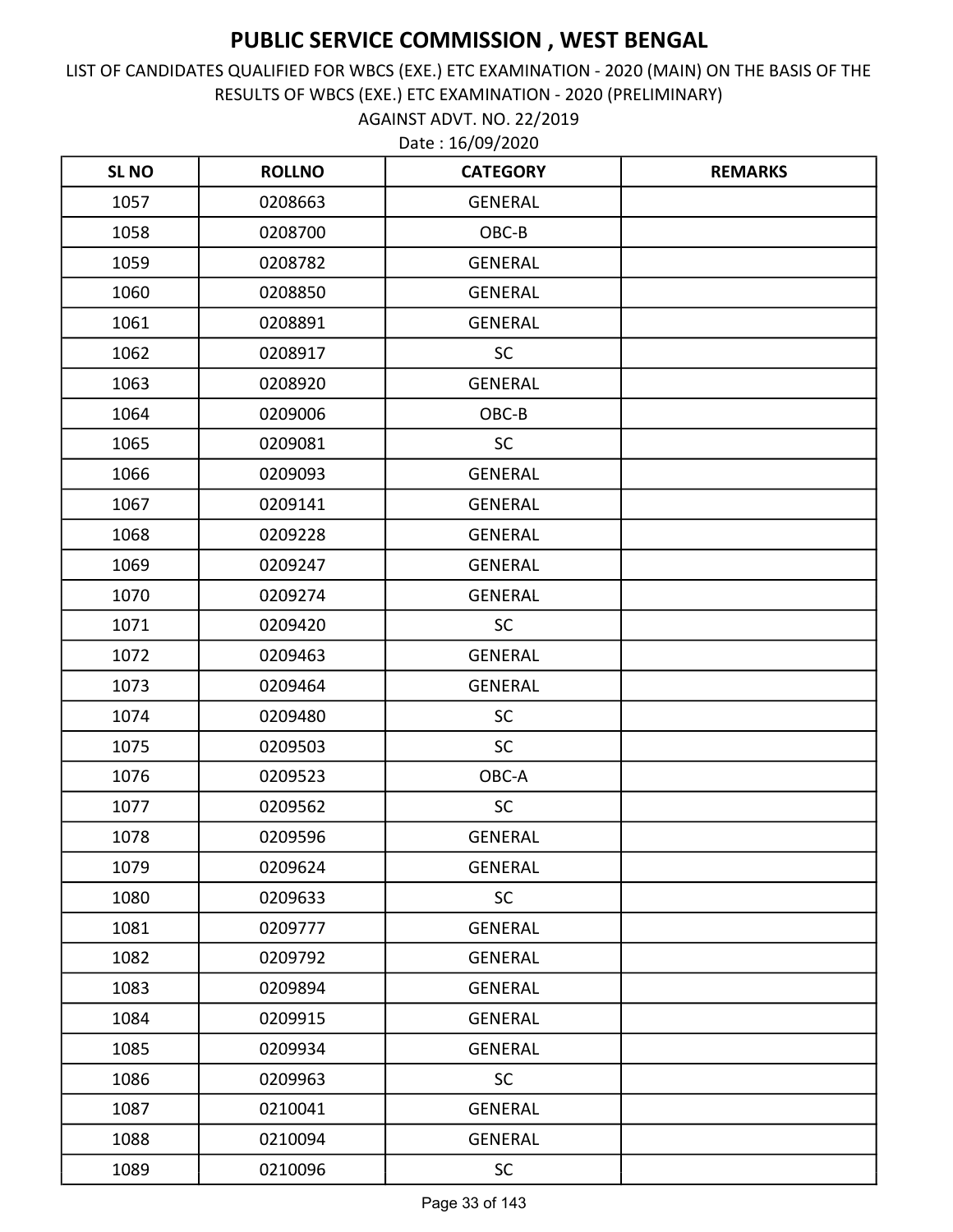AGAINST ADVT. NO. 22/2019 LIST OF CANDIDATES QUALIFIED FOR WBCS (EXE.) ETC EXAMINATION - 2020 (MAIN) ON THE BASIS OF THE RESULTS OF WBCS (EXE.) ETC EXAMINATION - 2020 (PRELIMINARY)

| <b>SL NO</b> | <b>ROLLNO</b> | <b>CATEGORY</b> | <b>REMARKS</b> |
|--------------|---------------|-----------------|----------------|
| 1090         | 0210100       | <b>GENERAL</b>  |                |
| 1091         | 0210131       | <b>GENERAL</b>  |                |
| 1092         | 0210215       | <b>SC</b>       |                |
| 1093         | 0210341       | OBC-A           |                |
| 1094         | 0210346       | SC              |                |
| 1095         | 0210351       | SC              |                |
| 1096         | 0210396       | <b>SC</b>       |                |
| 1097         | 0210440       | <b>GENERAL</b>  |                |
| 1098         | 0210452       | SC              |                |
| 1099         | 0210453       | OBC-A           |                |
| 1100         | 0210479       | <b>GENERAL</b>  |                |
| 1101         | 0210507       | SC              |                |
| 1102         | 0210546       | <b>GENERAL</b>  |                |
| 1103         | 0210554       | <b>GENERAL</b>  |                |
| 1104         | 0210598       | <b>SC</b>       |                |
| 1105         | 0210630       | <b>GENERAL</b>  |                |
| 1106         | 0210669       | OBC-B           |                |
| 1107         | 0210696       | <b>ST</b>       |                |
| 1108         | 0210706       | <b>SC</b>       |                |
| 1109         | 0210723       | <b>GENERAL</b>  |                |
| 1110         | 0210730       | <b>GENERAL</b>  |                |
| 1111         | 0210742       | OBC-A           |                |
| 1112         | 0210750       | <b>GENERAL</b>  |                |
| 1113         | 0210785       | OBC-A           |                |
| 1114         | 0210797       | <b>GENERAL</b>  |                |
| 1115         | 0210850       | <b>GENERAL</b>  |                |
| 1116         | 0210862       | <b>SC</b>       |                |
| 1117         | 0210929       | <b>GENERAL</b>  |                |
| 1118         | 0210934       | <b>GENERAL</b>  |                |
| 1119         | 0210960       | <b>ST</b>       |                |
| 1120         | 0210971       | GENERAL         |                |
| 1121         | 0210981       | <b>SC</b>       |                |
| 1122         | 0211086       | <b>SC</b>       |                |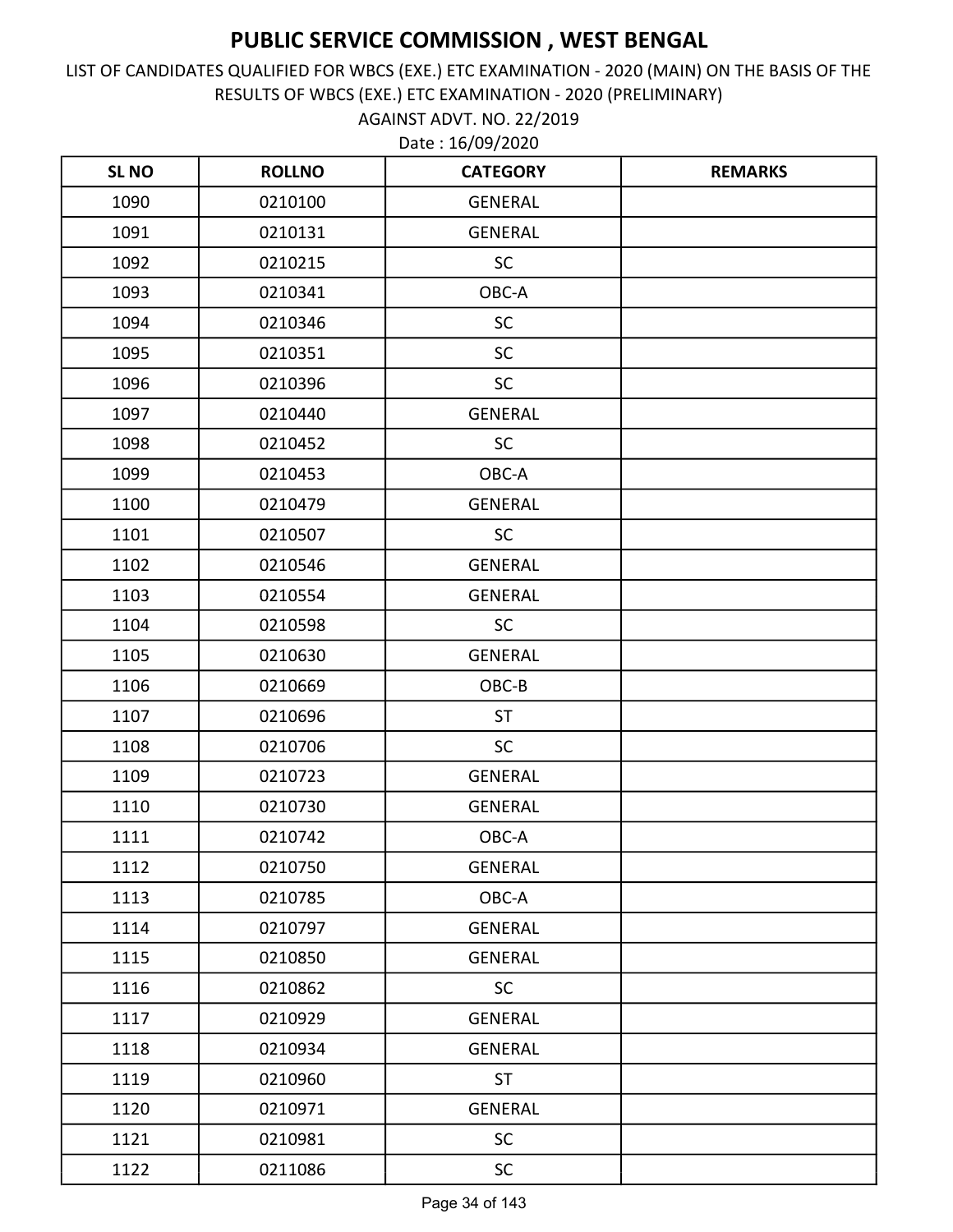AGAINST ADVT. NO. 22/2019 LIST OF CANDIDATES QUALIFIED FOR WBCS (EXE.) ETC EXAMINATION - 2020 (MAIN) ON THE BASIS OF THE RESULTS OF WBCS (EXE.) ETC EXAMINATION - 2020 (PRELIMINARY)

| <b>SLNO</b> | <b>ROLLNO</b> | <b>CATEGORY</b> | <b>REMARKS</b> |
|-------------|---------------|-----------------|----------------|
| 1123        | 0211104       | OBC-A           |                |
| 1124        | 0211129       | <b>SC</b>       |                |
| 1125        | 0211273       | <b>SC</b>       |                |
| 1126        | 0211323       | <b>GENERAL</b>  |                |
| 1127        | 0211332       | <b>GENERAL</b>  |                |
| 1128        | 0211350       | <b>GENERAL</b>  |                |
| 1129        | 0211358       | <b>GENERAL</b>  |                |
| 1130        | 0211378       | <b>GENERAL</b>  |                |
| 1131        | 0211382       | OBC-A           |                |
| 1132        | 0211414       | <b>SC</b>       |                |
| 1133        | 0211550       | <b>SC</b>       |                |
| 1134        | 0211599       | <b>GENERAL</b>  |                |
| 1135        | 0211604       | <b>GENERAL</b>  |                |
| 1136        | 0211636       | <b>GENERAL</b>  |                |
| 1137        | 0211785       | OBC-A           |                |
| 1138        | 0211835       | OBC-A           |                |
| 1139        | 0211843       | <b>SC</b>       |                |
| 1140        | 0211875       | <b>GENERAL</b>  |                |
| 1141        | 0211885       | OBC-A           |                |
| 1142        | 0211889       | <b>GENERAL</b>  |                |
| 1143        | 0211891       | <b>GENERAL</b>  |                |
| 1144        | 0211893       | <b>GENERAL</b>  |                |
| 1145        | 0211899       | <b>GENERAL</b>  |                |
| 1146        | 0211911       | SC              |                |
| 1147        | 0211934       | <b>GENERAL</b>  |                |
| 1148        | 0211943       | GENERAL         |                |
| 1149        | 0212066       | GENERAL         |                |
| 1150        | 0212067       | OBC-B           |                |
| 1151        | 0212082       | OBC-B           |                |
| 1152        | 0212101       | OBC-A           |                |
| 1153        | 0212111       | <b>GENERAL</b>  |                |
| 1154        | 0212191       | OBC-A           |                |
| 1155        | 0212240       | <b>ST</b>       |                |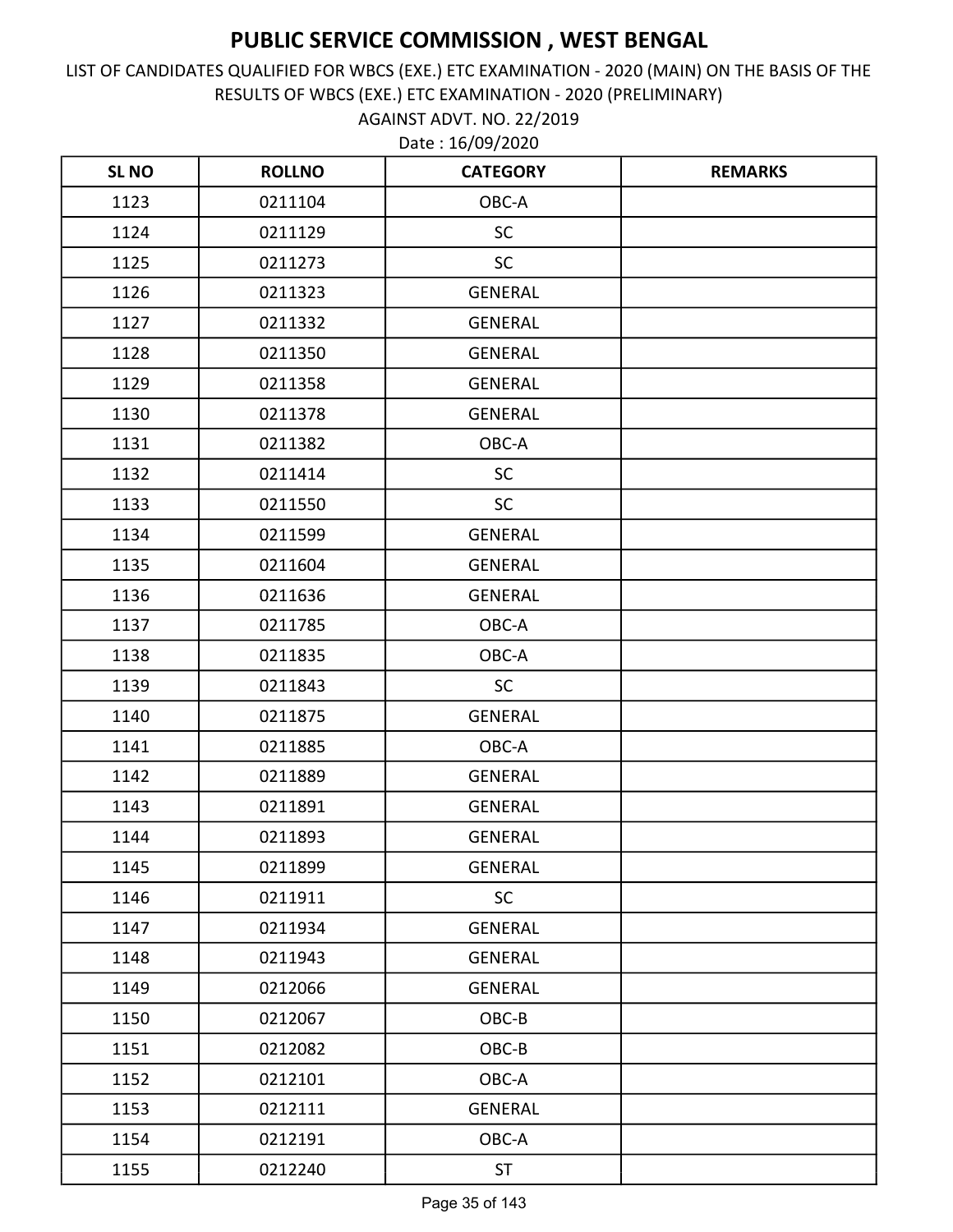AGAINST ADVT. NO. 22/2019 LIST OF CANDIDATES QUALIFIED FOR WBCS (EXE.) ETC EXAMINATION - 2020 (MAIN) ON THE BASIS OF THE RESULTS OF WBCS (EXE.) ETC EXAMINATION - 2020 (PRELIMINARY)

| <b>SLNO</b> | <b>ROLLNO</b> | <b>CATEGORY</b> | <b>REMARKS</b> |
|-------------|---------------|-----------------|----------------|
| 1156        | 0212263       | OBC-A           |                |
| 1157        | 0212277       | <b>GENERAL</b>  |                |
| 1158        | 0212289       | <b>GENERAL</b>  |                |
| 1159        | 0212375       | <b>GENERAL</b>  |                |
| 1160        | 0212405       | <b>GENERAL</b>  |                |
| 1161        | 0212415       | OBC-B           |                |
| 1162        | 0212461       | <b>GENERAL</b>  |                |
| 1163        | 0212471       | <b>GENERAL</b>  |                |
| 1164        | 0212483       | <b>GENERAL</b>  |                |
| 1165        | 0212494       | <b>SC</b>       |                |
| 1166        | 0212533       | OBC-B           |                |
| 1167        | 0212556       | SC              |                |
| 1168        | 0212621       | SC              |                |
| 1169        | 0212648       | <b>GENERAL</b>  |                |
| 1170        | 0212676       | <b>GENERAL</b>  |                |
| 1171        | 0212697       | <b>GENERAL</b>  |                |
| 1172        | 0212711       | <b>GENERAL</b>  |                |
| 1173        | 0212729       | <b>GENERAL</b>  |                |
| 1174        | 0212772       | <b>GENERAL</b>  |                |
| 1175        | 0212777       | <b>GENERAL</b>  |                |
| 1176        | 0212821       | <b>SC</b>       |                |
| 1177        | 0212831       | <b>GENERAL</b>  |                |
| 1178        | 0212849       | OBC-A           |                |
| 1179        | 0213018       | <b>GENERAL</b>  |                |
| 1180        | 0213021       | <b>GENERAL</b>  |                |
| 1181        | 0213052       | GENERAL         |                |
| 1182        | 0213096       | OBC-B           |                |
| 1183        | 0213158       | <b>SC</b>       |                |
| 1184        | 0213204       | <b>SC</b>       |                |
| 1185        | 0213273       | <b>SC</b>       |                |
| 1186        | 0213307       | OBC-A           |                |
| 1187        | 0213327       | SC              |                |
| 1188        | 0213330       | <b>SC</b>       |                |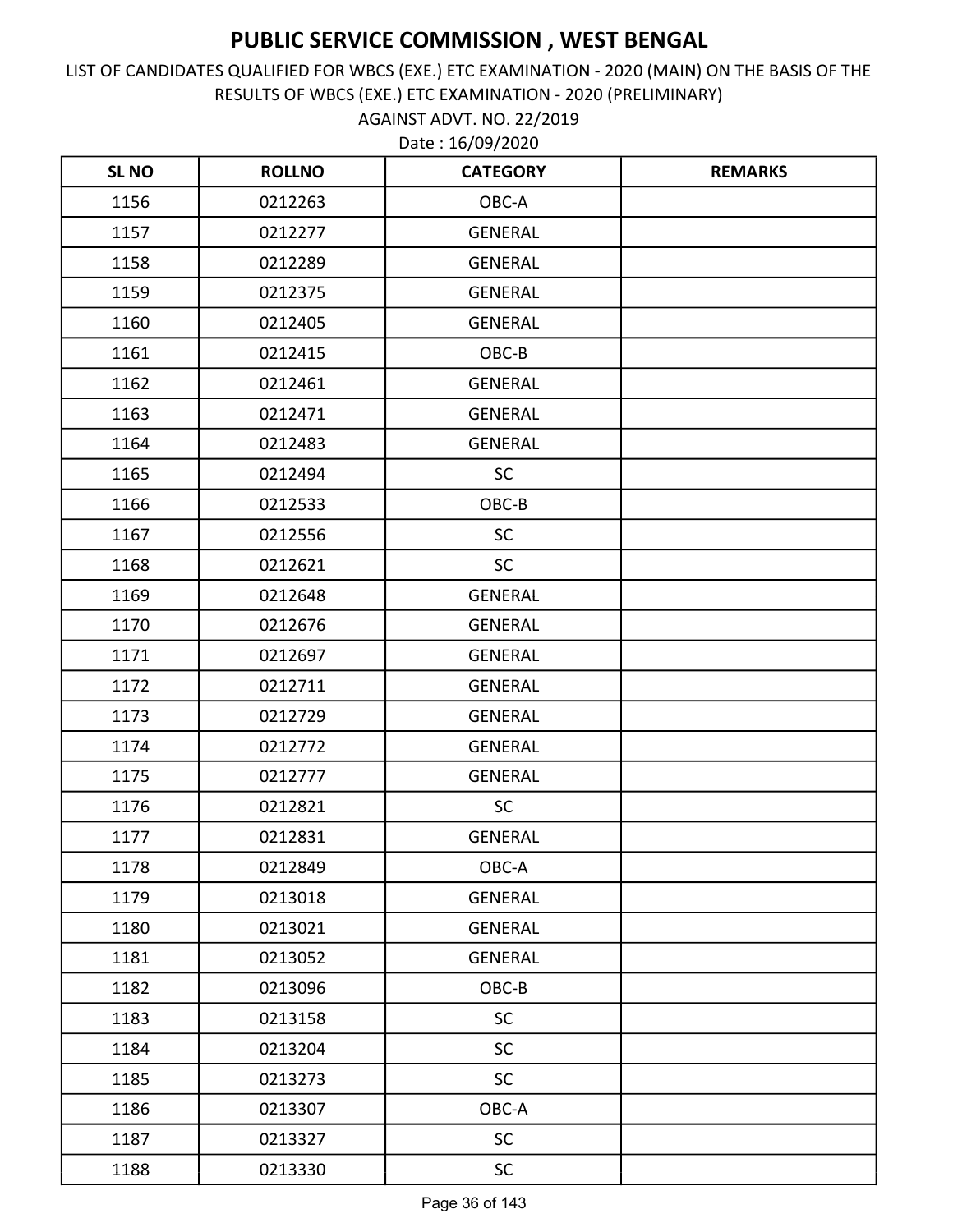AGAINST ADVT. NO. 22/2019 LIST OF CANDIDATES QUALIFIED FOR WBCS (EXE.) ETC EXAMINATION - 2020 (MAIN) ON THE BASIS OF THE RESULTS OF WBCS (EXE.) ETC EXAMINATION - 2020 (PRELIMINARY)

| <b>SLNO</b> | <b>ROLLNO</b> | <b>CATEGORY</b> | <b>REMARKS</b> |
|-------------|---------------|-----------------|----------------|
| 1189        | 0213349       | OBC-A           |                |
| 1190        | 0213458       | OBC-B           |                |
| 1191        | 0213635       | <b>GENERAL</b>  |                |
| 1192        | 0213648       | <b>GENERAL</b>  |                |
| 1193        | 0213662       | <b>SC</b>       |                |
| 1194        | 0213879       | <b>ST</b>       |                |
| 1195        | 0213895       | OBC-A           |                |
| 1196        | 0213908       | <b>SC</b>       |                |
| 1197        | 0213996       | <b>GENERAL</b>  |                |
| 1198        | 0214025       | <b>GENERAL</b>  |                |
| 1199        | 0214082       | <b>GENERAL</b>  |                |
| 1200        | 0214156       | <b>GENERAL</b>  |                |
| 1201        | 0214196       | <b>GENERAL</b>  |                |
| 1202        | 0214250       | <b>SC</b>       |                |
| 1203        | 0214256       | <b>GENERAL</b>  |                |
| 1204        | 0214265       | <b>GENERAL</b>  |                |
| 1205        | 0214368       | OBC-A           |                |
| 1206        | 0214418       | <b>GENERAL</b>  |                |
| 1207        | 0214442       | <b>SC</b>       |                |
| 1208        | 0214472       | <b>GENERAL</b>  |                |
| 1209        | 0214482       | <b>GENERAL</b>  |                |
| 1210        | 0214542       | <b>GENERAL</b>  |                |
| 1211        | 0214548       | OBC-B           |                |
| 1212        | 0214585       | <b>SC</b>       |                |
| 1213        | 0214650       | <b>GENERAL</b>  |                |
| 1214        | 0214790       | <b>GENERAL</b>  |                |
| 1215        | 0214821       | GENERAL         |                |
| 1216        | 0214943       | OBC-A           |                |
| 1217        | 0214993       | <b>SC</b>       |                |
| 1218        | 0215007       | <b>GENERAL</b>  |                |
| 1219        | 0215014       | OBC-A           |                |
| 1220        | 0215034       | <b>SC</b>       |                |
| 1221        | 0215049       | <b>GENERAL</b>  |                |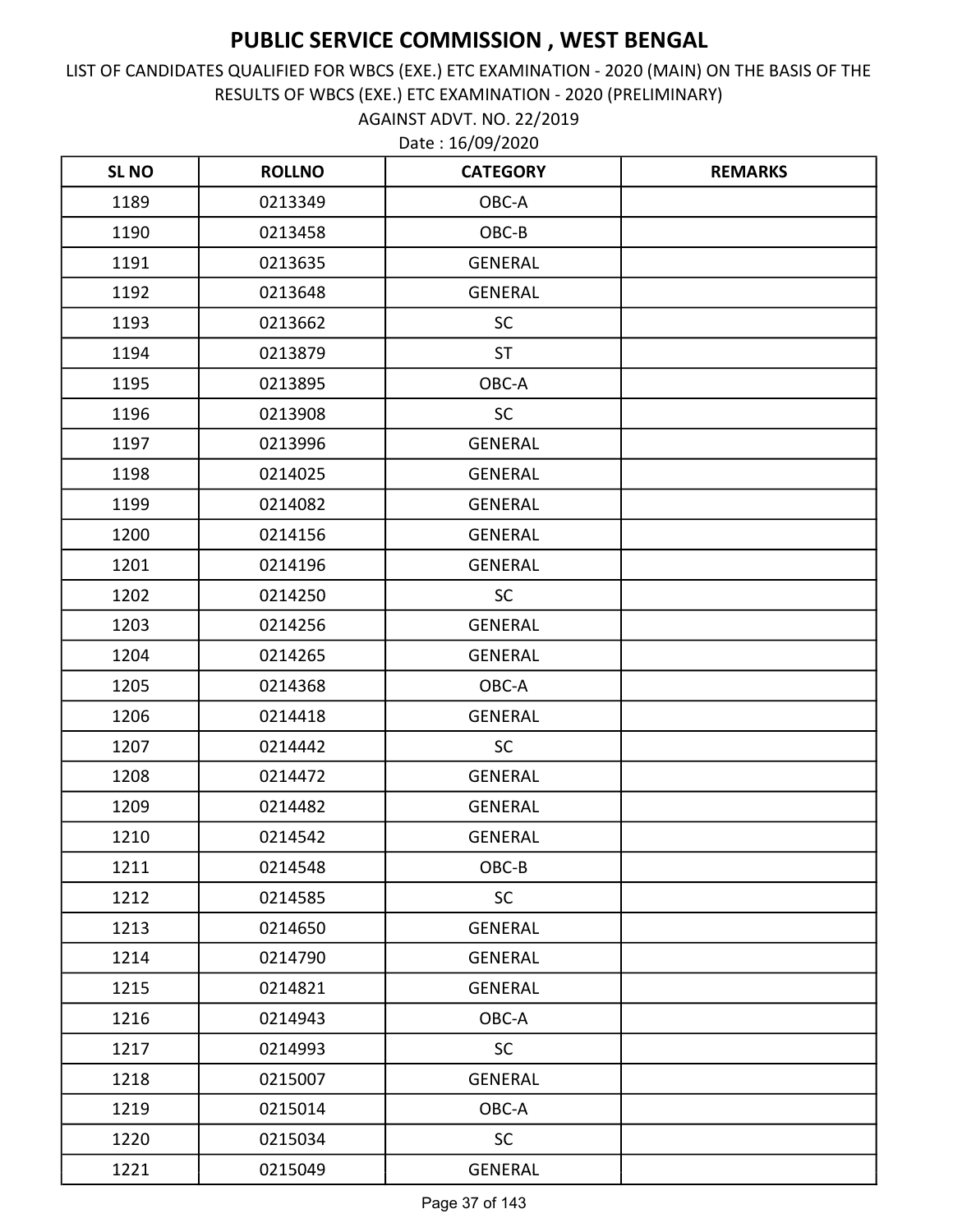AGAINST ADVT. NO. 22/2019 LIST OF CANDIDATES QUALIFIED FOR WBCS (EXE.) ETC EXAMINATION - 2020 (MAIN) ON THE BASIS OF THE RESULTS OF WBCS (EXE.) ETC EXAMINATION - 2020 (PRELIMINARY)

| <b>SLNO</b> | <b>ROLLNO</b> | <b>CATEGORY</b> | <b>REMARKS</b> |
|-------------|---------------|-----------------|----------------|
| 1222        | 0215063       | <b>GENERAL</b>  |                |
| 1223        | 0215081       | OBC-A           |                |
| 1224        | 0215099       | OBC-B           |                |
| 1225        | 0215105       | <b>GENERAL</b>  |                |
| 1226        | 0215108       | <b>GENERAL</b>  |                |
| 1227        | 0215168       | <b>GENERAL</b>  |                |
| 1228        | 0215239       | OBC-A           |                |
| 1229        | 0215267       | OBC-A           |                |
| 1230        | 0215287       | <b>GENERAL</b>  |                |
| 1231        | 0215328       | <b>GENERAL</b>  |                |
| 1232        | 0215341       | <b>GENERAL</b>  |                |
| 1233        | 0215352       | <b>SC</b>       |                |
| 1234        | 0215378       | <b>GENERAL</b>  |                |
| 1235        | 0215388       | <b>GENERAL</b>  |                |
| 1236        | 0215396       | <b>SC</b>       |                |
| 1237        | 0215412       | <b>GENERAL</b>  |                |
| 1238        | 0215432       | <b>GENERAL</b>  |                |
| 1239        | 0215479       | SC              |                |
| 1240        | 0215518       | <b>SC</b>       |                |
| 1241        | 0215537       | <b>GENERAL</b>  |                |
| 1242        | 0215546       | <b>GENERAL</b>  |                |
| 1243        | 0215610       | OBC-A           |                |
| 1244        | 0215617       | <b>GENERAL</b>  |                |
| 1245        | 0215628       | GENERAL         |                |
| 1246        | 0215640       | <b>GENERAL</b>  |                |
| 1247        | 0215665       | <b>GENERAL</b>  |                |
| 1248        | 0215730       | OBC-A           |                |
| 1249        | 0215740       | <b>SC</b>       |                |
| 1250        | 0215769       | <b>GENERAL</b>  |                |
| 1251        | 0215801       | OBC-A           |                |
| 1252        | 0215803       | <b>GENERAL</b>  |                |
| 1253        | 0215819       | <b>GENERAL</b>  |                |
| 1254        | 0215827       | GENERAL         |                |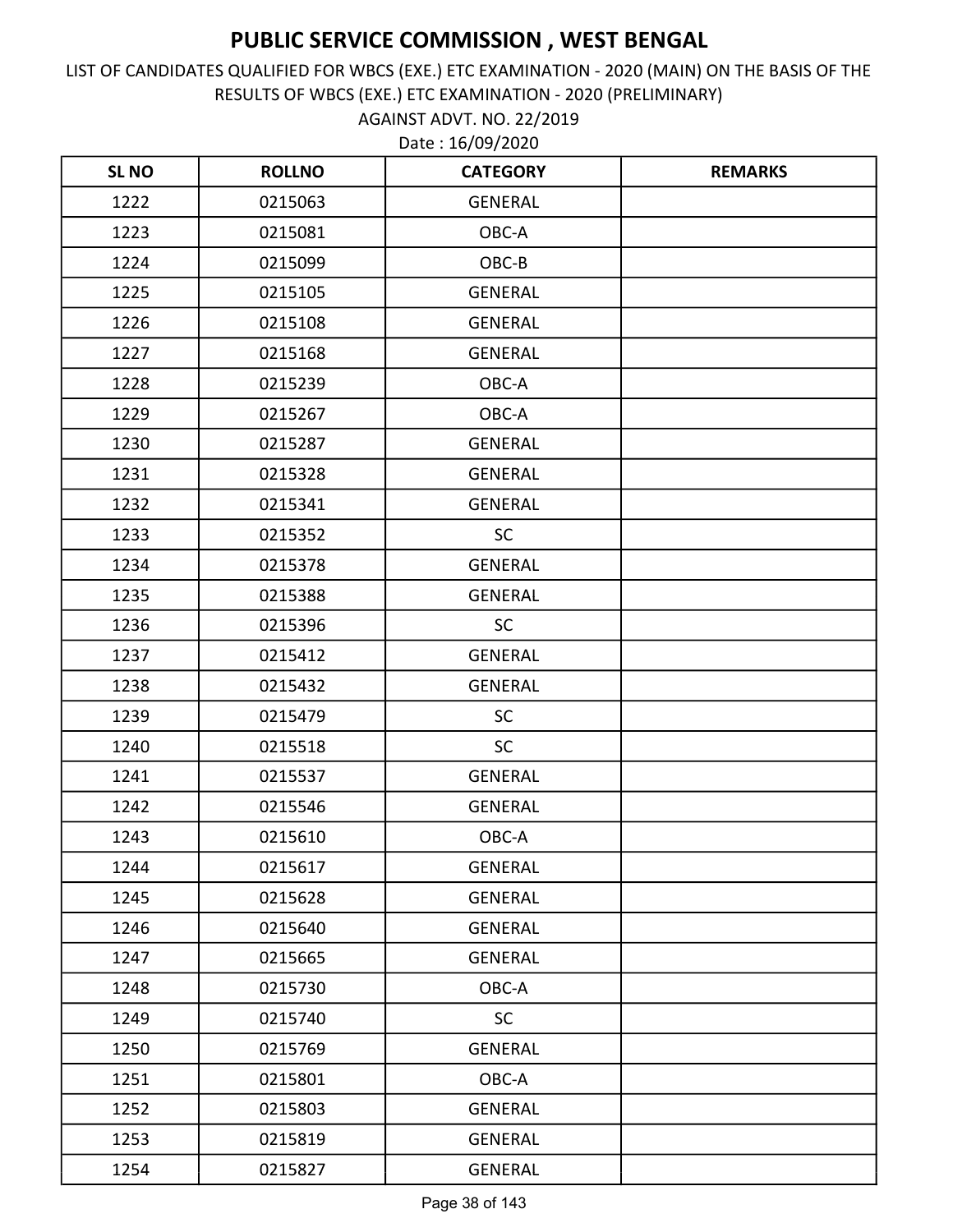AGAINST ADVT. NO. 22/2019 LIST OF CANDIDATES QUALIFIED FOR WBCS (EXE.) ETC EXAMINATION - 2020 (MAIN) ON THE BASIS OF THE RESULTS OF WBCS (EXE.) ETC EXAMINATION - 2020 (PRELIMINARY)

| <b>SLNO</b> | <b>ROLLNO</b> | <b>CATEGORY</b> | <b>REMARKS</b> |
|-------------|---------------|-----------------|----------------|
| 1255        | 0215857       | <b>SC</b>       |                |
| 1256        | 0215864       | <b>GENERAL</b>  |                |
| 1257        | 0215882       | <b>GENERAL</b>  |                |
| 1258        | 0215994       | OBC-B           |                |
| 1259        | 0216072       | <b>GENERAL</b>  |                |
| 1260        | 0216073       | <b>SC</b>       |                |
| 1261        | 0216075       | OBC-B           |                |
| 1262        | 0216117       | <b>GENERAL</b>  |                |
| 1263        | 0216248       | <b>GENERAL</b>  |                |
| 1264        | 0216285       | <b>GENERAL</b>  |                |
| 1265        | 0216327       | <b>GENERAL</b>  |                |
| 1266        | 0216368       | <b>SC</b>       |                |
| 1267        | 0216413       | <b>GENERAL</b>  |                |
| 1268        | 0216455       | <b>SC</b>       |                |
| 1269        | 0216566       | OBC-A           |                |
| 1270        | 0216571       | <b>GENERAL</b>  |                |
| 1271        | 0216616       | GENERAL         |                |
| 1272        | 0216730       | <b>GENERAL</b>  |                |
| 1273        | 0216760       | GENERAL         |                |
| 1274        | 0216812       | <b>GENERAL</b>  |                |
| 1275        | 0216860       | SC              |                |
| 1276        | 0216865       | SC              |                |
| 1277        | 0216892       | <b>ST</b>       |                |
| 1278        | 0216953       | OBC-A           |                |
| 1279        | 0216966       | <b>SC</b>       |                |
| 1280        | 0217038       | SC              |                |
| 1281        | 0217059       | OBC-B           |                |
| 1282        | 0217263       | <b>SC</b>       |                |
| 1283        | 0217353       | <b>SC</b>       | PH(LD&CP)      |
| 1284        | 0217378       | OBC-A           | PH(LD&CP)      |
| 1285        | 0217380       | <b>GENERAL</b>  | PH(LD&CP)      |
| 1286        | 0217417       | OBC-B           | PH(LD&CP)      |
| 1287        | 0217423       | $OBC-A$         | PH(LD&CP)      |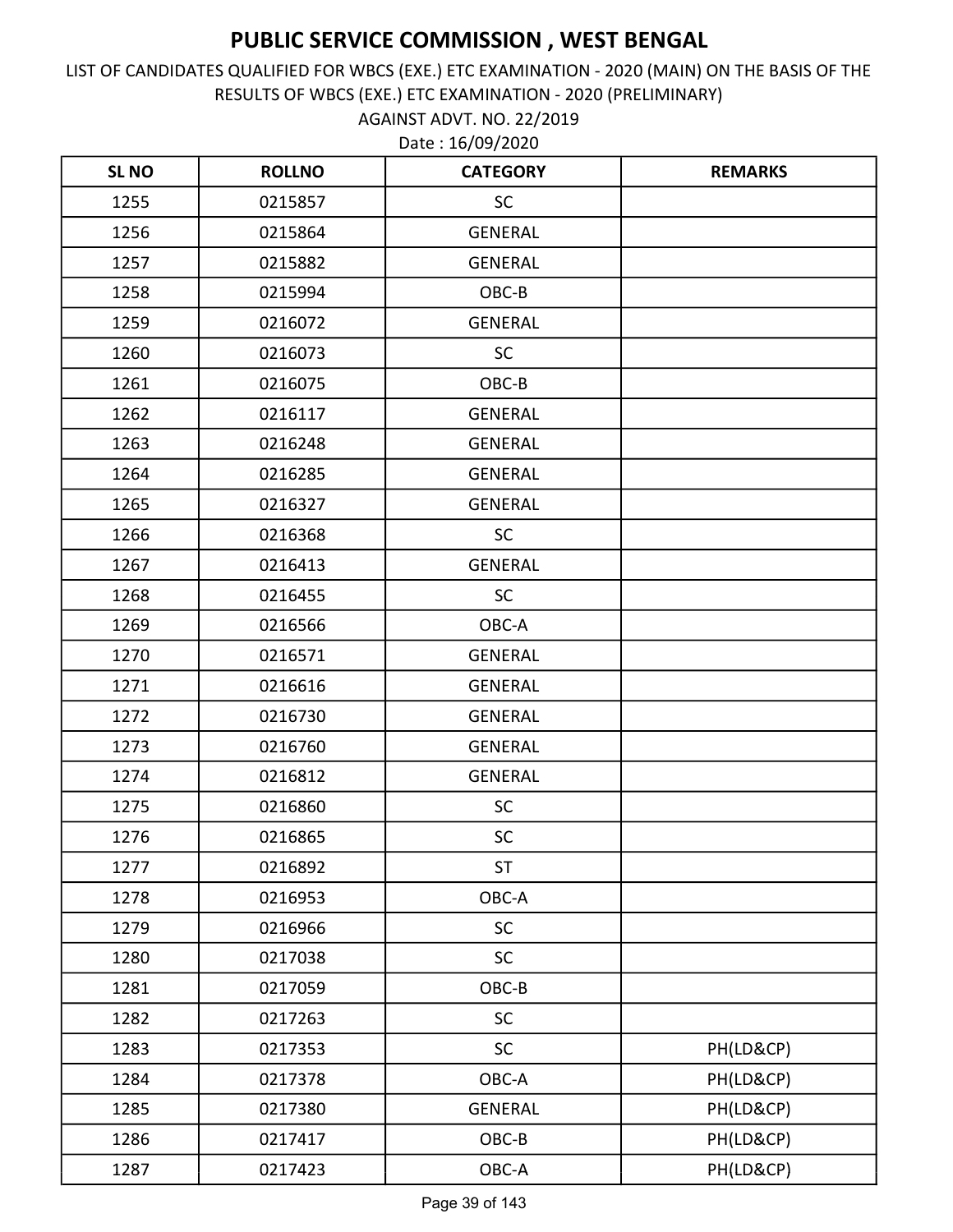AGAINST ADVT. NO. 22/2019 LIST OF CANDIDATES QUALIFIED FOR WBCS (EXE.) ETC EXAMINATION - 2020 (MAIN) ON THE BASIS OF THE RESULTS OF WBCS (EXE.) ETC EXAMINATION - 2020 (PRELIMINARY)

| <b>SL NO</b> | <b>ROLLNO</b> | <b>CATEGORY</b> | <b>REMARKS</b> |
|--------------|---------------|-----------------|----------------|
| 1288         | 0217443       | <b>GENERAL</b>  | PH(LV)         |
| 1289         | 0217463       | <b>GENERAL</b>  | PH(LV)         |
| 1290         | 0217464       | <b>GENERAL</b>  | PH(LV)         |
| 1291         | 0217475       | OBC-B           | PH(LV)         |
| 1292         | 0217476       | <b>GENERAL</b>  | PH(LV)         |
| 1293         | 0300012       | GENERAL         |                |
| 1294         | 0300171       | SC              |                |
| 1295         | 0300179       | <b>SC</b>       |                |
| 1296         | 0300203       | <b>GENERAL</b>  |                |
| 1297         | 0300287       | SC              |                |
| 1298         | 0300326       | SC              |                |
| 1299         | 0300374       | <b>SC</b>       |                |
| 1300         | 0300388       | OBC-A           |                |
| 1301         | 0300421       | SC              |                |
| 1302         | 0300443       | SC              |                |
| 1303         | 0300444       | <b>SC</b>       |                |
| 1304         | 0300469       | OBC-A           |                |
| 1305         | 0300514       | <b>GENERAL</b>  |                |
| 1306         | 0300521       | <b>SC</b>       |                |
| 1307         | 0300717       | <b>GENERAL</b>  |                |
| 1308         | 0300733       | <b>SC</b>       |                |
| 1309         | 0300780       | OBC-A           |                |
| 1310         | 0300844       | OBC-A           |                |
| 1311         | 0300850       | <b>SC</b>       |                |
| 1312         | 0300854       | OBC-B           |                |
| 1313         | 0300881       | OBC-A           |                |
| 1314         | 0300902       | <b>SC</b>       |                |
| 1315         | 0301001       | <b>GENERAL</b>  |                |
| 1316         | 0301003       | <b>SC</b>       |                |
| 1317         | 0301027       | OBC-A           |                |
| 1318         | 0301043       | OBC-A           |                |
| 1319         | 0301087       | OBC-A           |                |
| 1320         | 0301089       | <b>SC</b>       |                |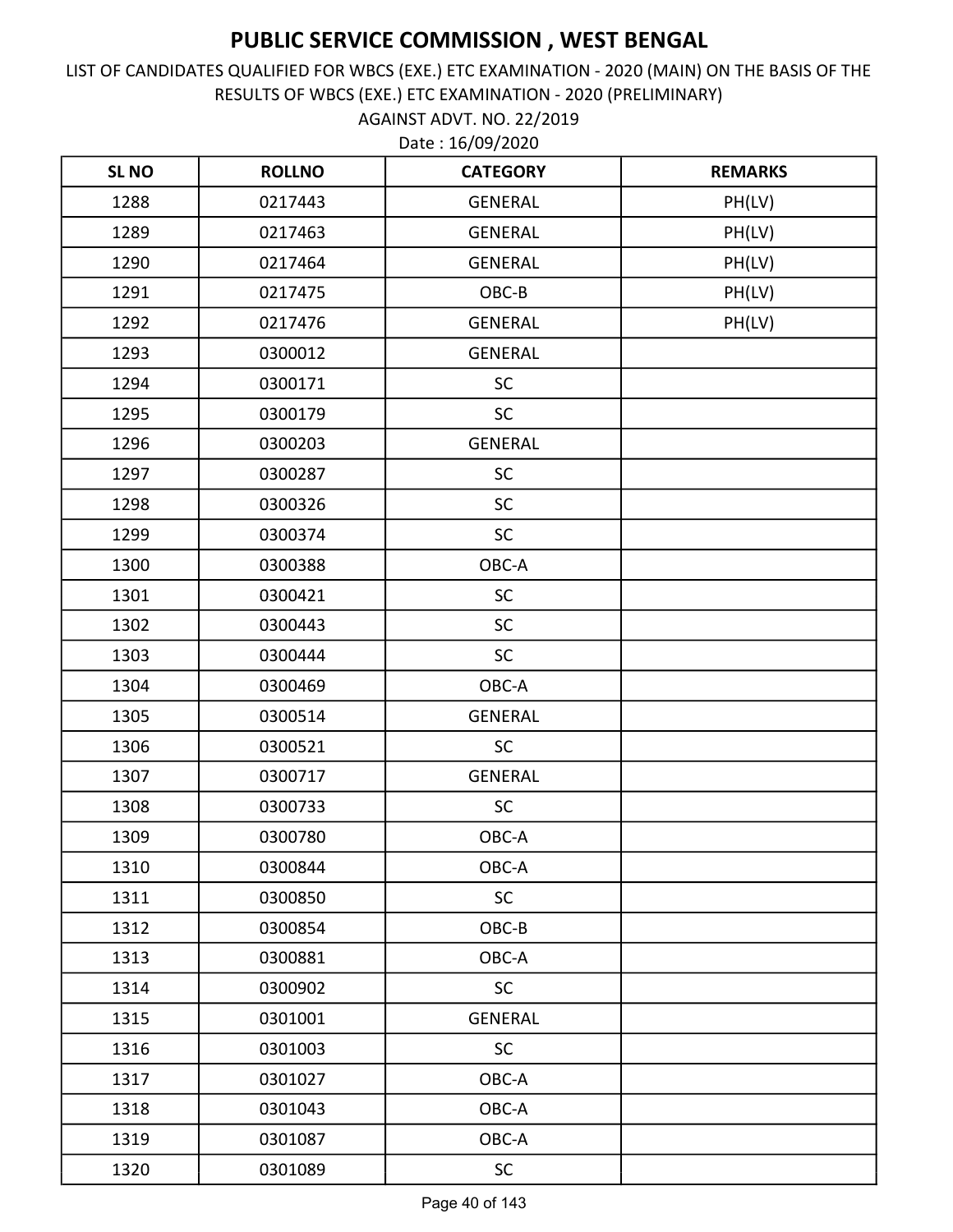AGAINST ADVT. NO. 22/2019 LIST OF CANDIDATES QUALIFIED FOR WBCS (EXE.) ETC EXAMINATION - 2020 (MAIN) ON THE BASIS OF THE RESULTS OF WBCS (EXE.) ETC EXAMINATION - 2020 (PRELIMINARY)

| <b>SL NO</b> | <b>ROLLNO</b> | <b>CATEGORY</b> | <b>REMARKS</b> |
|--------------|---------------|-----------------|----------------|
| 1321         | 0301148       | OBC-A           |                |
| 1322         | 0301231       | OBC-B           |                |
| 1323         | 0301323       | <b>GENERAL</b>  |                |
| 1324         | 0301374       | SC              |                |
| 1325         | 0301441       | <b>SC</b>       |                |
| 1326         | 0301518       | GENERAL         |                |
| 1327         | 0301522       | <b>GENERAL</b>  |                |
| 1328         | 0301530       | <b>SC</b>       |                |
| 1329         | 0301531       | SC              |                |
| 1330         | 0301550       | OBC-A           |                |
| 1331         | 0301564       | SC              |                |
| 1332         | 0301566       | SC              |                |
| 1333         | 0301584       | SC              |                |
| 1334         | 0301613       | <b>SC</b>       |                |
| 1335         | 0301647       | OBC-B           |                |
| 1336         | 0301691       | <b>GENERAL</b>  |                |
| 1337         | 0301742       | SC              |                |
| 1338         | 0301743       | <b>SC</b>       |                |
| 1339         | 0301750       | <b>GENERAL</b>  |                |
| 1340         | 0301966       | SC              |                |
| 1341         | 0302058       | <b>SC</b>       |                |
| 1342         | 0302078       | OBC-B           |                |
| 1343         | 0302145       | SC              |                |
| 1344         | 0302212       | <b>SC</b>       |                |
| 1345         | 0302260       | <b>GENERAL</b>  |                |
| 1346         | 0302344       | <b>SC</b>       |                |
| 1347         | 0302378       | OBC-B           |                |
| 1348         | 0302395       | SC              |                |
| 1349         | 0302438       | SC              |                |
| 1350         | 0302440       | OBC-A           |                |
| 1351         | 0302502       | <b>SC</b>       |                |
| 1352         | 0302522       | <b>SC</b>       |                |
| 1353         | 0302535       | <b>GENERAL</b>  |                |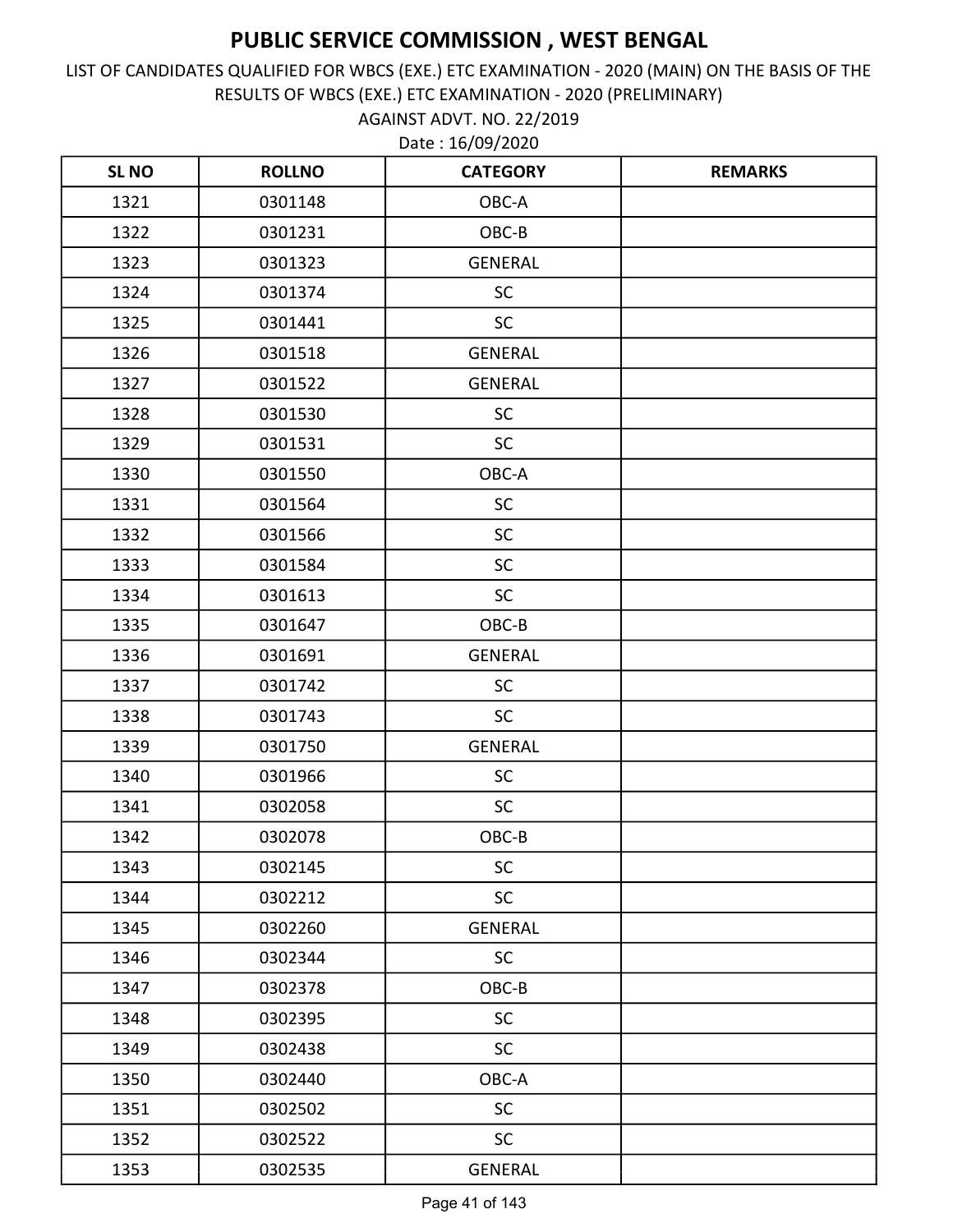AGAINST ADVT. NO. 22/2019 LIST OF CANDIDATES QUALIFIED FOR WBCS (EXE.) ETC EXAMINATION - 2020 (MAIN) ON THE BASIS OF THE RESULTS OF WBCS (EXE.) ETC EXAMINATION - 2020 (PRELIMINARY)

| <b>SL NO</b> | <b>ROLLNO</b> | <b>CATEGORY</b> | <b>REMARKS</b> |
|--------------|---------------|-----------------|----------------|
| 1354         | 0302547       | OBC-A           |                |
| 1355         | 0302566       | OBC-A           |                |
| 1356         | 0302592       | <b>GENERAL</b>  |                |
| 1357         | 0302711       | OBC-B           |                |
| 1358         | 0302714       | OBC-B           |                |
| 1359         | 0302903       | <b>SC</b>       |                |
| 1360         | 0302909       | <b>SC</b>       |                |
| 1361         | 0302974       | <b>SC</b>       |                |
| 1362         | 0303076       | OBC-A           |                |
| 1363         | 0303100       | <b>SC</b>       |                |
| 1364         | 0303183       | <b>GENERAL</b>  |                |
| 1365         | 0303301       | SC              |                |
| 1366         | 0303327       | OBC-B           |                |
| 1367         | 0303398       | OBC-B           |                |
| 1368         | 0303472       | OBC-A           |                |
| 1369         | 0303540       | <b>GENERAL</b>  |                |
| 1370         | 0303594       | <b>GENERAL</b>  |                |
| 1371         | 0303603       | <b>SC</b>       |                |
| 1372         | 0303720       | <b>SC</b>       |                |
| 1373         | 0303752       | OBC-A           |                |
| 1374         | 0303822       | OBC-A           |                |
| 1375         | 0303855       | <b>GENERAL</b>  |                |
| 1376         | 0303887       | SC              |                |
| 1377         | 0303922       | <b>GENERAL</b>  |                |
| 1378         | 0303949       | OBC-A           |                |
| 1379         | 0303967       | OBC-A           |                |
| 1380         | 0303993       | <b>GENERAL</b>  |                |
| 1381         | 0304033       | OBC-B           |                |
| 1382         | 0304039       | OBC-A           |                |
| 1383         | 0304070       | SC              |                |
| 1384         | 0304114       | <b>SC</b>       |                |
| 1385         | 0304115       | SC              |                |
| 1386         | 0304132       | <b>SC</b>       |                |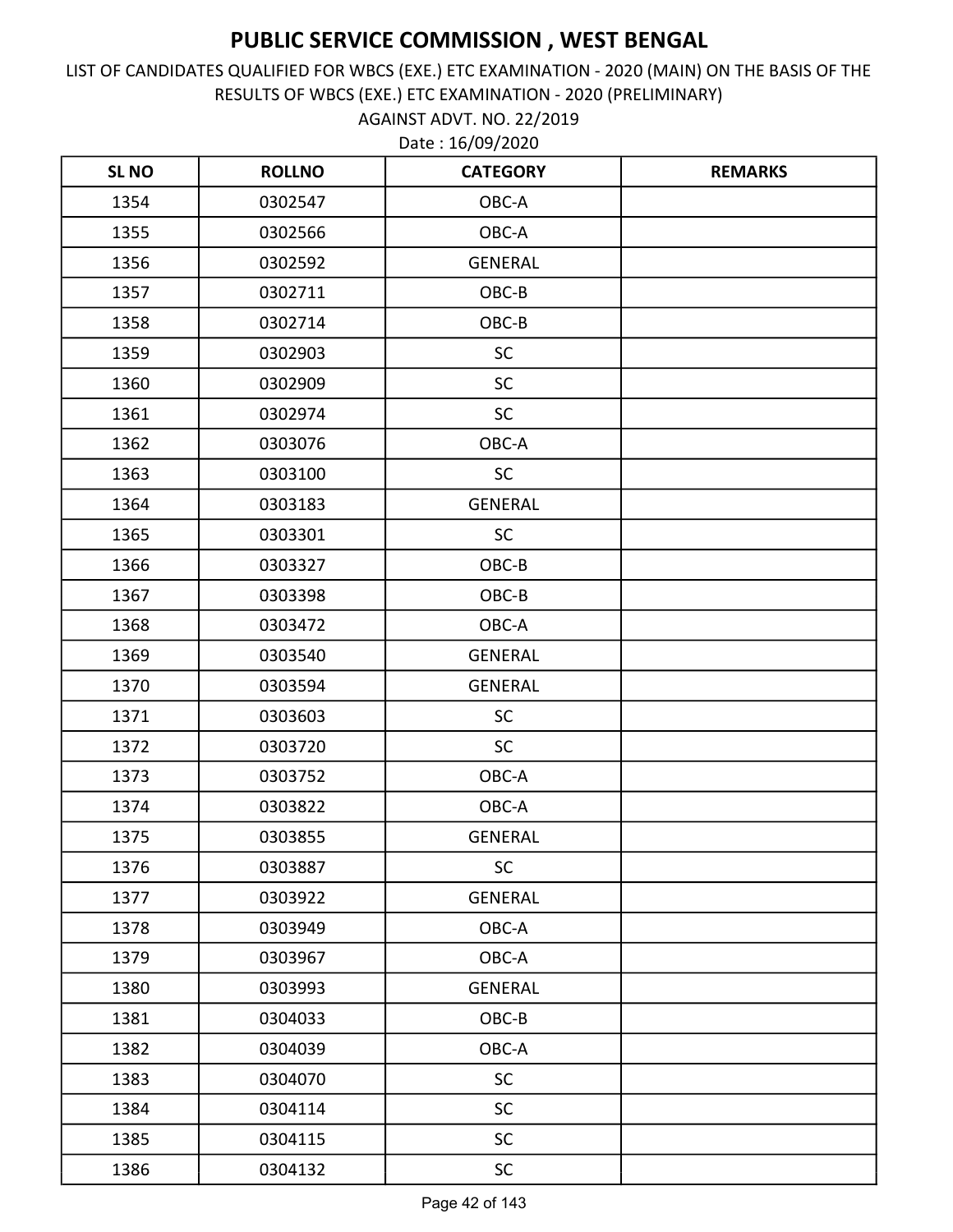AGAINST ADVT. NO. 22/2019 LIST OF CANDIDATES QUALIFIED FOR WBCS (EXE.) ETC EXAMINATION - 2020 (MAIN) ON THE BASIS OF THE RESULTS OF WBCS (EXE.) ETC EXAMINATION - 2020 (PRELIMINARY)

| <b>SL NO</b> | <b>ROLLNO</b> | <b>CATEGORY</b> | <b>REMARKS</b> |
|--------------|---------------|-----------------|----------------|
| 1387         | 0304150       | OBC-B           |                |
| 1388         | 0304195       | <b>GENERAL</b>  |                |
| 1389         | 0304252       | SC              |                |
| 1390         | 0304286       | SC              |                |
| 1391         | 0304299       | SC              |                |
| 1392         | 0304350       | <b>ST</b>       |                |
| 1393         | 0304356       | <b>SC</b>       |                |
| 1394         | 0304387       | SC              |                |
| 1395         | 0304417       | SC              |                |
| 1396         | 0304445       | <b>GENERAL</b>  |                |
| 1397         | 0304446       | OBC-A           |                |
| 1398         | 0304451       | SC              |                |
| 1399         | 0304473       | OBC-A           |                |
| 1400         | 0304594       | <b>GENERAL</b>  |                |
| 1401         | 0304613       | <b>SC</b>       |                |
| 1402         | 0304661       | OBC-B           |                |
| 1403         | 0304675       | <b>GENERAL</b>  |                |
| 1404         | 0304764       | <b>SC</b>       |                |
| 1405         | 0304775       | OBC-A           |                |
| 1406         | 0304803       | SC              |                |
| 1407         | 0304815       | SC              |                |
| 1408         | 0304825       | OBC-B           |                |
| 1409         | 0304827       | GENERAL         |                |
| 1410         | 0304837       | SC              |                |
| 1411         | 0304878       | <b>ST</b>       |                |
| 1412         | 0304884       | <b>GENERAL</b>  |                |
| 1413         | 0304918       | <b>SC</b>       |                |
| 1414         | 0305148       | OBC-A           |                |
| 1415         | 0305154       | OBC-B           |                |
| 1416         | 0305175       | <b>SC</b>       |                |
| 1417         | 0305184       | <b>GENERAL</b>  |                |
| 1418         | 0305190       | <b>SC</b>       |                |
| 1419         | 0305221       | $OBC-B$         |                |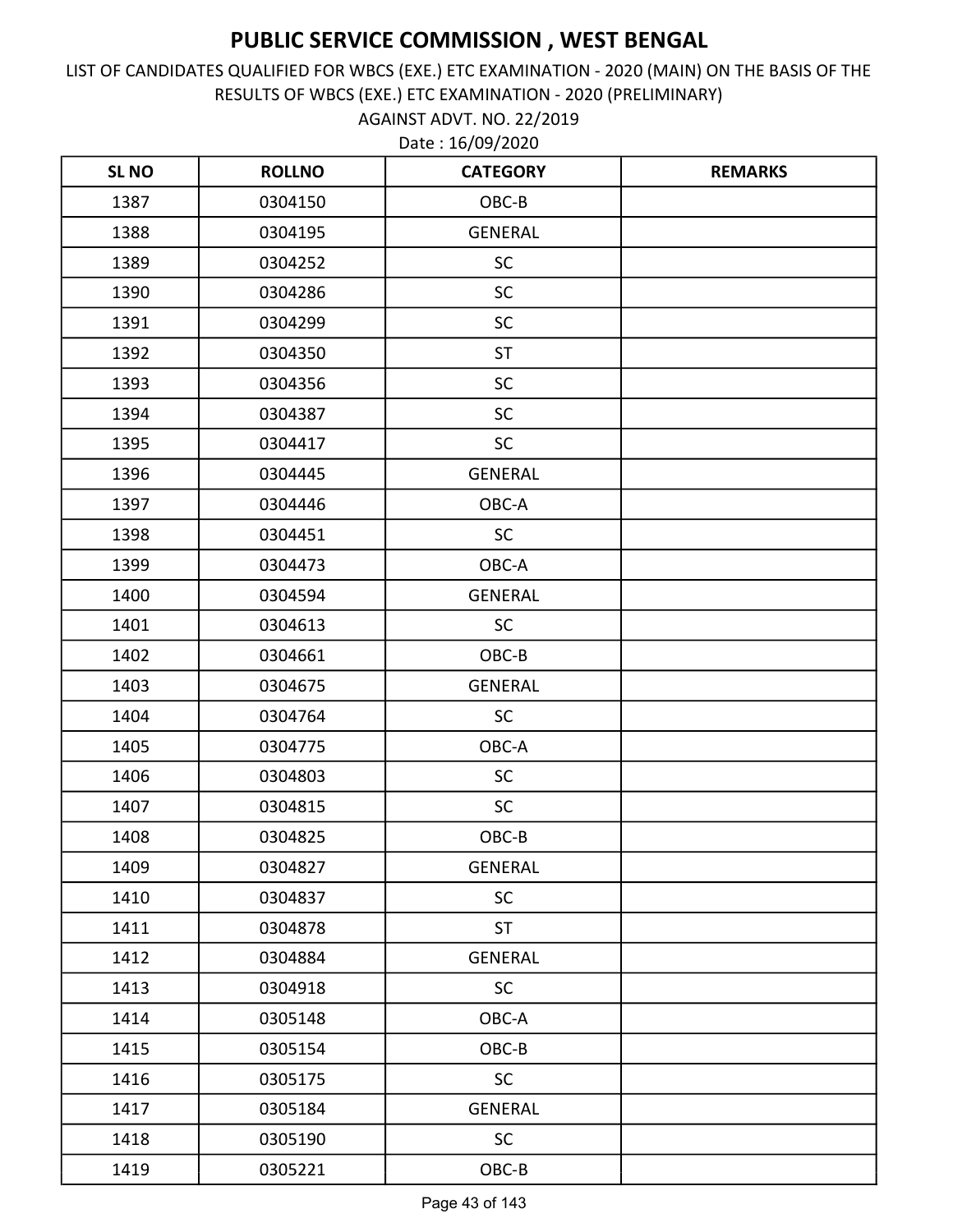AGAINST ADVT. NO. 22/2019 LIST OF CANDIDATES QUALIFIED FOR WBCS (EXE.) ETC EXAMINATION - 2020 (MAIN) ON THE BASIS OF THE RESULTS OF WBCS (EXE.) ETC EXAMINATION - 2020 (PRELIMINARY)

| <b>SLNO</b> | <b>ROLLNO</b> | <b>CATEGORY</b> | <b>REMARKS</b> |
|-------------|---------------|-----------------|----------------|
| 1420        | 0305229       | <b>SC</b>       |                |
| 1421        | 0305305       | <b>SC</b>       |                |
| 1422        | 0305322       | <b>GENERAL</b>  |                |
| 1423        | 0305343       | OBC-B           |                |
| 1424        | 0305399       | OBC-B           |                |
| 1425        | 0305448       | <b>SC</b>       |                |
| 1426        | 0305508       | OBC-A           |                |
| 1427        | 0305542       | SC              |                |
| 1428        | 0305609       | <b>GENERAL</b>  |                |
| 1429        | 0305655       | <b>SC</b>       |                |
| 1430        | 0305671       | OBC-A           |                |
| 1431        | 0305713       | OBC-A           |                |
| 1432        | 0305795       | OBC-A           |                |
| 1433        | 0305814       | <b>SC</b>       |                |
| 1434        | 0305934       | OBC-A           |                |
| 1435        | 0305936       | <b>SC</b>       |                |
| 1436        | 0305966       | <b>GENERAL</b>  |                |
| 1437        | 0306005       | <b>GENERAL</b>  |                |
| 1438        | 0306023       | OBC-A           |                |
| 1439        | 0306141       | SC              |                |
| 1440        | 0306173       | <b>SC</b>       |                |
| 1441        | 0306206       | OBC-A           |                |
| 1442        | 0306339       | SC              |                |
| 1443        | 0306385       | SC              |                |
| 1444        | 0306416       | SC              |                |
| 1445        | 0306471       | OBC-A           |                |
| 1446        | 0306479       | OBC-B           |                |
| 1447        | 0306531       | SC              |                |
| 1448        | 0306536       | OBC-A           |                |
| 1449        | 0306605       | OBC-A           |                |
| 1450        | 0306624       | <b>SC</b>       |                |
| 1451        | 0306837       | OBC-A           |                |
| 1452        | 0306846       | <b>GENERAL</b>  |                |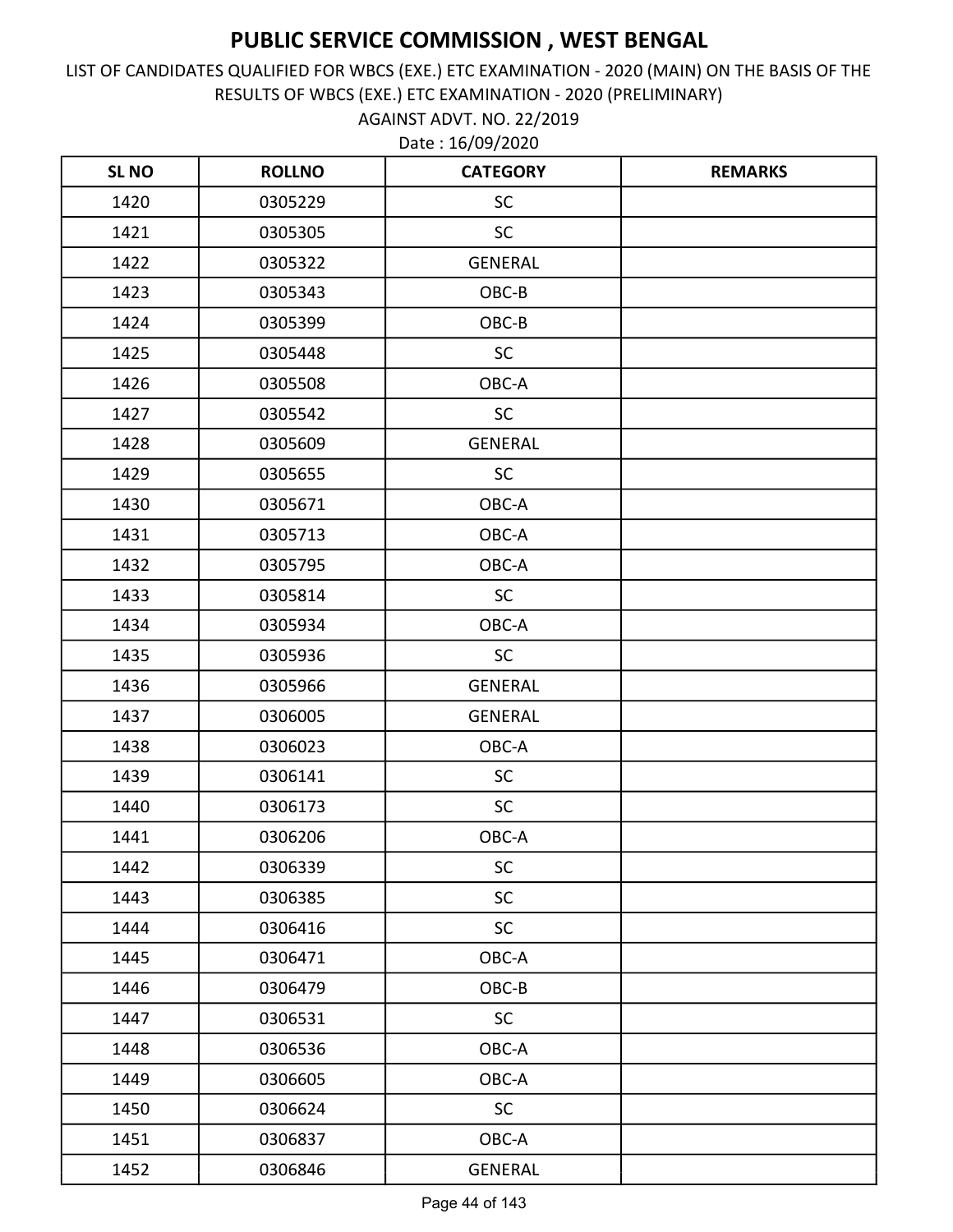LIST OF CANDIDATES QUALIFIED FOR WBCS (EXE.) ETC EXAMINATION - 2020 (MAIN) ON THE BASIS OF THE RESULTS OF WBCS (EXE.) ETC EXAMINATION - 2020 (PRELIMINARY)

Date : 16/09/2020 AGAINST ADVT. NO. 22/2019

| <b>SLNO</b> | <b>ROLLNO</b> | <b>CATEGORY</b> | <b>REMARKS</b> |
|-------------|---------------|-----------------|----------------|
| 1453        | 0306926       | <b>SC</b>       |                |
| 1454        | 0306928       | SC              |                |
| 1455        | 0306960       | SC              |                |
| 1456        | 0307030       | <b>SC</b>       |                |
| 1457        | 0307068       | OBC-B           |                |
| 1458        | 0307078       | <b>GENERAL</b>  |                |
| 1459        | 0307094       | OBC-B           |                |
| 1460        | 0307123       | OBC-B           |                |
| 1461        | 0307143       | <b>SC</b>       |                |
| 1462        | 0307158       | SC              |                |
| 1463        | 0307270       | <b>SC</b>       |                |
| 1464        | 0307288       | SC              |                |
| 1465        | 0307337       | <b>GENERAL</b>  |                |
| 1466        | 0307378       | <b>GENERAL</b>  |                |
| 1467        | 0307420       | <b>GENERAL</b>  |                |
| 1468        | 0307424       | <b>SC</b>       |                |
| 1469        | 0307431       | OBC-B           |                |
| 1470        | 0307439       | <b>GENERAL</b>  |                |
| 1471        | 0307512       | OBC-B           |                |
| 1472        | 0307540       | OBC-B           |                |
| 1473        | 0307565       | <b>SC</b>       |                |
| 1474        | 0307600       | SC              |                |
| 1475        | 0307627       | <b>GENERAL</b>  |                |
| 1476        | 0307748       | OBC-A           |                |
| 1477        | 0307817       | <b>SC</b>       |                |
| 1478        | 0307856       | <b>SC</b>       |                |
| 1479        | 0307867       | <b>GENERAL</b>  |                |
| 1480        | 0307875       | OBC-A           |                |
| 1481        | 0307900       | <b>GENERAL</b>  |                |
| 1482        | 0307928       | OBC-A           |                |
| 1483        | 0307949       | OBC-A           |                |
| 1484        | 0308025       | SC              |                |
| 1485        | 0308060       | <b>SC</b>       |                |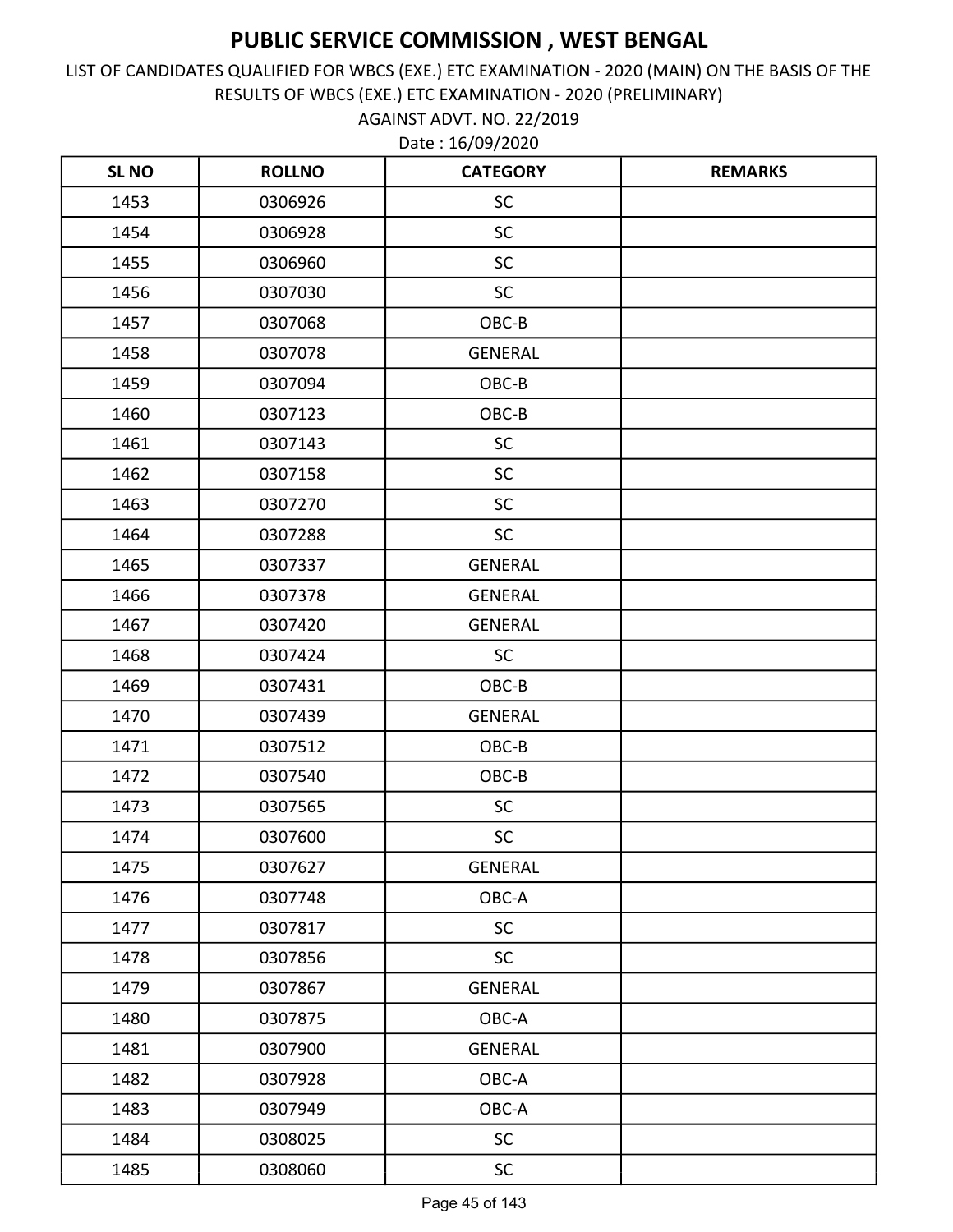AGAINST ADVT. NO. 22/2019 LIST OF CANDIDATES QUALIFIED FOR WBCS (EXE.) ETC EXAMINATION - 2020 (MAIN) ON THE BASIS OF THE RESULTS OF WBCS (EXE.) ETC EXAMINATION - 2020 (PRELIMINARY)

| <b>SLNO</b> | <b>ROLLNO</b> | <b>CATEGORY</b> | <b>REMARKS</b> |
|-------------|---------------|-----------------|----------------|
| 1486        | 0308202       | <b>SC</b>       |                |
| 1487        | 0308203       | <b>SC</b>       |                |
| 1488        | 0308236       | <b>GENERAL</b>  |                |
| 1489        | 0308292       | <b>SC</b>       |                |
| 1490        | 0308308       | <b>SC</b>       |                |
| 1491        | 0308313       | <b>SC</b>       |                |
| 1492        | 0308368       | SC              |                |
| 1493        | 0308383       | OBC-B           |                |
| 1494        | 0308388       | OBC-A           |                |
| 1495        | 0308394       | <b>SC</b>       |                |
| 1496        | 0308399       | <b>GENERAL</b>  |                |
| 1497        | 0308404       | <b>SC</b>       |                |
| 1498        | 0308426       | <b>SC</b>       |                |
| 1499        | 0308449       | <b>SC</b>       |                |
| 1500        | 0308474       | SC              |                |
| 1501        | 0308477       | OBC-B           |                |
| 1502        | 0308483       | <b>SC</b>       |                |
| 1503        | 0308510       | <b>SC</b>       |                |
| 1504        | 0308523       | OBC-A           |                |
| 1505        | 0308611       | SC              |                |
| 1506        | 0308629       | OBC-A           |                |
| 1507        | 0308640       | SC              |                |
| 1508        | 0308686       | OBC-A           |                |
| 1509        | 0308688       | SC              |                |
| 1510        | 0308819       | <b>SC</b>       |                |
| 1511        | 0308830       | <b>SC</b>       |                |
| 1512        | 0308854       | <b>SC</b>       |                |
| 1513        | 0308881       | <b>GENERAL</b>  |                |
| 1514        | 0308971       | OBC-A           |                |
| 1515        | 0309006       | <b>SC</b>       |                |
| 1516        | 0309045       | OBC-A           |                |
| 1517        | 0309116       | $\mathsf{SC}$   |                |
| 1518        | 0309141       | $OBC-B$         |                |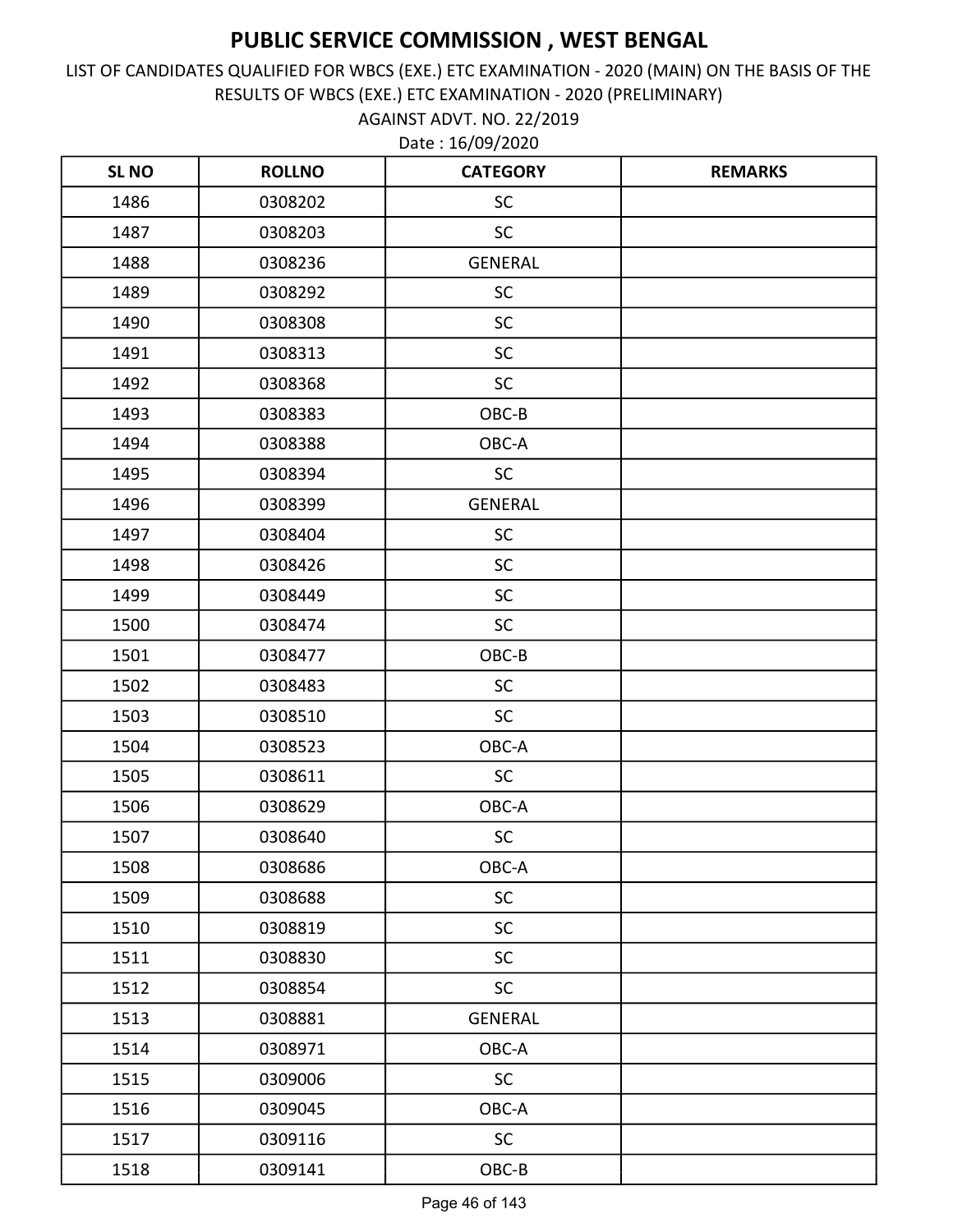AGAINST ADVT. NO. 22/2019 LIST OF CANDIDATES QUALIFIED FOR WBCS (EXE.) ETC EXAMINATION - 2020 (MAIN) ON THE BASIS OF THE RESULTS OF WBCS (EXE.) ETC EXAMINATION - 2020 (PRELIMINARY)

| <b>SLNO</b> | <b>ROLLNO</b> | <b>CATEGORY</b> | <b>REMARKS</b> |
|-------------|---------------|-----------------|----------------|
| 1519        | 0309147       | OBC-B           |                |
| 1520        | 0309152       | <b>SC</b>       |                |
| 1521        | 0309175       | OBC-A           |                |
| 1522        | 0309214       | <b>GENERAL</b>  |                |
| 1523        | 0309218       | OBC-B           |                |
| 1524        | 0309297       | <b>SC</b>       |                |
| 1525        | 0309319       | OBC-B           |                |
| 1526        | 0309370       | <b>SC</b>       |                |
| 1527        | 0309385       | <b>SC</b>       |                |
| 1528        | 0309434       | OBC-B           |                |
| 1529        | 0309457       | <b>SC</b>       |                |
| 1530        | 0309484       | <b>GENERAL</b>  |                |
| 1531        | 0309631       | OBC-A           |                |
| 1532        | 0309681       | OBC-A           |                |
| 1533        | 0309692       | <b>GENERAL</b>  |                |
| 1534        | 0309725       | OBC-A           |                |
| 1535        | 0309737       | OBC-A           |                |
| 1536        | 0309752       | <b>SC</b>       |                |
| 1537        | 0309816       | <b>SC</b>       |                |
| 1538        | 0309817       | <b>SC</b>       |                |
| 1539        | 0309842       | SC              |                |
| 1540        | 0309862       | OBC-A           |                |
| 1541        | 0309930       | OBC-B           | PH(HI)         |
| 1542        | 0309938       | OBC-A           | PH(LD&CP)      |
| 1543        | 0309974       | <b>GENERAL</b>  | PH(LD&CP)      |
| 1544        | 0400047       | OBC-A           |                |
| 1545        | 0400092       | <b>SC</b>       |                |
| 1546        | 0400097       | <b>GENERAL</b>  |                |
| 1547        | 0400106       | OBC-A           |                |
| 1548        | 0400157       | <b>GENERAL</b>  |                |
| 1549        | 0400208       | OBC-A           |                |
| 1550        | 0400262       | OBC-A           |                |
| 1551        | 0400341       | OBC-A           |                |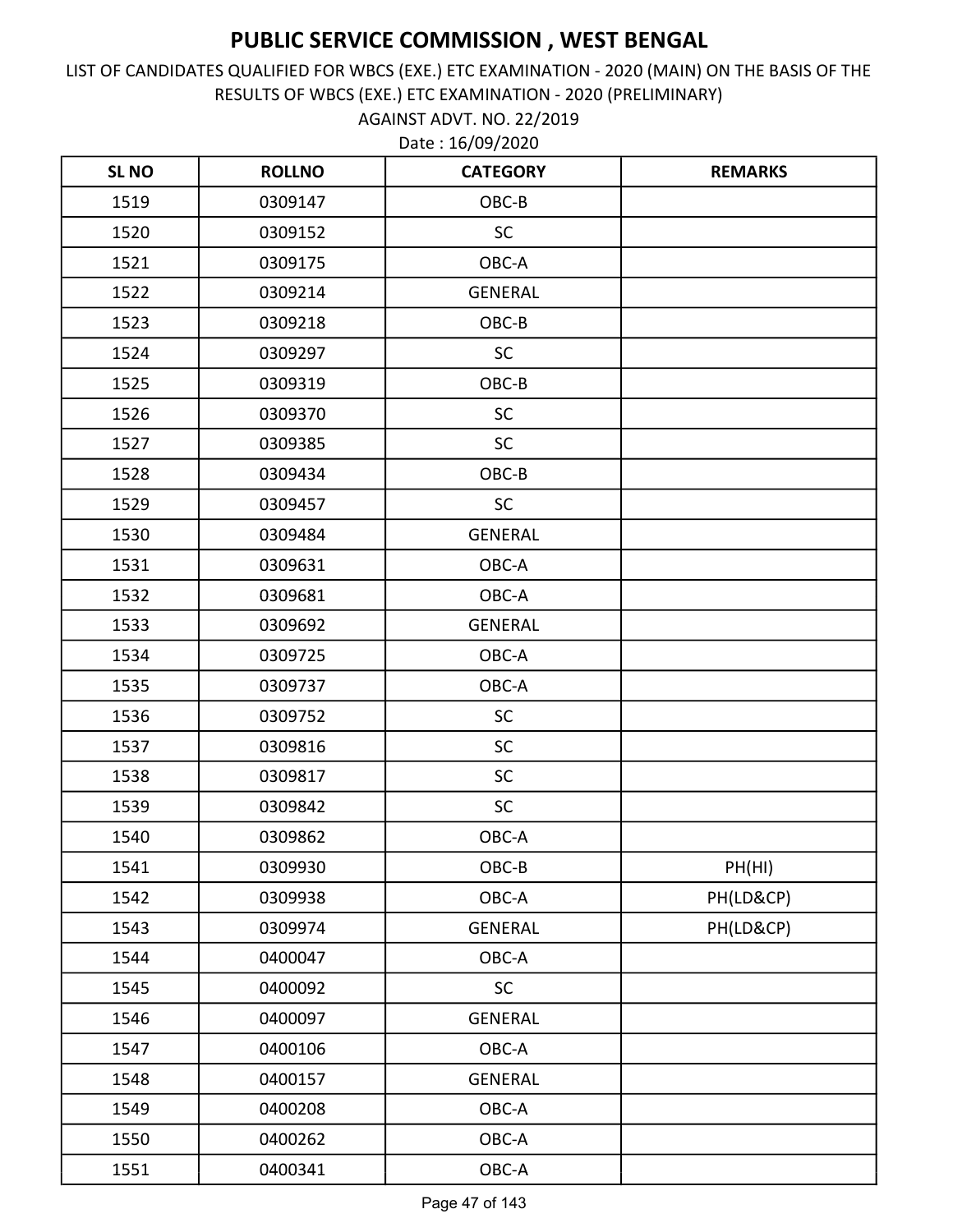AGAINST ADVT. NO. 22/2019 LIST OF CANDIDATES QUALIFIED FOR WBCS (EXE.) ETC EXAMINATION - 2020 (MAIN) ON THE BASIS OF THE RESULTS OF WBCS (EXE.) ETC EXAMINATION - 2020 (PRELIMINARY)

| <b>SL NO</b> | <b>ROLLNO</b> | <b>CATEGORY</b> | <b>REMARKS</b> |
|--------------|---------------|-----------------|----------------|
| 1552         | 0400370       | <b>SC</b>       |                |
| 1553         | 0400385       | SC              |                |
| 1554         | 0400517       | <b>SC</b>       |                |
| 1555         | 0400581       | <b>GENERAL</b>  |                |
| 1556         | 0400672       | <b>GENERAL</b>  |                |
| 1557         | 0400922       | <b>SC</b>       |                |
| 1558         | 0401008       | <b>GENERAL</b>  |                |
| 1559         | 0401057       | SC              |                |
| 1560         | 0401143       | SC              |                |
| 1561         | 0401161       | <b>GENERAL</b>  |                |
| 1562         | 0401202       | OBC-A           |                |
| 1563         | 0401373       | <b>GENERAL</b>  |                |
| 1564         | 0401547       | <b>SC</b>       |                |
| 1565         | 0401632       | OBC-B           |                |
| 1566         | 0401669       | OBC-A           |                |
| 1567         | 0401672       | OBC-B           |                |
| 1568         | 0401781       | <b>GENERAL</b>  |                |
| 1569         | 0401823       | OBC-B           |                |
| 1570         | 0401853       | <b>GENERAL</b>  |                |
| 1571         | 0401903       | SC              |                |
| 1572         | 0401928       | SC              |                |
| 1573         | 0401949       | OBC-B           |                |
| 1574         | 0401999       | SC              |                |
| 1575         | 0402005       | OBC-B           |                |
| 1576         | 0402099       | SC              |                |
| 1577         | 0402106       | OBC-A           |                |
| 1578         | 0402107       | <b>SC</b>       |                |
| 1579         | 0402140       | OBC-A           |                |
| 1580         | 0402184       | OBC-A           |                |
| 1581         | 0402215       | <b>SC</b>       |                |
| 1582         | 0402282       | OBC-B           |                |
| 1583         | 0402324       | <b>GENERAL</b>  |                |
| 1584         | 0402334       | <b>GENERAL</b>  |                |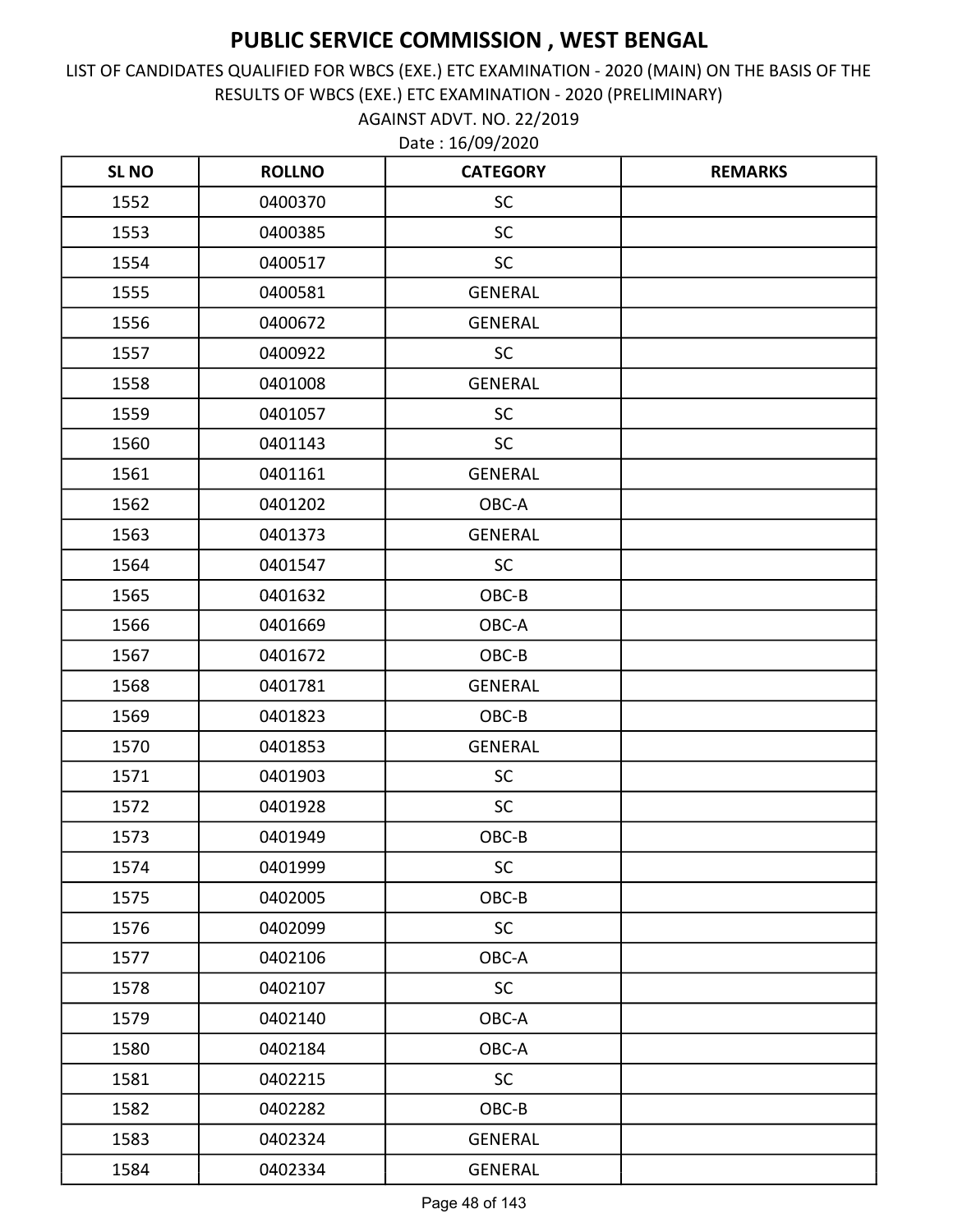AGAINST ADVT. NO. 22/2019 LIST OF CANDIDATES QUALIFIED FOR WBCS (EXE.) ETC EXAMINATION - 2020 (MAIN) ON THE BASIS OF THE RESULTS OF WBCS (EXE.) ETC EXAMINATION - 2020 (PRELIMINARY)

| <b>SL NO</b> | <b>ROLLNO</b> | <b>CATEGORY</b> | <b>REMARKS</b> |
|--------------|---------------|-----------------|----------------|
| 1585         | 0402460       | <b>GENERAL</b>  |                |
| 1586         | 0402541       | <b>GENERAL</b>  |                |
| 1587         | 0402573       | <b>SC</b>       |                |
| 1588         | 0402574       | OBC-A           |                |
| 1589         | 0402600       | SC              |                |
| 1590         | 0402616       | <b>SC</b>       |                |
| 1591         | 0402631       | OBC-A           |                |
| 1592         | 0402661       | SC              |                |
| 1593         | 0402748       | SC              |                |
| 1594         | 0402798       | <b>GENERAL</b>  |                |
| 1595         | 0402859       | <b>SC</b>       |                |
| 1596         | 0402912       | OBC-B           |                |
| 1597         | 0402957       | SC              |                |
| 1598         | 0402996       | OBC-A           |                |
| 1599         | 0500003       | <b>GENERAL</b>  |                |
| 1600         | 0500014       | OBC-B           |                |
| 1601         | 0500036       | SC              |                |
| 1602         | 0500095       | SC              |                |
| 1603         | 0500123       | <b>SC</b>       |                |
| 1604         | 0500165       | OBC-B           |                |
| 1605         | 0500188       | SC              |                |
| 1606         | 0500220       | SC              |                |
| 1607         | 0500224       | SC              |                |
| 1608         | 0500234       | <b>SC</b>       |                |
| 1609         | 0500236       | <b>GENERAL</b>  |                |
| 1610         | 0500291       | OBC-A           |                |
| 1611         | 0500355       | <b>SC</b>       |                |
| 1612         | 0500372       | <b>ST</b>       |                |
| 1613         | 0500374       | <b>GENERAL</b>  |                |
| 1614         | 0500402       | OBC-B           |                |
| 1615         | 0500499       | <b>GENERAL</b>  |                |
| 1616         | 0500516       | OBC-B           |                |
| 1617         | 0500525       | SC              |                |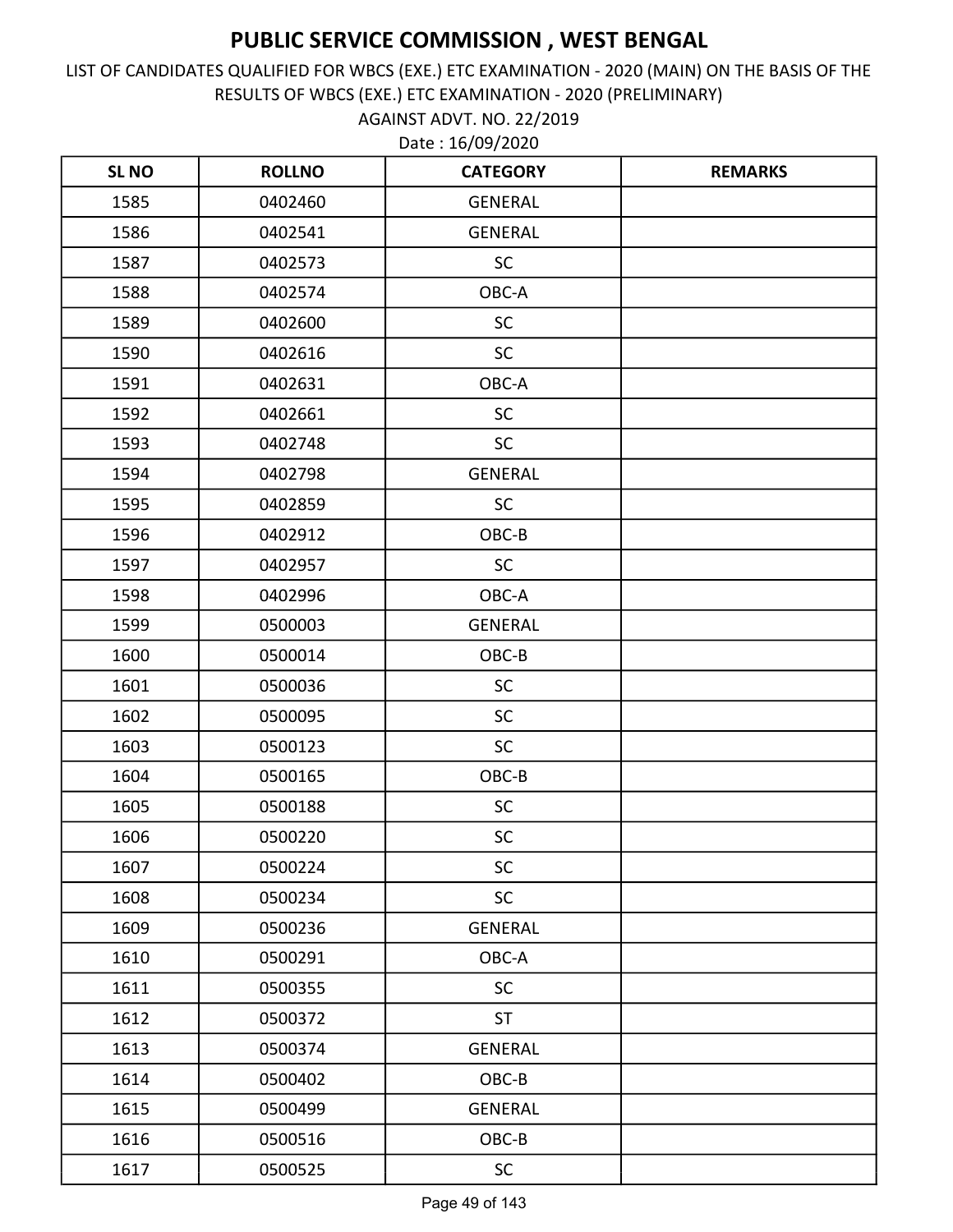AGAINST ADVT. NO. 22/2019 LIST OF CANDIDATES QUALIFIED FOR WBCS (EXE.) ETC EXAMINATION - 2020 (MAIN) ON THE BASIS OF THE RESULTS OF WBCS (EXE.) ETC EXAMINATION - 2020 (PRELIMINARY)

| <b>SL NO</b> | <b>ROLLNO</b> | <b>CATEGORY</b> | <b>REMARKS</b> |
|--------------|---------------|-----------------|----------------|
| 1618         | 0500539       | OBC-B           |                |
| 1619         | 0500556       | <b>GENERAL</b>  |                |
| 1620         | 0500560       | OBC-A           |                |
| 1621         | 0500570       | SC              |                |
| 1622         | 0500616       | SC              |                |
| 1623         | 0500618       | <b>ST</b>       |                |
| 1624         | 0500648       | OBC-B           |                |
| 1625         | 0500690       | OBC-A           |                |
| 1626         | 0500707       | SC              |                |
| 1627         | 0500764       | OBC-B           |                |
| 1628         | 0500769       | OBC-B           |                |
| 1629         | 0500805       | <b>GENERAL</b>  |                |
| 1630         | 0500827       | <b>GENERAL</b>  |                |
| 1631         | 0500833       | OBC-A           |                |
| 1632         | 0500843       | <b>SC</b>       |                |
| 1633         | 0500845       | <b>SC</b>       |                |
| 1634         | 0500889       | <b>GENERAL</b>  |                |
| 1635         | 0500912       | <b>GENERAL</b>  |                |
| 1636         | 0500926       | <b>SC</b>       |                |
| 1637         | 0500938       | OBC-B           |                |
| 1638         | 0500998       | <b>GENERAL</b>  |                |
| 1639         | 0501008       | <b>ST</b>       |                |
| 1640         | 0501026       | GENERAL         |                |
| 1641         | 0501072       | <b>SC</b>       |                |
| 1642         | 0501133       | <b>GENERAL</b>  |                |
| 1643         | 0501365       | SC              |                |
| 1644         | 0501419       | <b>GENERAL</b>  |                |
| 1645         | 0501436       | OBC-A           |                |
| 1646         | 0501451       | OBC-B           |                |
| 1647         | 0501540       | <b>GENERAL</b>  |                |
| 1648         | 0501548       | OBC-B           |                |
| 1649         | 0501592       | OBC-B           |                |
| 1650         | 0501596       | OBC-B           |                |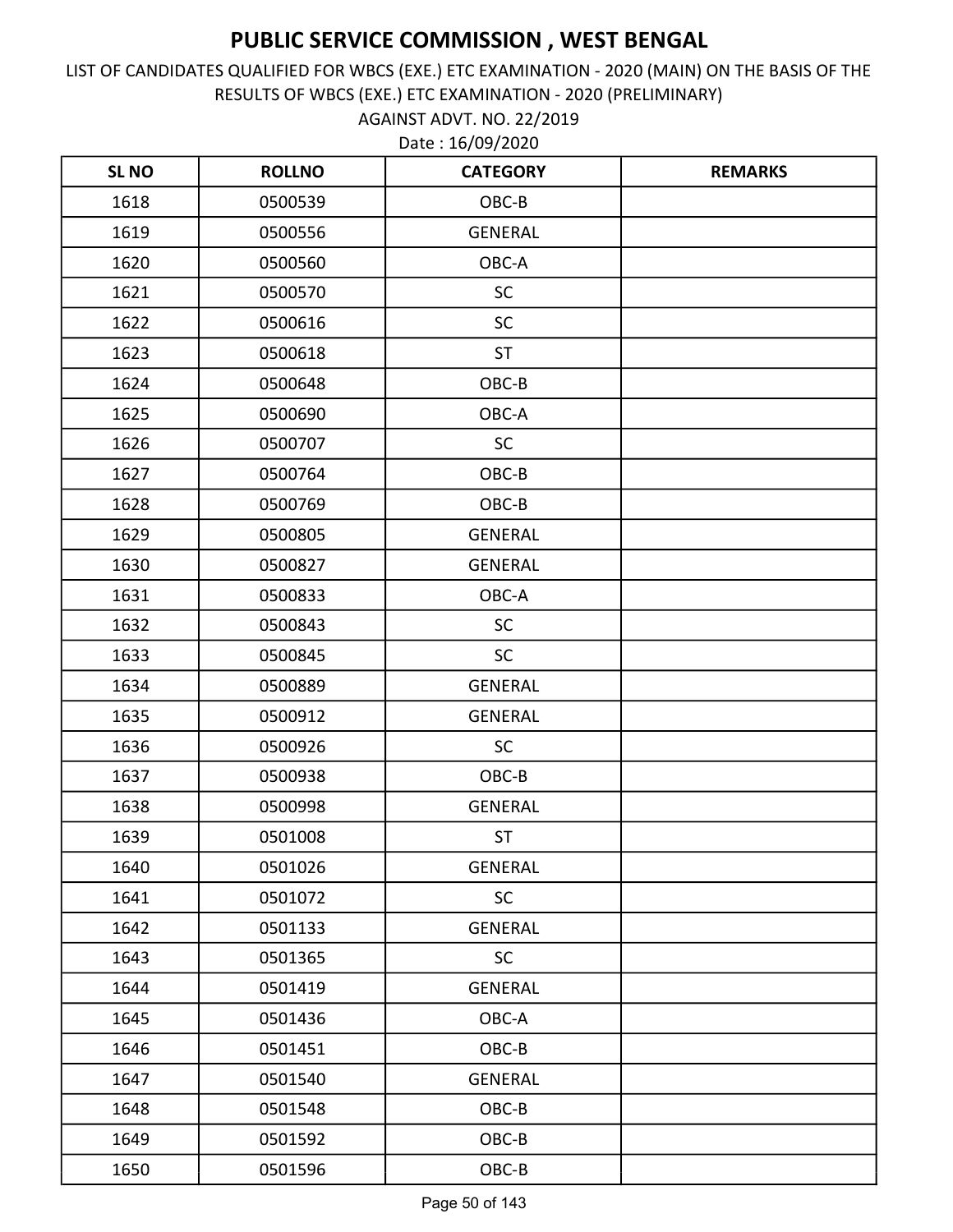AGAINST ADVT. NO. 22/2019 LIST OF CANDIDATES QUALIFIED FOR WBCS (EXE.) ETC EXAMINATION - 2020 (MAIN) ON THE BASIS OF THE RESULTS OF WBCS (EXE.) ETC EXAMINATION - 2020 (PRELIMINARY)

| <b>SL NO</b> | <b>ROLLNO</b> | <b>CATEGORY</b> | <b>REMARKS</b> |
|--------------|---------------|-----------------|----------------|
| 1651         | 0501612       | OBC-B           |                |
| 1652         | 0501630       | OBC-A           |                |
| 1653         | 0501681       | <b>GENERAL</b>  |                |
| 1654         | 0501719       | <b>SC</b>       |                |
| 1655         | 0501764       | <b>GENERAL</b>  |                |
| 1656         | 0501772       | <b>SC</b>       |                |
| 1657         | 0501791       | <b>GENERAL</b>  |                |
| 1658         | 0501792       | OBC-B           |                |
| 1659         | 0501798       | SC              |                |
| 1660         | 0501849       | <b>SC</b>       |                |
| 1661         | 0501918       | <b>GENERAL</b>  |                |
| 1662         | 0501949       | <b>GENERAL</b>  |                |
| 1663         | 0501981       | OBC-B           |                |
| 1664         | 0501986       | <b>SC</b>       |                |
| 1665         | 0502004       | <b>SC</b>       |                |
| 1666         | 0502019       | OBC-A           |                |
| 1667         | 0502020       | OBC-A           |                |
| 1668         | 0502106       | <b>SC</b>       |                |
| 1669         | 0502135       | <b>SC</b>       |                |
| 1670         | 0502156       | OBC-B           |                |
| 1671         | 0502173       | SC              |                |
| 1672         | 0502174       | OBC-B           |                |
| 1673         | 0502211       | <b>ST</b>       |                |
| 1674         | 0502241       | OBC-A           |                |
| 1675         | 0502255       | SC              |                |
| 1676         | 0502366       | SC              |                |
| 1677         | 0502369       | <b>SC</b>       |                |
| 1678         | 0502389       | <b>GENERAL</b>  |                |
| 1679         | 0502399       | <b>GENERAL</b>  |                |
| 1680         | 0502400       | OBC-A           |                |
| 1681         | 0502449       | <b>GENERAL</b>  |                |
| 1682         | 0502498       | <b>SC</b>       |                |
| 1683         | 0502510       | <b>SC</b>       |                |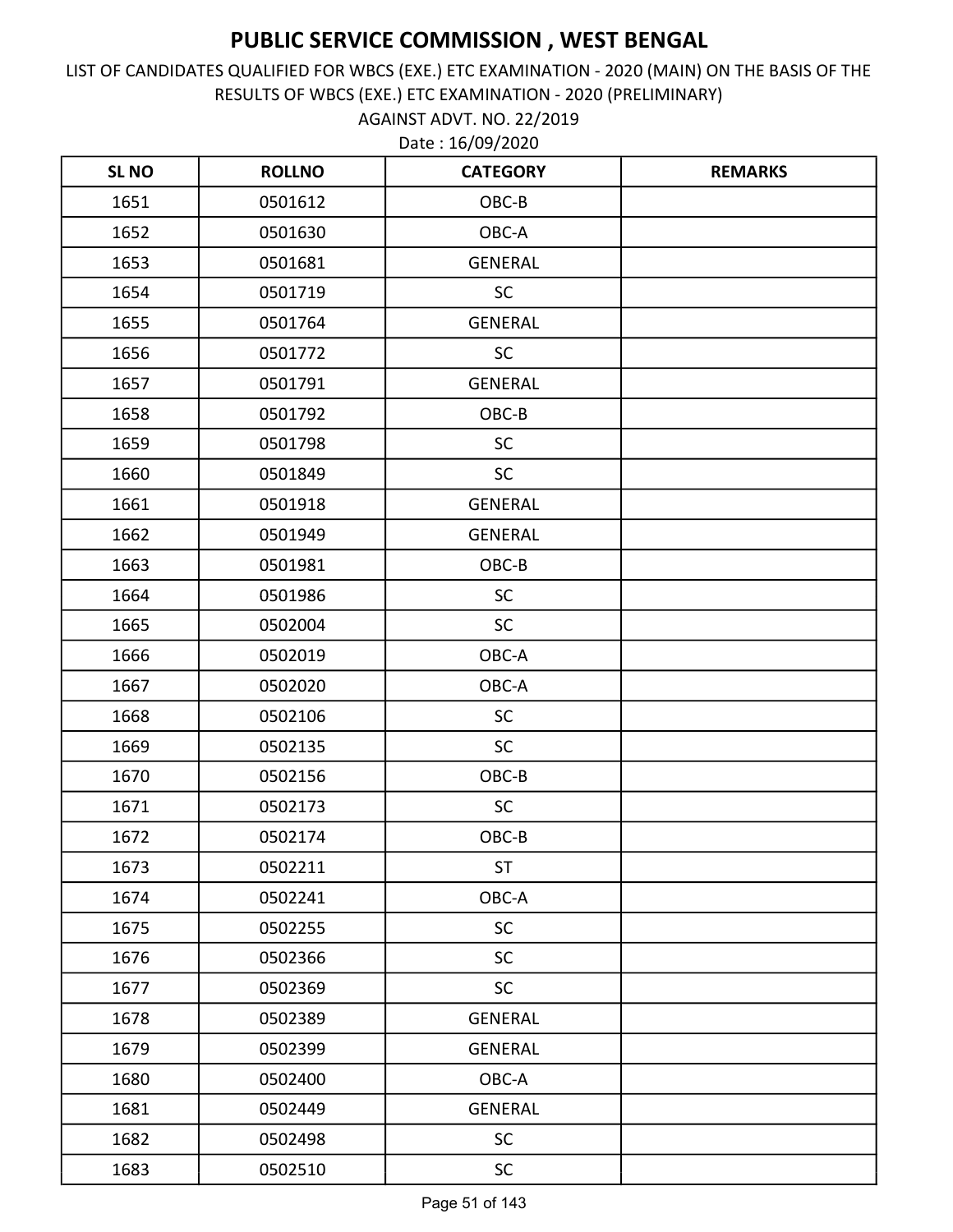AGAINST ADVT. NO. 22/2019 LIST OF CANDIDATES QUALIFIED FOR WBCS (EXE.) ETC EXAMINATION - 2020 (MAIN) ON THE BASIS OF THE RESULTS OF WBCS (EXE.) ETC EXAMINATION - 2020 (PRELIMINARY)

| <b>SL NO</b> | <b>ROLLNO</b> | <b>CATEGORY</b> | <b>REMARKS</b> |
|--------------|---------------|-----------------|----------------|
| 1684         | 0502546       | <b>GENERAL</b>  |                |
| 1685         | 0502553       | <b>SC</b>       |                |
| 1686         | 0502578       | <b>GENERAL</b>  |                |
| 1687         | 0502619       | OBC-B           |                |
| 1688         | 0502641       | <b>SC</b>       |                |
| 1689         | 0502644       | <b>SC</b>       |                |
| 1690         | 0502670       | <b>GENERAL</b>  |                |
| 1691         | 0502682       | <b>GENERAL</b>  |                |
| 1692         | 0502700       | OBC-B           |                |
| 1693         | 0502704       | <b>SC</b>       |                |
| 1694         | 0502790       | OBC-B           |                |
| 1695         | 0502838       | <b>SC</b>       |                |
| 1696         | 0502879       | <b>GENERAL</b>  |                |
| 1697         | 0502950       | <b>SC</b>       |                |
| 1698         | 0502977       | OBC-B           |                |
| 1699         | 0503017       | SC              |                |
| 1700         | 0503036       | <b>GENERAL</b>  |                |
| 1701         | 0503082       | <b>SC</b>       |                |
| 1702         | 0503097       | <b>GENERAL</b>  |                |
| 1703         | 0503125       | SC              |                |
| 1704         | 0503239       | OBC-B           |                |
| 1705         | 0503295       | SC              |                |
| 1706         | 0503375       | <b>GENERAL</b>  |                |
| 1707         | 0503421       | <b>ST</b>       |                |
| 1708         | 0503474       | SC              |                |
| 1709         | 0503484       | SC              |                |
| 1710         | 0503576       | OBC-B           |                |
| 1711         | 0503588       | OBC-B           |                |
| 1712         | 0503623       | OBC-B           |                |
| 1713         | 0503637       | SC              |                |
| 1714         | 0503655       | <b>SC</b>       |                |
| 1715         | 0503700       | <b>GENERAL</b>  |                |
| 1716         | 0503752       | $\sf SC$        |                |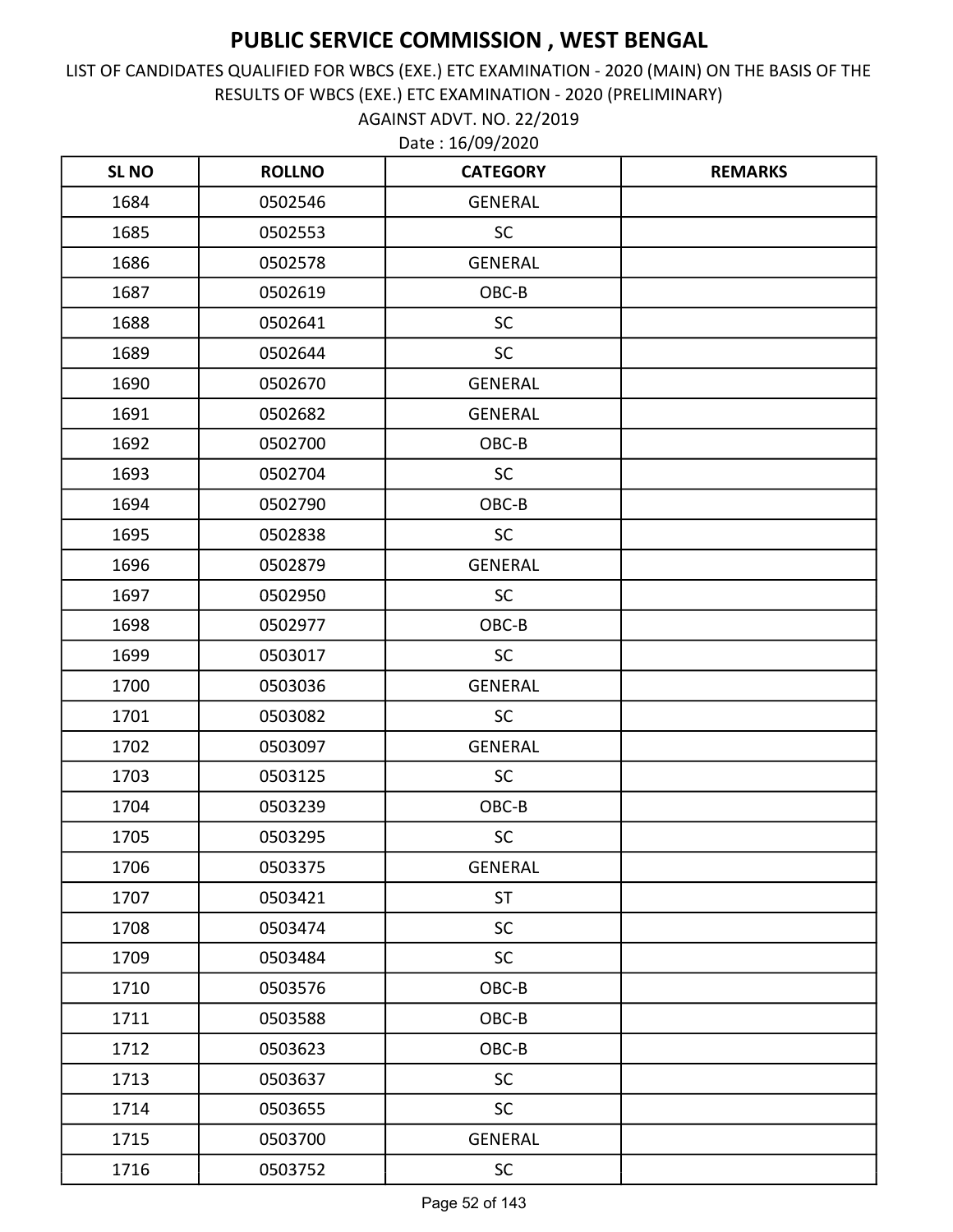AGAINST ADVT. NO. 22/2019 LIST OF CANDIDATES QUALIFIED FOR WBCS (EXE.) ETC EXAMINATION - 2020 (MAIN) ON THE BASIS OF THE RESULTS OF WBCS (EXE.) ETC EXAMINATION - 2020 (PRELIMINARY)

| <b>SL NO</b> | <b>ROLLNO</b> | <b>CATEGORY</b> | <b>REMARKS</b> |
|--------------|---------------|-----------------|----------------|
| 1717         | 0503853       | <b>GENERAL</b>  |                |
| 1718         | 0503865       | OBC-A           |                |
| 1719         | 0503876       | OBC-B           |                |
| 1720         | 0503879       | OBC-A           |                |
| 1721         | 0503953       | SC              |                |
| 1722         | 0504023       | <b>GENERAL</b>  |                |
| 1723         | 0504085       | <b>GENERAL</b>  |                |
| 1724         | 0504119       | <b>ST</b>       |                |
| 1725         | 0504175       | SC              |                |
| 1726         | 0504219       | SC              |                |
| 1727         | 0504233       | <b>SC</b>       |                |
| 1728         | 0504330       | SC              |                |
| 1729         | 0504340       | <b>GENERAL</b>  |                |
| 1730         | 0504384       | <b>SC</b>       |                |
| 1731         | 0504388       | OBC-A           |                |
| 1732         | 0504408       | <b>ST</b>       |                |
| 1733         | 0504412       | SC              |                |
| 1734         | 0504437       | OBC-B           |                |
| 1735         | 0504475       | OBC-A           |                |
| 1736         | 0504560       | SC              |                |
| 1737         | 0504564       | OBC-B           |                |
| 1738         | 0504582       | SC              |                |
| 1739         | 0504639       | SC              |                |
| 1740         | 0504676       | OBC-B           |                |
| 1741         | 0504710       | <b>GENERAL</b>  |                |
| 1742         | 0504720       | <b>ST</b>       |                |
| 1743         | 0504773       | <b>GENERAL</b>  |                |
| 1744         | 0504777       | <b>SC</b>       |                |
| 1745         | 0504812       | <b>GENERAL</b>  |                |
| 1746         | 0504874       | OBC-A           |                |
| 1747         | 0504911       | <b>GENERAL</b>  |                |
| 1748         | 0504955       | OBC-B           |                |
| 1749         | 0504974       | SC              |                |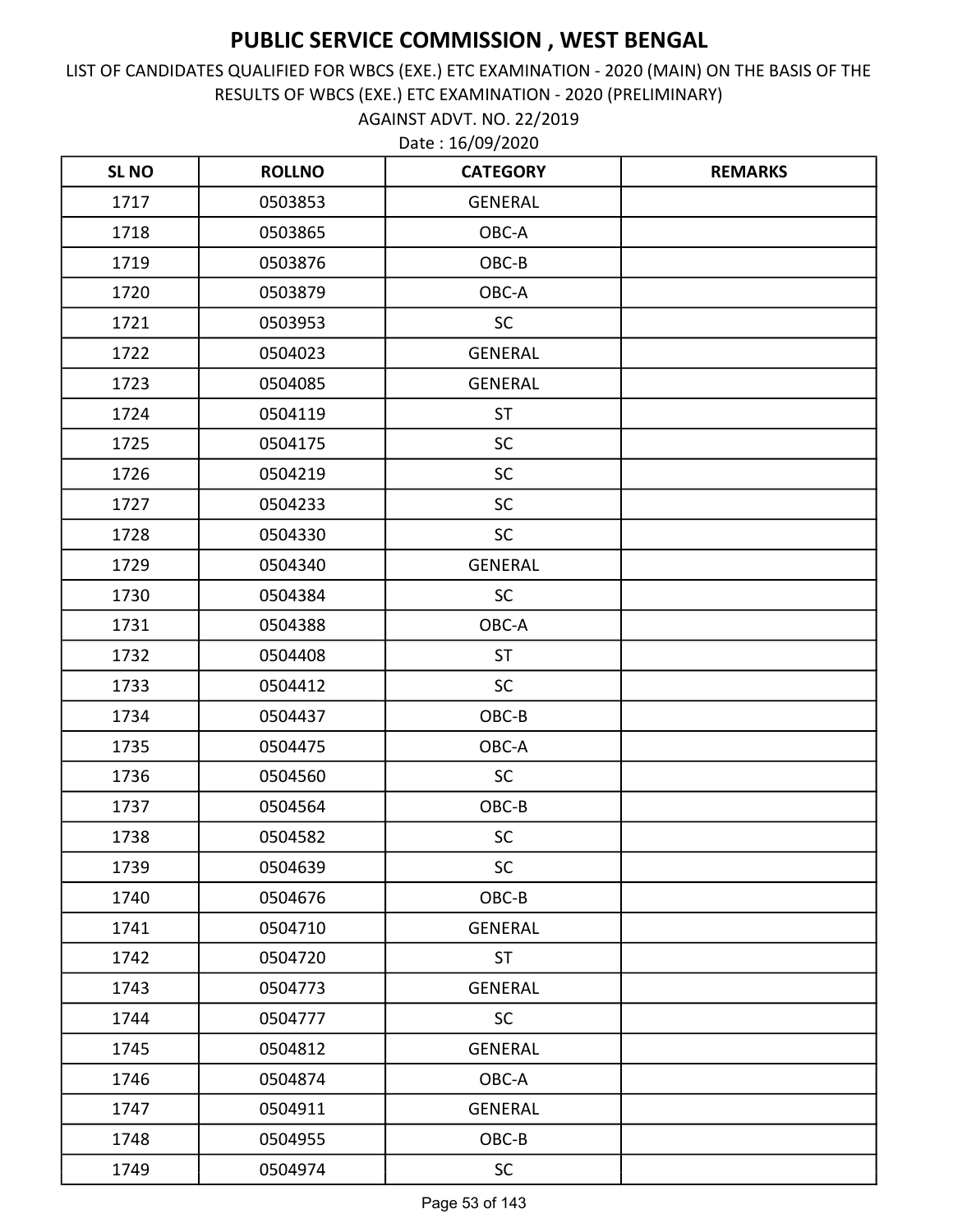AGAINST ADVT. NO. 22/2019 LIST OF CANDIDATES QUALIFIED FOR WBCS (EXE.) ETC EXAMINATION - 2020 (MAIN) ON THE BASIS OF THE RESULTS OF WBCS (EXE.) ETC EXAMINATION - 2020 (PRELIMINARY)

| <b>SL NO</b> | <b>ROLLNO</b> | <b>CATEGORY</b> | <b>REMARKS</b> |
|--------------|---------------|-----------------|----------------|
| 1750         | 0504991       | OBC-B           |                |
| 1751         | 0505030       | <b>GENERAL</b>  |                |
| 1752         | 0505051       | OBC-A           |                |
| 1753         | 0505067       | OBC-A           |                |
| 1754         | 0505072       | OBC-B           |                |
| 1755         | 0505100       | <b>GENERAL</b>  |                |
| 1756         | 0505171       | <b>SC</b>       |                |
| 1757         | 0505175       | OBC-A           |                |
| 1758         | 0505203       | OBC-B           |                |
| 1759         | 0505213       | OBC-B           |                |
| 1760         | 0505233       | SC              |                |
| 1761         | 0505238       | <b>ST</b>       |                |
| 1762         | 0505316       | <b>SC</b>       |                |
| 1763         | 0505358       | <b>GENERAL</b>  |                |
| 1764         | 0505516       | OBC-A           |                |
| 1765         | 0505524       | <b>GENERAL</b>  |                |
| 1766         | 0505564       | OBC-B           |                |
| 1767         | 0505590       | SC              |                |
| 1768         | 0505636       | <b>SC</b>       |                |
| 1769         | 0505745       | <b>GENERAL</b>  |                |
| 1770         | 0505752       | <b>ST</b>       |                |
| 1771         | 0505759       | OBC-B           |                |
| 1772         | 0505878       | SC              |                |
| 1773         | 0505900       | OBC-B           |                |
| 1774         | 0505927       | SC              |                |
| 1775         | 0505933       | <b>GENERAL</b>  |                |
| 1776         | 0506071       | <b>GENERAL</b>  |                |
| 1777         | 0506104       | GENERAL         |                |
| 1778         | 0506108       | OBC-A           |                |
| 1779         | 0506122       | OBC-B           |                |
| 1780         | 0506160       | OBC-A           |                |
| 1781         | 0506190       | OBC-B           |                |
| 1782         | 0506227       | OBC-A           |                |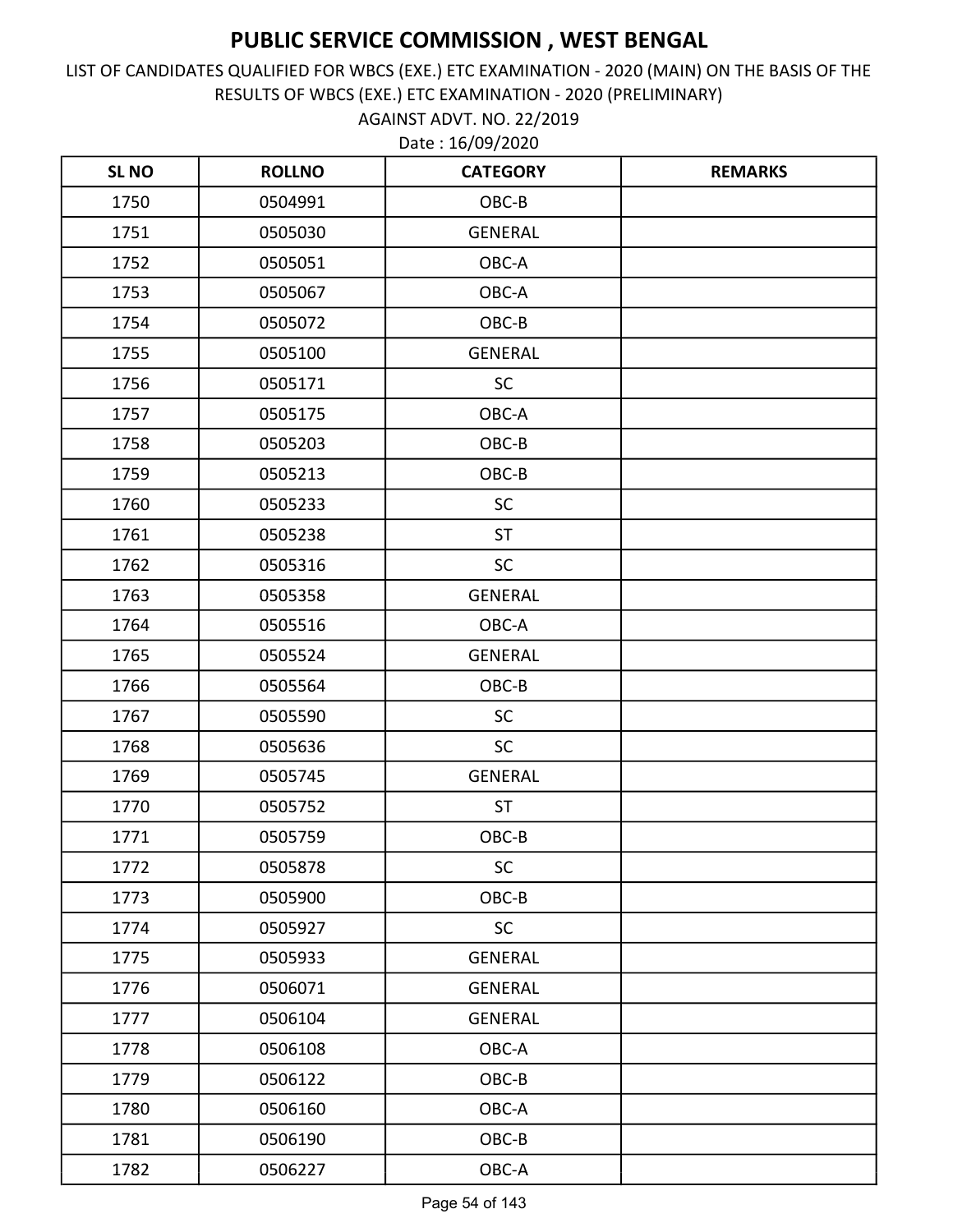AGAINST ADVT. NO. 22/2019 LIST OF CANDIDATES QUALIFIED FOR WBCS (EXE.) ETC EXAMINATION - 2020 (MAIN) ON THE BASIS OF THE RESULTS OF WBCS (EXE.) ETC EXAMINATION - 2020 (PRELIMINARY)

| <b>SL NO</b> | <b>ROLLNO</b> | <b>CATEGORY</b> | <b>REMARKS</b> |
|--------------|---------------|-----------------|----------------|
| 1783         | 0506290       | <b>GENERAL</b>  |                |
| 1784         | 0506328       | OBC-A           |                |
| 1785         | 0506337       | OBC-B           |                |
| 1786         | 0506347       | <b>GENERAL</b>  |                |
| 1787         | 0506375       | SC              |                |
| 1788         | 0506392       | OBC-A           |                |
| 1789         | 0506403       | <b>SC</b>       |                |
| 1790         | 0506422       | <b>GENERAL</b>  |                |
| 1791         | 0506427       | OBC-B           |                |
| 1792         | 0506442       | <b>SC</b>       |                |
| 1793         | 0506446       | OBC-A           |                |
| 1794         | 0506472       | SC              |                |
| 1795         | 0506480       | OBC-B           |                |
| 1796         | 0506482       | <b>GENERAL</b>  |                |
| 1797         | 0506514       | OBC-B           |                |
| 1798         | 0506558       | <b>SC</b>       |                |
| 1799         | 0506577       | <b>GENERAL</b>  |                |
| 1800         | 0506588       | SC              |                |
| 1801         | 0506589       | <b>ST</b>       |                |
| 1802         | 0506600       | SC              |                |
| 1803         | 0506623       | <b>GENERAL</b>  |                |
| 1804         | 0506666       | SC              |                |
| 1805         | 0506672       | <b>SC</b>       |                |
| 1806         | 0506734       | <b>GENERAL</b>  |                |
| 1807         | 0506750       | SC              |                |
| 1808         | 0506842       | SC              |                |
| 1809         | 0506868       | <b>GENERAL</b>  |                |
| 1810         | 0506912       | <b>SC</b>       |                |
| 1811         | 0506940       | <b>GENERAL</b>  |                |
| 1812         | 0506950       | OBC-B           |                |
| 1813         | 0506980       | OBC-B           |                |
| 1814         | 0506993       | GENERAL         |                |
| 1815         | 0507032       | SC              |                |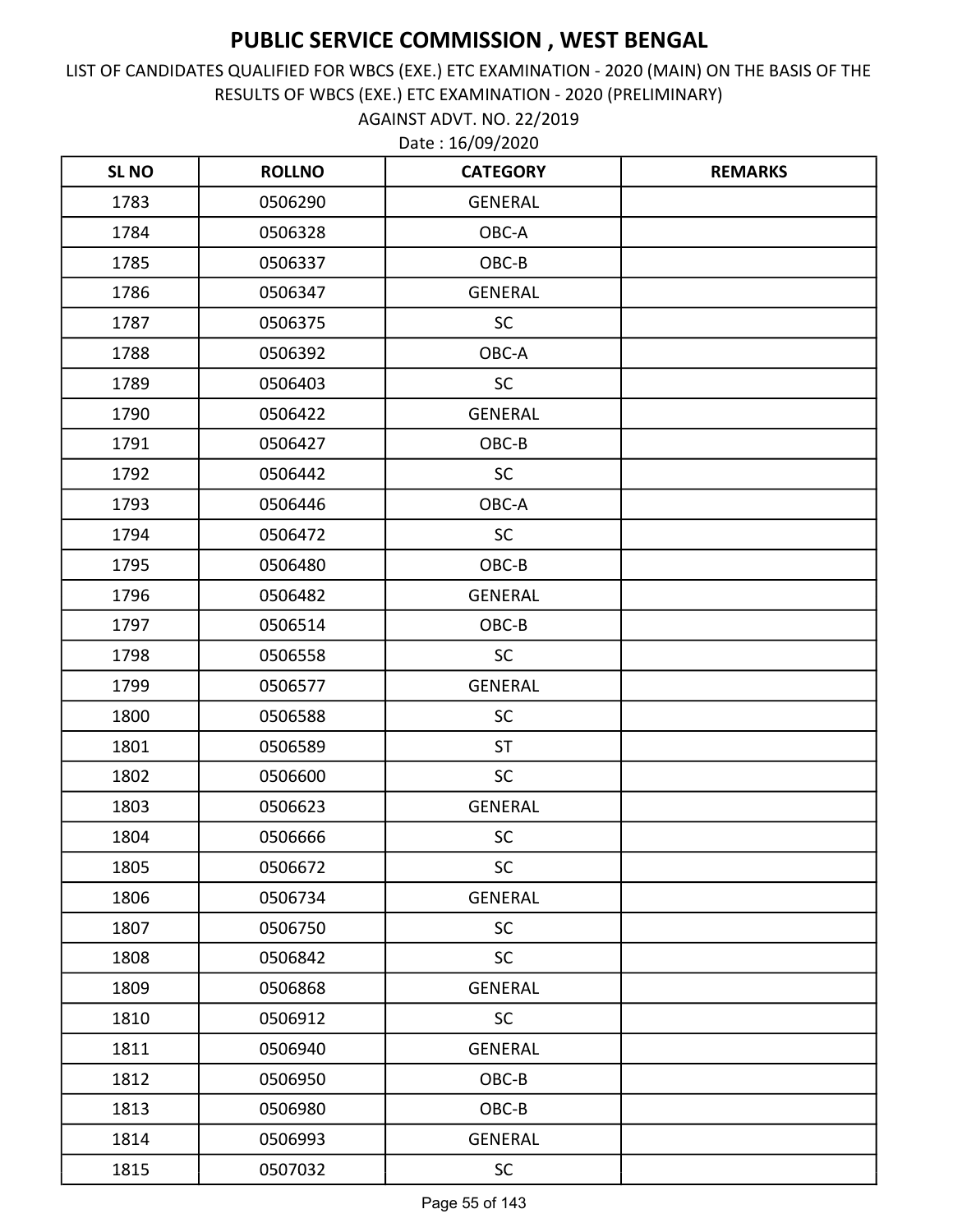AGAINST ADVT. NO. 22/2019 LIST OF CANDIDATES QUALIFIED FOR WBCS (EXE.) ETC EXAMINATION - 2020 (MAIN) ON THE BASIS OF THE RESULTS OF WBCS (EXE.) ETC EXAMINATION - 2020 (PRELIMINARY)

| <b>SL NO</b> | <b>ROLLNO</b> | <b>CATEGORY</b> | <b>REMARKS</b> |
|--------------|---------------|-----------------|----------------|
| 1816         | 0507038       | <b>SC</b>       |                |
| 1817         | 0507039       | <b>SC</b>       |                |
| 1818         | 0507089       | <b>GENERAL</b>  |                |
| 1819         | 0507140       | <b>GENERAL</b>  |                |
| 1820         | 0507160       | <b>SC</b>       |                |
| 1821         | 0507180       | <b>SC</b>       |                |
| 1822         | 0507183       | SC              |                |
| 1823         | 0507205       | <b>GENERAL</b>  |                |
| 1824         | 0507207       | <b>SC</b>       |                |
| 1825         | 0507213       | <b>SC</b>       |                |
| 1826         | 0507217       | <b>SC</b>       |                |
| 1827         | 0507333       | SC              |                |
| 1828         | 0507405       | OBC-A           |                |
| 1829         | 0507424       | <b>SC</b>       |                |
| 1830         | 0507434       | <b>GENERAL</b>  |                |
| 1831         | 0507495       | OBC-A           |                |
| 1832         | 0507509       | <b>SC</b>       |                |
| 1833         | 0507510       | <b>SC</b>       |                |
| 1834         | 0507517       | OBC-B           |                |
| 1835         | 0507593       | SC              |                |
| 1836         | 0507682       | OBC-B           |                |
| 1837         | 0507716       | OBC-B           |                |
| 1838         | 0507722       | SC              |                |
| 1839         | 0507742       | OBC-B           |                |
| 1840         | 0507759       | <b>GENERAL</b>  |                |
| 1841         | 0507785       | <b>SC</b>       |                |
| 1842         | 0507881       | <b>GENERAL</b>  |                |
| 1843         | 0507883       | <b>SC</b>       |                |
| 1844         | 0507886       | <b>SC</b>       |                |
| 1845         | 0507896       | <b>GENERAL</b>  |                |
| 1846         | 0507897       | <b>GENERAL</b>  |                |
| 1847         | 0507924       | <b>GENERAL</b>  |                |
| 1848         | 0507955       | <b>GENERAL</b>  |                |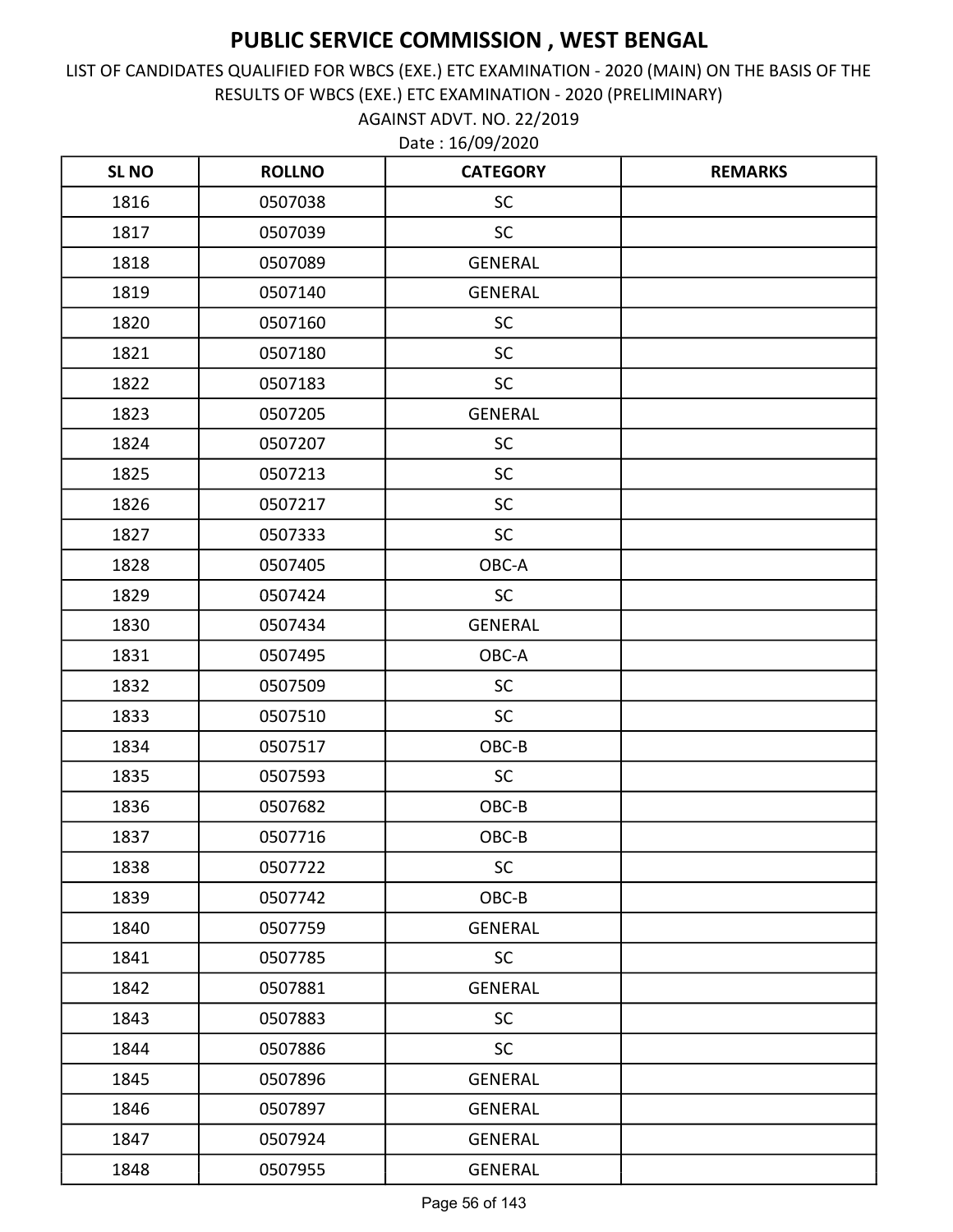AGAINST ADVT. NO. 22/2019 LIST OF CANDIDATES QUALIFIED FOR WBCS (EXE.) ETC EXAMINATION - 2020 (MAIN) ON THE BASIS OF THE RESULTS OF WBCS (EXE.) ETC EXAMINATION - 2020 (PRELIMINARY)

| <b>SLNO</b> | <b>ROLLNO</b> | <b>CATEGORY</b> | <b>REMARKS</b> |
|-------------|---------------|-----------------|----------------|
| 1849        | 0507963       | <b>GENERAL</b>  |                |
| 1850        | 0508040       | <b>SC</b>       |                |
| 1851        | 0508069       | OBC-A           |                |
| 1852        | 0508089       | SC              |                |
| 1853        | 0508126       | <b>GENERAL</b>  |                |
| 1854        | 0508181       | OBC-A           |                |
| 1855        | 0508237       | OBC-A           |                |
| 1856        | 0508238       | SC              |                |
| 1857        | 0508246       | <b>GENERAL</b>  |                |
| 1858        | 0508265       | <b>SC</b>       |                |
| 1859        | 0508315       | OBC-B           |                |
| 1860        | 0508325       | <b>GENERAL</b>  |                |
| 1861        | 0508329       | OBC-B           |                |
| 1862        | 0508352       | OBC-B           |                |
| 1863        | 0508384       | <b>SC</b>       |                |
| 1864        | 0508401       | SC              |                |
| 1865        | 0508404       | OBC-B           |                |
| 1866        | 0508425       | OBC-A           |                |
| 1867        | 0508437       | <b>SC</b>       |                |
| 1868        | 0508447       | OBC-A           |                |
| 1869        | 0508497       | <b>GENERAL</b>  |                |
| 1870        | 0508547       | OBC-B           |                |
| 1871        | 0508577       | <b>GENERAL</b>  |                |
| 1872        | 0508608       | <b>GENERAL</b>  |                |
| 1873        | 0508609       | OBC-A           |                |
| 1874        | 0508636       | OBC-B           |                |
| 1875        | 0508666       | <b>ST</b>       |                |
| 1876        | 0508674       | <b>GENERAL</b>  |                |
| 1877        | 0508709       | <b>ST</b>       |                |
| 1878        | 0508732       | SC              |                |
| 1879        | 0508751       | <b>GENERAL</b>  |                |
| 1880        | 0508789       | OBC-A           |                |
| 1881        | 0508793       | OBC-B           |                |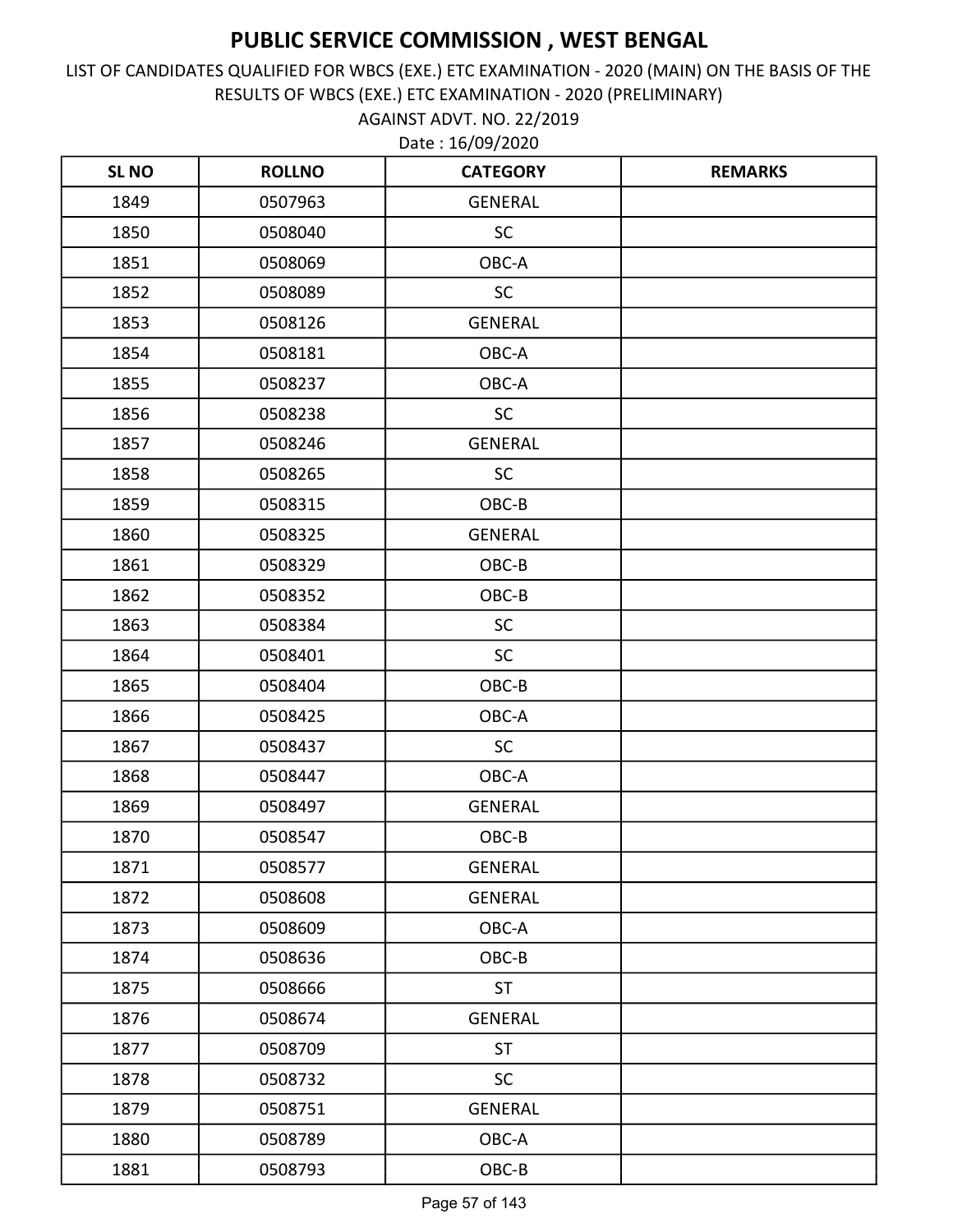AGAINST ADVT. NO. 22/2019 LIST OF CANDIDATES QUALIFIED FOR WBCS (EXE.) ETC EXAMINATION - 2020 (MAIN) ON THE BASIS OF THE RESULTS OF WBCS (EXE.) ETC EXAMINATION - 2020 (PRELIMINARY)

| <b>SLNO</b> | <b>ROLLNO</b> | <b>CATEGORY</b> | <b>REMARKS</b> |
|-------------|---------------|-----------------|----------------|
| 1882        | 0508873       | <b>GENERAL</b>  |                |
| 1883        | 0508879       | <b>GENERAL</b>  |                |
| 1884        | 0508936       | OBC-A           |                |
| 1885        | 0508941       | OBC-A           |                |
| 1886        | 0508960       | <b>SC</b>       |                |
| 1887        | 0509008       | <b>GENERAL</b>  |                |
| 1888        | 0509053       | <b>SC</b>       |                |
| 1889        | 0509172       | OBC-B           |                |
| 1890        | 0509224       | <b>GENERAL</b>  |                |
| 1891        | 0509236       | <b>GENERAL</b>  |                |
| 1892        | 0509237       | <b>GENERAL</b>  |                |
| 1893        | 0509238       | OBC-B           |                |
| 1894        | 0509314       | SC              |                |
| 1895        | 0509357       | <b>GENERAL</b>  |                |
| 1896        | 0509392       | OBC-B           |                |
| 1897        | 0509419       | OBC-A           |                |
| 1898        | 0509437       | OBC-B           |                |
| 1899        | 0509446       | OBC-B           |                |
| 1900        | 0509451       | <b>SC</b>       |                |
| 1901        | 0509506       | <b>ST</b>       |                |
| 1902        | 0509531       | <b>GENERAL</b>  |                |
| 1903        | 0509553       | <b>GENERAL</b>  |                |
| 1904        | 0509560       | <b>GENERAL</b>  |                |
| 1905        | 0509621       | <b>GENERAL</b>  |                |
| 1906        | 0509624       | <b>GENERAL</b>  |                |
| 1907        | 0509641       | <b>GENERAL</b>  |                |
| 1908        | 0509656       | <b>SC</b>       |                |
| 1909        | 0509661       | <b>SC</b>       |                |
| 1910        | 0509675       | OBC-B           |                |
| 1911        | 0509678       | <b>SC</b>       |                |
| 1912        | 0509698       | <b>GENERAL</b>  |                |
| 1913        | 0509701       | <b>GENERAL</b>  |                |
| 1914        | 0509783       | GENERAL         |                |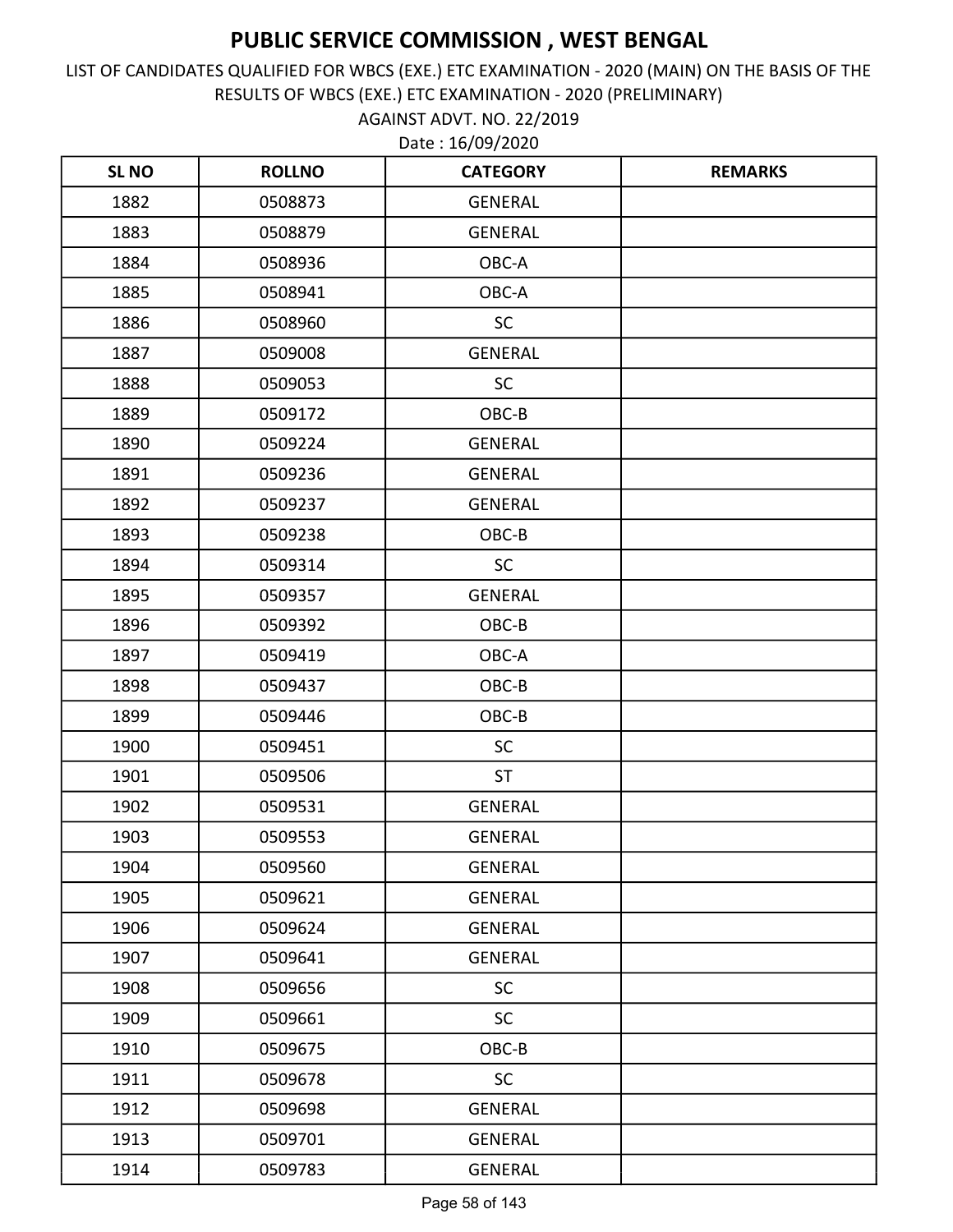AGAINST ADVT. NO. 22/2019 LIST OF CANDIDATES QUALIFIED FOR WBCS (EXE.) ETC EXAMINATION - 2020 (MAIN) ON THE BASIS OF THE RESULTS OF WBCS (EXE.) ETC EXAMINATION - 2020 (PRELIMINARY)

| <b>SLNO</b> | <b>ROLLNO</b> | <b>CATEGORY</b> | <b>REMARKS</b> |
|-------------|---------------|-----------------|----------------|
| 1915        | 0509808       | <b>GENERAL</b>  |                |
| 1916        | 0509854       | <b>SC</b>       |                |
| 1917        | 0509862       | OBC-A           |                |
| 1918        | 0509881       | SC              |                |
| 1919        | 0509886       | OBC-A           |                |
| 1920        | 0509921       | <b>GENERAL</b>  |                |
| 1921        | 0509937       | <b>GENERAL</b>  |                |
| 1922        | 0509963       | <b>GENERAL</b>  |                |
| 1923        | 0509985       | SC              |                |
| 1924        | 0510000       | <b>GENERAL</b>  |                |
| 1925        | 0510002       | <b>SC</b>       |                |
| 1926        | 0510003       | OBC-A           |                |
| 1927        | 0510005       | SC              |                |
| 1928        | 0510024       | SC              |                |
| 1929        | 0510082       | <b>SC</b>       |                |
| 1930        | 0510083       | SC              |                |
| 1931        | 0510111       | SC              |                |
| 1932        | 0510133       | OBC-B           |                |
| 1933        | 0510136       | <b>GENERAL</b>  |                |
| 1934        | 0510214       | OBC-A           |                |
| 1935        | 0510231       | SC              |                |
| 1936        | 0510263       | OBC-B           |                |
| 1937        | 0510292       | GENERAL         |                |
| 1938        | 0510317       | OBC-B           |                |
| 1939        | 0510339       | <b>GENERAL</b>  |                |
| 1940        | 0510384       | SC              |                |
| 1941        | 0510413       | OBC-A           |                |
| 1942        | 0510429       | GENERAL         |                |
| 1943        | 0510453       | <b>GENERAL</b>  |                |
| 1944        | 0510465       | SC              |                |
| 1945        | 0510561       | OBC-B           |                |
| 1946        | 0510591       | OBC-A           |                |
| 1947        | 0510628       | OBC-A           |                |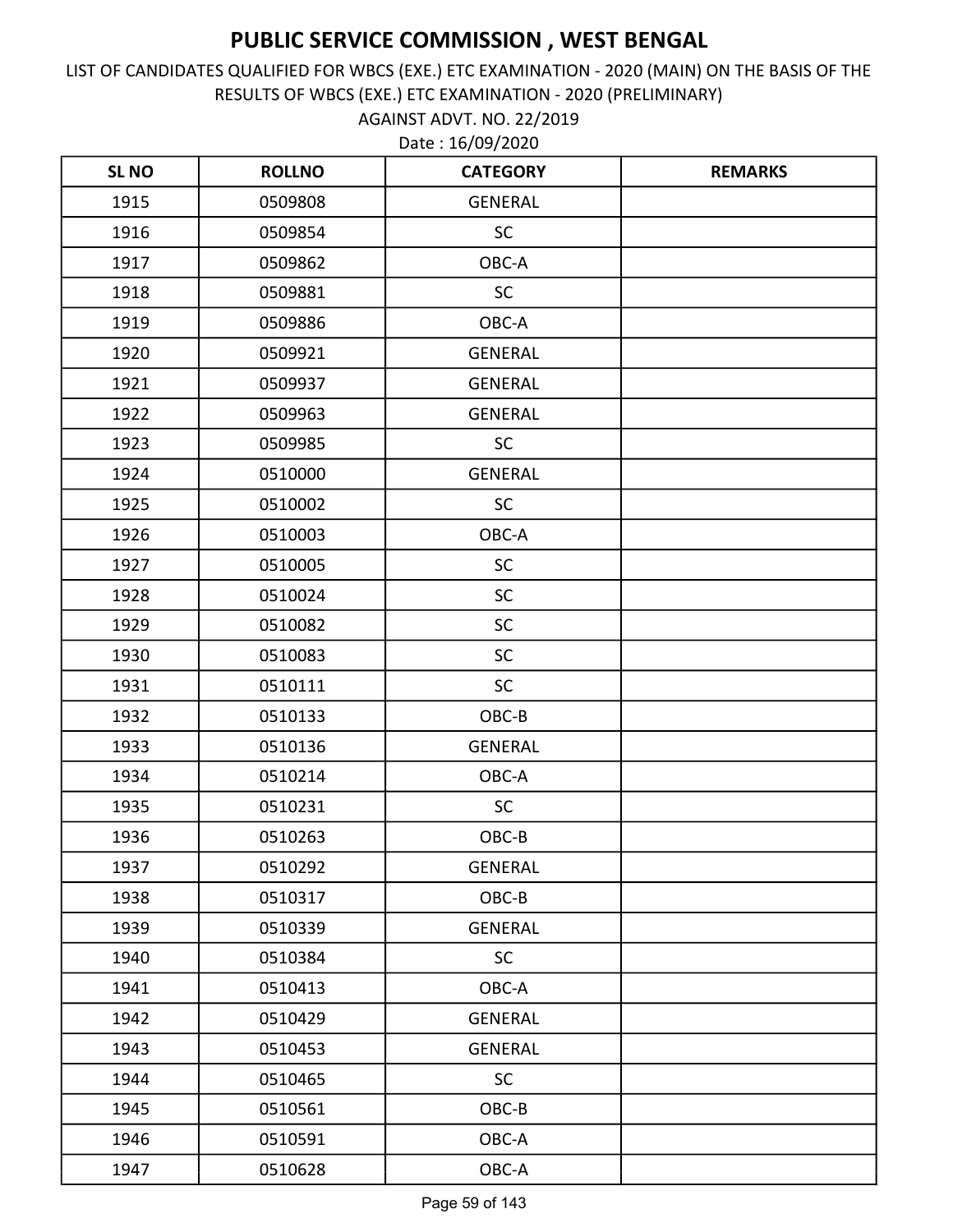AGAINST ADVT. NO. 22/2019 LIST OF CANDIDATES QUALIFIED FOR WBCS (EXE.) ETC EXAMINATION - 2020 (MAIN) ON THE BASIS OF THE RESULTS OF WBCS (EXE.) ETC EXAMINATION - 2020 (PRELIMINARY)

| <b>SLNO</b> | <b>ROLLNO</b> | <b>CATEGORY</b> | <b>REMARKS</b> |
|-------------|---------------|-----------------|----------------|
| 1948        | 0510681       | <b>SC</b>       |                |
| 1949        | 0510784       | <b>SC</b>       |                |
| 1950        | 0510813       | OBC-A           |                |
| 1951        | 0510875       | SC              |                |
| 1952        | 0510897       | OBC-A           |                |
| 1953        | 0510920       | <b>GENERAL</b>  |                |
| 1954        | 0510931       | SC              |                |
| 1955        | 0510963       | OBC-B           |                |
| 1956        | 0510964       | <b>GENERAL</b>  |                |
| 1957        | 0510982       | <b>SC</b>       |                |
| 1958        | 0511008       | OBC-A           |                |
| 1959        | 0511016       | SC              |                |
| 1960        | 0511043       | <b>ST</b>       |                |
| 1961        | 0511176       | <b>SC</b>       |                |
| 1962        | 0511253       | OBC-B           |                |
| 1963        | 0511257       | <b>GENERAL</b>  |                |
| 1964        | 0511302       | SC              |                |
| 1965        | 0511332       | <b>SC</b>       |                |
| 1966        | 0511342       | SC              |                |
| 1967        | 0511359       | SC              |                |
| 1968        | 0511376       | SC              |                |
| 1969        | 0511383       | <b>GENERAL</b>  |                |
| 1970        | 0511397       | SC              |                |
| 1971        | 0511431       | <b>GENERAL</b>  |                |
| 1972        | 0511440       | OBC-A           |                |
| 1973        | 0511460       | <b>SC</b>       |                |
| 1974        | 0511510       | OBC-A           |                |
| 1975        | 0511535       | <b>GENERAL</b>  |                |
| 1976        | 0511585       | SC              |                |
| 1977        | 0511643       | OBC-A           |                |
| 1978        | 0511688       | OBC-B           |                |
| 1979        | 0511710       | SC              |                |
| 1980        | 0511719       | <b>GENERAL</b>  |                |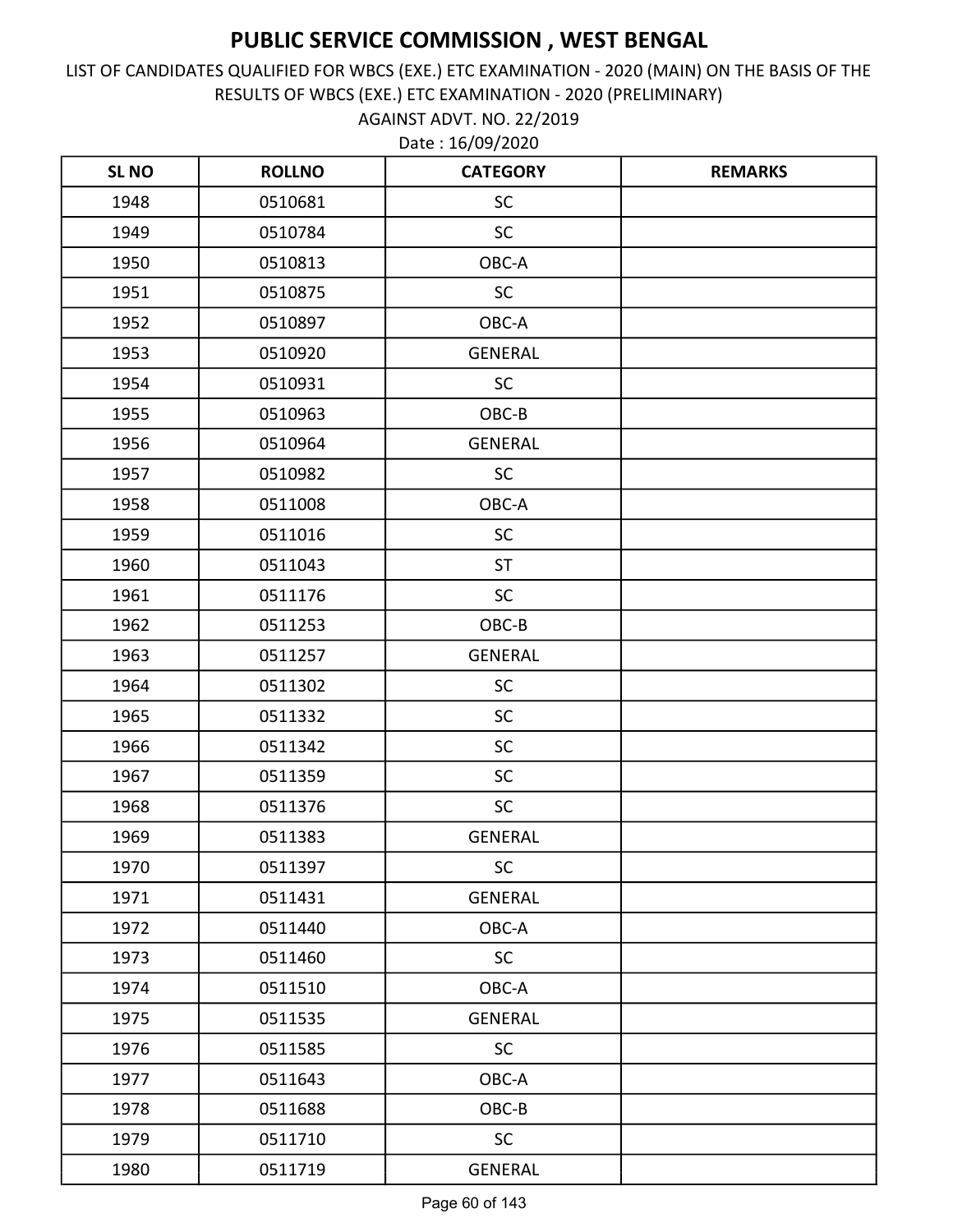AGAINST ADVT. NO. 22/2019 LIST OF CANDIDATES QUALIFIED FOR WBCS (EXE.) ETC EXAMINATION - 2020 (MAIN) ON THE BASIS OF THE RESULTS OF WBCS (EXE.) ETC EXAMINATION - 2020 (PRELIMINARY)

| <b>SLNO</b> | <b>ROLLNO</b> | <b>CATEGORY</b> | <b>REMARKS</b> |
|-------------|---------------|-----------------|----------------|
| 1981        | 0511770       | <b>SC</b>       |                |
| 1982        | 0511801       | OBC-B           |                |
| 1983        | 0511811       | OBC-B           |                |
| 1984        | 0511822       | OBC-A           |                |
| 1985        | 0511871       | OBC-B           |                |
| 1986        | 0511878       | <b>SC</b>       |                |
| 1987        | 0511900       | <b>GENERAL</b>  |                |
| 1988        | 0511910       | OBC-A           |                |
| 1989        | 0511969       | OBC-A           |                |
| 1990        | 0512094       | OBC-B           |                |
| 1991        | 0512098       | OBC-A           |                |
| 1992        | 0512106       | SC              |                |
| 1993        | 0512130       | SC              |                |
| 1994        | 0512192       | <b>SC</b>       |                |
| 1995        | 0512252       | OBC-A           |                |
| 1996        | 0512259       | <b>SC</b>       |                |
| 1997        | 0512325       | OBC-B           |                |
| 1998        | 0512328       | <b>GENERAL</b>  |                |
| 1999        | 0512357       | <b>SC</b>       |                |
| 2000        | 0512380       | OBC-B           |                |
| 2001        | 0512457       | OBC-A           |                |
| 2002        | 0512468       | SC              |                |
| 2003        | 0512498       | OBC-B           |                |
| 2004        | 0512537       | SC              |                |
| 2005        | 0512567       | <b>SC</b>       |                |
| 2006        | 0512628       | OBC-A           |                |
| 2007        | 0512643       | <b>GENERAL</b>  |                |
| 2008        | 0512720       | <b>GENERAL</b>  |                |
| 2009        | 0512724       | <b>SC</b>       |                |
| 2010        | 0512748       | <b>GENERAL</b>  |                |
| 2011        | 0512797       | OBC-A           |                |
| 2012        | 0512837       | OBC-A           |                |
| 2013        | 0512896       | $\sf SC$        |                |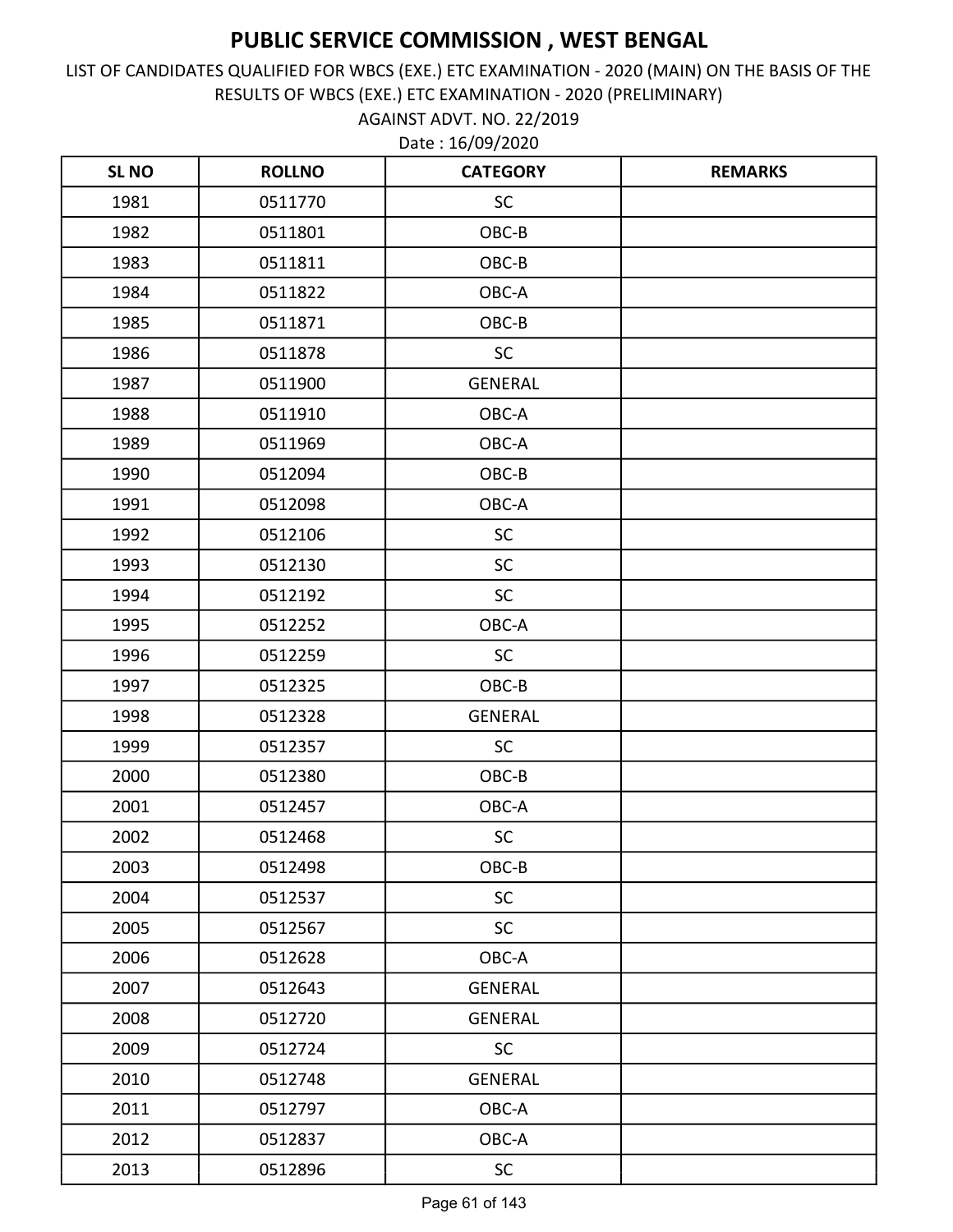AGAINST ADVT. NO. 22/2019 LIST OF CANDIDATES QUALIFIED FOR WBCS (EXE.) ETC EXAMINATION - 2020 (MAIN) ON THE BASIS OF THE RESULTS OF WBCS (EXE.) ETC EXAMINATION - 2020 (PRELIMINARY)

| <b>SL NO</b> | <b>ROLLNO</b> | <b>CATEGORY</b> | <b>REMARKS</b> |
|--------------|---------------|-----------------|----------------|
| 2014         | 0513035       | OBC-A           |                |
| 2015         | 0513038       | OBC-B           |                |
| 2016         | 0513062       | <b>GENERAL</b>  |                |
| 2017         | 0513069       | OBC-A           |                |
| 2018         | 0513089       | <b>SC</b>       |                |
| 2019         | 0513137       | GENERAL         |                |
| 2020         | 0513138       | <b>SC</b>       |                |
| 2021         | 0513153       | OBC-A           |                |
| 2022         | 0513157       | <b>GENERAL</b>  |                |
| 2023         | 0513199       | <b>GENERAL</b>  |                |
| 2024         | 0513302       | <b>SC</b>       |                |
| 2025         | 0513306       | <b>GENERAL</b>  |                |
| 2026         | 0513335       | OBC-A           |                |
| 2027         | 0513455       | OBC-B           |                |
| 2028         | 0513464       | <b>GENERAL</b>  |                |
| 2029         | 0513500       | <b>GENERAL</b>  |                |
| 2030         | 0513502       | <b>SC</b>       |                |
| 2031         | 0513538       | <b>SC</b>       |                |
| 2032         | 0513702       | OBC-A           |                |
| 2033         | 0513703       | SC              |                |
| 2034         | 0513706       | <b>SC</b>       |                |
| 2035         | 0513707       | SC              |                |
| 2036         | 0513752       | <b>ST</b>       |                |
| 2037         | 0513756       | <b>SC</b>       |                |
| 2038         | 0513803       | OBC-B           |                |
| 2039         | 0513816       | <b>GENERAL</b>  |                |
| 2040         | 0513923       | <b>SC</b>       |                |
| 2041         | 0513948       | <b>SC</b>       |                |
| 2042         | 0513958       | <b>SC</b>       |                |
| 2043         | 0513975       | OBC-B           |                |
| 2044         | 0513982       | <b>SC</b>       |                |
| 2045         | 0514035       | <b>SC</b>       |                |
| 2046         | 0514058       | <b>ST</b>       |                |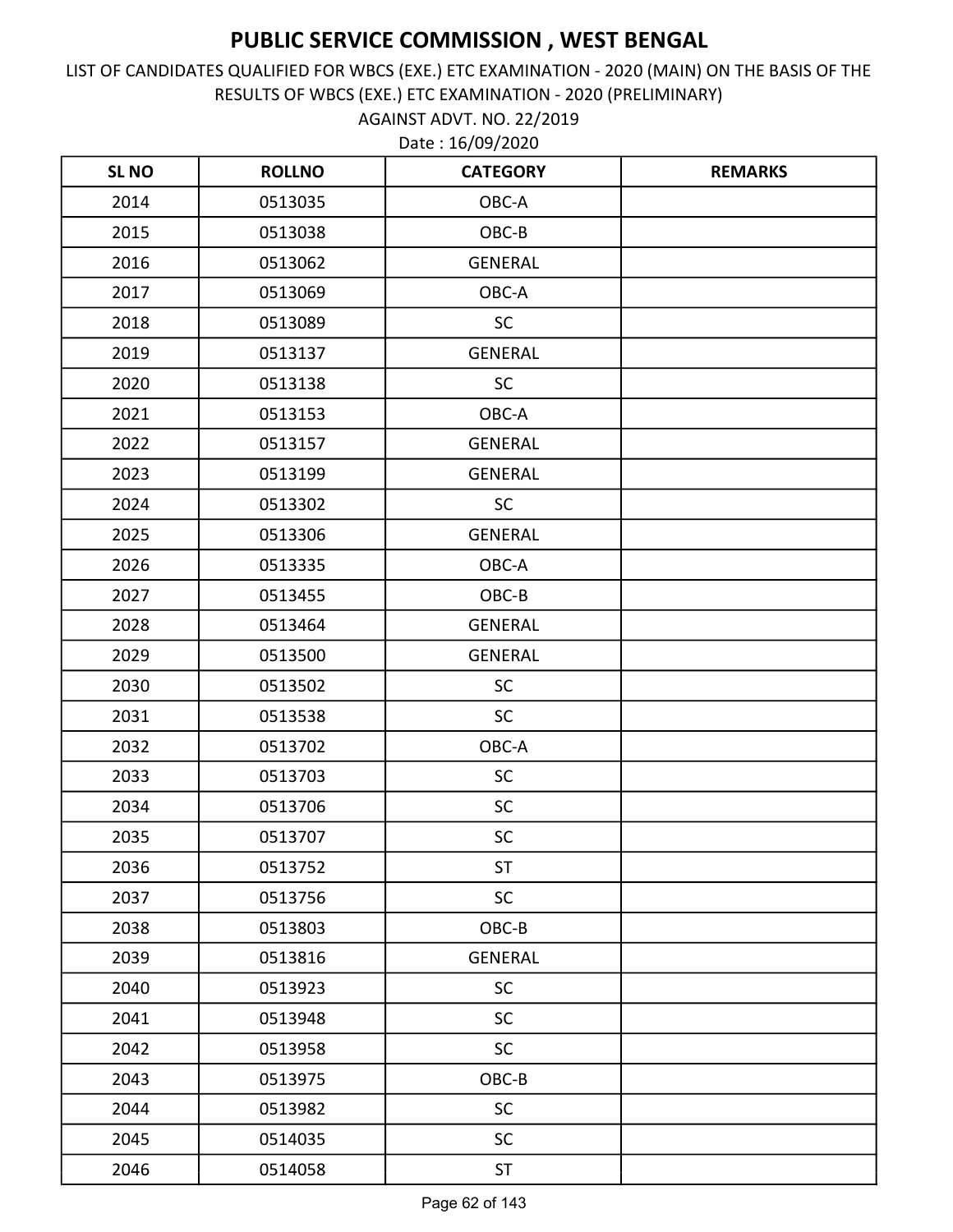AGAINST ADVT. NO. 22/2019 LIST OF CANDIDATES QUALIFIED FOR WBCS (EXE.) ETC EXAMINATION - 2020 (MAIN) ON THE BASIS OF THE RESULTS OF WBCS (EXE.) ETC EXAMINATION - 2020 (PRELIMINARY)

| <b>SLNO</b> | <b>ROLLNO</b> | <b>CATEGORY</b> | <b>REMARKS</b> |
|-------------|---------------|-----------------|----------------|
| 2047        | 0514079       | <b>GENERAL</b>  |                |
| 2048        | 0514120       | <b>SC</b>       |                |
| 2049        | 0514148       | <b>GENERAL</b>  |                |
| 2050        | 0514158       | <b>GENERAL</b>  |                |
| 2051        | 0514201       | <b>SC</b>       |                |
| 2052        | 0514205       | <b>ST</b>       |                |
| 2053        | 0514291       | OBC-B           |                |
| 2054        | 0514324       | <b>GENERAL</b>  |                |
| 2055        | 0514364       | <b>ST</b>       |                |
| 2056        | 0514369       | <b>GENERAL</b>  |                |
| 2057        | 0514381       | <b>GENERAL</b>  |                |
| 2058        | 0514416       | OBC-B           |                |
| 2059        | 0514432       | OBC-B           |                |
| 2060        | 0514438       | <b>GENERAL</b>  |                |
| 2061        | 0514439       | <b>SC</b>       |                |
| 2062        | 0514463       | OBC-A           |                |
| 2063        | 0514498       | SC              |                |
| 2064        | 0514520       | OBC-A           |                |
| 2065        | 0514577       | OBC-B           |                |
| 2066        | 0514642       | SC              |                |
| 2067        | 0514660       | <b>GENERAL</b>  |                |
| 2068        | 0514669       | OBC-B           |                |
| 2069        | 0514684       | OBC-A           |                |
| 2070        | 0514685       | SC              |                |
| 2071        | 0514715       | OBC-A           |                |
| 2072        | 0514716       | OBC-B           |                |
| 2073        | 0514727       | OBC-A           |                |
| 2074        | 0514749       | <b>GENERAL</b>  |                |
| 2075        | 0514785       | OBC-B           |                |
| 2076        | 0514790       | <b>GENERAL</b>  |                |
| 2077        | 0514892       | OBC-A           |                |
| 2078        | 0514909       | GENERAL         |                |
| 2079        | 0514924       | $OBC-B$         |                |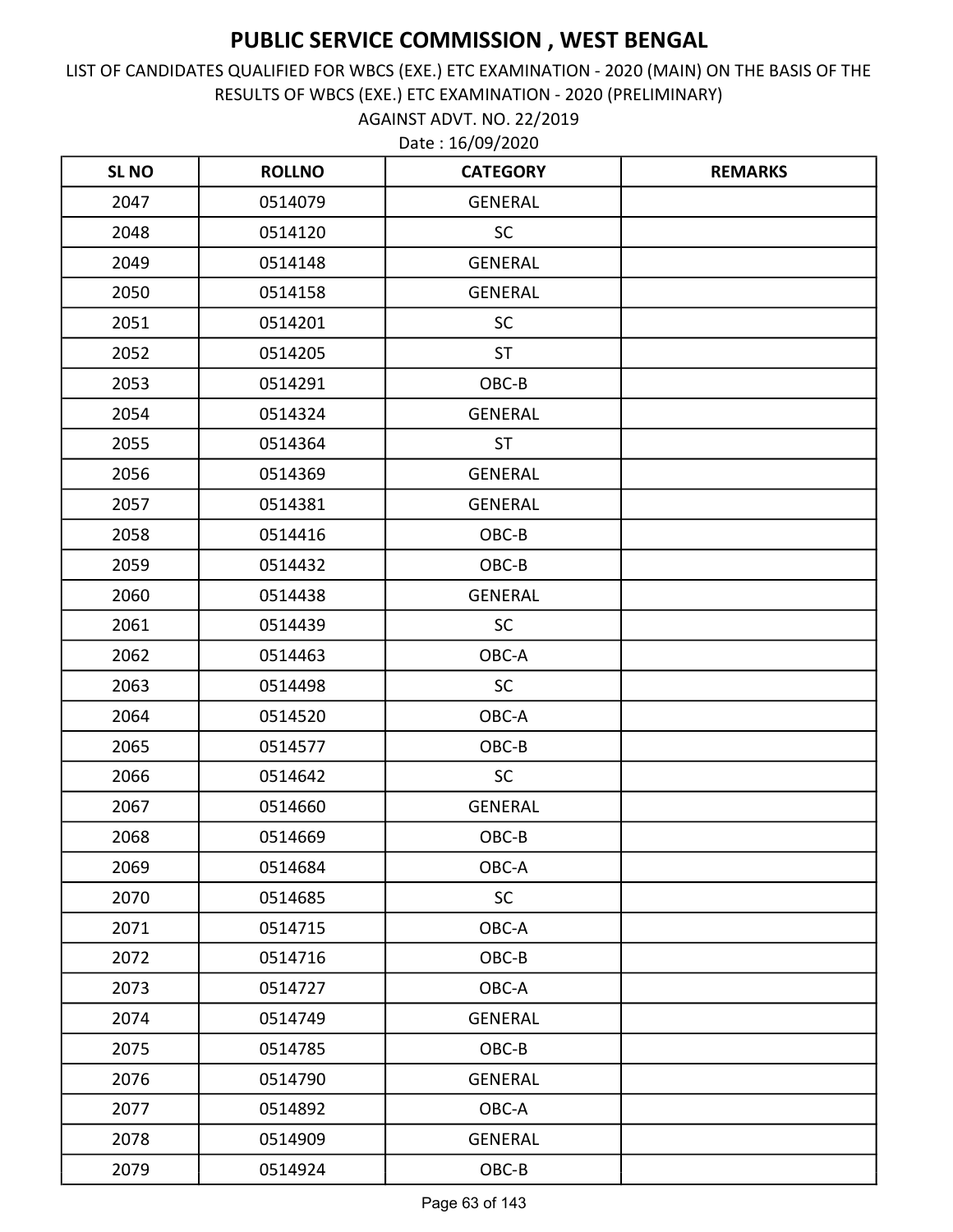AGAINST ADVT. NO. 22/2019 LIST OF CANDIDATES QUALIFIED FOR WBCS (EXE.) ETC EXAMINATION - 2020 (MAIN) ON THE BASIS OF THE RESULTS OF WBCS (EXE.) ETC EXAMINATION - 2020 (PRELIMINARY)

| <b>SL NO</b> | <b>ROLLNO</b> | <b>CATEGORY</b> | <b>REMARKS</b> |
|--------------|---------------|-----------------|----------------|
| 2080         | 0514959       | <b>GENERAL</b>  |                |
| 2081         | 0515007       | <b>SC</b>       |                |
| 2082         | 0515258       | <b>GENERAL</b>  |                |
| 2083         | 0515268       | <b>GENERAL</b>  |                |
| 2084         | 0515311       | <b>SC</b>       |                |
| 2085         | 0515389       | <b>GENERAL</b>  |                |
| 2086         | 0515399       | <b>GENERAL</b>  |                |
| 2087         | 0515441       | <b>GENERAL</b>  |                |
| 2088         | 0515443       | <b>SC</b>       |                |
| 2089         | 0515487       | OBC-A           |                |
| 2090         | 0515558       | <b>GENERAL</b>  |                |
| 2091         | 0515715       | <b>SC</b>       |                |
| 2092         | 0515728       | <b>SC</b>       |                |
| 2093         | 0515771       | OBC-B           |                |
| 2094         | 0515795       | <b>GENERAL</b>  |                |
| 2095         | 0515844       | OBC-A           |                |
| 2096         | 0515852       | OBC-B           |                |
| 2097         | 0515864       | OBC-A           |                |
| 2098         | 0515885       | <b>SC</b>       |                |
| 2099         | 0515905       | <b>SC</b>       |                |
| 2100         | 0515922       | OBC-B           |                |
| 2101         | 0515945       | <b>GENERAL</b>  |                |
| 2102         | 0515946       | <b>GENERAL</b>  |                |
| 2103         | 0515987       | SC              |                |
| 2104         | 0515996       | <b>SC</b>       |                |
| 2105         | 0516076       | <b>SC</b>       |                |
| 2106         | 0516095       | OBC-B           |                |
| 2107         | 0516155       | <b>GENERAL</b>  |                |
| 2108         | 0516205       | GENERAL         |                |
| 2109         | 0516209       | <b>GENERAL</b>  |                |
| 2110         | 0516226       | <b>SC</b>       |                |
| 2111         | 0516250       | <b>SC</b>       |                |
| 2112         | 0516255       | <b>SC</b>       |                |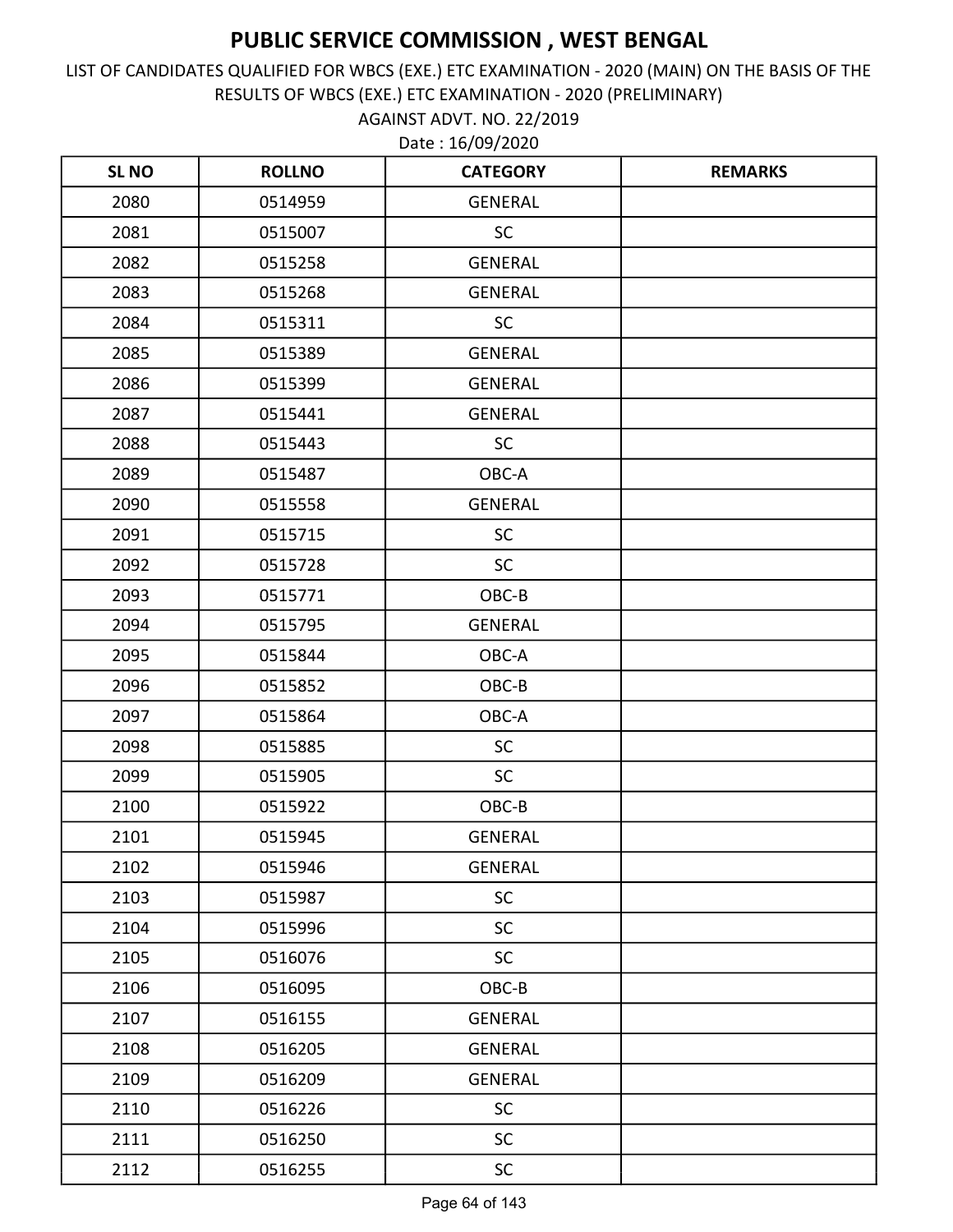AGAINST ADVT. NO. 22/2019 LIST OF CANDIDATES QUALIFIED FOR WBCS (EXE.) ETC EXAMINATION - 2020 (MAIN) ON THE BASIS OF THE RESULTS OF WBCS (EXE.) ETC EXAMINATION - 2020 (PRELIMINARY)

| <b>SLNO</b> | <b>ROLLNO</b> | <b>CATEGORY</b> | <b>REMARKS</b> |
|-------------|---------------|-----------------|----------------|
| 2113        | 0516334       | OBC-B           |                |
| 2114        | 0516356       | SC              |                |
| 2115        | 0516373       | OBC-B           |                |
| 2116        | 0516430       | OBC-A           |                |
| 2117        | 0516529       | <b>SC</b>       |                |
| 2118        | 0516531       | <b>SC</b>       |                |
| 2119        | 0516632       | <b>GENERAL</b>  |                |
| 2120        | 0516644       | OBC-B           |                |
| 2121        | 0516738       | <b>GENERAL</b>  |                |
| 2122        | 0516771       | <b>GENERAL</b>  |                |
| 2123        | 0516811       | <b>GENERAL</b>  |                |
| 2124        | 0516852       | <b>SC</b>       |                |
| 2125        | 0516897       | <b>SC</b>       |                |
| 2126        | 0516922       | OBC-B           |                |
| 2127        | 0516950       | <b>GENERAL</b>  |                |
| 2128        | 0516953       | <b>GENERAL</b>  |                |
| 2129        | 0516972       | <b>GENERAL</b>  |                |
| 2130        | 0516984       | <b>GENERAL</b>  |                |
| 2131        | 0517068       | <b>GENERAL</b>  |                |
| 2132        | 0517092       | SC              |                |
| 2133        | 0517160       | <b>GENERAL</b>  |                |
| 2134        | 0517228       | <b>SC</b>       |                |
| 2135        | 0517279       | OBC-B           |                |
| 2136        | 0517285       | OBC-A           |                |
| 2137        | 0517365       | <b>GENERAL</b>  |                |
| 2138        | 0517464       | OBC-A           |                |
| 2139        | 0517546       | <b>SC</b>       |                |
| 2140        | 0517577       | <b>GENERAL</b>  |                |
| 2141        | 0517661       | GENERAL         |                |
| 2142        | 0517693       | <b>GENERAL</b>  |                |
| 2143        | 0517811       | <b>ST</b>       |                |
| 2144        | 0517826       | <b>GENERAL</b>  |                |
| 2145        | 0517844       | <b>GENERAL</b>  |                |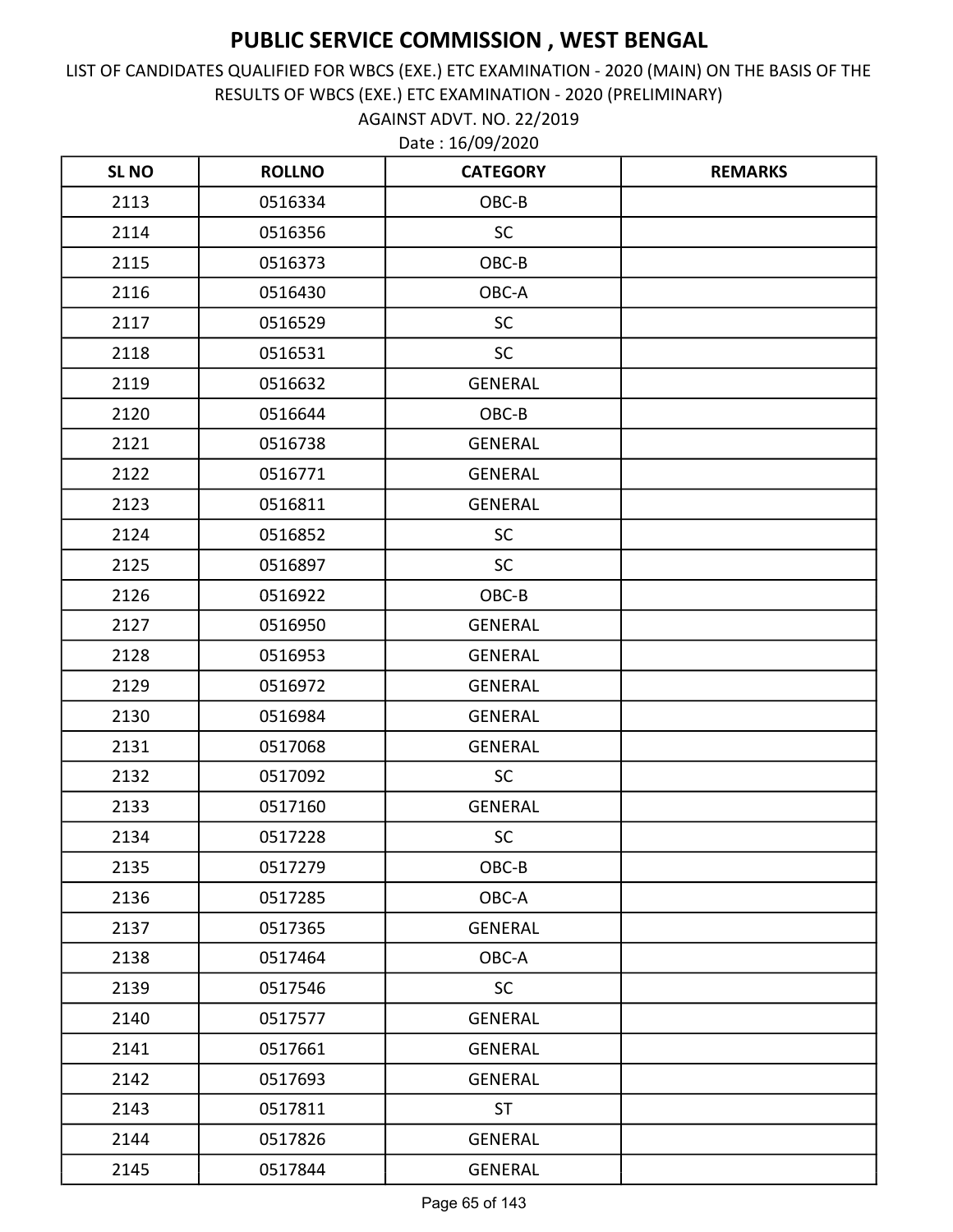LIST OF CANDIDATES QUALIFIED FOR WBCS (EXE.) ETC EXAMINATION - 2020 (MAIN) ON THE BASIS OF THE RESULTS OF WBCS (EXE.) ETC EXAMINATION - 2020 (PRELIMINARY)

Date : 16/09/2020 AGAINST ADVT. NO. 22/2019

| <b>SLNO</b> | <b>ROLLNO</b> | <b>CATEGORY</b> | <b>REMARKS</b> |
|-------------|---------------|-----------------|----------------|
| 2146        | 0517877       | <b>ST</b>       |                |
| 2147        | 0517942       | <b>ST</b>       |                |
| 2148        | 0517953       | <b>GENERAL</b>  |                |
| 2149        | 0517963       | OBC-A           |                |
| 2150        | 0517975       | OBC-A           |                |
| 2151        | 0518011       | <b>GENERAL</b>  |                |
| 2152        | 0518050       | GENERAL         |                |
| 2153        | 0518072       | <b>SC</b>       |                |
| 2154        | 0518077       | <b>GENERAL</b>  |                |
| 2155        | 0518110       | <b>SC</b>       |                |
| 2156        | 0518259       | <b>GENERAL</b>  |                |
| 2157        | 0518268       | <b>ST</b>       |                |
| 2158        | 0518270       | <b>SC</b>       |                |
| 2159        | 0518334       | <b>SC</b>       |                |
| 2160        | 0518341       | SC              |                |
| 2161        | 0518439       | <b>GENERAL</b>  |                |
| 2162        | 0518480       | <b>GENERAL</b>  |                |
| 2163        | 0518496       | OBC-B           |                |
| 2164        | 0518562       | SC              |                |
| 2165        | 0518568       | SC              |                |
| 2166        | 0518603       | <b>SC</b>       |                |
| 2167        | 0518605       | OBC-A           |                |
| 2168        | 0518614       | SC              |                |
| 2169        | 0518662       | <b>SC</b>       |                |
| 2170        | 0518678       | OBC-B           |                |
| 2171        | 0518696       | <b>SC</b>       |                |
| 2172        | 0518757       | OBC-B           |                |
| 2173        | 0518767       | <b>SC</b>       |                |
| 2174        | 0518785       | OBC-B           |                |
| 2175        | 0518813       | OBC-B           |                |
| 2176        | 0518850       | SC              |                |
| 2177        | 0518866       | OBC-B           |                |
| 2178        | 0518867       | $\sf SC$        |                |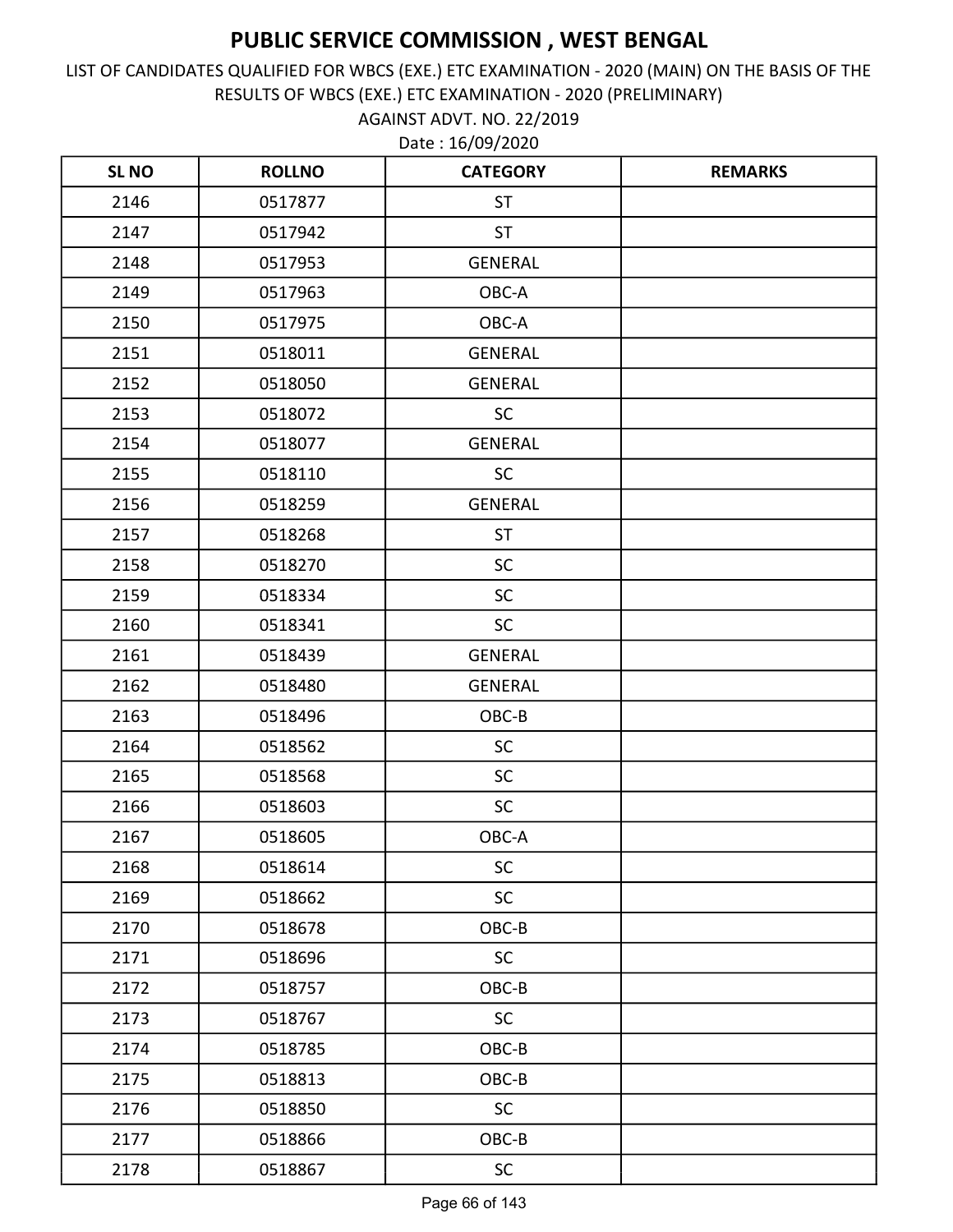AGAINST ADVT. NO. 22/2019 LIST OF CANDIDATES QUALIFIED FOR WBCS (EXE.) ETC EXAMINATION - 2020 (MAIN) ON THE BASIS OF THE RESULTS OF WBCS (EXE.) ETC EXAMINATION - 2020 (PRELIMINARY)

| SL <sub>NO</sub> | <b>ROLLNO</b> | <b>CATEGORY</b> | <b>REMARKS</b> |
|------------------|---------------|-----------------|----------------|
| 2179             | 0518947       | OBC-B           |                |
| 2180             | 0518948       | OBC-A           |                |
| 2181             | 0518980       | <b>GENERAL</b>  |                |
| 2182             | 0519055       | OBC-A           |                |
| 2183             | 0519060       | OBC-A           |                |
| 2184             | 0519124       | OBC-A           |                |
| 2185             | 0519218       | OBC-A           |                |
| 2186             | 0519219       | OBC-B           |                |
| 2187             | 0519264       | <b>GENERAL</b>  |                |
| 2188             | 0519304       | <b>ST</b>       |                |
| 2189             | 0519338       | <b>GENERAL</b>  |                |
| 2190             | 0519428       | <b>SC</b>       |                |
| 2191             | 0519464       | SC              |                |
| 2192             | 0519516       | OBC-B           |                |
| 2193             | 0519609       | OBC-A           |                |
| 2194             | 0519620       | <b>GENERAL</b>  |                |
| 2195             | 0519702       | OBC-A           |                |
| 2196             | 0519803       | <b>GENERAL</b>  |                |
| 2197             | 0519857       | <b>GENERAL</b>  |                |
| 2198             | 0519861       | <b>GENERAL</b>  |                |
| 2199             | 0519887       | <b>GENERAL</b>  |                |
| 2200             | 0519904       | <b>GENERAL</b>  |                |
| 2201             | 0519982       | GENERAL         |                |
| 2202             | 0520028       | <b>GENERAL</b>  |                |
| 2203             | 0520123       | OBC-A           |                |
| 2204             | 0520277       | <b>SC</b>       |                |
| 2205             | 0520281       | <b>GENERAL</b>  |                |
| 2206             | 0520293       | OBC-A           |                |
| 2207             | 0520295       | <b>GENERAL</b>  |                |
| 2208             | 0520400       | <b>SC</b>       |                |
| 2209             | 0520459       | <b>ST</b>       |                |
| 2210             | 0520539       | OBC-A           |                |
| 2211             | 0520551       | <b>GENERAL</b>  |                |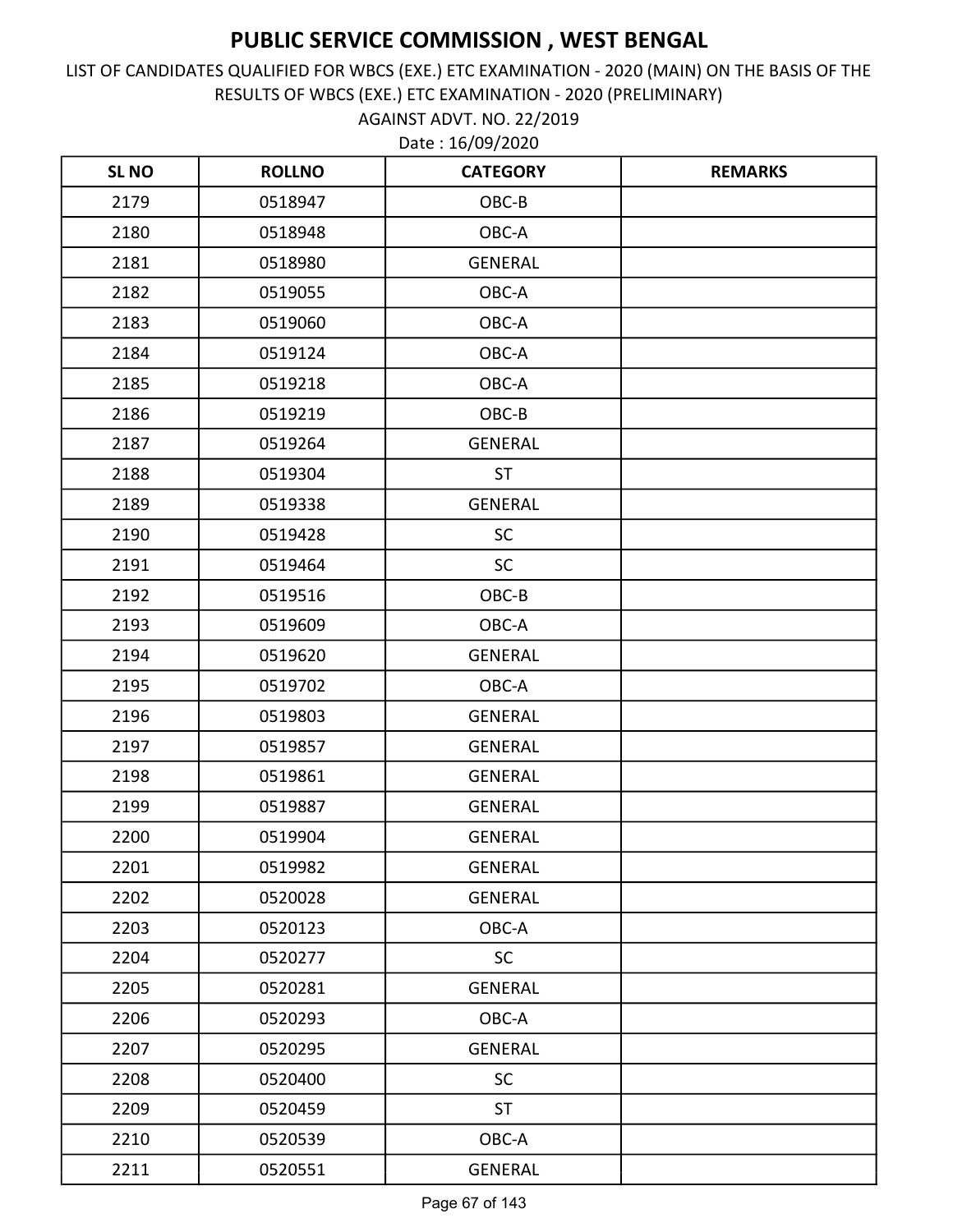AGAINST ADVT. NO. 22/2019 LIST OF CANDIDATES QUALIFIED FOR WBCS (EXE.) ETC EXAMINATION - 2020 (MAIN) ON THE BASIS OF THE RESULTS OF WBCS (EXE.) ETC EXAMINATION - 2020 (PRELIMINARY)

| <b>SLNO</b> | <b>ROLLNO</b> | <b>CATEGORY</b> | <b>REMARKS</b> |
|-------------|---------------|-----------------|----------------|
| 2212        | 0520554       | OBC-B           |                |
| 2213        | 0520660       | OBC-B           |                |
| 2214        | 0520663       | <b>SC</b>       |                |
| 2215        | 0520669       | SC              |                |
| 2216        | 0520708       | <b>GENERAL</b>  |                |
| 2217        | 0520747       | <b>GENERAL</b>  |                |
| 2218        | 0520781       | <b>GENERAL</b>  |                |
| 2219        | 0520833       | <b>GENERAL</b>  |                |
| 2220        | 0520859       | <b>SC</b>       |                |
| 2221        | 0520879       | OBC-B           |                |
| 2222        | 0520909       | <b>SC</b>       |                |
| 2223        | 0520990       | <b>GENERAL</b>  |                |
| 2224        | 0520999       | <b>GENERAL</b>  |                |
| 2225        | 0521009       | <b>SC</b>       |                |
| 2226        | 0521068       | <b>SC</b>       |                |
| 2227        | 0521085       | SC              |                |
| 2228        | 0521138       | SC              |                |
| 2229        | 0521142       | <b>GENERAL</b>  |                |
| 2230        | 0521147       | <b>GENERAL</b>  |                |
| 2231        | 0521158       | <b>GENERAL</b>  |                |
| 2232        | 0521176       | <b>GENERAL</b>  |                |
| 2233        | 0521200       | <b>SC</b>       |                |
| 2234        | 0521218       | <b>SC</b>       |                |
| 2235        | 0521238       | <b>GENERAL</b>  |                |
| 2236        | 0521295       | SC              |                |
| 2237        | 0521296       | OBC-A           |                |
| 2238        | 0521337       | OBC-B           |                |
| 2239        | 0521359       | <b>GENERAL</b>  |                |
| 2240        | 0521361       | <b>GENERAL</b>  |                |
| 2241        | 0521436       | <b>SC</b>       |                |
| 2242        | 0521498       | <b>GENERAL</b>  |                |
| 2243        | 0521516       | OBC-A           |                |
| 2244        | 0521564       | OBC-A           |                |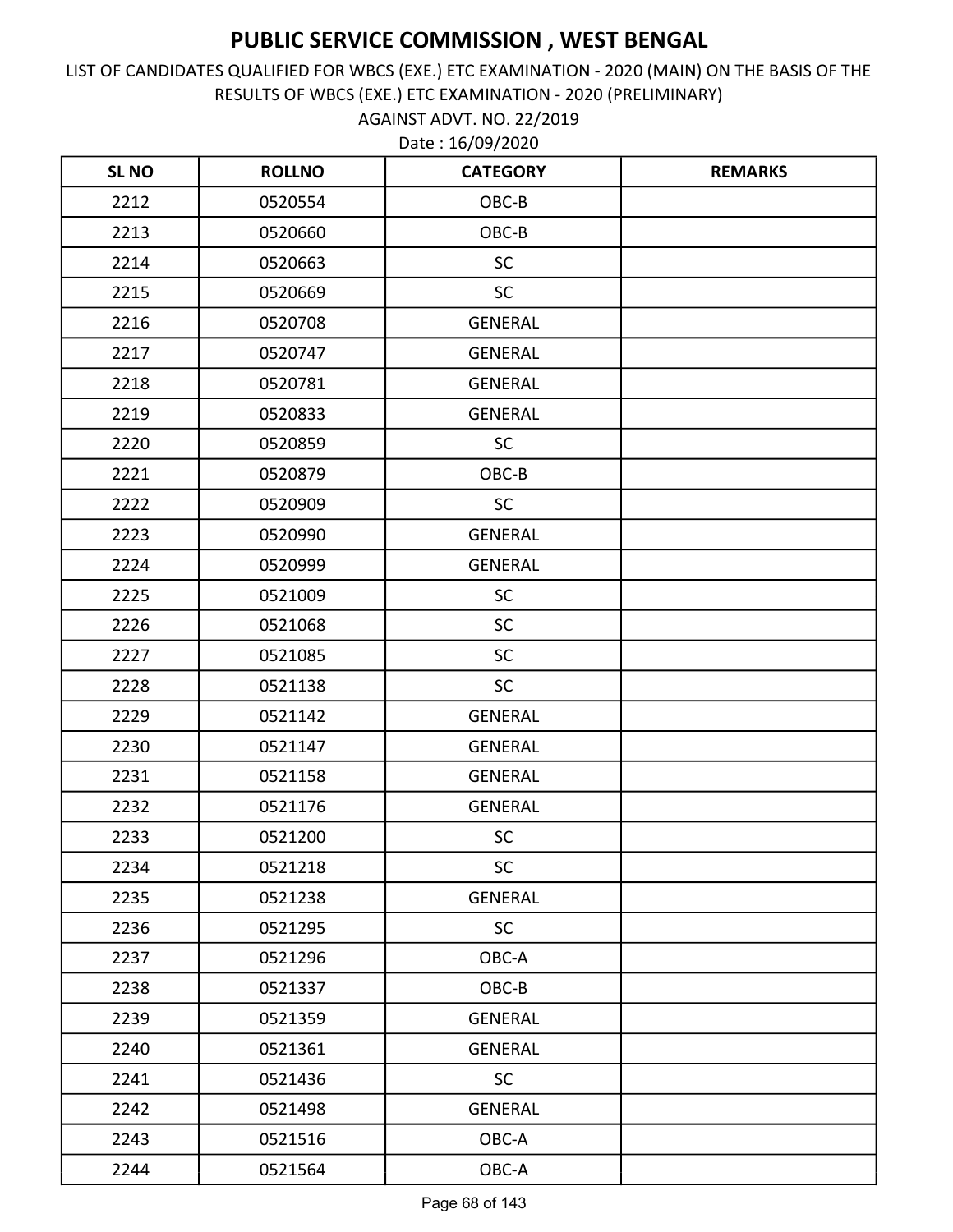LIST OF CANDIDATES QUALIFIED FOR WBCS (EXE.) ETC EXAMINATION - 2020 (MAIN) ON THE BASIS OF THE RESULTS OF WBCS (EXE.) ETC EXAMINATION - 2020 (PRELIMINARY)

Date : 16/09/2020 AGAINST ADVT. NO. 22/2019

| <b>SLNO</b> | <b>ROLLNO</b> | <b>CATEGORY</b> | <b>REMARKS</b> |
|-------------|---------------|-----------------|----------------|
| 2245        | 0521629       | <b>SC</b>       |                |
| 2246        | 0521657       | SC              |                |
| 2247        | 0521660       | <b>SC</b>       |                |
| 2248        | 0521736       | SC              |                |
| 2249        | 0521768       | <b>SC</b>       |                |
| 2250        | 0521794       | <b>GENERAL</b>  |                |
| 2251        | 0521872       | <b>SC</b>       |                |
| 2252        | 0521873       | <b>SC</b>       |                |
| 2253        | 0521901       | <b>GENERAL</b>  |                |
| 2254        | 0521933       | GENERAL         |                |
| 2255        | 0522086       | OBC-B           |                |
| 2256        | 0522161       | OBC-B           |                |
| 2257        | 0522164       | OBC-A           |                |
| 2258        | 0522192       | <b>SC</b>       |                |
| 2259        | 0522195       | OBC-A           |                |
| 2260        | 0522273       | OBC-B           |                |
| 2261        | 0522284       | <b>SC</b>       |                |
| 2262        | 0522301       | SC              |                |
| 2263        | 0522356       | OBC-B           |                |
| 2264        | 0522423       | OBC-A           |                |
| 2265        | 0522519       | <b>SC</b>       |                |
| 2266        | 0522537       | SC              |                |
| 2267        | 0522596       | <b>GENERAL</b>  |                |
| 2268        | 0522663       | SC              |                |
| 2269        | 0522766       | OBC-A           |                |
| 2270        | 0522774       | <b>GENERAL</b>  |                |
| 2271        | 0522776       | GENERAL         |                |
| 2272        | 0522842       | <b>GENERAL</b>  |                |
| 2273        | 0522895       | <b>GENERAL</b>  |                |
| 2274        | 0523005       | OBC-A           |                |
| 2275        | 0523063       | <b>GENERAL</b>  |                |
| 2276        | 0523099       | OBC-B           |                |
| 2277        | 0523132       | <b>GENERAL</b>  |                |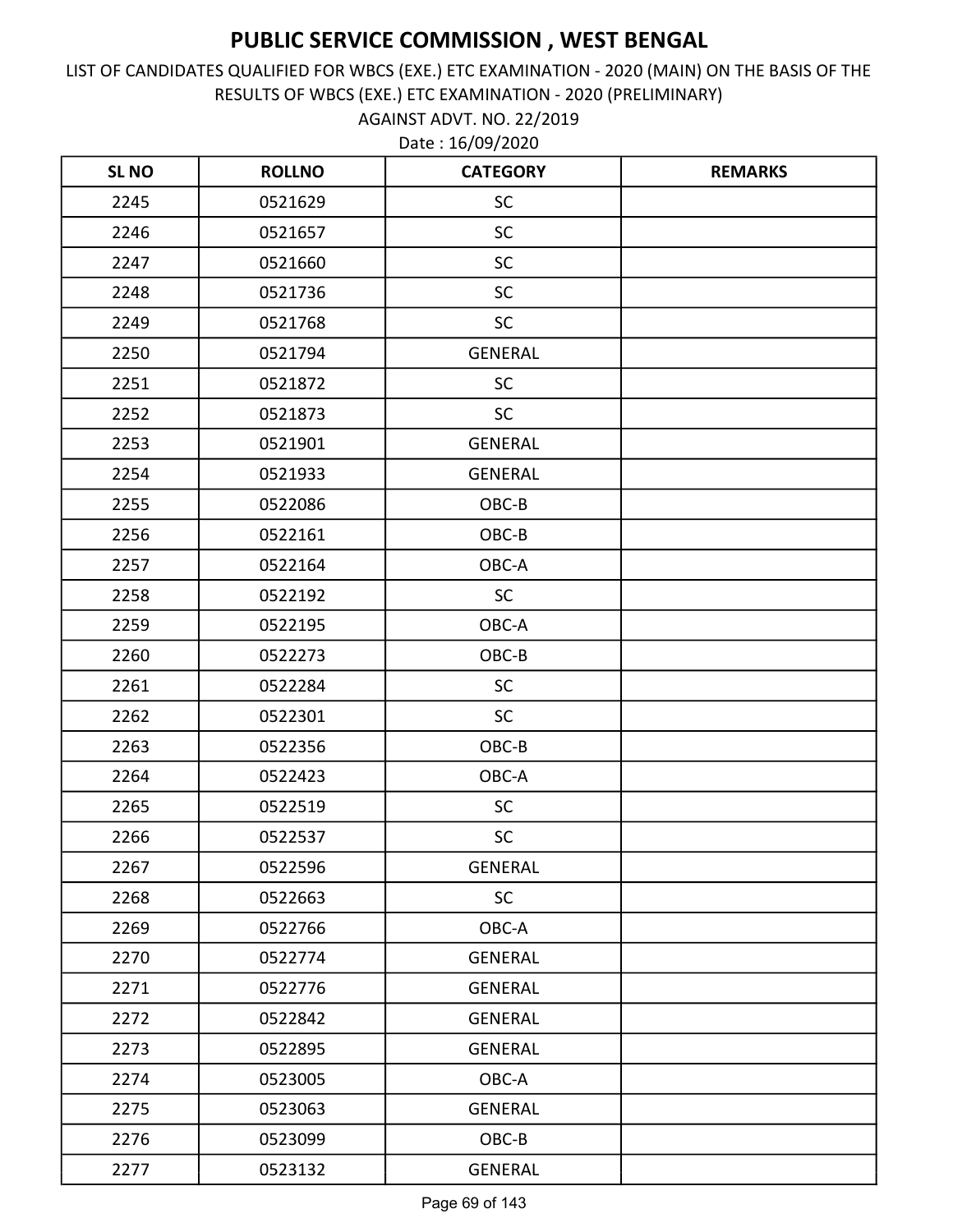AGAINST ADVT. NO. 22/2019 LIST OF CANDIDATES QUALIFIED FOR WBCS (EXE.) ETC EXAMINATION - 2020 (MAIN) ON THE BASIS OF THE RESULTS OF WBCS (EXE.) ETC EXAMINATION - 2020 (PRELIMINARY)

| <b>SLNO</b> | <b>ROLLNO</b> | <b>CATEGORY</b> | <b>REMARKS</b> |
|-------------|---------------|-----------------|----------------|
| 2278        | 0523135       | OBC-A           |                |
| 2279        | 0523180       | <b>ST</b>       |                |
| 2280        | 0523192       | <b>GENERAL</b>  |                |
| 2281        | 0523218       | <b>SC</b>       |                |
| 2282        | 0523235       | <b>GENERAL</b>  |                |
| 2283        | 0523239       | GENERAL         |                |
| 2284        | 0523242       | <b>SC</b>       |                |
| 2285        | 0523288       | <b>GENERAL</b>  |                |
| 2286        | 0523390       | <b>GENERAL</b>  |                |
| 2287        | 0523424       | OBC-B           |                |
| 2288        | 0523490       | OBC-A           |                |
| 2289        | 0523519       | OBC-B           |                |
| 2290        | 0523562       | <b>SC</b>       |                |
| 2291        | 0523563       | <b>GENERAL</b>  |                |
| 2292        | 0523567       | SC              |                |
| 2293        | 0523594       | <b>SC</b>       |                |
| 2294        | 0523637       | <b>GENERAL</b>  |                |
| 2295        | 0523645       | <b>SC</b>       |                |
| 2296        | 0523684       | OBC-A           |                |
| 2297        | 0523730       | OBC-B           |                |
| 2298        | 0523796       | OBC-B           |                |
| 2299        | 0523802       | SC              |                |
| 2300        | 0523871       | SC              |                |
| 2301        | 0523878       | <b>GENERAL</b>  |                |
| 2302        | 0523894       | OBC-A           |                |
| 2303        | 0523895       | <b>SC</b>       |                |
| 2304        | 0523956       | SC              |                |
| 2305        | 0523990       | OBC-B           |                |
| 2306        | 0524015       | <b>GENERAL</b>  |                |
| 2307        | 0524035       | <b>SC</b>       |                |
| 2308        | 0524037       | $OBC-B$         |                |
| 2309        | 0524056       | SC              |                |
| 2310        | 0524080       | SC              |                |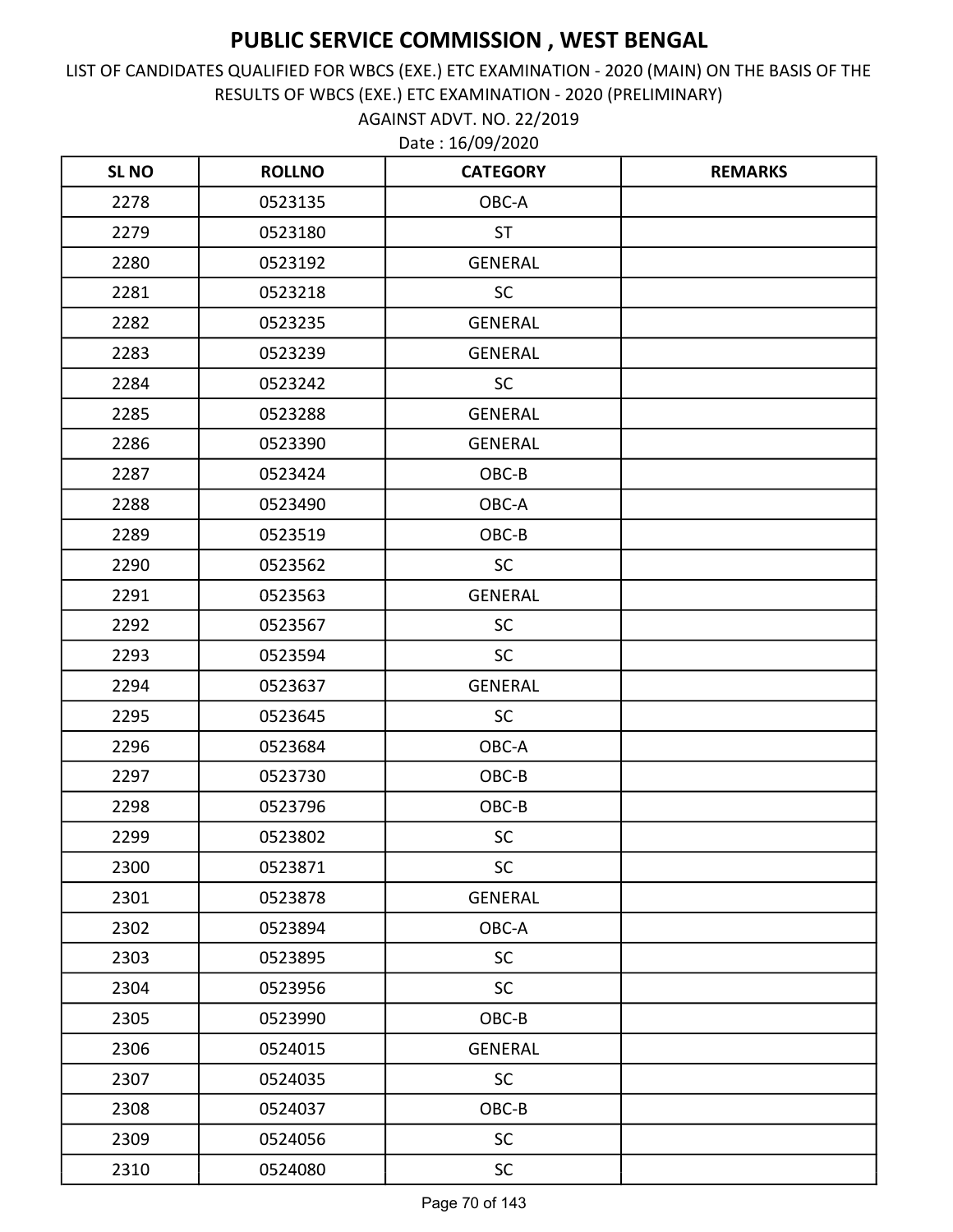AGAINST ADVT. NO. 22/2019 LIST OF CANDIDATES QUALIFIED FOR WBCS (EXE.) ETC EXAMINATION - 2020 (MAIN) ON THE BASIS OF THE RESULTS OF WBCS (EXE.) ETC EXAMINATION - 2020 (PRELIMINARY)

| SL <sub>NO</sub> | <b>ROLLNO</b> | <b>CATEGORY</b> | <b>REMARKS</b> |
|------------------|---------------|-----------------|----------------|
| 2311             | 0524107       | <b>SC</b>       |                |
| 2312             | 0524158       | <b>GENERAL</b>  |                |
| 2313             | 0524170       | <b>GENERAL</b>  |                |
| 2314             | 0524373       | OBC-B           |                |
| 2315             | 0524387       | <b>SC</b>       |                |
| 2316             | 0524389       | OBC-B           |                |
| 2317             | 0524429       | OBC-B           |                |
| 2318             | 0524446       | <b>GENERAL</b>  |                |
| 2319             | 0524453       | OBC-B           |                |
| 2320             | 0524470       | <b>SC</b>       |                |
| 2321             | 0524532       | OBC-A           |                |
| 2322             | 0524615       | <b>GENERAL</b>  |                |
| 2323             | 0524675       | OBC-B           |                |
| 2324             | 0524703       | <b>ST</b>       |                |
| 2325             | 0524776       | OBC-B           |                |
| 2326             | 0524836       | OBC-B           |                |
| 2327             | 0524862       | <b>ST</b>       |                |
| 2328             | 0525013       | <b>GENERAL</b>  |                |
| 2329             | 0525029       | <b>GENERAL</b>  |                |
| 2330             | 0525045       | SC              |                |
| 2331             | 0525072       | <b>GENERAL</b>  |                |
| 2332             | 0525092       | <b>GENERAL</b>  |                |
| 2333             | 0525094       | OBC-A           |                |
| 2334             | 0525133       | SC              |                |
| 2335             | 0525154       | <b>GENERAL</b>  |                |
| 2336             | 0525185       | <b>SC</b>       |                |
| 2337             | 0525188       | OBC-A           |                |
| 2338             | 0525211       | <b>GENERAL</b>  |                |
| 2339             | 0525241       | OBC-A           |                |
| 2340             | 0525247       | <b>GENERAL</b>  |                |
| 2341             | 0525264       | OBC-B           |                |
| 2342             | 0525270       | GENERAL         |                |
| 2343             | 0525271       | <b>SC</b>       |                |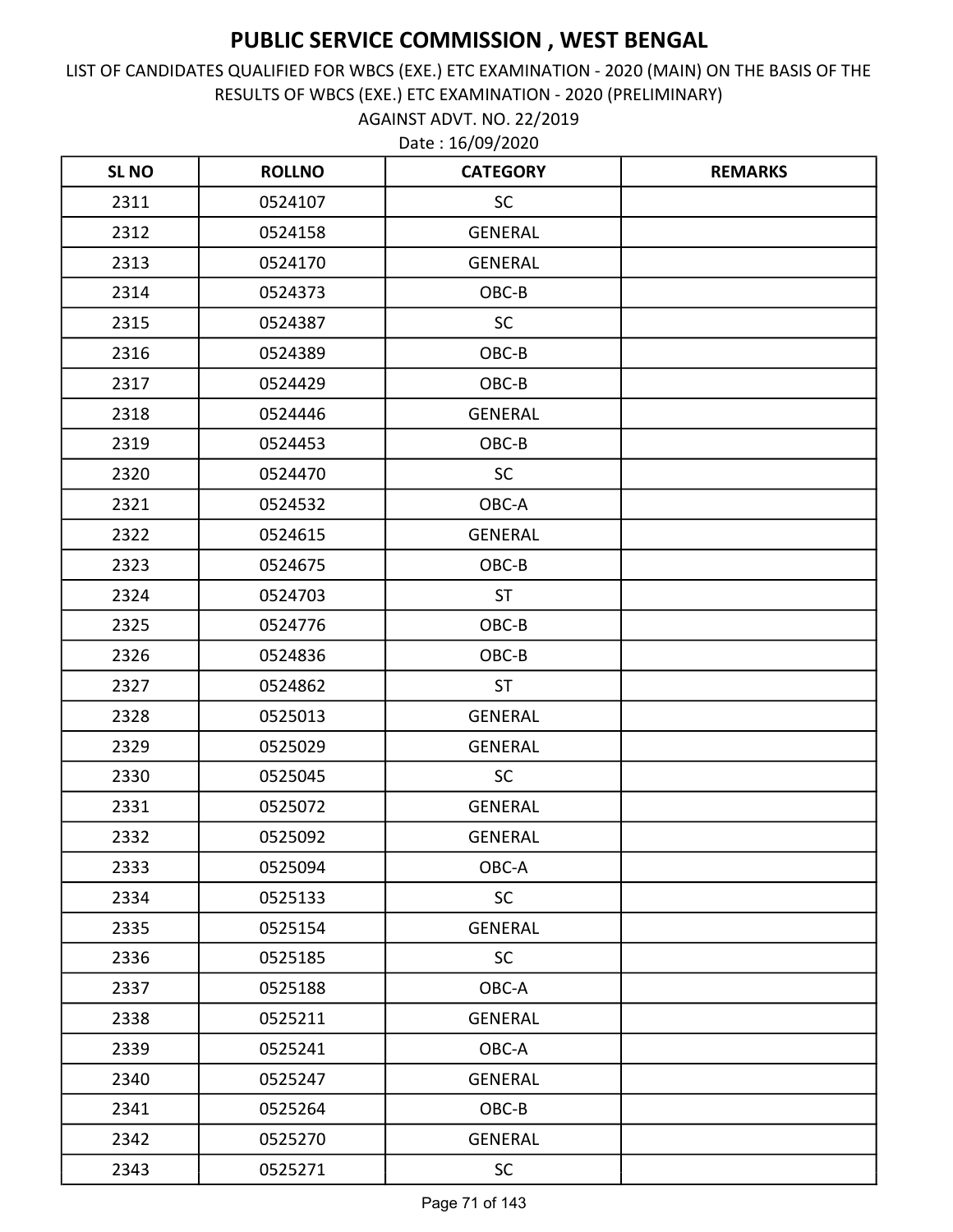AGAINST ADVT. NO. 22/2019 LIST OF CANDIDATES QUALIFIED FOR WBCS (EXE.) ETC EXAMINATION - 2020 (MAIN) ON THE BASIS OF THE RESULTS OF WBCS (EXE.) ETC EXAMINATION - 2020 (PRELIMINARY)

| <b>SLNO</b> | <b>ROLLNO</b> | <b>CATEGORY</b> | <b>REMARKS</b> |
|-------------|---------------|-----------------|----------------|
| 2344        | 0525376       | <b>SC</b>       |                |
| 2345        | 0525468       | OBC-A           |                |
| 2346        | 0525500       | <b>GENERAL</b>  |                |
| 2347        | 0525517       | <b>GENERAL</b>  |                |
| 2348        | 0525601       | <b>SC</b>       |                |
| 2349        | 0525663       | OBC-A           |                |
| 2350        | 0525768       | SC              |                |
| 2351        | 0525792       | SC              |                |
| 2352        | 0525812       | OBC-B           |                |
| 2353        | 0525945       | <b>GENERAL</b>  | PH(HI)         |
| 2354        | 0525952       | <b>GENERAL</b>  | PH(HI)         |
| 2355        | 0525968       | OBC-A           | PH(HI)         |
| 2356        | 0525970       | SC              | PH(HI)         |
| 2357        | 0525977       | <b>SC</b>       | PH(LD&CP)      |
| 2358        | 0526050       | <b>GENERAL</b>  | PH(LD&CP)      |
| 2359        | 0526065       | <b>GENERAL</b>  | PH(LD&CP)      |
| 2360        | 0526079       | <b>GENERAL</b>  | PH(LD&CP)      |
| 2361        | 0526084       | OBC-B           | PH(LD&CP)      |
| 2362        | 0526088       | OBC-B           | PH(LD&CP)      |
| 2363        | 0526115       | SC              | PH(LD&CP)      |
| 2364        | 0526150       | OBC-A           | PH(LV)         |
| 2365        | 0526162       | OBC-B           | PH(LV)         |
| 2366        | 0526163       | OBC-A           | PH(LV)         |
| 2367        | 0526168       | OBC-A           | PH(LV)         |
| 2368        | 0526169       | OBC-B           | PH(LV)         |
| 2369        | 0526195       | <b>GENERAL</b>  | PH(LV)         |
| 2370        | 0526208       | <b>GENERAL</b>  | PH(LD&CP)      |
| 2371        | 0526212       | SC              | PH(LD&CP)      |
| 2372        | 0526227       | OBC-B           | PH(LV)         |
| 2373        | 0600038       | <b>SC</b>       |                |
| 2374        | 0600043       | <b>SC</b>       |                |
| 2375        | 0600069       | <b>SC</b>       |                |
| 2376        | 0600135       | OBC-A           |                |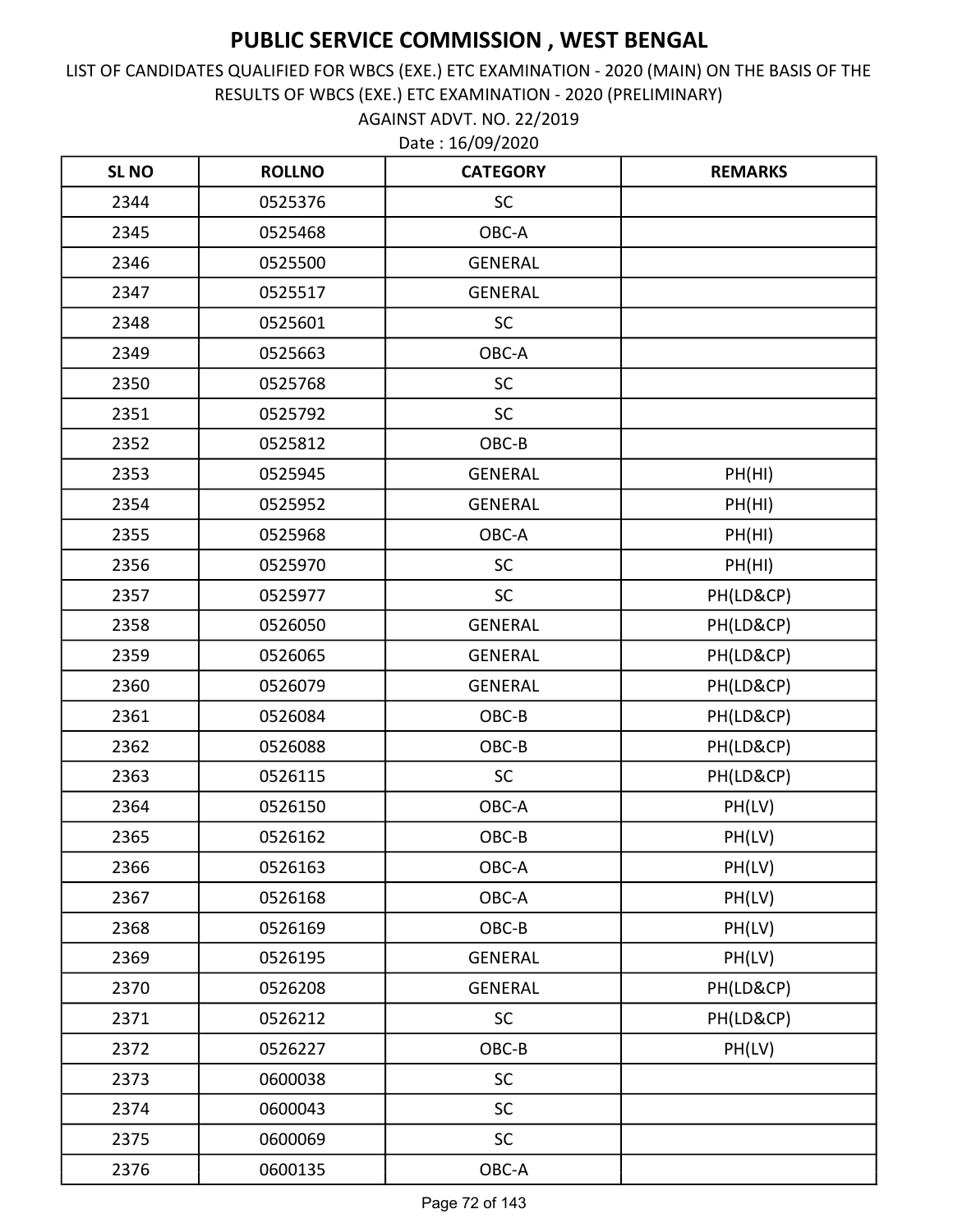LIST OF CANDIDATES QUALIFIED FOR WBCS (EXE.) ETC EXAMINATION - 2020 (MAIN) ON THE BASIS OF THE RESULTS OF WBCS (EXE.) ETC EXAMINATION - 2020 (PRELIMINARY)

Date : 16/09/2020 AGAINST ADVT. NO. 22/2019

| <b>SLNO</b> | <b>ROLLNO</b> | <b>CATEGORY</b> | <b>REMARKS</b> |
|-------------|---------------|-----------------|----------------|
| 2377        | 0600167       | <b>SC</b>       |                |
| 2378        | 0600210       | SC              |                |
| 2379        | 0600228       | SC              |                |
| 2380        | 0600302       | <b>SC</b>       |                |
| 2381        | 0600326       | <b>GENERAL</b>  |                |
| 2382        | 0600349       | <b>SC</b>       |                |
| 2383        | 0600385       | OBC-B           |                |
| 2384        | 0600460       | <b>SC</b>       |                |
| 2385        | 0600491       | OBC-B           |                |
| 2386        | 0600499       | SC              |                |
| 2387        | 0600544       | <b>GENERAL</b>  |                |
| 2388        | 0600562       | OBC-A           |                |
| 2389        | 0600579       | <b>SC</b>       |                |
| 2390        | 0600620       | OBC-B           |                |
| 2391        | 0600695       | <b>GENERAL</b>  |                |
| 2392        | 0600777       | <b>GENERAL</b>  |                |
| 2393        | 0600796       | OBC-A           |                |
| 2394        | 0600819       | <b>SC</b>       |                |
| 2395        | 0600926       | <b>GENERAL</b>  |                |
| 2396        | 0600949       | OBC-B           |                |
| 2397        | 0600969       | <b>SC</b>       |                |
| 2398        | 0600972       | OBC-A           |                |
| 2399        | 0601019       | OBC-B           |                |
| 2400        | 0601060       | SC              |                |
| 2401        | 0601120       | <b>SC</b>       |                |
| 2402        | 0601193       | <b>SC</b>       |                |
| 2403        | 0601330       | <b>SC</b>       |                |
| 2404        | 0601408       | <b>SC</b>       |                |
| 2405        | 0601436       | <b>GENERAL</b>  |                |
| 2406        | 0601746       | OBC-A           |                |
| 2407        | 0601768       | OBC-A           |                |
| 2408        | 0601815       | SC              |                |
| 2409        | 0601876       | $\sf SC$        |                |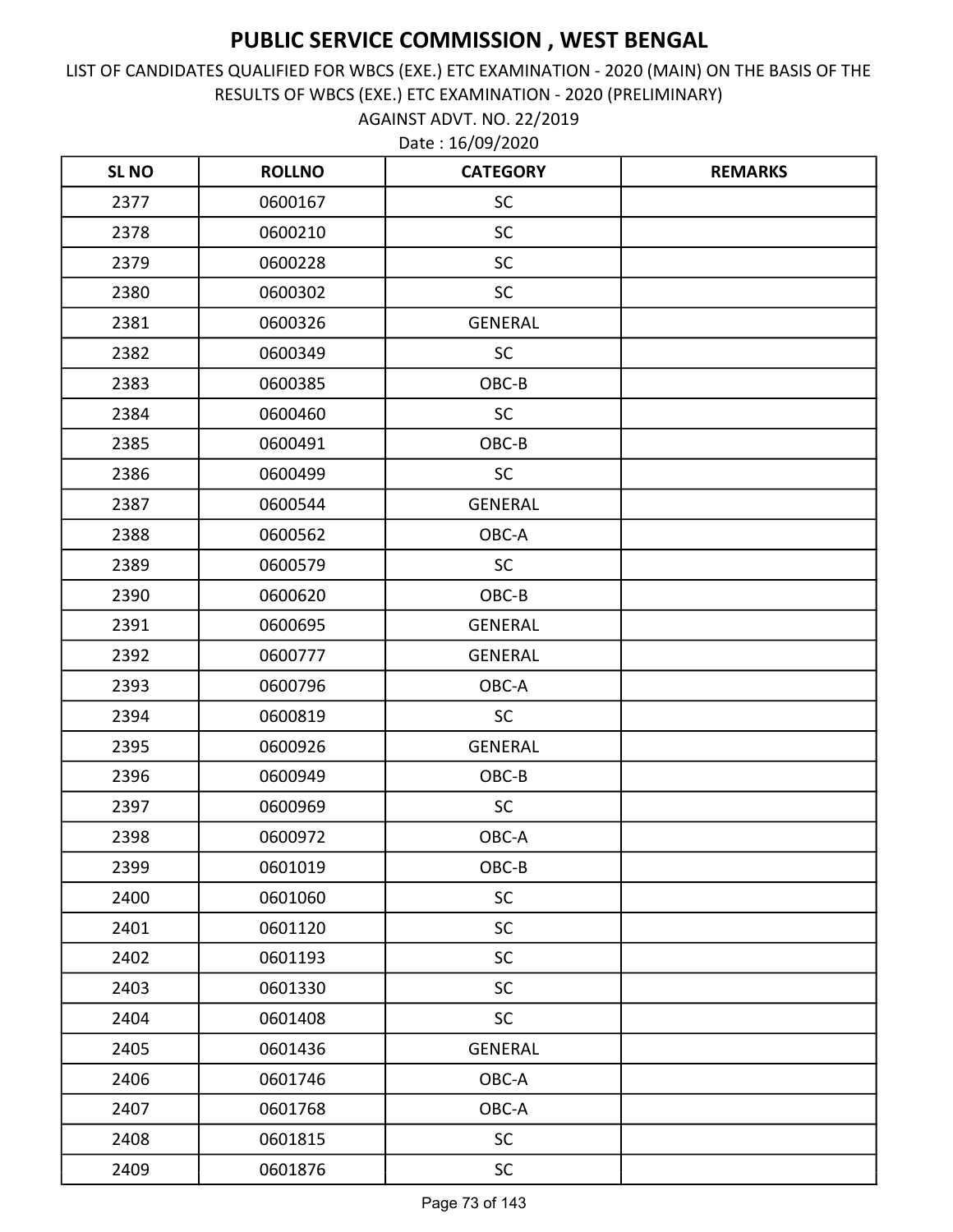AGAINST ADVT. NO. 22/2019 LIST OF CANDIDATES QUALIFIED FOR WBCS (EXE.) ETC EXAMINATION - 2020 (MAIN) ON THE BASIS OF THE RESULTS OF WBCS (EXE.) ETC EXAMINATION - 2020 (PRELIMINARY)

| <b>SL NO</b> | <b>ROLLNO</b> | <b>CATEGORY</b> | <b>REMARKS</b> |
|--------------|---------------|-----------------|----------------|
| 2410         | 0601882       | OBC-B           |                |
| 2411         | 0601892       | SC              |                |
| 2412         | 0601953       | SC              |                |
| 2413         | 0601994       | SC              |                |
| 2414         | 0601999       | SC              |                |
| 2415         | 0602046       | <b>SC</b>       |                |
| 2416         | 0602061       | OBC-B           |                |
| 2417         | 0602127       | OBC-B           |                |
| 2418         | 0602142       | OBC-A           |                |
| 2419         | 0602154       | OBC-B           |                |
| 2420         | 0602163       | SC              |                |
| 2421         | 0602197       | <b>SC</b>       |                |
| 2422         | 0602199       | <b>GENERAL</b>  |                |
| 2423         | 0602221       | OBC-B           |                |
| 2424         | 0602292       | SC              |                |
| 2425         | 0602329       | OBC-A           |                |
| 2426         | 0602356       | OBC-A           |                |
| 2427         | 0602368       | <b>SC</b>       |                |
| 2428         | 0602428       | <b>GENERAL</b>  |                |
| 2429         | 0602449       | OBC-B           |                |
| 2430         | 0602487       | OBC-A           |                |
| 2431         | 0602496       | OBC-B           |                |
| 2432         | 0602508       | OBC-A           |                |
| 2433         | 0602611       | OBC-B           |                |
| 2434         | 0602616       | OBC-A           |                |
| 2435         | 0602624       | <b>GENERAL</b>  |                |
| 2436         | 0602671       | OBC-B           |                |
| 2437         | 0602700       | OBC-A           |                |
| 2438         | 0602832       | OBC-B           |                |
| 2439         | 0602896       | <b>SC</b>       |                |
| 2440         | 0603014       | <b>SC</b>       |                |
| 2441         | 0603086       | <b>SC</b>       |                |
| 2442         | 0603091       | $OBC-B$         |                |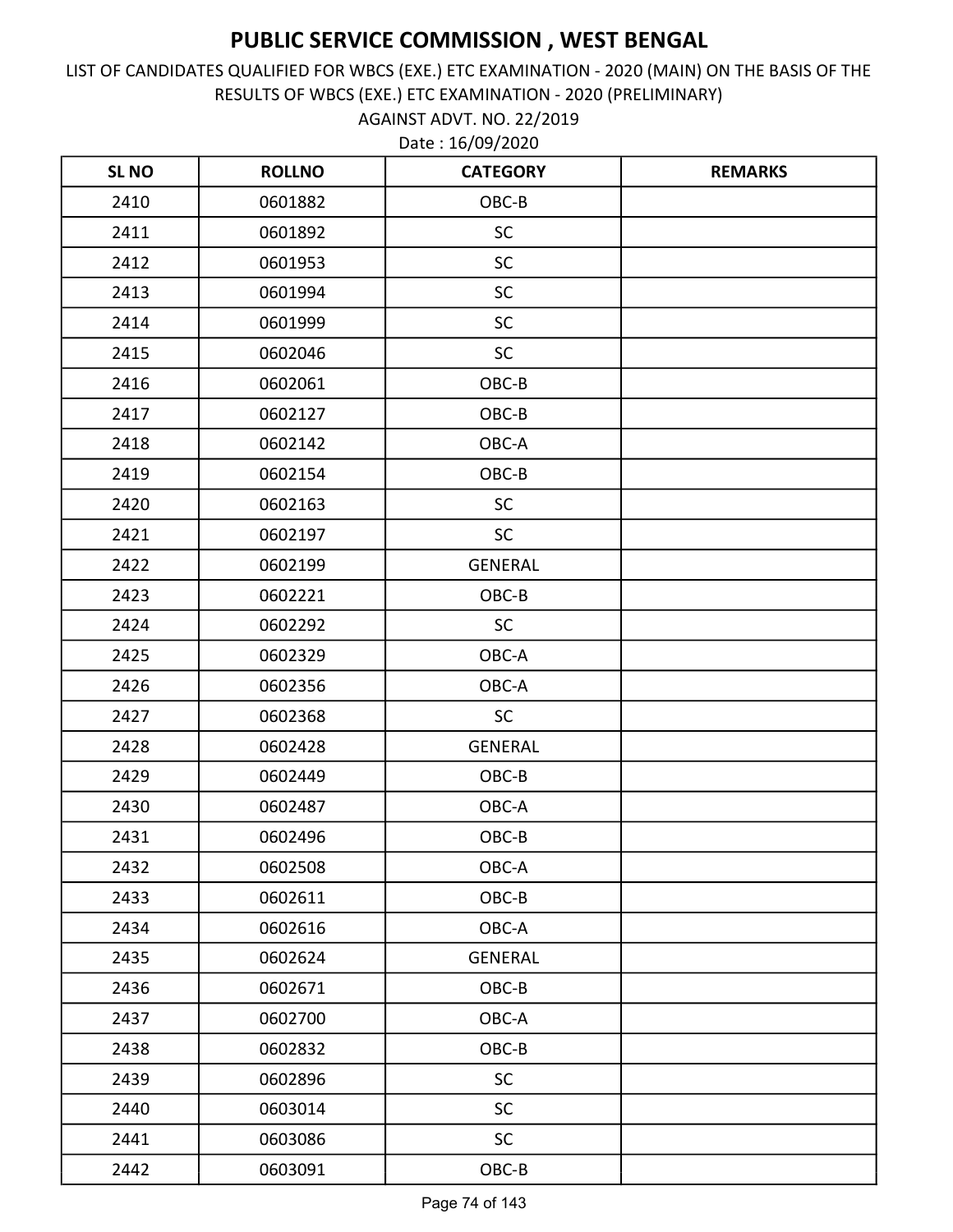AGAINST ADVT. NO. 22/2019 LIST OF CANDIDATES QUALIFIED FOR WBCS (EXE.) ETC EXAMINATION - 2020 (MAIN) ON THE BASIS OF THE RESULTS OF WBCS (EXE.) ETC EXAMINATION - 2020 (PRELIMINARY)

| <b>SLNO</b> | <b>ROLLNO</b> | <b>CATEGORY</b> | <b>REMARKS</b> |
|-------------|---------------|-----------------|----------------|
| 2443        | 0603093       | <b>SC</b>       |                |
| 2444        | 0603189       | <b>GENERAL</b>  |                |
| 2445        | 0603249       | OBC-B           |                |
| 2446        | 0603260       | SC              |                |
| 2447        | 0603324       | SC              |                |
| 2448        | 0603496       | <b>SC</b>       |                |
| 2449        | 0603514       | OBC-B           |                |
| 2450        | 0603620       | <b>ST</b>       |                |
| 2451        | 0603627       | OBC-A           |                |
| 2452        | 0603670       | <b>SC</b>       |                |
| 2453        | 0603674       | <b>GENERAL</b>  |                |
| 2454        | 0603721       | OBC-B           |                |
| 2455        | 0603725       | <b>SC</b>       |                |
| 2456        | 0603731       | OBC-B           |                |
| 2457        | 0603808       | OBC-A           |                |
| 2458        | 0603832       | OBC-B           |                |
| 2459        | 0603880       | <b>GENERAL</b>  |                |
| 2460        | 0603890       | OBC-B           |                |
| 2461        | 0604016       | <b>SC</b>       |                |
| 2462        | 0604058       | SC              |                |
| 2463        | 0604158       | SC              |                |
| 2464        | 0604267       | OBC-A           |                |
| 2465        | 0604291       | SC              |                |
| 2466        | 0604361       | <b>GENERAL</b>  |                |
| 2467        | 0604363       | OBC-B           |                |
| 2468        | 0604436       | <b>ST</b>       |                |
| 2469        | 0604491       | <b>SC</b>       |                |
| 2470        | 0604494       | $\mathsf{SC}$   |                |
| 2471        | 0604514       | OBC-B           |                |
| 2472        | 0604611       | SC              |                |
| 2473        | 0604644       | SC              |                |
| 2474        | 0604748       | SC              |                |
| 2475        | 0604756       | ${\sf SC}$      |                |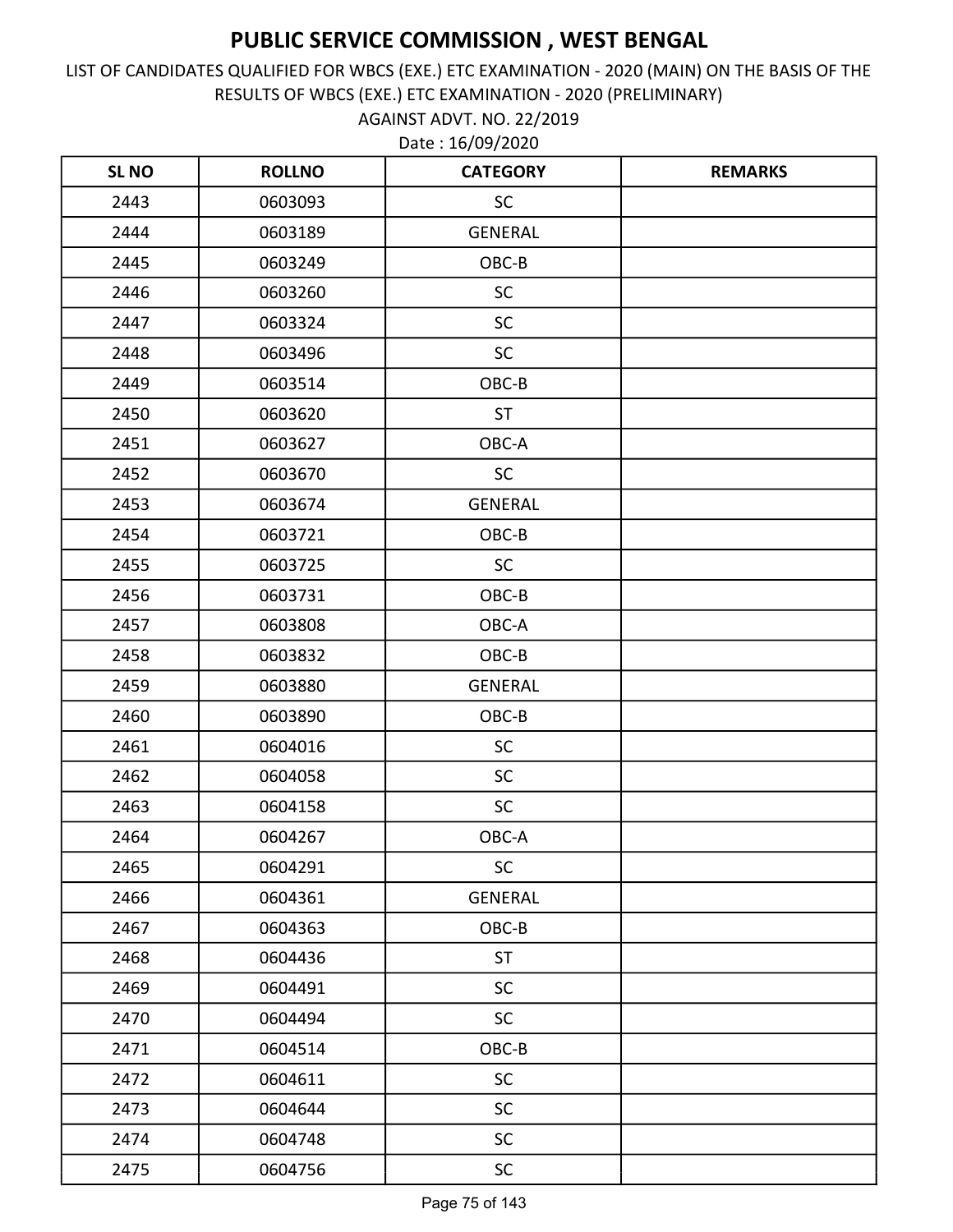AGAINST ADVT. NO. 22/2019 LIST OF CANDIDATES QUALIFIED FOR WBCS (EXE.) ETC EXAMINATION - 2020 (MAIN) ON THE BASIS OF THE RESULTS OF WBCS (EXE.) ETC EXAMINATION - 2020 (PRELIMINARY)

| <b>SL NO</b> | <b>ROLLNO</b> | <b>CATEGORY</b> | <b>REMARKS</b> |
|--------------|---------------|-----------------|----------------|
| 2476         | 0604854       | <b>SC</b>       |                |
| 2477         | 0604876       | <b>SC</b>       |                |
| 2478         | 0604925       | <b>GENERAL</b>  |                |
| 2479         | 0604926       | SC              |                |
| 2480         | 0604981       | <b>SC</b>       |                |
| 2481         | 0605034       | <b>GENERAL</b>  |                |
| 2482         | 0605100       | OBC-A           |                |
| 2483         | 0605125       | <b>SC</b>       |                |
| 2484         | 0605126       | <b>GENERAL</b>  |                |
| 2485         | 0605131       | <b>SC</b>       |                |
| 2486         | 0605132       | <b>GENERAL</b>  |                |
| 2487         | 0605137       | OBC-B           |                |
| 2488         | 0605198       | OBC-B           |                |
| 2489         | 0605201       | OBC-B           |                |
| 2490         | 0605205       | OBC-B           |                |
| 2491         | 0605232       | <b>GENERAL</b>  |                |
| 2492         | 0605281       | <b>SC</b>       |                |
| 2493         | 0605342       | <b>GENERAL</b>  |                |
| 2494         | 0605403       | OBC-A           |                |
| 2495         | 0605434       | SC              |                |
| 2496         | 0605652       | SC              |                |
| 2497         | 0605659       | <b>ST</b>       |                |
| 2498         | 0605672       | $OBC-B$         |                |
| 2499         | 0605697       | GENERAL         |                |
| 2500         | 0605780       | SC              |                |
| 2501         | 0605794       | <b>SC</b>       |                |
| 2502         | 0605812       | SC              |                |
| 2503         | 0605910       | SC              |                |
| 2504         | 0606014       | OBC-B           |                |
| 2505         | 0606068       | GENERAL         |                |
| 2506         | 0606069       | OBC-B           |                |
| 2507         | 0606097       | SC              |                |
| 2508         | 0606158       | $\sf SC$        |                |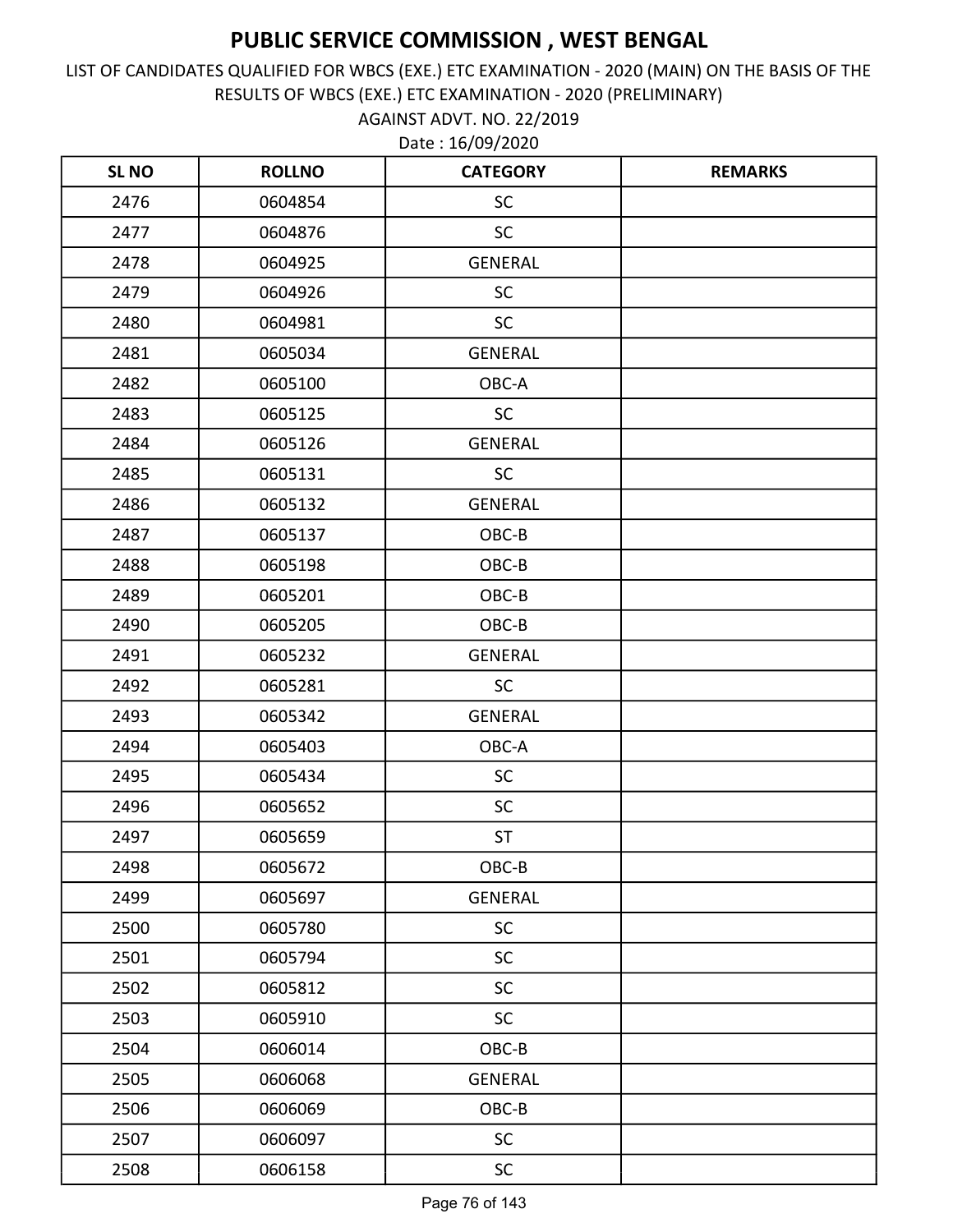LIST OF CANDIDATES QUALIFIED FOR WBCS (EXE.) ETC EXAMINATION - 2020 (MAIN) ON THE BASIS OF THE RESULTS OF WBCS (EXE.) ETC EXAMINATION - 2020 (PRELIMINARY)

Date : 16/09/2020 AGAINST ADVT. NO. 22/2019

| <b>SLNO</b> | <b>ROLLNO</b> | <b>CATEGORY</b> | <b>REMARKS</b> |
|-------------|---------------|-----------------|----------------|
| 2509        | 0606181       | SC              |                |
| 2510        | 0606297       | SC              |                |
| 2511        | 0606365       | <b>SC</b>       |                |
| 2512        | 0606445       | OBC-B           |                |
| 2513        | 0606587       | <b>SC</b>       |                |
| 2514        | 0606596       | OBC-B           |                |
| 2515        | 0606604       | <b>SC</b>       |                |
| 2516        | 0606691       | OBC-A           |                |
| 2517        | 0606718       | <b>SC</b>       |                |
| 2518        | 0606760       | OBC-B           |                |
| 2519        | 0606798       | <b>GENERAL</b>  |                |
| 2520        | 0606835       | SC              |                |
| 2521        | 0606861       | <b>SC</b>       |                |
| 2522        | 0606935       | SC              |                |
| 2523        | 0607009       | OBC-A           |                |
| 2524        | 0607060       | OBC-B           |                |
| 2525        | 0607146       | OBC-A           |                |
| 2526        | 0607147       | OBC-B           |                |
| 2527        | 0607151       | <b>GENERAL</b>  |                |
| 2528        | 0607163       | OBC-B           |                |
| 2529        | 0607182       | <b>SC</b>       |                |
| 2530        | 0607286       | OBC-B           |                |
| 2531        | 0607321       | <b>GENERAL</b>  |                |
| 2532        | 0607337       | OBC-A           |                |
| 2533        | 0607430       | OBC-B           |                |
| 2534        | 0607447       | <b>SC</b>       |                |
| 2535        | 0607485       | <b>SC</b>       |                |
| 2536        | 0607491       | SC              |                |
| 2537        | 0607508       | OBC-A           |                |
| 2538        | 0607531       | <b>SC</b>       |                |
| 2539        | 0607610       | <b>SC</b>       |                |
| 2540        | 0607657       | OBC-B           |                |
| 2541        | 0607721       | <b>GENERAL</b>  |                |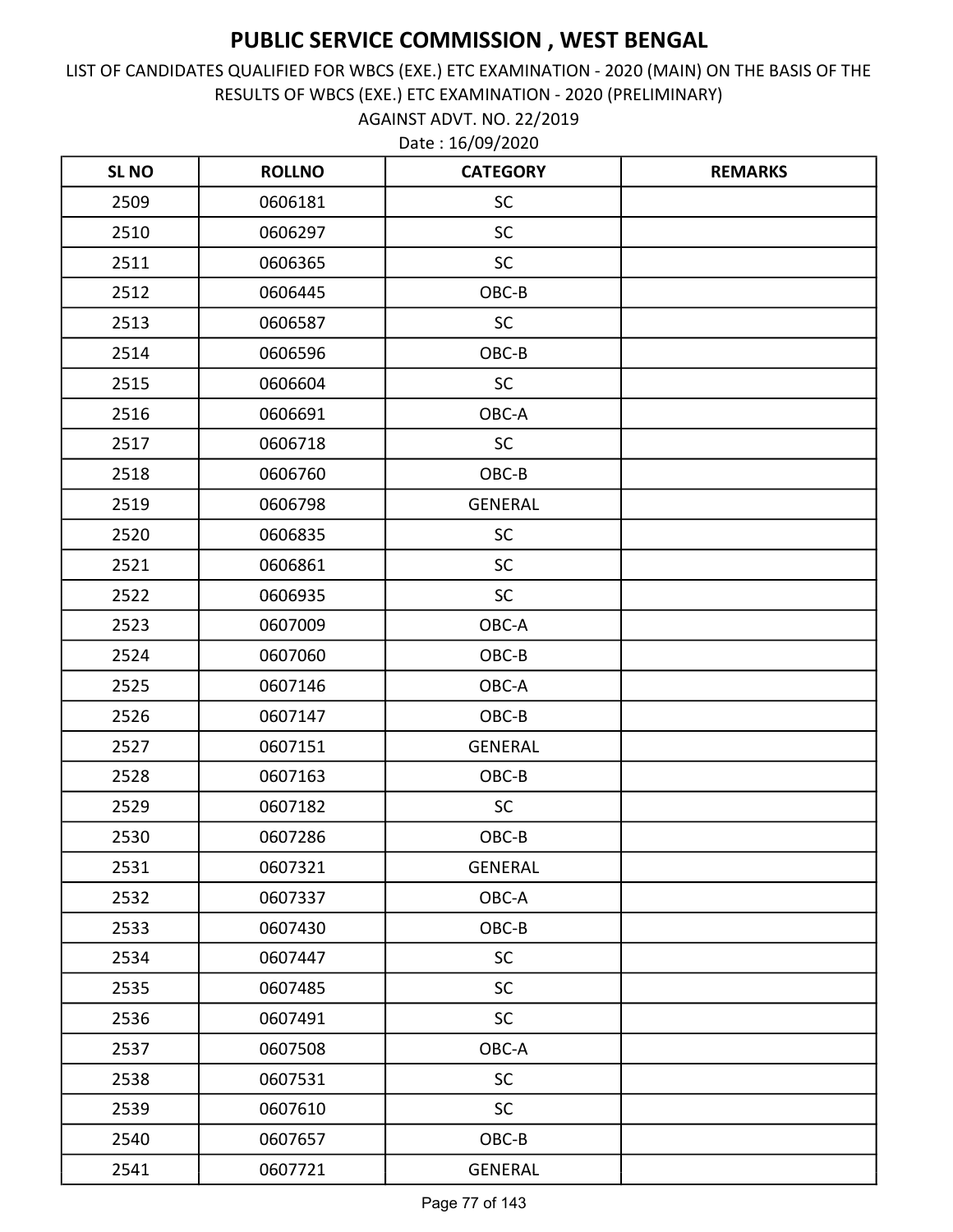AGAINST ADVT. NO. 22/2019 LIST OF CANDIDATES QUALIFIED FOR WBCS (EXE.) ETC EXAMINATION - 2020 (MAIN) ON THE BASIS OF THE RESULTS OF WBCS (EXE.) ETC EXAMINATION - 2020 (PRELIMINARY)

| <b>SLNO</b> | <b>ROLLNO</b> | <b>CATEGORY</b> | <b>REMARKS</b> |
|-------------|---------------|-----------------|----------------|
| 2542        | 0607754       | <b>SC</b>       |                |
| 2543        | 0607762       | OBC-B           |                |
| 2544        | 0607781       | <b>SC</b>       |                |
| 2545        | 0607856       | SC              |                |
| 2546        | 0607917       | <b>GENERAL</b>  |                |
| 2547        | 0607936       | OBC-A           |                |
| 2548        | 0607979       | <b>GENERAL</b>  |                |
| 2549        | 0607996       | <b>GENERAL</b>  |                |
| 2550        | 0608013       | SC              |                |
| 2551        | 0608104       | <b>SC</b>       |                |
| 2552        | 0608282       | SC              |                |
| 2553        | 0608299       | OBC-A           |                |
| 2554        | 0608351       | <b>SC</b>       |                |
| 2555        | 0608385       | OBC-A           |                |
| 2556        | 0608398       | OBC-A           |                |
| 2557        | 0608412       | OBC-B           |                |
| 2558        | 0608427       | <b>GENERAL</b>  |                |
| 2559        | 0608430       | OBC-B           |                |
| 2560        | 0608435       | OBC-A           |                |
| 2561        | 0608445       | <b>GENERAL</b>  |                |
| 2562        | 0608448       | OBC-A           |                |
| 2563        | 0608487       | SC              |                |
| 2564        | 0608533       | OBC-B           |                |
| 2565        | 0608629       | OBC-A           |                |
| 2566        | 0608632       | <b>GENERAL</b>  |                |
| 2567        | 0608674       | OBC-A           |                |
| 2568        | 0608685       | <b>SC</b>       |                |
| 2569        | 0608711       | SC              |                |
| 2570        | 0608733       | OBC-B           |                |
| 2571        | 0608738       | <b>GENERAL</b>  |                |
| 2572        | 0608744       | OBC-A           |                |
| 2573        | 0608825       | SC              |                |
| 2574        | 0608894       | $OBC-B$         |                |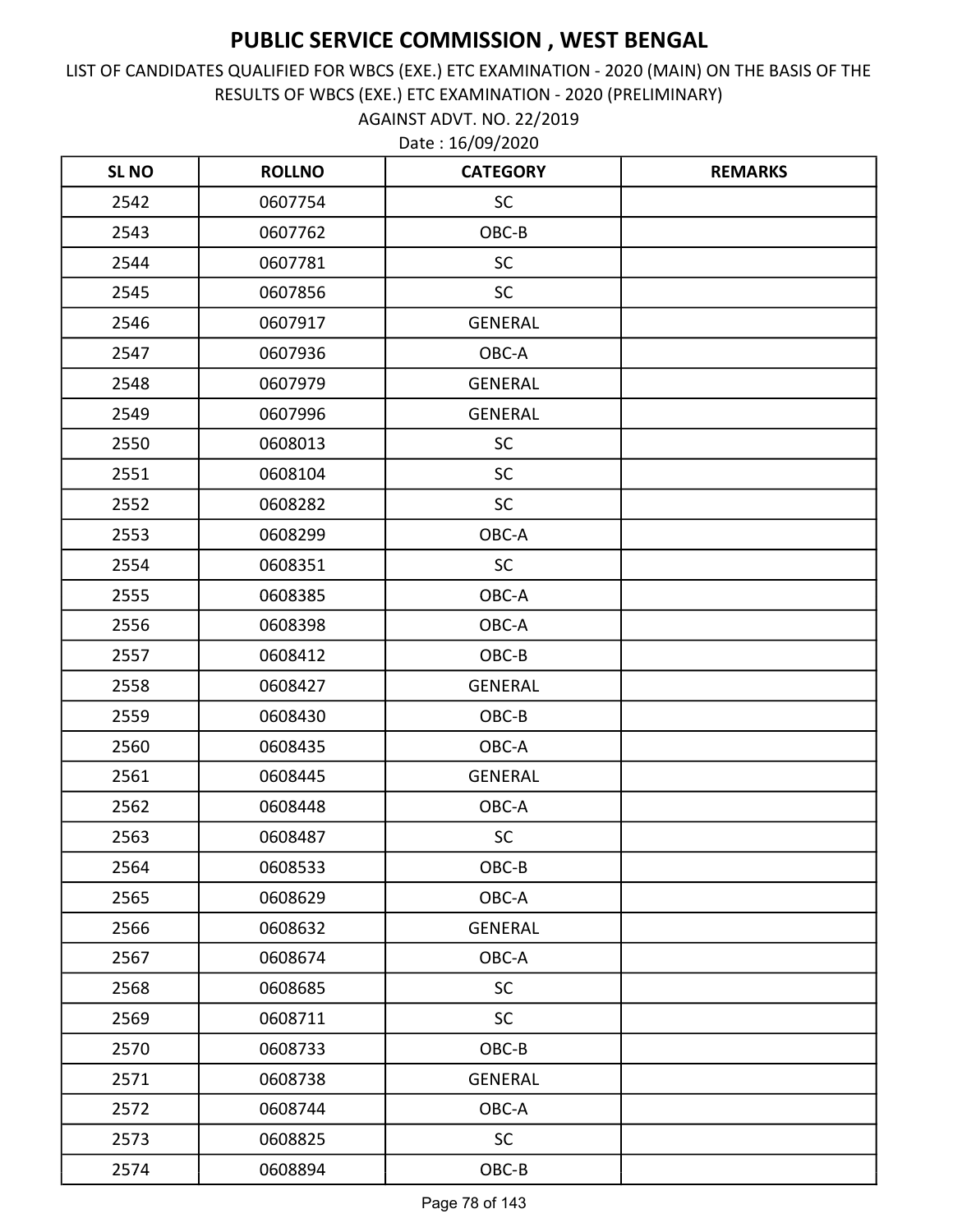AGAINST ADVT. NO. 22/2019 LIST OF CANDIDATES QUALIFIED FOR WBCS (EXE.) ETC EXAMINATION - 2020 (MAIN) ON THE BASIS OF THE RESULTS OF WBCS (EXE.) ETC EXAMINATION - 2020 (PRELIMINARY)

| <b>SL NO</b> | <b>ROLLNO</b> | <b>CATEGORY</b> | <b>REMARKS</b> |
|--------------|---------------|-----------------|----------------|
| 2575         | 0608895       | <b>SC</b>       |                |
| 2576         | 0608927       | OBC-A           |                |
| 2577         | 0609188       | <b>SC</b>       |                |
| 2578         | 0609190       | <b>GENERAL</b>  |                |
| 2579         | 0609197       | <b>SC</b>       |                |
| 2580         | 0609200       | <b>GENERAL</b>  |                |
| 2581         | 0609235       | <b>GENERAL</b>  |                |
| 2582         | 0609246       | <b>SC</b>       |                |
| 2583         | 0609248       | OBC-B           |                |
| 2584         | 0609260       | OBC-B           |                |
| 2585         | 0609300       | OBC-B           |                |
| 2586         | 0609318       | <b>ST</b>       |                |
| 2587         | 0609328       | SC              |                |
| 2588         | 0609336       | <b>SC</b>       |                |
| 2589         | 0609349       | <b>SC</b>       |                |
| 2590         | 0609420       | <b>GENERAL</b>  |                |
| 2591         | 0609423       | <b>GENERAL</b>  |                |
| 2592         | 0609452       | <b>SC</b>       |                |
| 2593         | 0609487       | <b>SC</b>       |                |
| 2594         | 0609489       | <b>GENERAL</b>  |                |
| 2595         | 0609506       | <b>SC</b>       |                |
| 2596         | 0609578       | OBC-A           |                |
| 2597         | 0609620       | SC              |                |
| 2598         | 0609632       | OBC-B           |                |
| 2599         | 0609667       | <b>SC</b>       |                |
| 2600         | 0609681       | OBC-B           |                |
| 2601         | 0609700       | <b>GENERAL</b>  |                |
| 2602         | 0609710       | <b>GENERAL</b>  |                |
| 2603         | 0609734       | OBC-B           |                |
| 2604         | 0609776       | <b>GENERAL</b>  |                |
| 2605         | 0609794       | OBC-B           |                |
| 2606         | 0609936       | <b>SC</b>       |                |
| 2607         | 0610039       | <b>SC</b>       |                |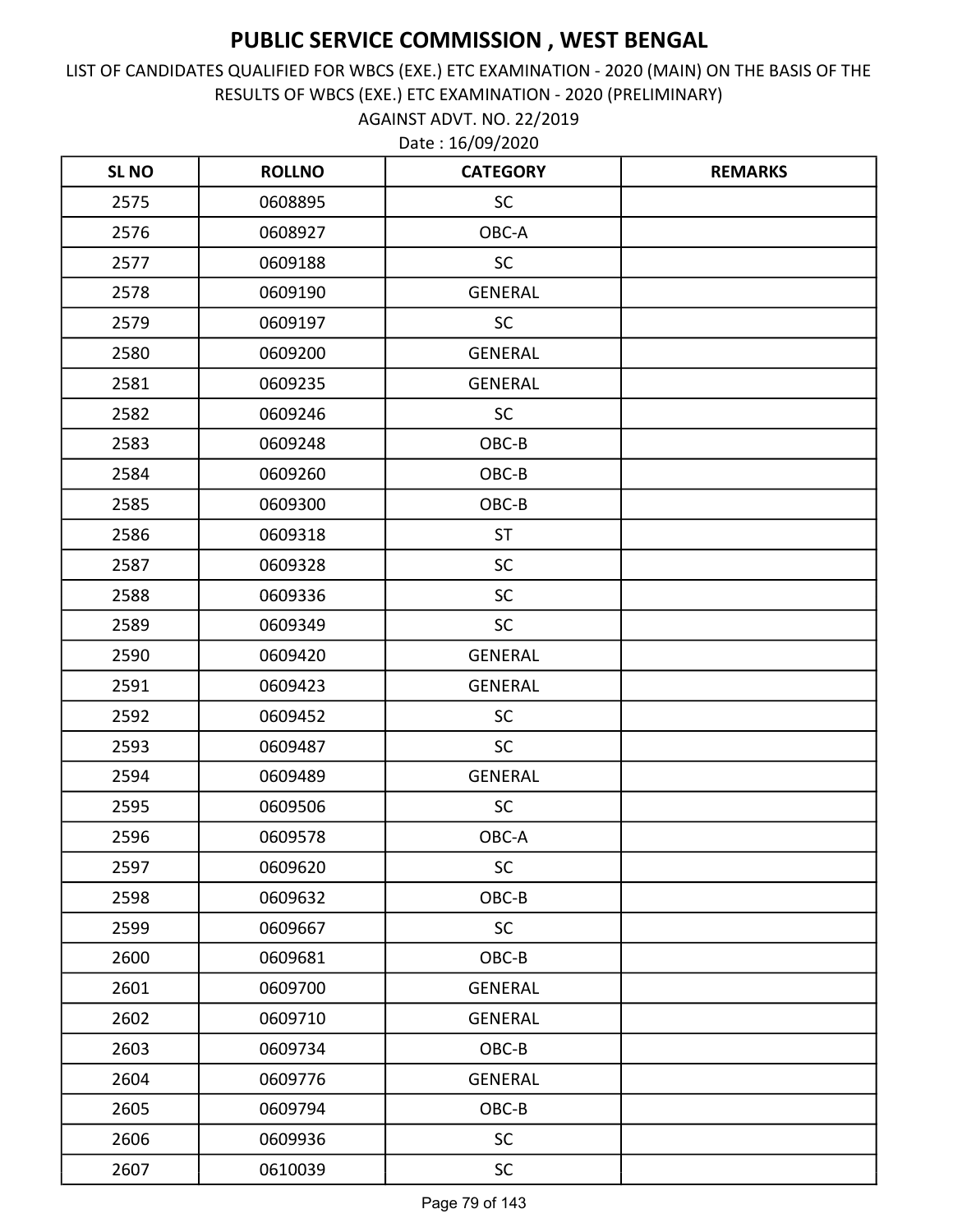AGAINST ADVT. NO. 22/2019 LIST OF CANDIDATES QUALIFIED FOR WBCS (EXE.) ETC EXAMINATION - 2020 (MAIN) ON THE BASIS OF THE RESULTS OF WBCS (EXE.) ETC EXAMINATION - 2020 (PRELIMINARY)

| <b>SLNO</b> | <b>ROLLNO</b> | <b>CATEGORY</b> | <b>REMARKS</b> |
|-------------|---------------|-----------------|----------------|
| 2608        | 0610121       | <b>GENERAL</b>  |                |
| 2609        | 0610132       | <b>SC</b>       |                |
| 2610        | 0610135       | OBC-A           |                |
| 2611        | 0610155       | SC              |                |
| 2612        | 0610196       | SC              |                |
| 2613        | 0610219       | <b>SC</b>       |                |
| 2614        | 0610254       | <b>GENERAL</b>  |                |
| 2615        | 0610323       | OBC-B           |                |
| 2616        | 0610324       | <b>SC</b>       |                |
| 2617        | 0610343       | <b>GENERAL</b>  |                |
| 2618        | 0610406       | OBC-B           |                |
| 2619        | 0610464       | <b>GENERAL</b>  |                |
| 2620        | 0610484       | <b>SC</b>       |                |
| 2621        | 0610582       | GENERAL         |                |
| 2622        | 0610719       | SC              |                |
| 2623        | 0610773       | OBC-B           |                |
| 2624        | 0610850       | SC              |                |
| 2625        | 0610894       | <b>GENERAL</b>  |                |
| 2626        | 0610951       | SC              |                |
| 2627        | 0610958       | OBC-A           |                |
| 2628        | 0611014       | SC              |                |
| 2629        | 0611018       | SC              |                |
| 2630        | 0611036       | SC              |                |
| 2631        | 0611054       | OBC-A           |                |
| 2632        | 0611061       | SC              |                |
| 2633        | 0611077       | <b>SC</b>       |                |
| 2634        | 0611093       | <b>SC</b>       |                |
| 2635        | 0611165       | OBC-A           |                |
| 2636        | 0611174       | SC              |                |
| 2637        | 0611182       | <b>SC</b>       |                |
| 2638        | 0611219       | <b>SC</b>       |                |
| 2639        | 0611228       | <b>GENERAL</b>  |                |
| 2640        | 0611288       | $OBC-B$         |                |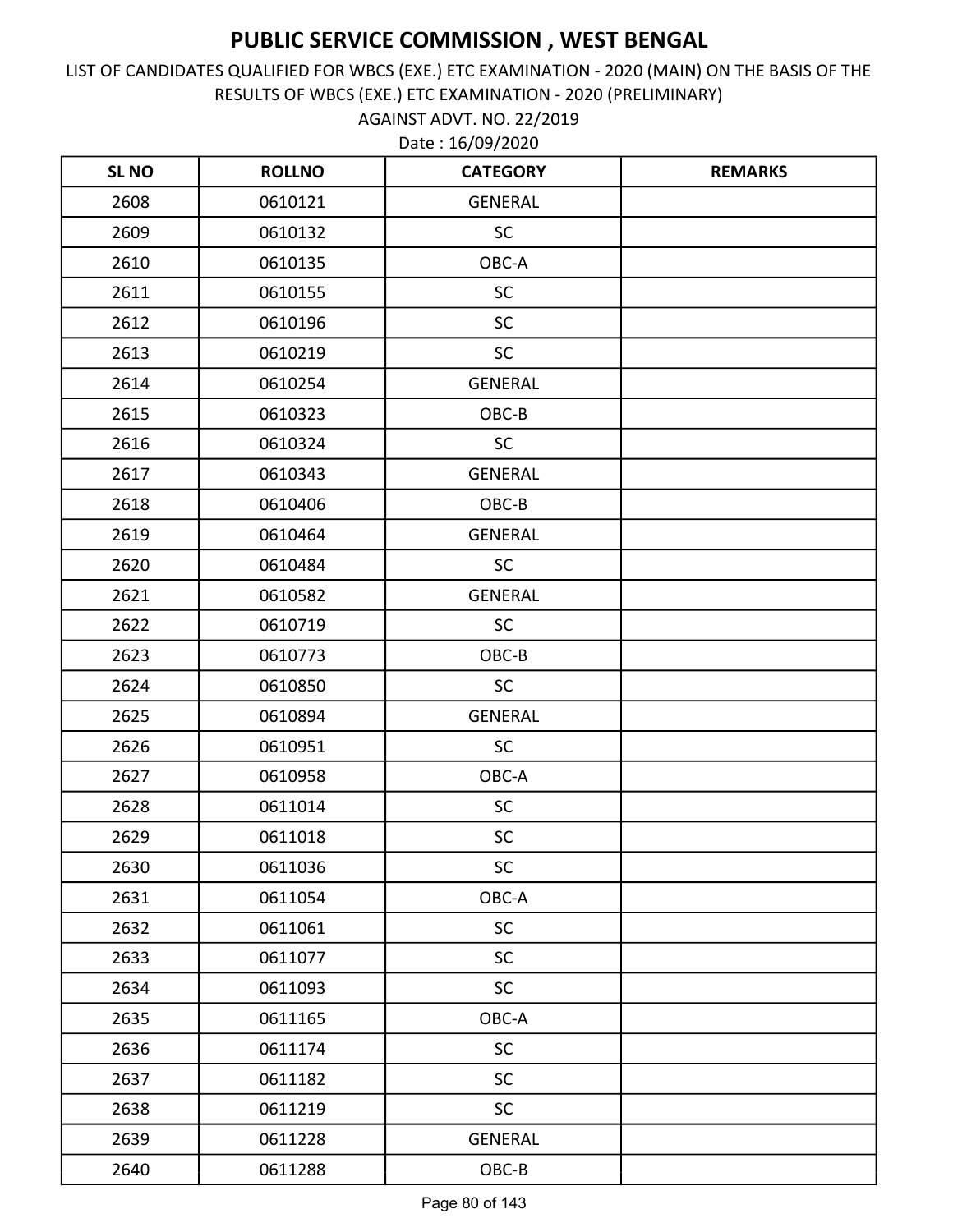AGAINST ADVT. NO. 22/2019 LIST OF CANDIDATES QUALIFIED FOR WBCS (EXE.) ETC EXAMINATION - 2020 (MAIN) ON THE BASIS OF THE RESULTS OF WBCS (EXE.) ETC EXAMINATION - 2020 (PRELIMINARY)

| <b>SLNO</b> | <b>ROLLNO</b> | <b>CATEGORY</b> | <b>REMARKS</b> |
|-------------|---------------|-----------------|----------------|
| 2641        | 0611370       | <b>GENERAL</b>  |                |
| 2642        | 0611406       | OBC-B           |                |
| 2643        | 0611412       | <b>SC</b>       |                |
| 2644        | 0611539       | OBC-A           |                |
| 2645        | 0611627       | OBC-B           |                |
| 2646        | 0611677       | <b>SC</b>       |                |
| 2647        | 0611713       | OBC-A           |                |
| 2648        | 0611729       | OBC-B           |                |
| 2649        | 0611735       | SC              |                |
| 2650        | 0611786       | OBC-B           |                |
| 2651        | 0611804       | <b>GENERAL</b>  |                |
| 2652        | 0611847       | SC              |                |
| 2653        | 0611888       | <b>SC</b>       |                |
| 2654        | 0611922       | <b>GENERAL</b>  |                |
| 2655        | 0611976       | <b>SC</b>       |                |
| 2656        | 0611996       | OBC-A           |                |
| 2657        | 0612002       | OBC-B           |                |
| 2658        | 0612026       | <b>GENERAL</b>  |                |
| 2659        | 0612028       | OBC-A           |                |
| 2660        | 0612221       | SC              |                |
| 2661        | 0612248       | <b>SC</b>       |                |
| 2662        | 0612271       | OBC-B           |                |
| 2663        | 0612273       | OBC-A           |                |
| 2664        | 0612281       | <b>ST</b>       |                |
| 2665        | 0612284       | <b>GENERAL</b>  |                |
| 2666        | 0612294       | <b>GENERAL</b>  |                |
| 2667        | 0612303       | <b>SC</b>       |                |
| 2668        | 0612307       | <b>SC</b>       |                |
| 2669        | 0612440       | OBC-B           |                |
| 2670        | 0612464       | <b>GENERAL</b>  |                |
| 2671        | 0612486       | SC              |                |
| 2672        | 0612522       | <b>SC</b>       |                |
| 2673        | 0612545       | $OBC-B$         |                |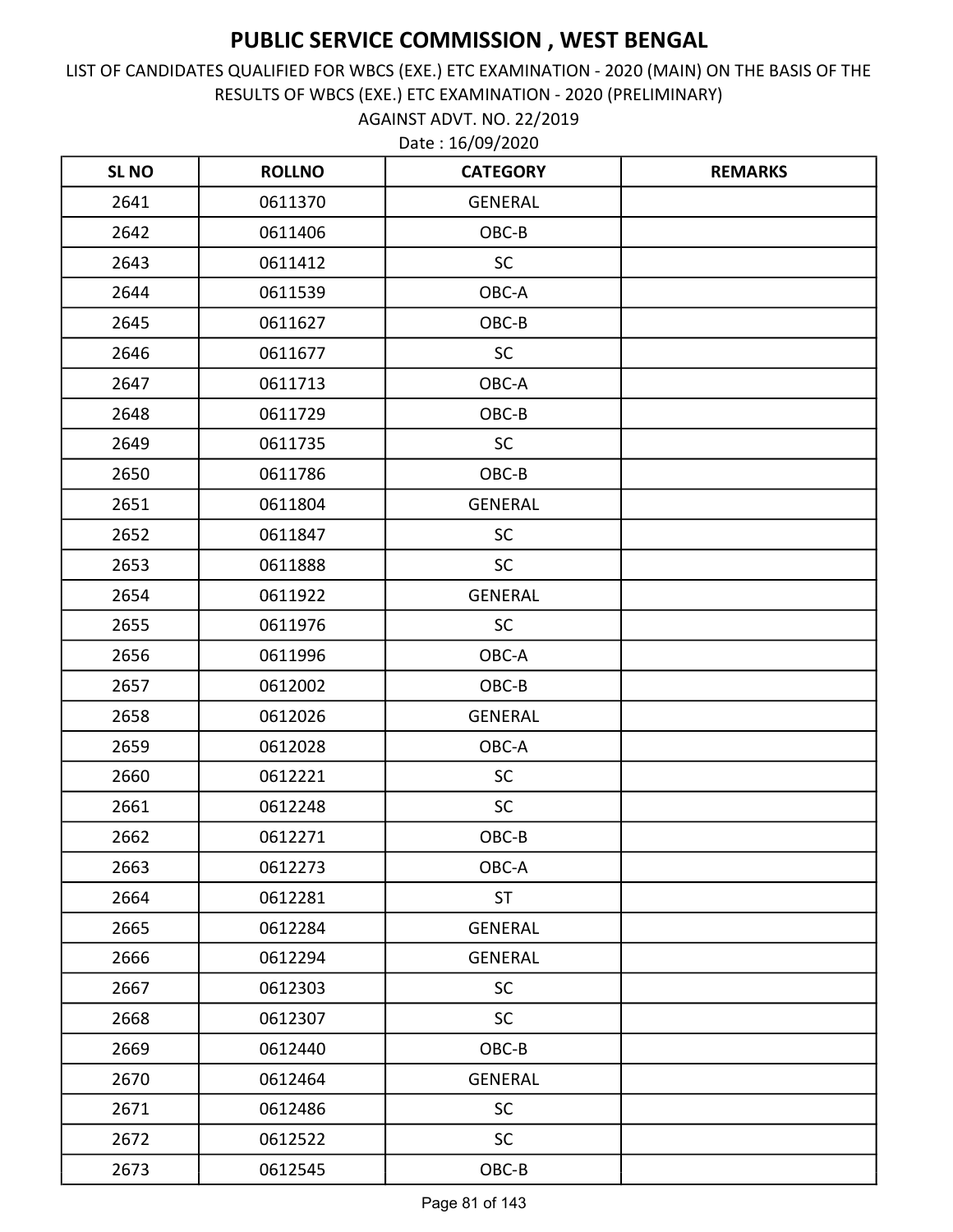AGAINST ADVT. NO. 22/2019 LIST OF CANDIDATES QUALIFIED FOR WBCS (EXE.) ETC EXAMINATION - 2020 (MAIN) ON THE BASIS OF THE RESULTS OF WBCS (EXE.) ETC EXAMINATION - 2020 (PRELIMINARY)

| <b>SLNO</b> | <b>ROLLNO</b> | <b>CATEGORY</b> | <b>REMARKS</b> |
|-------------|---------------|-----------------|----------------|
| 2674        | 0612698       | <b>SC</b>       |                |
| 2675        | 0612753       | OBC-A           |                |
| 2676        | 0612795       | OBC-A           |                |
| 2677        | 0612799       | GENERAL         |                |
| 2678        | 0612871       | <b>SC</b>       |                |
| 2679        | 0612933       | <b>GENERAL</b>  |                |
| 2680        | 0612940       | <b>GENERAL</b>  |                |
| 2681        | 0613063       | <b>GENERAL</b>  |                |
| 2682        | 0613162       | <b>GENERAL</b>  |                |
| 2683        | 0613180       | OBC-B           |                |
| 2684        | 0613222       | <b>GENERAL</b>  |                |
| 2685        | 0613307       | OBC-A           |                |
| 2686        | 0613351       | <b>SC</b>       |                |
| 2687        | 0613354       | GENERAL         |                |
| 2688        | 0613516       | <b>SC</b>       |                |
| 2689        | 0613518       | OBC-B           |                |
| 2690        | 0613528       | <b>GENERAL</b>  |                |
| 2691        | 0613556       | OBC-B           |                |
| 2692        | 0613570       | <b>GENERAL</b>  |                |
| 2693        | 0613652       | OBC-A           |                |
| 2694        | 0613671       | OBC-A           |                |
| 2695        | 0613699       | OBC-A           |                |
| 2696        | 0613700       | <b>GENERAL</b>  |                |
| 2697        | 0613710       | OBC-B           |                |
| 2698        | 0613773       | SC              |                |
| 2699        | 0613815       | SC              |                |
| 2700        | 0613850       | <b>SC</b>       |                |
| 2701        | 0613915       | SC              |                |
| 2702        | 0614026       | <b>SC</b>       |                |
| 2703        | 0614042       | <b>SC</b>       |                |
| 2704        | 0614051       | GENERAL         |                |
| 2705        | 0614081       | OBC-A           |                |
| 2706        | 0614105       | <b>GENERAL</b>  |                |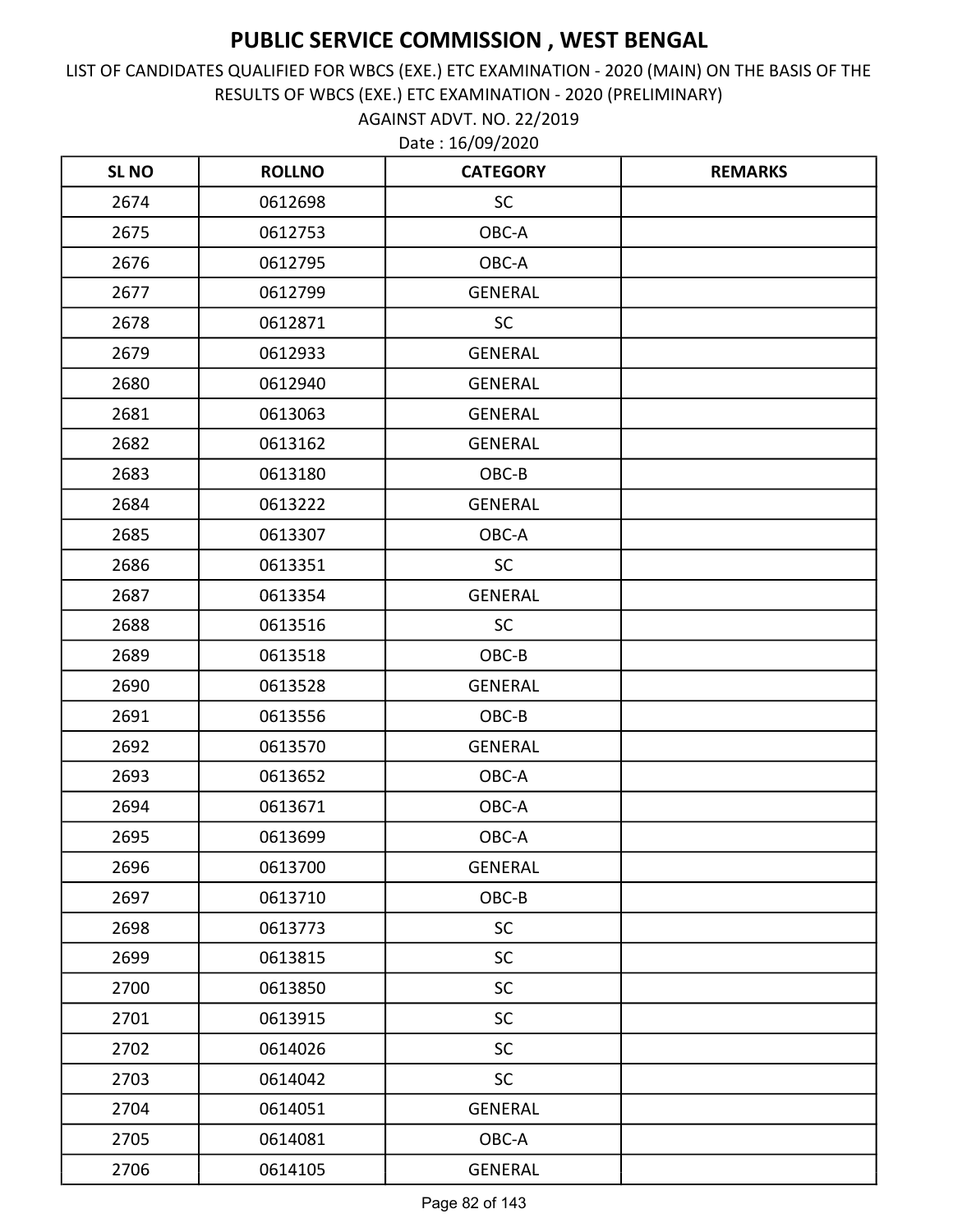AGAINST ADVT. NO. 22/2019 LIST OF CANDIDATES QUALIFIED FOR WBCS (EXE.) ETC EXAMINATION - 2020 (MAIN) ON THE BASIS OF THE RESULTS OF WBCS (EXE.) ETC EXAMINATION - 2020 (PRELIMINARY)

| <b>SLNO</b> | <b>ROLLNO</b> | <b>CATEGORY</b> | <b>REMARKS</b> |
|-------------|---------------|-----------------|----------------|
| 2707        | 0614162       | OBC-A           |                |
| 2708        | 0614181       | SC              |                |
| 2709        | 0614226       | <b>SC</b>       |                |
| 2710        | 0614240       | OBC-B           |                |
| 2711        | 0614269       | <b>SC</b>       |                |
| 2712        | 0614293       | <b>SC</b>       |                |
| 2713        | 0614307       | <b>GENERAL</b>  |                |
| 2714        | 0614312       | <b>GENERAL</b>  |                |
| 2715        | 0614320       | GENERAL         |                |
| 2716        | 0614436       | <b>SC</b>       |                |
| 2717        | 0614460       | OBC-A           |                |
| 2718        | 0614489       | OBC-B           |                |
| 2719        | 0614490       | OBC-B           |                |
| 2720        | 0614520       | OBC-B           |                |
| 2721        | 0614529       | SC              |                |
| 2722        | 0614561       | SC              |                |
| 2723        | 0614568       | OBC-B           |                |
| 2724        | 0614592       | OBC-B           |                |
| 2725        | 0614597       | <b>GENERAL</b>  |                |
| 2726        | 0614628       | SC              |                |
| 2727        | 0614660       | <b>SC</b>       |                |
| 2728        | 0614676       | OBC-A           |                |
| 2729        | 0614738       | SC              |                |
| 2730        | 0614815       | <b>SC</b>       |                |
| 2731        | 0614822       | OBC-B           |                |
| 2732        | 0614890       | GENERAL         |                |
| 2733        | 0614959       | OBC-B           |                |
| 2734        | 0614967       | <b>SC</b>       |                |
| 2735        | 0615049       | <b>GENERAL</b>  |                |
| 2736        | 0615052       | OBC-B           |                |
| 2737        | 0615072       | <b>SC</b>       |                |
| 2738        | 0615144       | OBC-A           |                |
| 2739        | 0615167       | ${\sf SC}$      |                |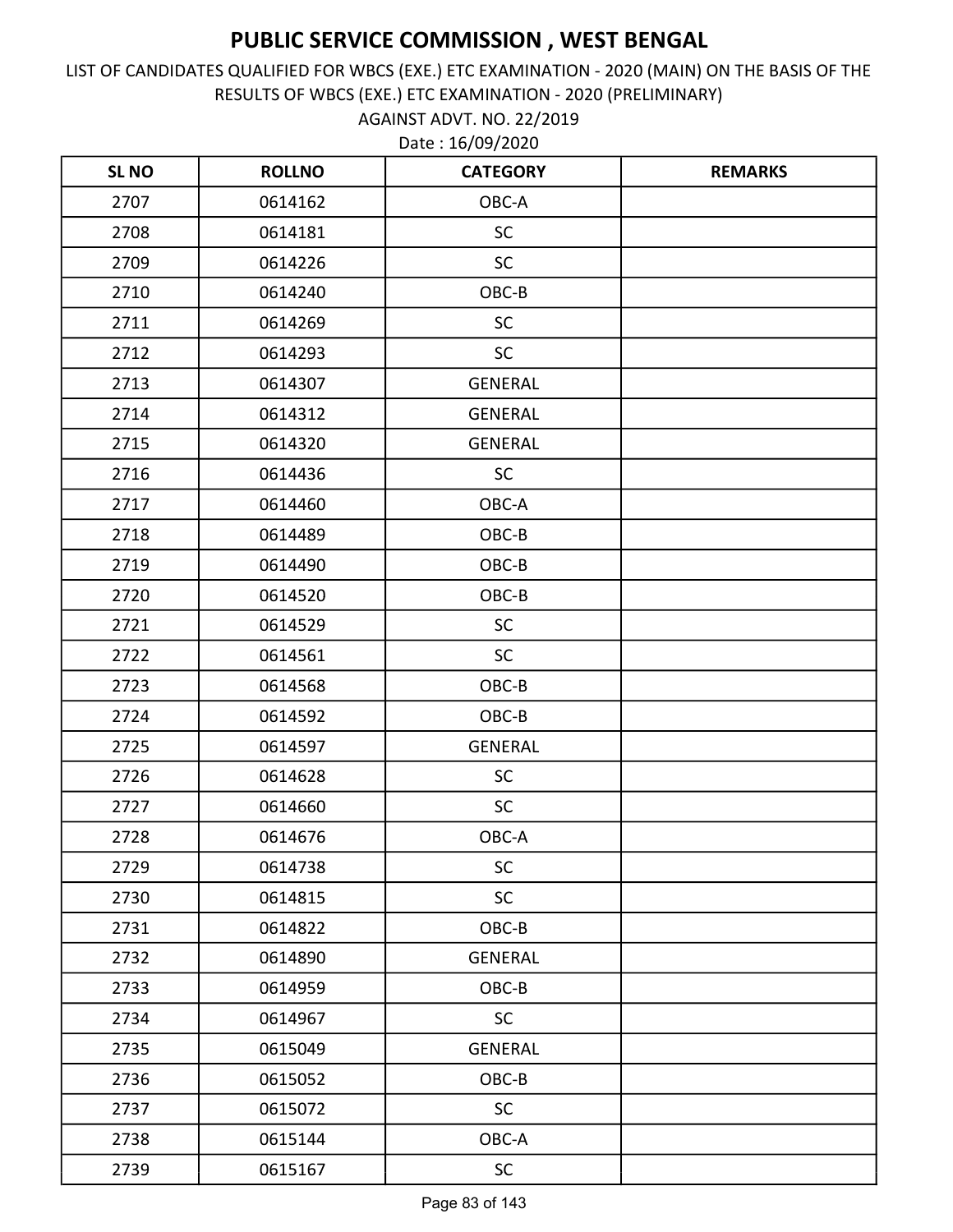LIST OF CANDIDATES QUALIFIED FOR WBCS (EXE.) ETC EXAMINATION - 2020 (MAIN) ON THE BASIS OF THE RESULTS OF WBCS (EXE.) ETC EXAMINATION - 2020 (PRELIMINARY)

Date : 16/09/2020 AGAINST ADVT. NO. 22/2019

| <b>SLNO</b> | <b>ROLLNO</b> | <b>CATEGORY</b> | <b>REMARKS</b> |
|-------------|---------------|-----------------|----------------|
| 2740        | 0615308       | <b>SC</b>       |                |
| 2741        | 0615351       | <b>SC</b>       |                |
| 2742        | 0615352       | <b>SC</b>       |                |
| 2743        | 0615378       | <b>SC</b>       |                |
| 2744        | 0615382       | OBC-A           |                |
| 2745        | 0615389       | <b>ST</b>       |                |
| 2746        | 0615448       | <b>GENERAL</b>  |                |
| 2747        | 0615489       | <b>GENERAL</b>  |                |
| 2748        | 0615565       | OBC-B           |                |
| 2749        | 0615616       | GENERAL         |                |
| 2750        | 0615665       | OBC-B           |                |
| 2751        | 0615740       | OBC-B           |                |
| 2752        | 0615752       | OBC-B           |                |
| 2753        | 0615768       | <b>SC</b>       |                |
| 2754        | 0615817       | OBC-B           |                |
| 2755        | 0615860       | OBC-B           |                |
| 2756        | 0615883       | OBC-B           |                |
| 2757        | 0615884       | OBC-B           |                |
| 2758        | 0615915       | <b>SC</b>       |                |
| 2759        | 0615950       | <b>GENERAL</b>  |                |
| 2760        | 0615956       | <b>SC</b>       |                |
| 2761        | 0615973       | <b>SC</b>       |                |
| 2762        | 0615985       | SC              |                |
| 2763        | 0616016       | SC              |                |
| 2764        | 0616019       | <b>SC</b>       |                |
| 2765        | 0616033       | <b>SC</b>       |                |
| 2766        | 0616034       | <b>SC</b>       |                |
| 2767        | 0616137       | <b>SC</b>       |                |
| 2768        | 0616142       | OBC-B           |                |
| 2769        | 0616176       | OBC-B           |                |
| 2770        | 0616187       | <b>SC</b>       |                |
| 2771        | 0616267       | <b>SC</b>       |                |
| 2772        | 0616289       | OBC-A           |                |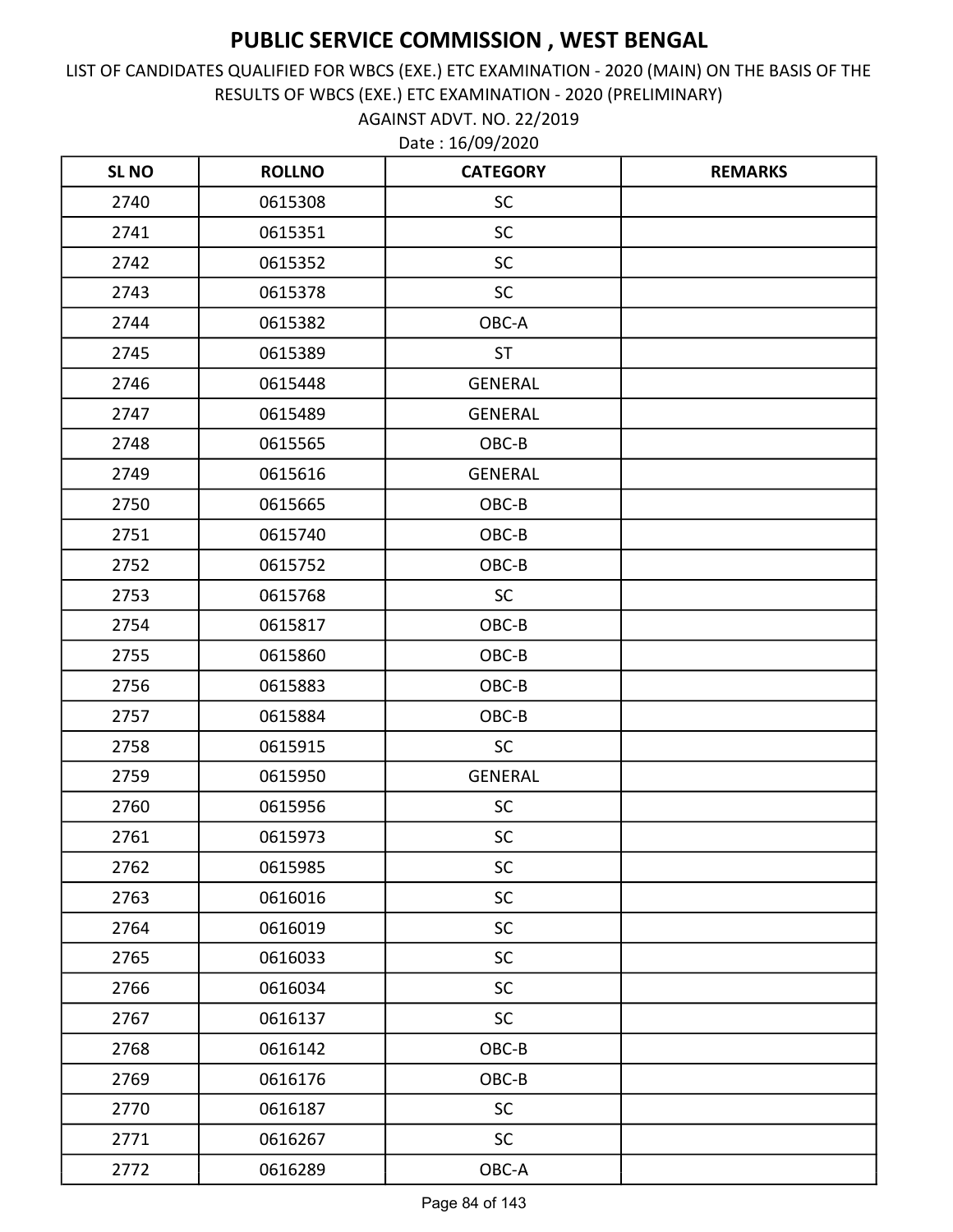AGAINST ADVT. NO. 22/2019 LIST OF CANDIDATES QUALIFIED FOR WBCS (EXE.) ETC EXAMINATION - 2020 (MAIN) ON THE BASIS OF THE RESULTS OF WBCS (EXE.) ETC EXAMINATION - 2020 (PRELIMINARY)

| <b>SLNO</b> | <b>ROLLNO</b> | <b>CATEGORY</b> | <b>REMARKS</b> |
|-------------|---------------|-----------------|----------------|
| 2773        | 0616311       | OBC-A           |                |
| 2774        | 0616343       | <b>SC</b>       |                |
| 2775        | 0616406       | SC              |                |
| 2776        | 0616469       | <b>GENERAL</b>  |                |
| 2777        | 0616489       | <b>SC</b>       |                |
| 2778        | 0616561       | <b>SC</b>       |                |
| 2779        | 0616563       | OBC-B           |                |
| 2780        | 0616610       | <b>SC</b>       |                |
| 2781        | 0616676       | <b>SC</b>       |                |
| 2782        | 0616682       | OBC-B           |                |
| 2783        | 0616725       | <b>GENERAL</b>  |                |
| 2784        | 0616775       | SC              |                |
| 2785        | 0616872       | SC              |                |
| 2786        | 0616886       | <b>GENERAL</b>  |                |
| 2787        | 0616896       | OBC-B           |                |
| 2788        | 0616930       | <b>GENERAL</b>  |                |
| 2789        | 0616961       | <b>SC</b>       |                |
| 2790        | 0617011       | OBC-A           |                |
| 2791        | 0617034       | OBC-B           |                |
| 2792        | 0617079       | <b>SC</b>       |                |
| 2793        | 0617118       | <b>GENERAL</b>  | PH(LD&CP)      |
| 2794        | 0617141       | <b>GENERAL</b>  | PH(LD&CP)      |
| 2795        | 0617229       | SC              | PH(LV)         |
| 2796        | 0617230       | OBC-A           | PH(LV)         |
| 2797        | 0617232       | OBC-A           | PH(LV)         |
| 2798        | 0617234       | OBC-B           | PH(LV)         |
| 2799        | 0617250       | OBC-B           | PH(LV)         |
| 2800        | 0617252       | OBC-B           | PH(LV)         |
| 2801        | 0617254       | SC              | PH(LV)         |
| 2802        | 0617258       | <b>GENERAL</b>  | PH(LV)         |
| 2803        | 0617262       | OBC-A           | PH(LV)         |
| 2804        | 0617263       | GENERAL         | PH(LV)         |
| 2805        | 0617267       | GENERAL         | PH(LV)         |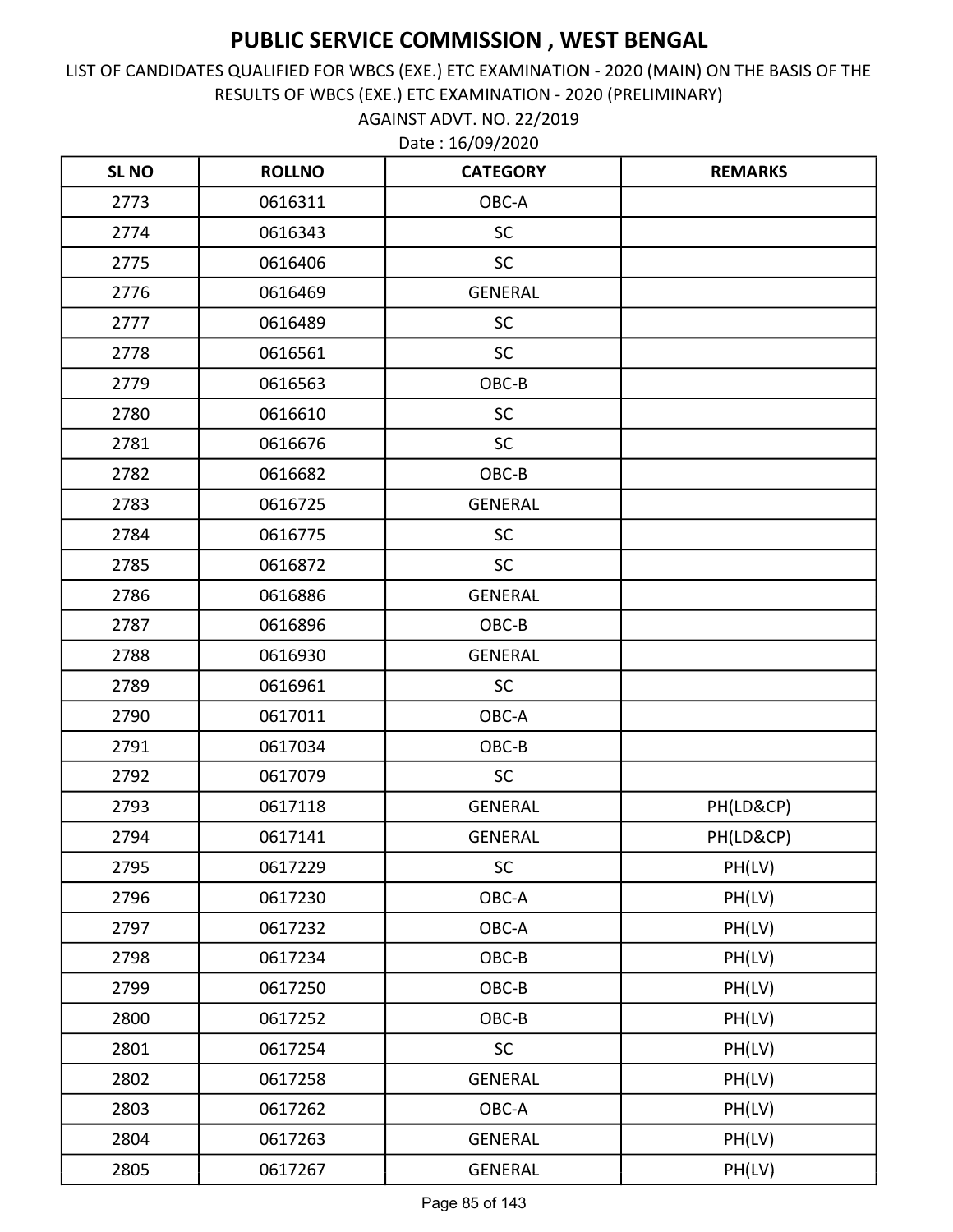AGAINST ADVT. NO. 22/2019 LIST OF CANDIDATES QUALIFIED FOR WBCS (EXE.) ETC EXAMINATION - 2020 (MAIN) ON THE BASIS OF THE RESULTS OF WBCS (EXE.) ETC EXAMINATION - 2020 (PRELIMINARY)

| <b>SLNO</b> | <b>ROLLNO</b> | <b>CATEGORY</b> | <b>REMARKS</b> |
|-------------|---------------|-----------------|----------------|
| 2806        | 0617269       | <b>GENERAL</b>  | PH(LV)         |
| 2807        | 0700128       | OBC-A           |                |
| 2808        | 0700192       | OBC-B           |                |
| 2809        | 0700196       | <b>GENERAL</b>  |                |
| 2810        | 0700223       | OBC-A           |                |
| 2811        | 0700291       | <b>GENERAL</b>  |                |
| 2812        | 0700455       | <b>GENERAL</b>  |                |
| 2813        | 0700499       | OBC-B           |                |
| 2814        | 0700536       | <b>GENERAL</b>  |                |
| 2815        | 0700593       | <b>GENERAL</b>  |                |
| 2816        | 0700602       | <b>GENERAL</b>  |                |
| 2817        | 0700614       | <b>GENERAL</b>  |                |
| 2818        | 0700666       | SC              |                |
| 2819        | 0700677       | OBC-B           |                |
| 2820        | 0700801       | <b>GENERAL</b>  |                |
| 2821        | 0700805       | OBC-A           |                |
| 2822        | 0700809       | OBC-B           |                |
| 2823        | 0700890       | <b>GENERAL</b>  |                |
| 2824        | 0700932       | <b>GENERAL</b>  |                |
| 2825        | 0700966       | SC              |                |
| 2826        | 0700990       | <b>GENERAL</b>  |                |
| 2827        | 0701131       | <b>GENERAL</b>  |                |
| 2828        | 0701234       | SC              |                |
| 2829        | 0701291       | <b>SC</b>       |                |
| 2830        | 0701340       | <b>GENERAL</b>  |                |
| 2831        | 0701360       | <b>GENERAL</b>  |                |
| 2832        | 0701433       | OBC-A           |                |
| 2833        | 0701454       | <b>SC</b>       |                |
| 2834        | 0701487       | <b>GENERAL</b>  |                |
| 2835        | 0701498       | <b>SC</b>       |                |
| 2836        | 0701570       | <b>SC</b>       |                |
| 2837        | 0701611       | <b>GENERAL</b>  |                |
| 2838        | 0701711       | <b>GENERAL</b>  |                |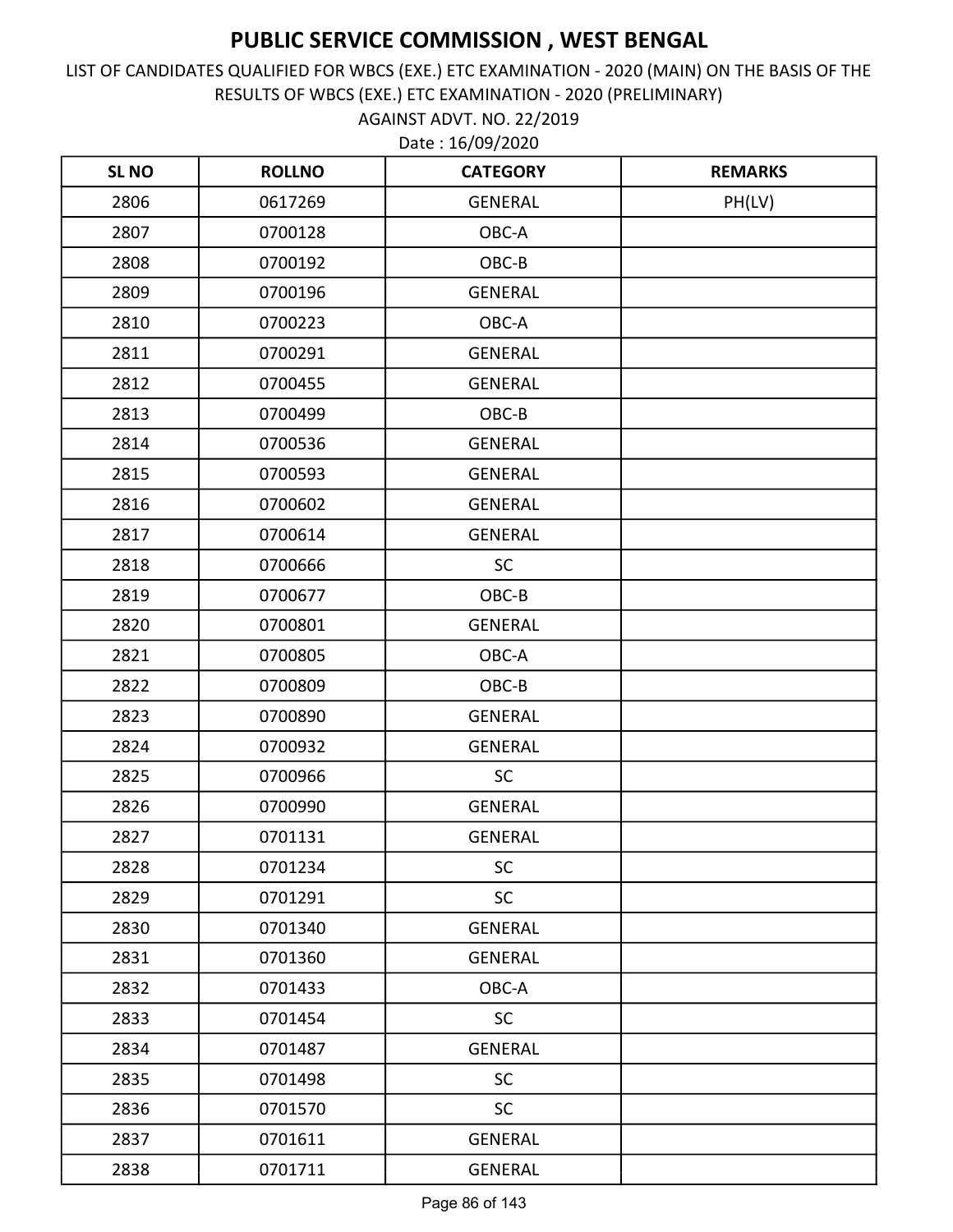AGAINST ADVT. NO. 22/2019 LIST OF CANDIDATES QUALIFIED FOR WBCS (EXE.) ETC EXAMINATION - 2020 (MAIN) ON THE BASIS OF THE RESULTS OF WBCS (EXE.) ETC EXAMINATION - 2020 (PRELIMINARY)

| <b>SL NO</b> | <b>ROLLNO</b> | <b>CATEGORY</b> | <b>REMARKS</b> |
|--------------|---------------|-----------------|----------------|
| 2839         | 0701773       | <b>GENERAL</b>  |                |
| 2840         | 0701799       | <b>SC</b>       |                |
| 2841         | 0701833       | <b>GENERAL</b>  |                |
| 2842         | 0701845       | OBC-A           |                |
| 2843         | 0701897       | <b>GENERAL</b>  |                |
| 2844         | 0702080       | OBC-B           |                |
| 2845         | 0702115       | <b>GENERAL</b>  |                |
| 2846         | 0702122       | <b>GENERAL</b>  |                |
| 2847         | 0702214       | <b>GENERAL</b>  |                |
| 2848         | 0702428       | <b>GENERAL</b>  |                |
| 2849         | 0702495       | <b>SC</b>       |                |
| 2850         | 0702544       | OBC-A           |                |
| 2851         | 0702569       | SC              |                |
| 2852         | 0702572       | SC              |                |
| 2853         | 0702576       | <b>SC</b>       |                |
| 2854         | 0702731       | <b>ST</b>       |                |
| 2855         | 0702806       | <b>GENERAL</b>  |                |
| 2856         | 0702926       | <b>GENERAL</b>  |                |
| 2857         | 0702982       | OBC-B           |                |
| 2858         | 0703055       | SC              |                |
| 2859         | 0703107       | <b>GENERAL</b>  |                |
| 2860         | 0703108       | <b>GENERAL</b>  |                |
| 2861         | 0703123       | OBC-B           |                |
| 2862         | 0703158       | GENERAL         |                |
| 2863         | 0703171       | <b>GENERAL</b>  |                |
| 2864         | 0703188       | <b>GENERAL</b>  |                |
| 2865         | 0703192       | GENERAL         |                |
| 2866         | 0703240       | <b>GENERAL</b>  |                |
| 2867         | 0703304       | OBC-B           |                |
| 2868         | 0703388       | SC              |                |
| 2869         | 0703414       | <b>SC</b>       |                |
| 2870         | 0703426       | <b>GENERAL</b>  |                |
| 2871         | 0703450       | GENERAL         |                |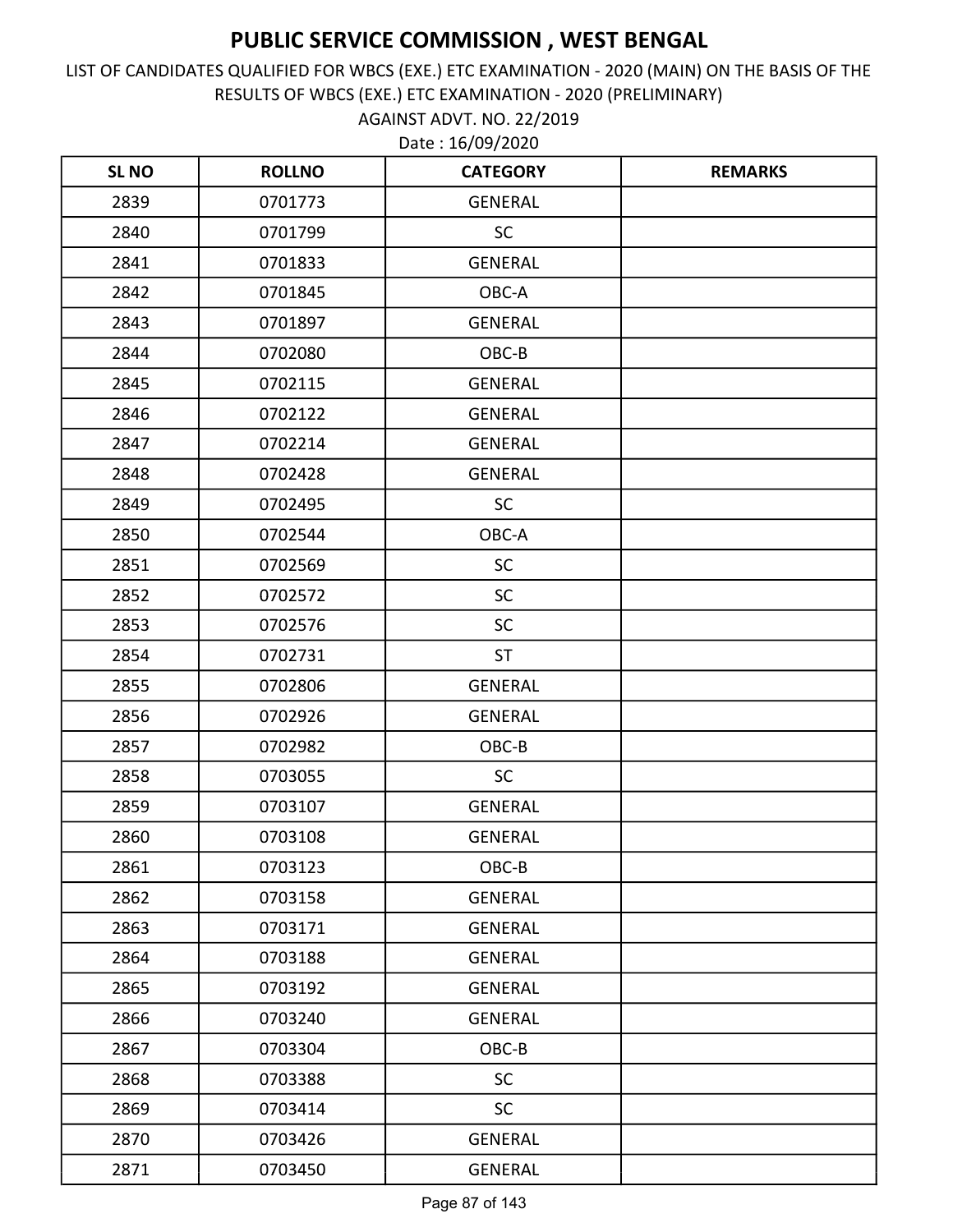AGAINST ADVT. NO. 22/2019 LIST OF CANDIDATES QUALIFIED FOR WBCS (EXE.) ETC EXAMINATION - 2020 (MAIN) ON THE BASIS OF THE RESULTS OF WBCS (EXE.) ETC EXAMINATION - 2020 (PRELIMINARY)

| <b>SL NO</b> | <b>ROLLNO</b> | <b>CATEGORY</b> | <b>REMARKS</b> |
|--------------|---------------|-----------------|----------------|
| 2872         | 0703516       | <b>GENERAL</b>  |                |
| 2873         | 0703543       | <b>GENERAL</b>  |                |
| 2874         | 0703605       | <b>GENERAL</b>  |                |
| 2875         | 0703665       | OBC-B           |                |
| 2876         | 0703781       | <b>GENERAL</b>  |                |
| 2877         | 0703789       | <b>GENERAL</b>  |                |
| 2878         | 0703840       | OBC-B           |                |
| 2879         | 0703946       | <b>GENERAL</b>  |                |
| 2880         | 0703964       | <b>GENERAL</b>  |                |
| 2881         | 0704002       | OBC-B           |                |
| 2882         | 0704042       | <b>GENERAL</b>  |                |
| 2883         | 0704149       | <b>GENERAL</b>  |                |
| 2884         | 0704196       | OBC-A           |                |
| 2885         | 0704207       | OBC-A           |                |
| 2886         | 0704208       | <b>GENERAL</b>  |                |
| 2887         | 0704213       | <b>SC</b>       |                |
| 2888         | 0704219       | <b>GENERAL</b>  |                |
| 2889         | 0704319       | <b>GENERAL</b>  |                |
| 2890         | 0704442       | OBC-B           |                |
| 2891         | 0704473       | OBC-B           |                |
| 2892         | 0704751       | OBC-B           |                |
| 2893         | 0704755       | OBC-A           |                |
| 2894         | 0704830       | OBC-B           |                |
| 2895         | 0704925       | <b>GENERAL</b>  |                |
| 2896         | 0704980       | SC              |                |
| 2897         | 0704986       | <b>GENERAL</b>  |                |
| 2898         | 0704995       | OBC-B           |                |
| 2899         | 0705014       | <b>GENERAL</b>  |                |
| 2900         | 0705032       | <b>GENERAL</b>  |                |
| 2901         | 0705040       | <b>GENERAL</b>  |                |
| 2902         | 0705054       | <b>SC</b>       |                |
| 2903         | 0705175       | <b>GENERAL</b>  |                |
| 2904         | 0705274       | SC              |                |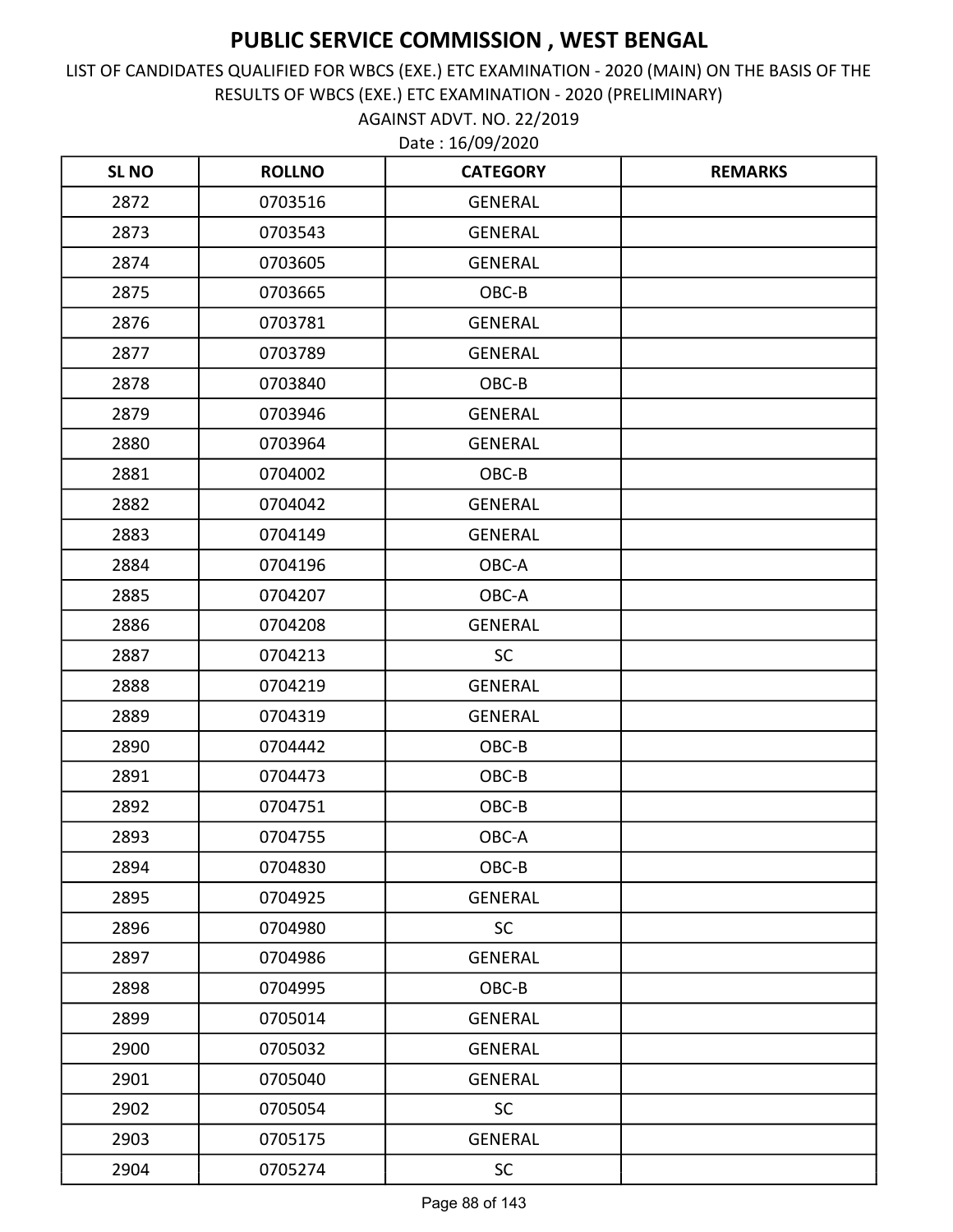AGAINST ADVT. NO. 22/2019 LIST OF CANDIDATES QUALIFIED FOR WBCS (EXE.) ETC EXAMINATION - 2020 (MAIN) ON THE BASIS OF THE RESULTS OF WBCS (EXE.) ETC EXAMINATION - 2020 (PRELIMINARY)

| <b>SLNO</b> | <b>ROLLNO</b> | <b>CATEGORY</b> | <b>REMARKS</b> |
|-------------|---------------|-----------------|----------------|
| 2905        | 0705380       | <b>GENERAL</b>  |                |
| 2906        | 0705476       | <b>GENERAL</b>  |                |
| 2907        | 0705485       | <b>GENERAL</b>  |                |
| 2908        | 0705502       | OBC-A           |                |
| 2909        | 0705624       | <b>GENERAL</b>  |                |
| 2910        | 0705669       | SC              |                |
| 2911        | 0705750       | <b>GENERAL</b>  |                |
| 2912        | 0705793       | SC              |                |
| 2913        | 0705822       | <b>GENERAL</b>  |                |
| 2914        | 0705830       | OBC-A           |                |
| 2915        | 0705877       | OBC-A           |                |
| 2916        | 0705910       | <b>GENERAL</b>  |                |
| 2917        | 0705988       | OBC-B           |                |
| 2918        | 0706041       | <b>GENERAL</b>  |                |
| 2919        | 0706084       | <b>GENERAL</b>  |                |
| 2920        | 0706108       | <b>GENERAL</b>  |                |
| 2921        | 0706144       | <b>GENERAL</b>  |                |
| 2922        | 0706167       | OBC-B           |                |
| 2923        | 0706193       | <b>GENERAL</b>  |                |
| 2924        | 0706248       | <b>GENERAL</b>  |                |
| 2925        | 0706293       | <b>GENERAL</b>  |                |
| 2926        | 0706442       | SC              |                |
| 2927        | 0706460       | <b>GENERAL</b>  |                |
| 2928        | 0706478       | OBC-B           |                |
| 2929        | 0706496       | <b>GENERAL</b>  |                |
| 2930        | 0706519       | OBC-B           |                |
| 2931        | 0706535       | <b>GENERAL</b>  |                |
| 2932        | 0706546       | <b>SC</b>       |                |
| 2933        | 0706623       | <b>GENERAL</b>  |                |
| 2934        | 0706669       | OBC-B           |                |
| 2935        | 0706686       | OBC-A           |                |
| 2936        | 0706704       | OBC-A           |                |
| 2937        | 0706711       | GENERAL         |                |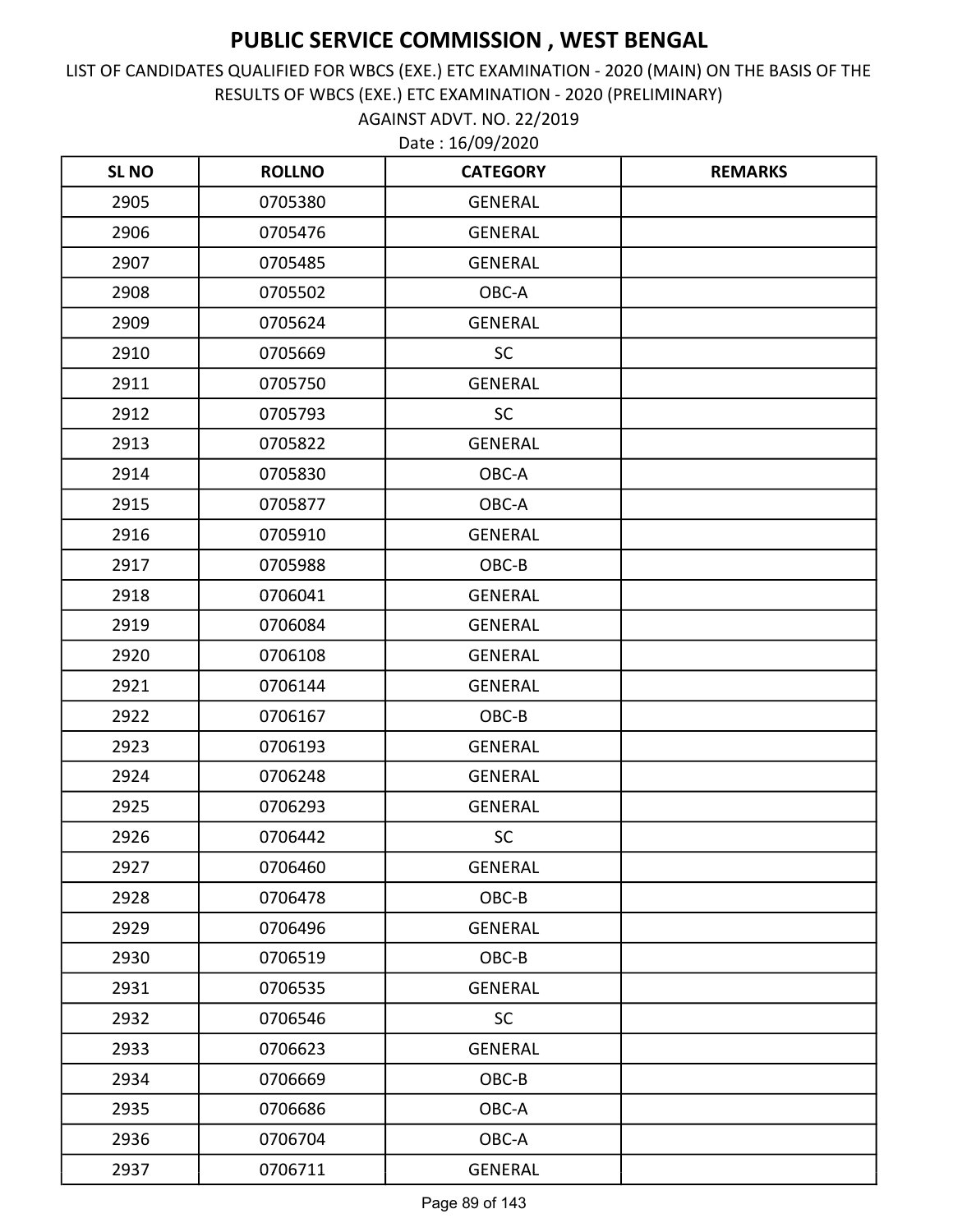AGAINST ADVT. NO. 22/2019 LIST OF CANDIDATES QUALIFIED FOR WBCS (EXE.) ETC EXAMINATION - 2020 (MAIN) ON THE BASIS OF THE RESULTS OF WBCS (EXE.) ETC EXAMINATION - 2020 (PRELIMINARY)

| <b>SLNO</b> | <b>ROLLNO</b> | <b>CATEGORY</b> | <b>REMARKS</b> |
|-------------|---------------|-----------------|----------------|
| 2938        | 0706825       | OBC-A           |                |
| 2939        | 0706914       | <b>SC</b>       |                |
| 2940        | 0706931       | OBC-A           |                |
| 2941        | 0706970       | <b>GENERAL</b>  |                |
| 2942        | 0707019       | OBC-A           |                |
| 2943        | 0707092       | <b>GENERAL</b>  |                |
| 2944        | 0707254       | <b>GENERAL</b>  |                |
| 2945        | 0707260       | <b>SC</b>       |                |
| 2946        | 0707301       | <b>GENERAL</b>  |                |
| 2947        | 0707302       | OBC-B           |                |
| 2948        | 0707366       | <b>SC</b>       |                |
| 2949        | 0707408       | <b>GENERAL</b>  |                |
| 2950        | 0707423       | <b>GENERAL</b>  |                |
| 2951        | 0707440       | <b>GENERAL</b>  |                |
| 2952        | 0707443       | OBC-A           |                |
| 2953        | 0707521       | <b>GENERAL</b>  |                |
| 2954        | 0707560       | <b>GENERAL</b>  |                |
| 2955        | 0707687       | <b>GENERAL</b>  |                |
| 2956        | 0707693       | <b>GENERAL</b>  |                |
| 2957        | 0707789       | <b>GENERAL</b>  |                |
| 2958        | 0707857       | <b>GENERAL</b>  |                |
| 2959        | 0707919       | <b>GENERAL</b>  |                |
| 2960        | 0708187       | <b>GENERAL</b>  |                |
| 2961        | 0708294       | OBC-B           |                |
| 2962        | 0708613       | <b>GENERAL</b>  |                |
| 2963        | 0708629       | <b>GENERAL</b>  |                |
| 2964        | 0708710       | <b>GENERAL</b>  |                |
| 2965        | 0708830       | <b>GENERAL</b>  |                |
| 2966        | 0708874       | <b>GENERAL</b>  |                |
| 2967        | 0709008       | <b>GENERAL</b>  |                |
| 2968        | 0709044       | <b>GENERAL</b>  |                |
| 2969        | 0709067       | OBC-A           |                |
| 2970        | 0709448       | OBC-B           |                |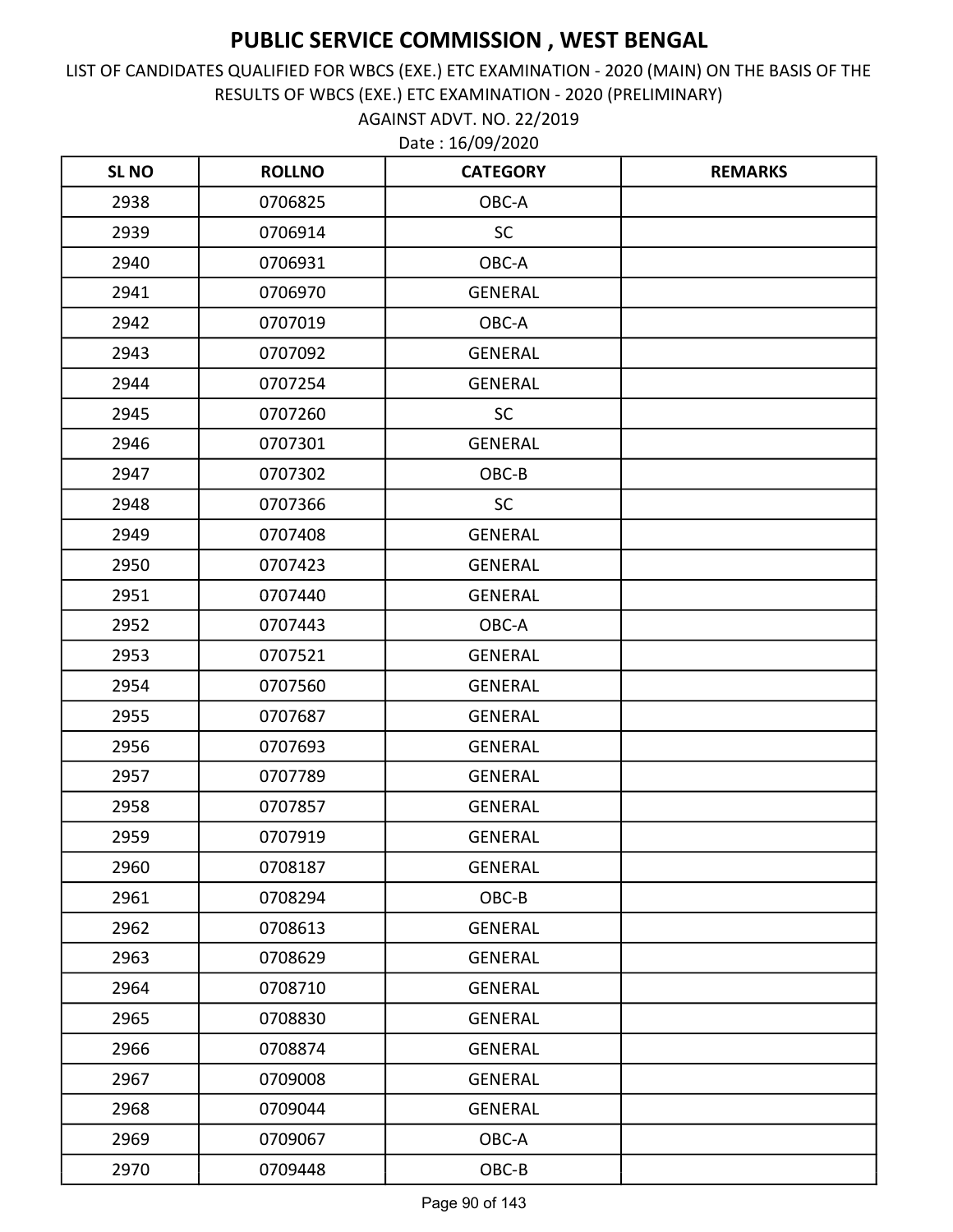AGAINST ADVT. NO. 22/2019 LIST OF CANDIDATES QUALIFIED FOR WBCS (EXE.) ETC EXAMINATION - 2020 (MAIN) ON THE BASIS OF THE RESULTS OF WBCS (EXE.) ETC EXAMINATION - 2020 (PRELIMINARY)

| <b>SL NO</b> | <b>ROLLNO</b> | <b>CATEGORY</b> | <b>REMARKS</b> |
|--------------|---------------|-----------------|----------------|
| 2971         | 0709523       | <b>GENERAL</b>  |                |
| 2972         | 0709565       | <b>GENERAL</b>  |                |
| 2973         | 0709574       | <b>GENERAL</b>  |                |
| 2974         | 0709593       | <b>GENERAL</b>  | PH(HI)         |
| 2975         | 0709612       | OBC-A           | PH(LD&CP)      |
| 2976         | 0709617       | <b>GENERAL</b>  | PH(LD&CP)      |
| 2977         | 0709624       | OBC-A           | PH(LD&CP)      |
| 2978         | 0709626       | <b>GENERAL</b>  | PH(LD&CP)      |
| 2979         | 0709662       | <b>GENERAL</b>  | PH(LV)         |
| 2980         | 0800037       | <b>GENERAL</b>  |                |
| 2981         | 0800280       | OBC-A           |                |
| 2982         | 0800342       | <b>GENERAL</b>  |                |
| 2983         | 0800371       | OBC-A           |                |
| 2984         | 0800496       | <b>GENERAL</b>  |                |
| 2985         | 0800508       | <b>GENERAL</b>  |                |
| 2986         | 0800613       | <b>GENERAL</b>  |                |
| 2987         | 0800655       | <b>GENERAL</b>  |                |
| 2988         | 0800669       | <b>GENERAL</b>  |                |
| 2989         | 0800700       | OBC-A           |                |
| 2990         | 0800749       | <b>GENERAL</b>  |                |
| 2991         | 0800757       | <b>GENERAL</b>  |                |
| 2992         | 0800783       | <b>GENERAL</b>  |                |
| 2993         | 0800823       | OBC-B           |                |
| 2994         | 0800925       | <b>GENERAL</b>  |                |
| 2995         | 0801025       | <b>GENERAL</b>  |                |
| 2996         | 0801063       | OBC-A           |                |
| 2997         | 0801065       | <b>SC</b>       |                |
| 2998         | 0801074       | OBC-A           |                |
| 2999         | 0801168       | OBC-B           |                |
| 3000         | 0801273       | <b>GENERAL</b>  |                |
| 3001         | 0801281       | OBC-B           |                |
| 3002         | 0801331       | GENERAL         |                |
| 3003         | 0801338       | GENERAL         |                |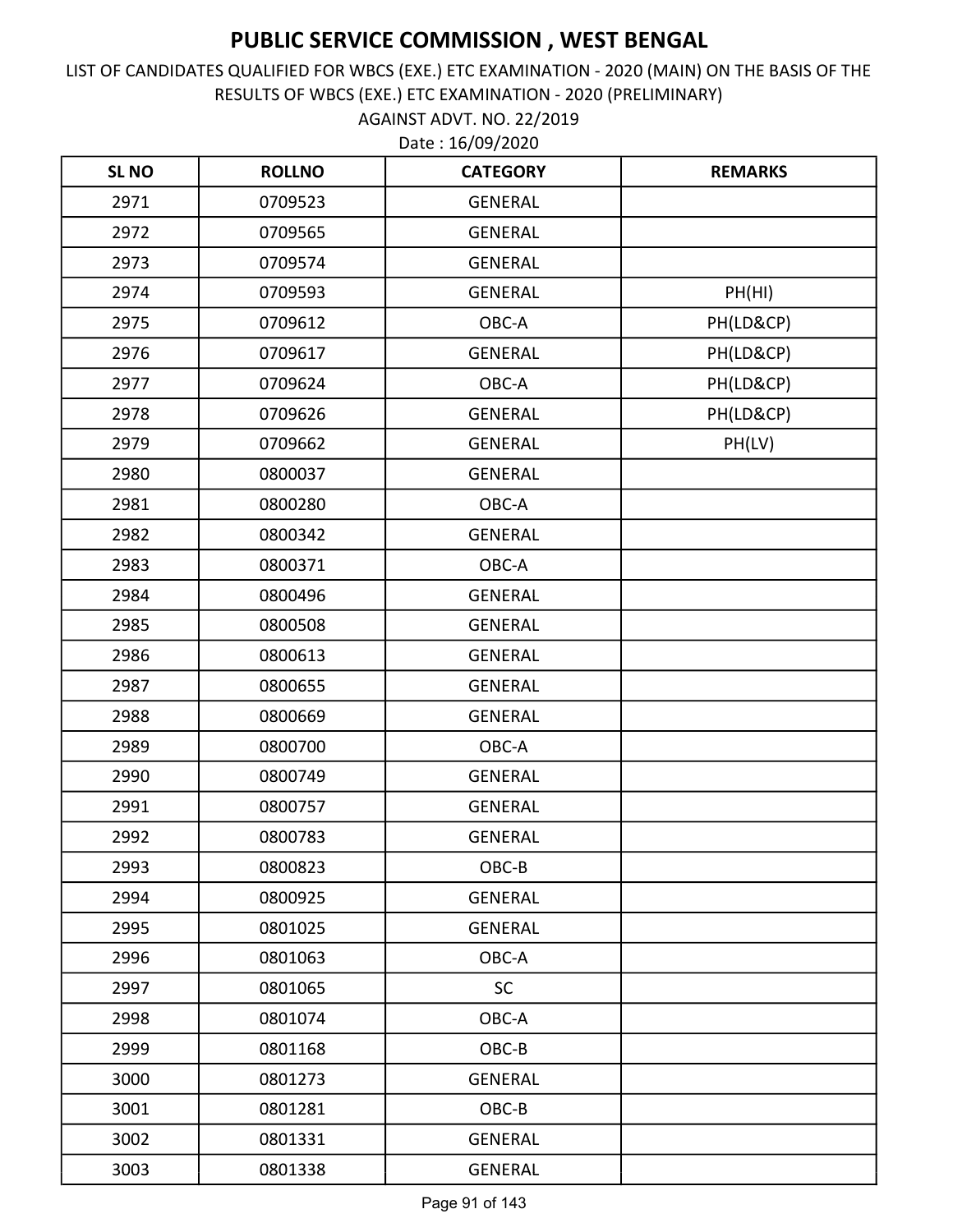AGAINST ADVT. NO. 22/2019 LIST OF CANDIDATES QUALIFIED FOR WBCS (EXE.) ETC EXAMINATION - 2020 (MAIN) ON THE BASIS OF THE RESULTS OF WBCS (EXE.) ETC EXAMINATION - 2020 (PRELIMINARY)

| <b>SLNO</b> | <b>ROLLNO</b> | <b>CATEGORY</b> | <b>REMARKS</b> |
|-------------|---------------|-----------------|----------------|
| 3004        | 0801350       | OBC-A           |                |
| 3005        | 0801443       | OBC-A           |                |
| 3006        | 0801559       | <b>GENERAL</b>  |                |
| 3007        | 0801681       | <b>GENERAL</b>  |                |
| 3008        | 0801745       | <b>GENERAL</b>  |                |
| 3009        | 0801807       | <b>SC</b>       |                |
| 3010        | 0801913       | OBC-A           |                |
| 3011        | 0802052       | <b>GENERAL</b>  |                |
| 3012        | 0802053       | <b>GENERAL</b>  |                |
| 3013        | 0802073       | <b>GENERAL</b>  |                |
| 3014        | 0802075       | <b>SC</b>       |                |
| 3015        | 0802084       | <b>ST</b>       |                |
| 3016        | 0802192       | <b>ST</b>       |                |
| 3017        | 0802222       | <b>GENERAL</b>  |                |
| 3018        | 0802267       | <b>SC</b>       |                |
| 3019        | 0802344       | <b>GENERAL</b>  |                |
| 3020        | 0802497       | <b>GENERAL</b>  |                |
| 3021        | 0802609       | <b>GENERAL</b>  |                |
| 3022        | 0802663       | <b>GENERAL</b>  |                |
| 3023        | 0802736       | <b>GENERAL</b>  |                |
| 3024        | 0802742       | OBC-A           |                |
| 3025        | 0802771       | <b>GENERAL</b>  |                |
| 3026        | 0802907       | <b>GENERAL</b>  |                |
| 3027        | 0802971       | OBC-A           |                |
| 3028        | 0802973       | <b>GENERAL</b>  |                |
| 3029        | 0803104       | OBC-A           |                |
| 3030        | 0803142       | <b>GENERAL</b>  |                |
| 3031        | 0803165       | <b>GENERAL</b>  |                |
| 3032        | 0803195       | OBC-A           |                |
| 3033        | 0803197       | <b>SC</b>       |                |
| 3034        | 0803242       | OBC-A           |                |
| 3035        | 0803243       | <b>SC</b>       |                |
| 3036        | 0803253       | <b>SC</b>       |                |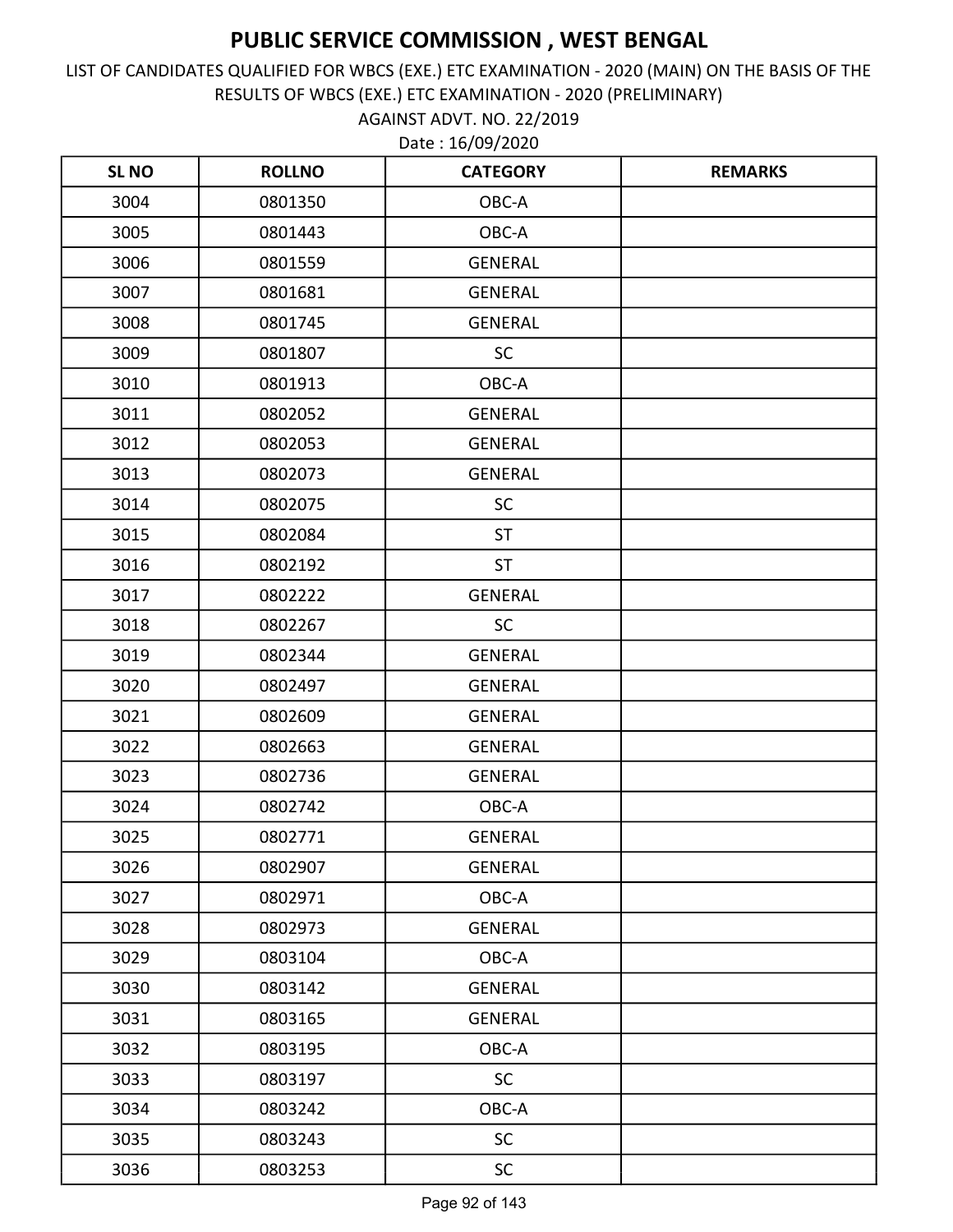AGAINST ADVT. NO. 22/2019 LIST OF CANDIDATES QUALIFIED FOR WBCS (EXE.) ETC EXAMINATION - 2020 (MAIN) ON THE BASIS OF THE RESULTS OF WBCS (EXE.) ETC EXAMINATION - 2020 (PRELIMINARY)

| <b>SLNO</b> | <b>ROLLNO</b> | <b>CATEGORY</b> | <b>REMARKS</b> |
|-------------|---------------|-----------------|----------------|
| 3037        | 0803286       | OBC-B           |                |
| 3038        | 0803349       | <b>GENERAL</b>  |                |
| 3039        | 0803367       | OBC-A           |                |
| 3040        | 0803445       | OBC-B           |                |
| 3041        | 0803536       | OBC-B           |                |
| 3042        | 0803575       | OBC-B           |                |
| 3043        | 0803592       | <b>GENERAL</b>  |                |
| 3044        | 0803636       | <b>GENERAL</b>  |                |
| 3045        | 0803694       | <b>GENERAL</b>  |                |
| 3046        | 0803730       | <b>SC</b>       |                |
| 3047        | 0803796       | OBC-B           |                |
| 3048        | 0803800       | <b>GENERAL</b>  |                |
| 3049        | 0803804       | <b>GENERAL</b>  |                |
| 3050        | 0803806       | <b>GENERAL</b>  |                |
| 3051        | 0803845       | <b>GENERAL</b>  |                |
| 3052        | 0803884       | <b>ST</b>       |                |
| 3053        | 0804007       | OBC-A           |                |
| 3054        | 0804074       | <b>GENERAL</b>  |                |
| 3055        | 0804126       | OBC-B           |                |
| 3056        | 0804177       | OBC-B           |                |
| 3057        | 0804231       | <b>GENERAL</b>  |                |
| 3058        | 0804254       | OBC-B           |                |
| 3059        | 0804280       | <b>GENERAL</b>  |                |
| 3060        | 0804381       | OBC-B           |                |
| 3061        | 0804394       | <b>GENERAL</b>  |                |
| 3062        | 0804544       | <b>ST</b>       |                |
| 3063        | 0804596       | <b>SC</b>       |                |
| 3064        | 0804625       | OBC-A           |                |
| 3065        | 0804633       | <b>ST</b>       |                |
| 3066        | 0804641       | OBC-A           |                |
| 3067        | 0804683       | <b>GENERAL</b>  |                |
| 3068        | 0804690       | GENERAL         |                |
| 3069        | 0804988       | <b>SC</b>       |                |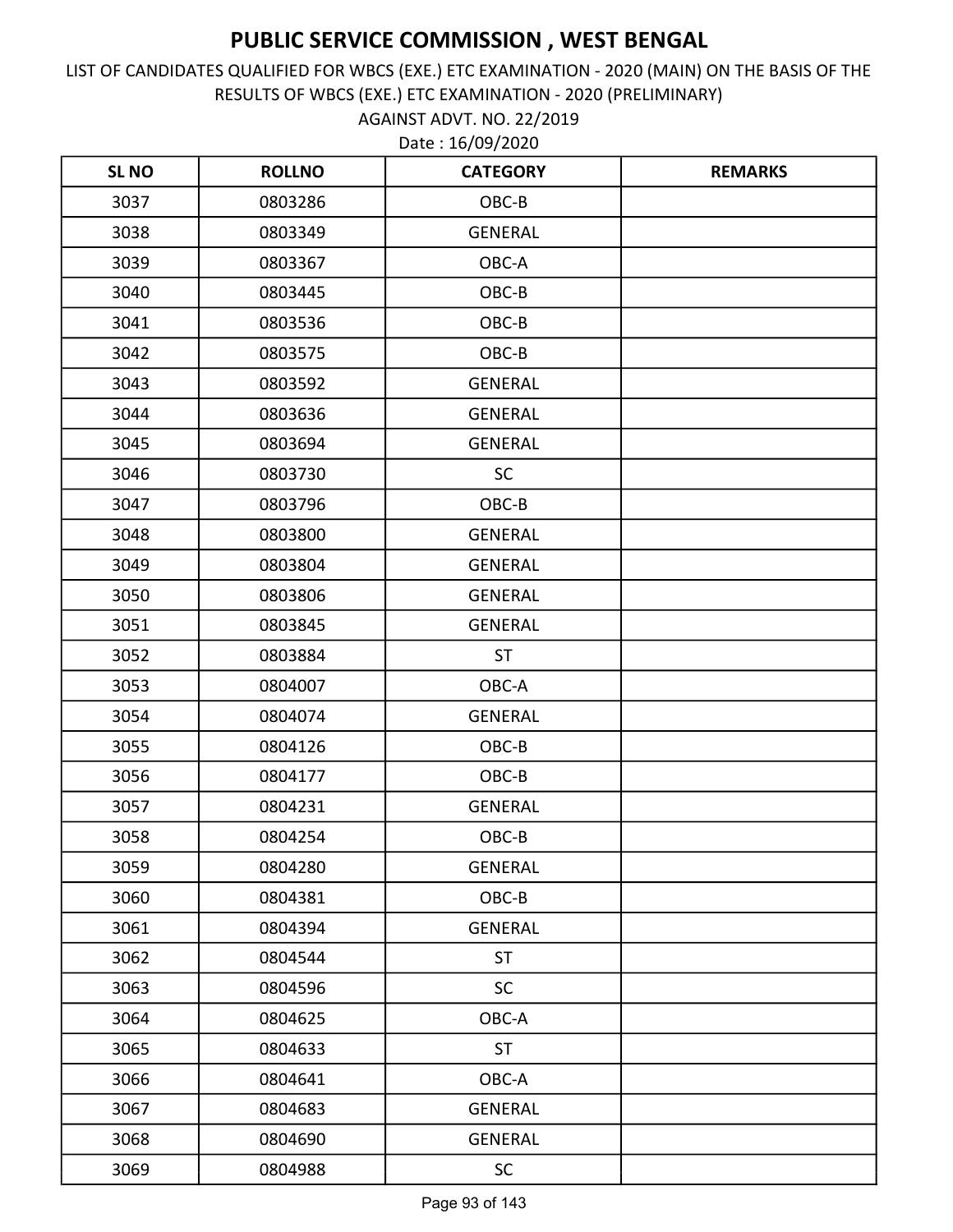AGAINST ADVT. NO. 22/2019 LIST OF CANDIDATES QUALIFIED FOR WBCS (EXE.) ETC EXAMINATION - 2020 (MAIN) ON THE BASIS OF THE RESULTS OF WBCS (EXE.) ETC EXAMINATION - 2020 (PRELIMINARY)

| <b>SL NO</b> | <b>ROLLNO</b> | <b>CATEGORY</b> | <b>REMARKS</b> |
|--------------|---------------|-----------------|----------------|
| 3070         | 0805114       | OBC-B           |                |
| 3071         | 0805115       | <b>GENERAL</b>  |                |
| 3072         | 0805254       | OBC-A           |                |
| 3073         | 0805318       | <b>GENERAL</b>  |                |
| 3074         | 0805340       | OBC-B           |                |
| 3075         | 0805398       | <b>GENERAL</b>  |                |
| 3076         | 0805427       | <b>GENERAL</b>  |                |
| 3077         | 0805495       | OBC-A           |                |
| 3078         | 0805663       | OBC-A           |                |
| 3079         | 0805692       | OBC-B           |                |
| 3080         | 0805723       | <b>SC</b>       |                |
| 3081         | 0805876       | <b>GENERAL</b>  |                |
| 3082         | 0805894       | OBC-B           |                |
| 3083         | 0806000       | <b>GENERAL</b>  |                |
| 3084         | 0806161       | <b>SC</b>       |                |
| 3085         | 0806322       | <b>GENERAL</b>  |                |
| 3086         | 0806333       | OBC-A           |                |
| 3087         | 0806349       | OBC-B           |                |
| 3088         | 0806423       | <b>SC</b>       |                |
| 3089         | 0806427       | <b>SC</b>       |                |
| 3090         | 0806446       | OBC-B           |                |
| 3091         | 0806469       | <b>ST</b>       |                |
| 3092         | 0806527       | OBC-A           |                |
| 3093         | 0806564       | <b>GENERAL</b>  |                |
| 3094         | 0806567       | OBC-A           |                |
| 3095         | 0806586       | <b>ST</b>       |                |
| 3096         | 0806645       | OBC-A           |                |
| 3097         | 0806739       | <b>GENERAL</b>  |                |
| 3098         | 0806773       | <b>GENERAL</b>  |                |
| 3099         | 0806917       | <b>GENERAL</b>  |                |
| 3100         | 0806935       | OBC-A           |                |
| 3101         | 0807196       | OBC-A           |                |
| 3102         | 0807214       | $\sf SC$        |                |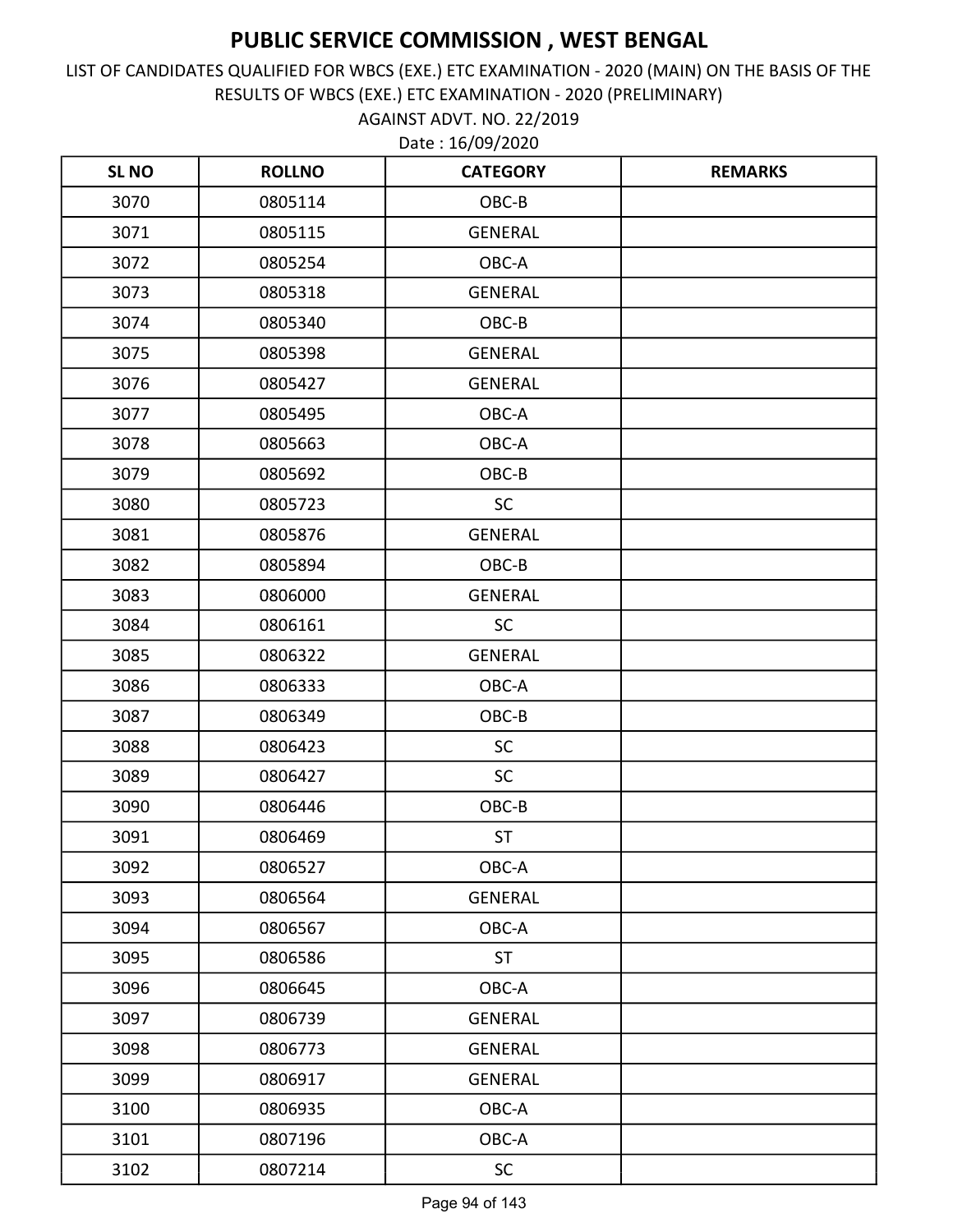AGAINST ADVT. NO. 22/2019 LIST OF CANDIDATES QUALIFIED FOR WBCS (EXE.) ETC EXAMINATION - 2020 (MAIN) ON THE BASIS OF THE RESULTS OF WBCS (EXE.) ETC EXAMINATION - 2020 (PRELIMINARY)

| <b>SLNO</b> | <b>ROLLNO</b> | <b>CATEGORY</b> | <b>REMARKS</b> |
|-------------|---------------|-----------------|----------------|
| 3103        | 0807229       | <b>GENERAL</b>  |                |
| 3104        | 0807279       | <b>SC</b>       |                |
| 3105        | 0807354       | OBC-A           |                |
| 3106        | 0807477       | OBC-B           |                |
| 3107        | 0807492       | <b>GENERAL</b>  |                |
| 3108        | 0807522       | <b>SC</b>       |                |
| 3109        | 0807565       | OBC-A           |                |
| 3110        | 0807595       | <b>SC</b>       |                |
| 3111        | 0807898       | OBC-B           |                |
| 3112        | 0807923       | <b>GENERAL</b>  |                |
| 3113        | 0807930       | OBC-B           |                |
| 3114        | 0808110       | OBC-B           |                |
| 3115        | 0808173       | <b>GENERAL</b>  |                |
| 3116        | 0808204       | OBC-B           |                |
| 3117        | 0808259       | <b>SC</b>       |                |
| 3118        | 0808262       | <b>ST</b>       |                |
| 3119        | 0808318       | <b>GENERAL</b>  |                |
| 3120        | 0808330       | <b>SC</b>       |                |
| 3121        | 0808364       | <b>SC</b>       |                |
| 3122        | 0808462       | OBC-B           |                |
| 3123        | 0808611       | <b>GENERAL</b>  |                |
| 3124        | 0808775       | SC              |                |
| 3125        | 0808913       | <b>GENERAL</b>  |                |
| 3126        | 0809050       | OBC-B           |                |
| 3127        | 0809101       | OBC-B           |                |
| 3128        | 0809149       | OBC-B           |                |
| 3129        | 0809228       | OBC-A           |                |
| 3130        | 0809290       | <b>GENERAL</b>  |                |
| 3131        | 0809397       | <b>GENERAL</b>  |                |
| 3132        | 0809448       | OBC-B           |                |
| 3133        | 0809587       | OBC-A           |                |
| 3134        | 0809827       | OBC-A           |                |
| 3135        | 0809968       | GENERAL         |                |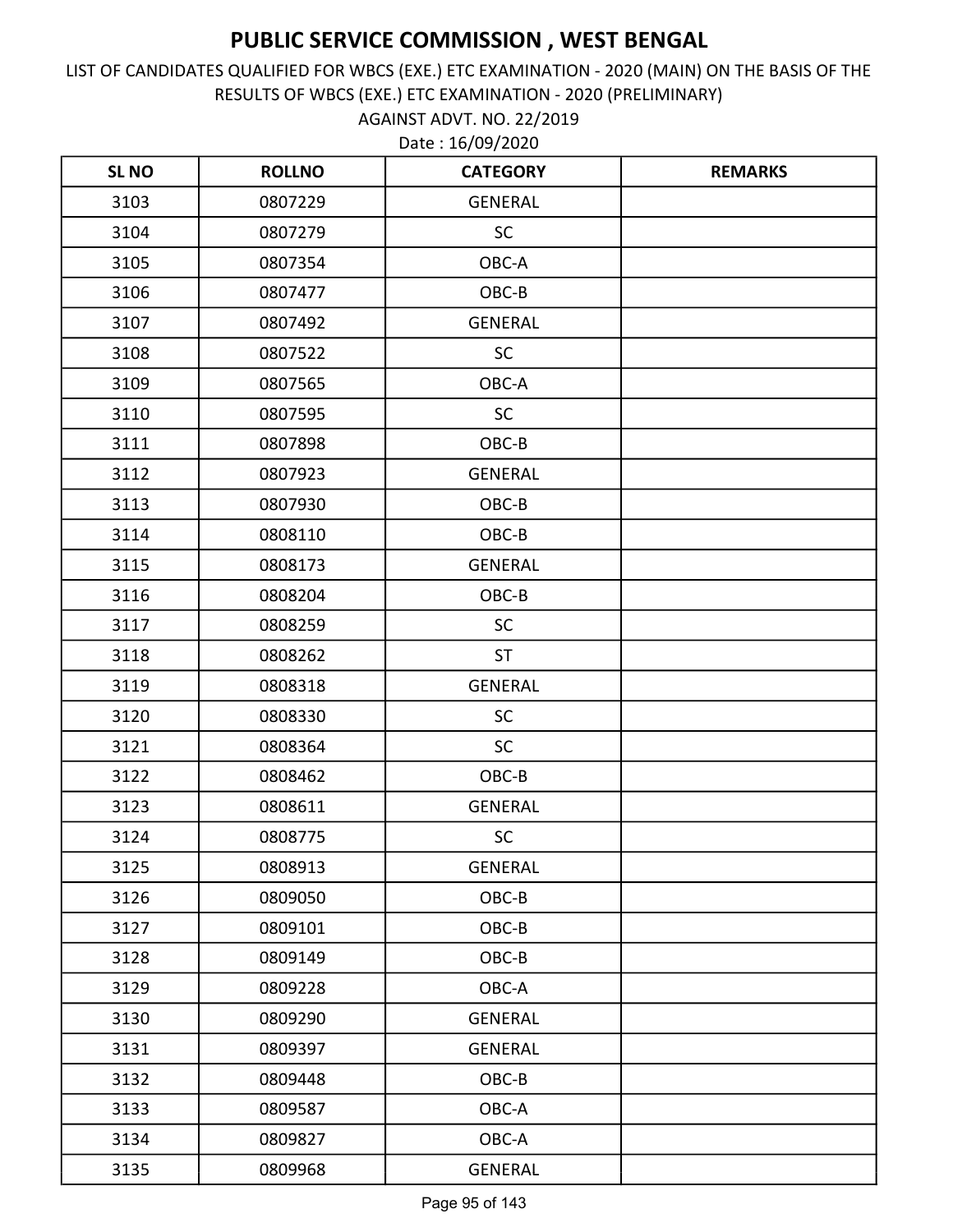AGAINST ADVT. NO. 22/2019 LIST OF CANDIDATES QUALIFIED FOR WBCS (EXE.) ETC EXAMINATION - 2020 (MAIN) ON THE BASIS OF THE RESULTS OF WBCS (EXE.) ETC EXAMINATION - 2020 (PRELIMINARY)

| <b>SLNO</b> | <b>ROLLNO</b> | <b>CATEGORY</b> | <b>REMARKS</b> |
|-------------|---------------|-----------------|----------------|
| 3136        | 0809993       | OBC-B           |                |
| 3137        | 0809995       | <b>GENERAL</b>  |                |
| 3138        | 0810032       | OBC-B           |                |
| 3139        | 0810041       | SC              |                |
| 3140        | 0810068       | <b>GENERAL</b>  |                |
| 3141        | 0810230       | OBC-A           |                |
| 3142        | 0810310       | <b>GENERAL</b>  |                |
| 3143        | 0810374       | <b>GENERAL</b>  |                |
| 3144        | 0810415       | <b>GENERAL</b>  |                |
| 3145        | 0810421       | OBC-A           |                |
| 3146        | 0810426       | <b>GENERAL</b>  |                |
| 3147        | 0810571       | <b>GENERAL</b>  |                |
| 3148        | 0810619       | <b>ST</b>       |                |
| 3149        | 0810622       | <b>GENERAL</b>  |                |
| 3150        | 0810678       | OBC-B           |                |
| 3151        | 0810707       | <b>GENERAL</b>  |                |
| 3152        | 0810894       | OBC-A           |                |
| 3153        | 0810932       | <b>SC</b>       |                |
| 3154        | 0810941       | OBC-B           |                |
| 3155        | 0810942       | <b>GENERAL</b>  |                |
| 3156        | 0811017       | <b>GENERAL</b>  |                |
| 3157        | 0811028       | SC              |                |
| 3158        | 0811081       | <b>GENERAL</b>  |                |
| 3159        | 0811158       | GENERAL         |                |
| 3160        | 0811351       | <b>GENERAL</b>  |                |
| 3161        | 0811435       | OBC-A           |                |
| 3162        | 0811459       | OBC-B           |                |
| 3163        | 0811532       | OBC-A           |                |
| 3164        | 0811633       | OBC-A           |                |
| 3165        | 0811713       | <b>SC</b>       |                |
| 3166        | 0811812       | OBC-B           |                |
| 3167        | 0811883       | OBC-B           |                |
| 3168        | 0811898       | OBC-A           |                |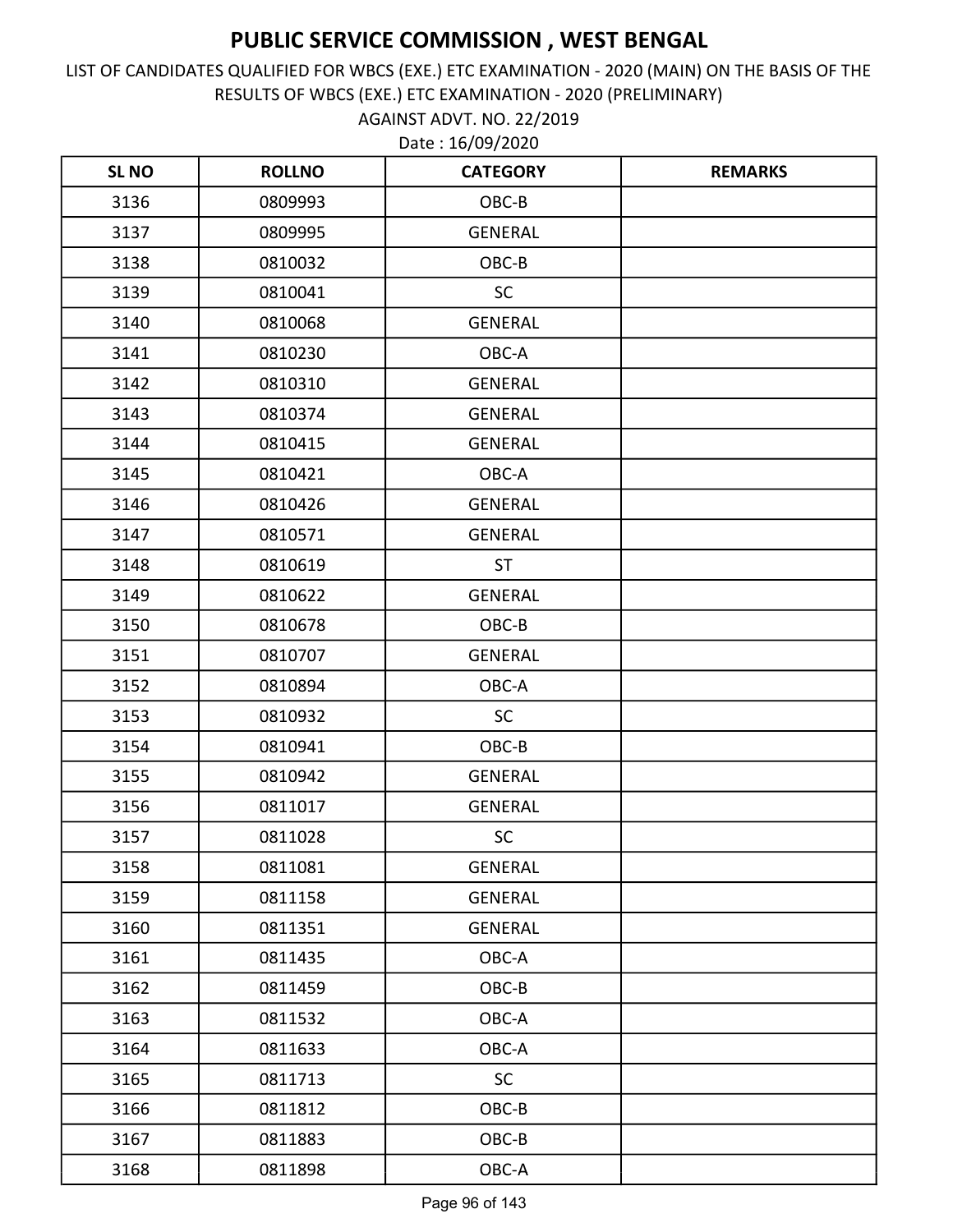AGAINST ADVT. NO. 22/2019 LIST OF CANDIDATES QUALIFIED FOR WBCS (EXE.) ETC EXAMINATION - 2020 (MAIN) ON THE BASIS OF THE RESULTS OF WBCS (EXE.) ETC EXAMINATION - 2020 (PRELIMINARY)

| <b>SLNO</b> | <b>ROLLNO</b> | <b>CATEGORY</b> | <b>REMARKS</b> |
|-------------|---------------|-----------------|----------------|
| 3169        | 0811918       | <b>GENERAL</b>  |                |
| 3170        | 0811928       | <b>GENERAL</b>  |                |
| 3171        | 0811931       | <b>GENERAL</b>  |                |
| 3172        | 0811973       | <b>GENERAL</b>  |                |
| 3173        | 0812035       | OBC-A           |                |
| 3174        | 0812041       | <b>GENERAL</b>  |                |
| 3175        | 0812163       | <b>GENERAL</b>  |                |
| 3176        | 0812180       | OBC-B           |                |
| 3177        | 0812225       | SC              |                |
| 3178        | 0812235       | OBC-B           |                |
| 3179        | 0812398       | SC              |                |
| 3180        | 0812425       | OBC-A           |                |
| 3181        | 0812547       | <b>SC</b>       |                |
| 3182        | 0812574       | <b>GENERAL</b>  |                |
| 3183        | 0812613       | <b>GENERAL</b>  |                |
| 3184        | 0812832       | OBC-A           |                |
| 3185        | 0812853       | <b>GENERAL</b>  |                |
| 3186        | 0812999       | OBC-A           |                |
| 3187        | 0813021       | <b>ST</b>       |                |
| 3188        | 0813107       | <b>GENERAL</b>  |                |
| 3189        | 0813123       | <b>GENERAL</b>  |                |
| 3190        | 0813251       | <b>GENERAL</b>  |                |
| 3191        | 0813558       | <b>GENERAL</b>  |                |
| 3192        | 0813599       | <b>ST</b>       |                |
| 3193        | 0813718       | <b>GENERAL</b>  |                |
| 3194        | 0813722       | <b>ST</b>       |                |
| 3195        | 0813820       | <b>GENERAL</b>  |                |
| 3196        | 0813863       | OBC-A           |                |
| 3197        | 0813951       | <b>GENERAL</b>  |                |
| 3198        | 0813971       | <b>GENERAL</b>  |                |
| 3199        | 0814053       | <b>GENERAL</b>  |                |
| 3200        | 0814098       | <b>GENERAL</b>  |                |
| 3201        | 0814151       | GENERAL         |                |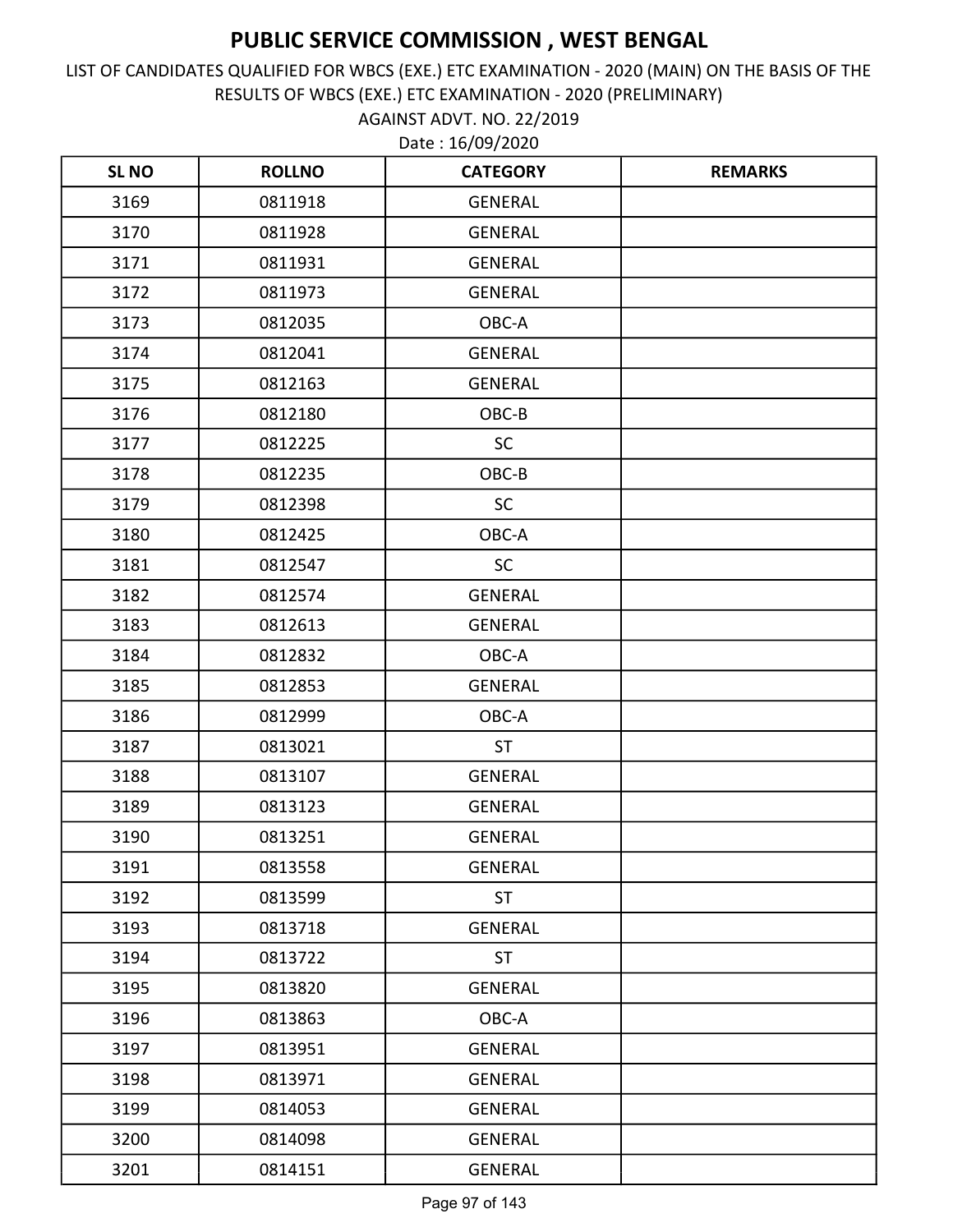AGAINST ADVT. NO. 22/2019 LIST OF CANDIDATES QUALIFIED FOR WBCS (EXE.) ETC EXAMINATION - 2020 (MAIN) ON THE BASIS OF THE RESULTS OF WBCS (EXE.) ETC EXAMINATION - 2020 (PRELIMINARY)

| <b>SLNO</b> | <b>ROLLNO</b> | <b>CATEGORY</b> | <b>REMARKS</b> |
|-------------|---------------|-----------------|----------------|
| 3202        | 0814182       | <b>GENERAL</b>  |                |
| 3203        | 0814195       | OBC-A           |                |
| 3204        | 0814255       | <b>GENERAL</b>  |                |
| 3205        | 0814295       | <b>GENERAL</b>  | PH(HI)         |
| 3206        | 0814303       | OBC-A           | PH(HI)         |
| 3207        | 0814312       | OBC-A           | PH(HI)         |
| 3208        | 0814313       | <b>SC</b>       | PH(HI)         |
| 3209        | 0814318       | <b>GENERAL</b>  | PH(HI)         |
| 3210        | 0814345       | <b>GENERAL</b>  | PH(LD&CP)      |
| 3211        | 0814391       | OBC-A           | PH(LD&CP)      |
| 3212        | 0814438       | OBC-A           | PH(LV)         |
| 3213        | 0814470       | OBC-A           | PH(LV)         |
| 3214        | 0900062       | <b>GENERAL</b>  |                |
| 3215        | 0900080       | <b>GENERAL</b>  |                |
| 3216        | 0900085       | <b>GENERAL</b>  |                |
| 3217        | 0900128       | OBC-B           |                |
| 3218        | 0900190       | <b>GENERAL</b>  |                |
| 3219        | 0900250       | <b>GENERAL</b>  |                |
| 3220        | 0900287       | <b>GENERAL</b>  |                |
| 3221        | 0900363       | <b>GENERAL</b>  |                |
| 3222        | 0900431       | OBC-B           |                |
| 3223        | 0900652       | <b>GENERAL</b>  |                |
| 3224        | 0900665       | <b>GENERAL</b>  |                |
| 3225        | 0900713       | <b>ST</b>       |                |
| 3226        | 0900725       | <b>ST</b>       |                |
| 3227        | 0900753       | <b>GENERAL</b>  |                |
| 3228        | 0900824       | <b>SC</b>       |                |
| 3229        | 0901254       | OBC-A           |                |
| 3230        | 0901365       | <b>GENERAL</b>  |                |
| 3231        | 0901492       | OBC-B           |                |
| 3232        | 0901537       | <b>GENERAL</b>  |                |
| 3233        | 0901598       | <b>ST</b>       |                |
| 3234        | 0901787       | <b>SC</b>       |                |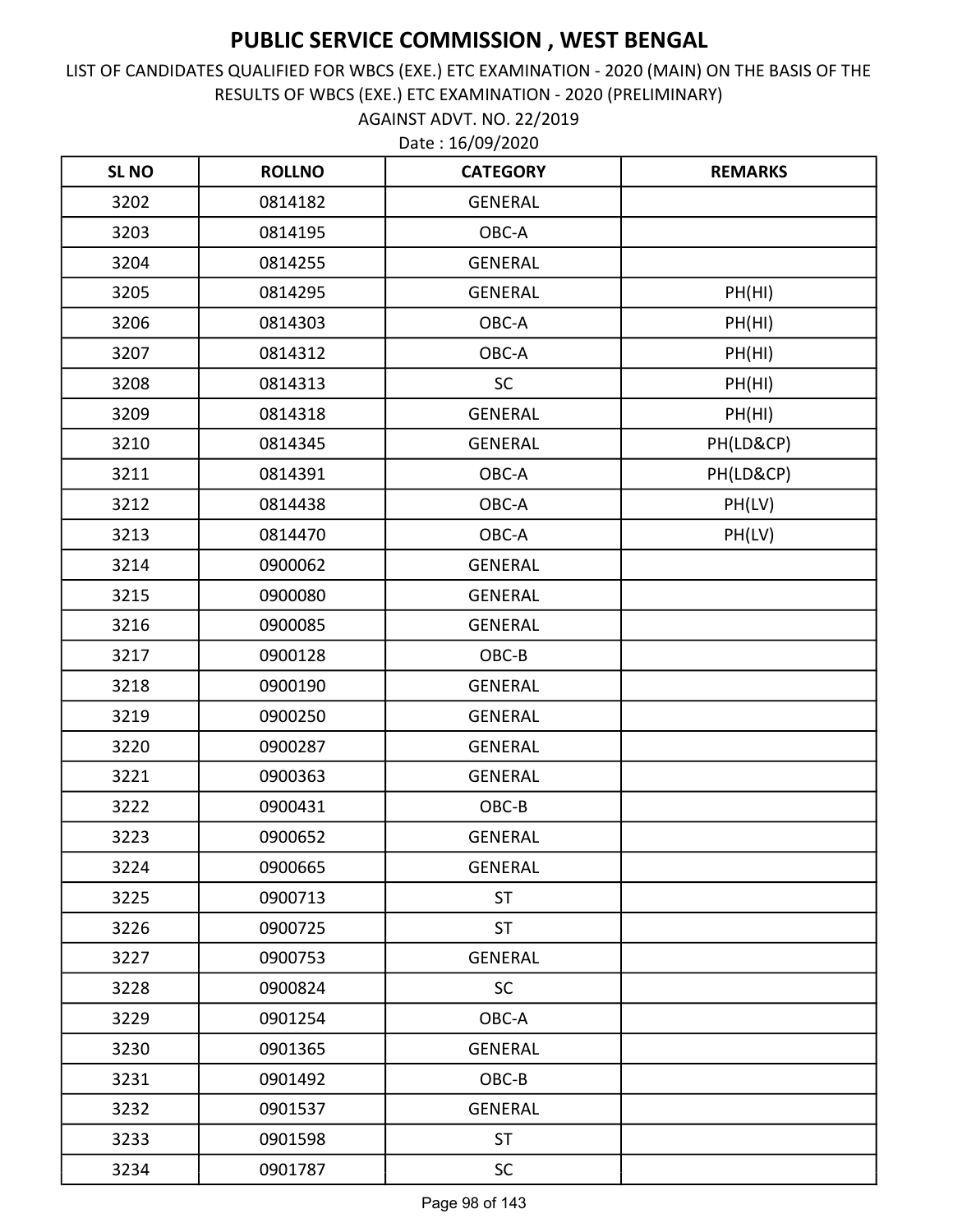AGAINST ADVT. NO. 22/2019 LIST OF CANDIDATES QUALIFIED FOR WBCS (EXE.) ETC EXAMINATION - 2020 (MAIN) ON THE BASIS OF THE RESULTS OF WBCS (EXE.) ETC EXAMINATION - 2020 (PRELIMINARY)

| <b>SL NO</b> | <b>ROLLNO</b> | <b>CATEGORY</b> | <b>REMARKS</b> |
|--------------|---------------|-----------------|----------------|
| 3235         | 0902129       | <b>GENERAL</b>  |                |
| 3236         | 0902152       | OBC-A           |                |
| 3237         | 0902164       | <b>GENERAL</b>  |                |
| 3238         | 0902182       | OBC-B           |                |
| 3239         | 0902242       | <b>GENERAL</b>  |                |
| 3240         | 0902265       | OBC-B           |                |
| 3241         | 0902297       | OBC-B           |                |
| 3242         | 0902328       | <b>SC</b>       |                |
| 3243         | 0902356       | OBC-B           |                |
| 3244         | 0902395       | <b>ST</b>       |                |
| 3245         | 0902405       | <b>GENERAL</b>  |                |
| 3246         | 0902410       | <b>GENERAL</b>  |                |
| 3247         | 0902428       | OBC-B           |                |
| 3248         | 0902548       | OBC-B           |                |
| 3249         | 0902747       | <b>GENERAL</b>  |                |
| 3250         | 0902878       | OBC-A           |                |
| 3251         | 0902890       | SC              |                |
| 3252         | 0902942       | OBC-A           |                |
| 3253         | 0903048       | OBC-B           |                |
| 3254         | 0903221       | <b>GENERAL</b>  |                |
| 3255         | 0903416       | <b>GENERAL</b>  |                |
| 3256         | 0903453       | OBC-A           |                |
| 3257         | 0903486       | OBC-B           |                |
| 3258         | 0903587       | SC              |                |
| 3259         | 0903588       | <b>SC</b>       |                |
| 3260         | 0903604       | <b>SC</b>       |                |
| 3261         | 0903692       | <b>GENERAL</b>  |                |
| 3262         | 0903696       | <b>SC</b>       |                |
| 3263         | 0903763       | <b>GENERAL</b>  |                |
| 3264         | 0903772       | <b>GENERAL</b>  |                |
| 3265         | 0903777       | <b>GENERAL</b>  |                |
| 3266         | 0903844       | <b>ST</b>       |                |
| 3267         | 0903921       | <b>SC</b>       |                |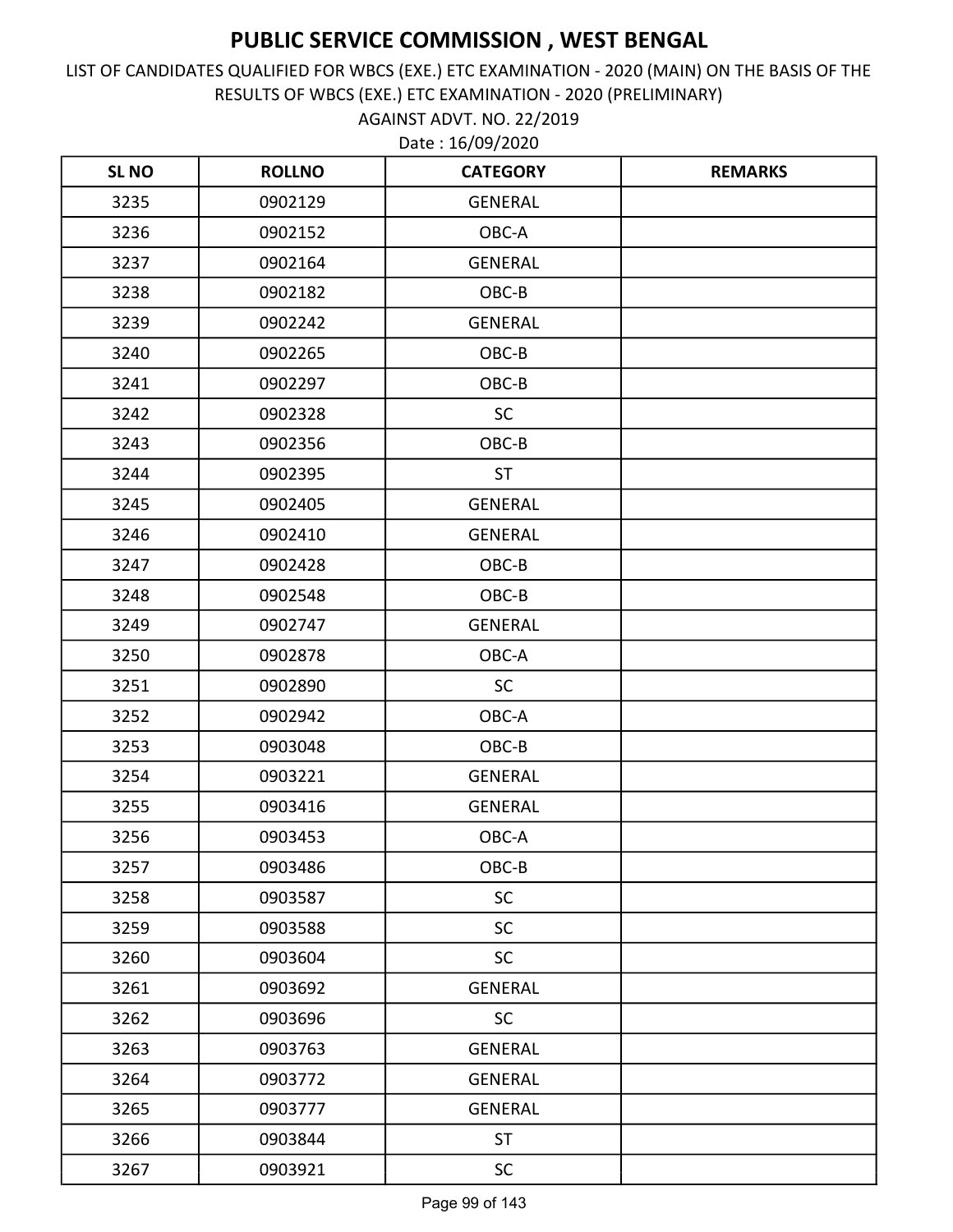AGAINST ADVT. NO. 22/2019 LIST OF CANDIDATES QUALIFIED FOR WBCS (EXE.) ETC EXAMINATION - 2020 (MAIN) ON THE BASIS OF THE RESULTS OF WBCS (EXE.) ETC EXAMINATION - 2020 (PRELIMINARY)

| <b>SLNO</b> | <b>ROLLNO</b> | <b>CATEGORY</b> | <b>REMARKS</b> |
|-------------|---------------|-----------------|----------------|
| 3268        | 0904088       | OBC-B           |                |
| 3269        | 0904147       | <b>GENERAL</b>  |                |
| 3270        | 0904274       | <b>SC</b>       |                |
| 3271        | 0904297       | OBC-B           |                |
| 3272        | 0904334       | <b>GENERAL</b>  |                |
| 3273        | 0904347       | <b>GENERAL</b>  |                |
| 3274        | 0904532       | <b>GENERAL</b>  |                |
| 3275        | 0904618       | <b>GENERAL</b>  |                |
| 3276        | 0904715       | OBC-A           |                |
| 3277        | 0904752       | <b>GENERAL</b>  |                |
| 3278        | 0904775       | <b>GENERAL</b>  |                |
| 3279        | 0904831       | <b>GENERAL</b>  |                |
| 3280        | 0904859       | OBC-A           |                |
| 3281        | 0905070       | <b>GENERAL</b>  |                |
| 3282        | 0905134       | <b>GENERAL</b>  |                |
| 3283        | 0905226       | <b>GENERAL</b>  |                |
| 3284        | 0905697       | OBC-A           |                |
| 3285        | 0905747       | <b>GENERAL</b>  |                |
| 3286        | 0905786       | <b>GENERAL</b>  |                |
| 3287        | 0905877       | <b>GENERAL</b>  |                |
| 3288        | 0905913       | <b>SC</b>       |                |
| 3289        | 0905931       | <b>GENERAL</b>  |                |
| 3290        | 0905945       | <b>GENERAL</b>  |                |
| 3291        | 0906270       | <b>GENERAL</b>  |                |
| 3292        | 0906422       | <b>GENERAL</b>  |                |
| 3293        | 0906503       | OBC-B           |                |
| 3294        | 0906522       | <b>GENERAL</b>  |                |
| 3295        | 0906562       | <b>SC</b>       |                |
| 3296        | 0906663       | <b>GENERAL</b>  |                |
| 3297        | 0906681       | <b>ST</b>       |                |
| 3298        | 0906685       | <b>GENERAL</b>  |                |
| 3299        | 0906769       | <b>GENERAL</b>  |                |
| 3300        | 0906787       | ST              |                |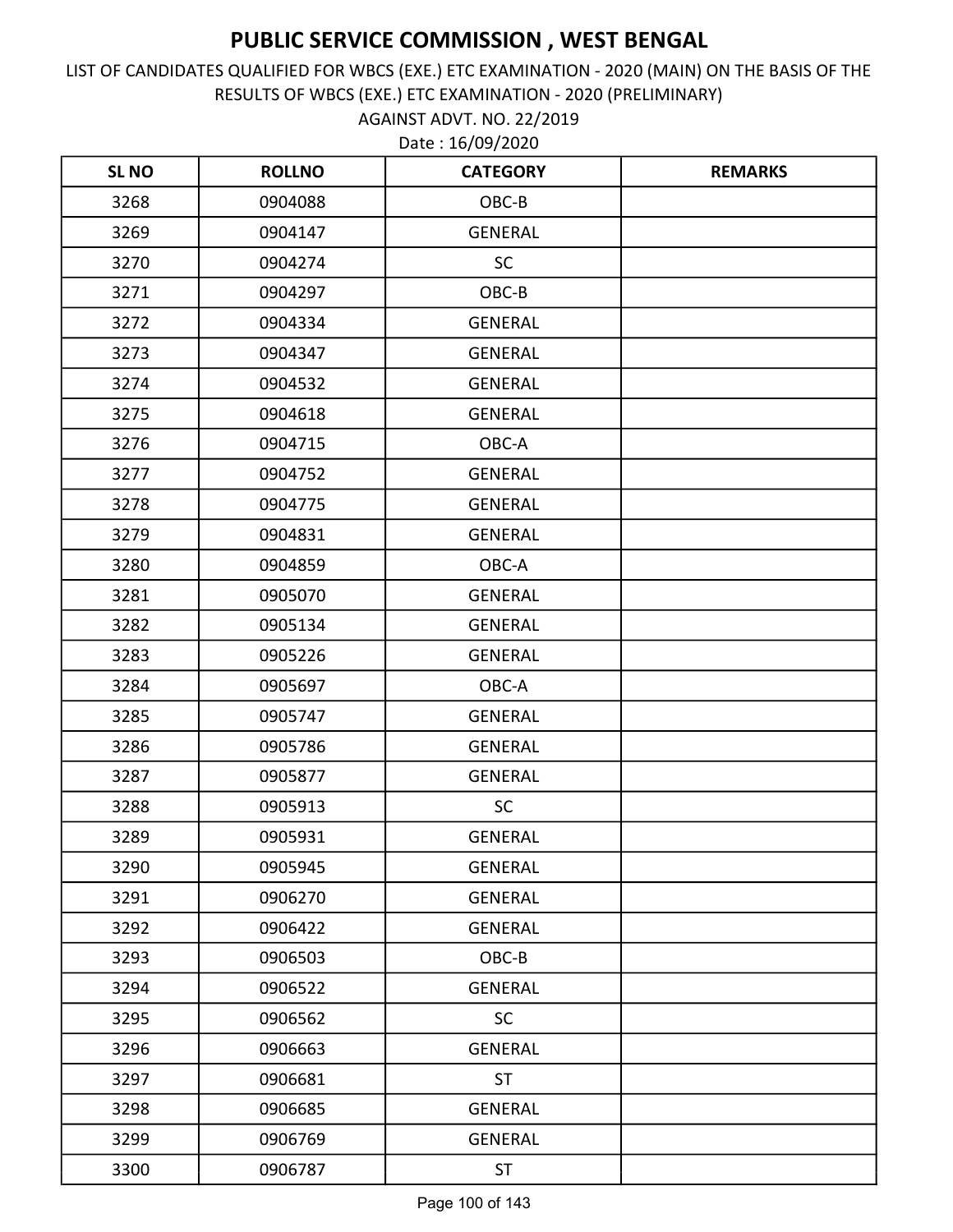AGAINST ADVT. NO. 22/2019 LIST OF CANDIDATES QUALIFIED FOR WBCS (EXE.) ETC EXAMINATION - 2020 (MAIN) ON THE BASIS OF THE RESULTS OF WBCS (EXE.) ETC EXAMINATION - 2020 (PRELIMINARY)

| <b>SLNO</b> | <b>ROLLNO</b> | <b>CATEGORY</b> | <b>REMARKS</b> |
|-------------|---------------|-----------------|----------------|
| 3301        | 0906813       | <b>GENERAL</b>  |                |
| 3302        | 0906975       | <b>SC</b>       |                |
| 3303        | 0906989       | <b>SC</b>       |                |
| 3304        | 0906997       | OBC-A           |                |
| 3305        | 0907034       | OBC-B           |                |
| 3306        | 0907040       | <b>GENERAL</b>  |                |
| 3307        | 0907057       | <b>SC</b>       |                |
| 3308        | 0907061       | OBC-A           |                |
| 3309        | 0907074       | <b>GENERAL</b>  |                |
| 3310        | 0907147       | <b>GENERAL</b>  |                |
| 3311        | 0907176       | OBC-B           |                |
| 3312        | 0907331       | <b>GENERAL</b>  |                |
| 3313        | 0907447       | SC              |                |
| 3314        | 0907452       | <b>GENERAL</b>  |                |
| 3315        | 0907622       | <b>GENERAL</b>  |                |
| 3316        | 0907624       | SC              |                |
| 3317        | 0907640       | SC              |                |
| 3318        | 0907658       | OBC-B           | PH(HI)         |
| 3319        | 0907682       | <b>GENERAL</b>  | PH(HI)         |
| 3320        | 0907687       | <b>GENERAL</b>  | PH(HI)         |
| 3321        | 0907717       | <b>GENERAL</b>  | PH(LD&CP)      |
| 3322        | 0907720       | OBC-B           | PH(LD&CP)      |
| 3323        | 0907752       | <b>GENERAL</b>  | PH(LD&CP)      |
| 3324        | 0907782       | OBC-A           | PH(LV)         |
| 3325        | 1000049       | <b>GENERAL</b>  |                |
| 3326        | 1000150       | <b>GENERAL</b>  |                |
| 3327        | 1000303       | <b>GENERAL</b>  |                |
| 3328        | 1000361       | <b>GENERAL</b>  |                |
| 3329        | 1000402       | <b>GENERAL</b>  |                |
| 3330        | 1000405       | OBC-B           |                |
| 3331        | 1000495       | <b>GENERAL</b>  |                |
| 3332        | 1000568       | <b>SC</b>       |                |
| 3333        | 1000570       | <b>SC</b>       |                |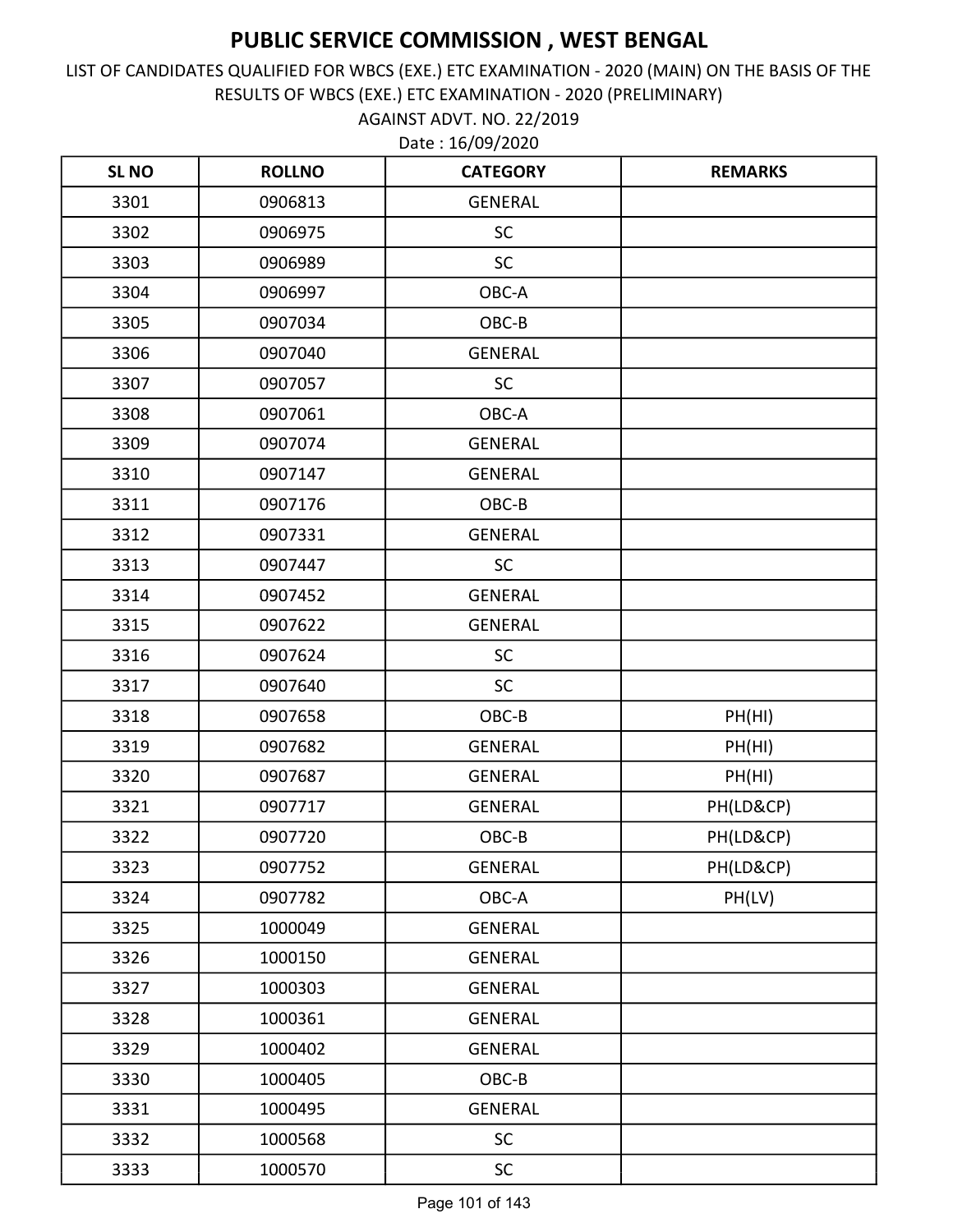AGAINST ADVT. NO. 22/2019 LIST OF CANDIDATES QUALIFIED FOR WBCS (EXE.) ETC EXAMINATION - 2020 (MAIN) ON THE BASIS OF THE RESULTS OF WBCS (EXE.) ETC EXAMINATION - 2020 (PRELIMINARY)

| <b>SLNO</b> | <b>ROLLNO</b> | <b>CATEGORY</b> | <b>REMARKS</b> |
|-------------|---------------|-----------------|----------------|
| 3334        | 1000668       | <b>SC</b>       |                |
| 3335        | 1000704       | <b>GENERAL</b>  |                |
| 3336        | 1000706       | OBC-B           |                |
| 3337        | 1000752       | <b>ST</b>       |                |
| 3338        | 1000785       | OBC-B           |                |
| 3339        | 1000790       | <b>GENERAL</b>  |                |
| 3340        | 1000825       | OBC-B           |                |
| 3341        | 1000827       | <b>GENERAL</b>  |                |
| 3342        | 1000923       | OBC-B           |                |
| 3343        | 1000947       | <b>SC</b>       |                |
| 3344        | 1001077       | <b>GENERAL</b>  |                |
| 3345        | 1001080       | OBC-A           |                |
| 3346        | 1001109       | <b>ST</b>       |                |
| 3347        | 1001164       | OBC-B           |                |
| 3348        | 1001188       | <b>SC</b>       |                |
| 3349        | 1001271       | <b>GENERAL</b>  |                |
| 3350        | 1001314       | <b>GENERAL</b>  |                |
| 3351        | 1001422       | <b>GENERAL</b>  |                |
| 3352        | 1001435       | <b>GENERAL</b>  |                |
| 3353        | 1001447       | <b>GENERAL</b>  |                |
| 3354        | 1001474       | <b>ST</b>       |                |
| 3355        | 1001481       | <b>GENERAL</b>  |                |
| 3356        | 1001566       | <b>GENERAL</b>  |                |
| 3357        | 1001599       | <b>ST</b>       |                |
| 3358        | 1001629       | <b>ST</b>       |                |
| 3359        | 1001649       | <b>GENERAL</b>  |                |
| 3360        | 1001704       | <b>GENERAL</b>  |                |
| 3361        | 1001734       | <b>SC</b>       |                |
| 3362        | 1001747       | <b>GENERAL</b>  |                |
| 3363        | 1001766       | <b>GENERAL</b>  |                |
| 3364        | 1001819       | <b>SC</b>       |                |
| 3365        | 1001964       | <b>GENERAL</b>  |                |
| 3366        | 1002042       | GENERAL         |                |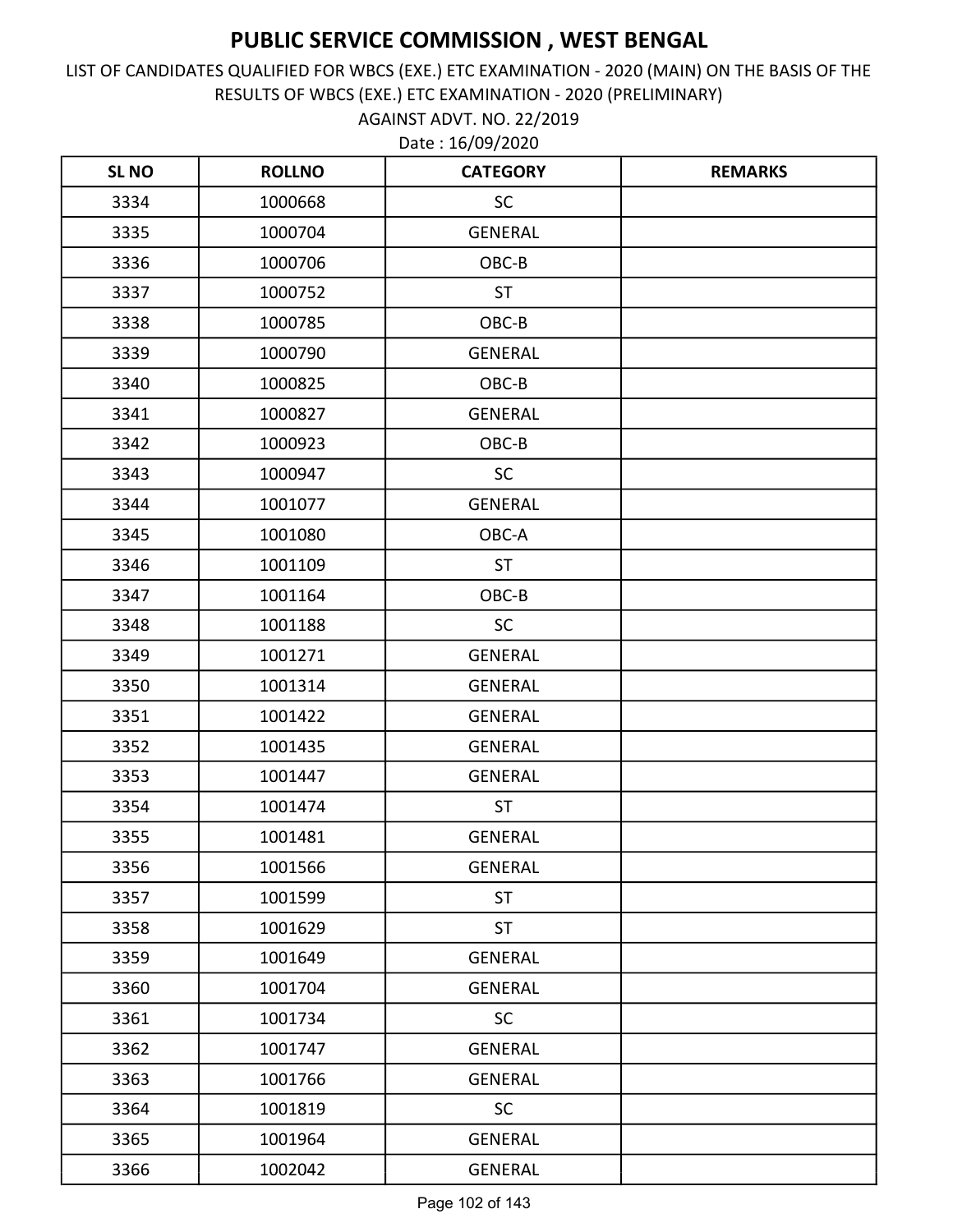AGAINST ADVT. NO. 22/2019 LIST OF CANDIDATES QUALIFIED FOR WBCS (EXE.) ETC EXAMINATION - 2020 (MAIN) ON THE BASIS OF THE RESULTS OF WBCS (EXE.) ETC EXAMINATION - 2020 (PRELIMINARY)

| <b>SLNO</b> | <b>ROLLNO</b> | <b>CATEGORY</b> | <b>REMARKS</b> |
|-------------|---------------|-----------------|----------------|
| 3367        | 1002048       | <b>GENERAL</b>  |                |
| 3368        | 1002068       | <b>GENERAL</b>  |                |
| 3369        | 1002115       | <b>ST</b>       |                |
| 3370        | 1002222       | <b>ST</b>       |                |
| 3371        | 1002274       | <b>GENERAL</b>  |                |
| 3372        | 1002302       | GENERAL         |                |
| 3373        | 1002333       | <b>SC</b>       |                |
| 3374        | 1002421       | <b>GENERAL</b>  |                |
| 3375        | 1002473       | <b>GENERAL</b>  |                |
| 3376        | 1002569       | OBC-A           |                |
| 3377        | 1002590       | <b>SC</b>       |                |
| 3378        | 1002629       | OBC-B           |                |
| 3379        | 1002697       | <b>ST</b>       |                |
| 3380        | 1002760       | GENERAL         |                |
| 3381        | 1002799       | <b>GENERAL</b>  |                |
| 3382        | 1002808       | <b>ST</b>       |                |
| 3383        | 1002809       | <b>GENERAL</b>  |                |
| 3384        | 1003065       | OBC-A           |                |
| 3385        | 1003129       | <b>GENERAL</b>  |                |
| 3386        | 1003162       | <b>GENERAL</b>  |                |
| 3387        | 1003169       | <b>GENERAL</b>  |                |
| 3388        | 1003272       | OBC-A           |                |
| 3389        | 1003300       | <b>GENERAL</b>  |                |
| 3390        | 1003301       | <b>GENERAL</b>  |                |
| 3391        | 1003359       | OBC-A           |                |
| 3392        | 1003404       | GENERAL         |                |
| 3393        | 1003432       | GENERAL         |                |
| 3394        | 1003627       | OBC-B           |                |
| 3395        | 1003632       | <b>GENERAL</b>  |                |
| 3396        | 1003652       | <b>GENERAL</b>  |                |
| 3397        | 1003661       | <b>SC</b>       |                |
| 3398        | 1003662       | <b>ST</b>       |                |
| 3399        | 1003686       | <b>GENERAL</b>  |                |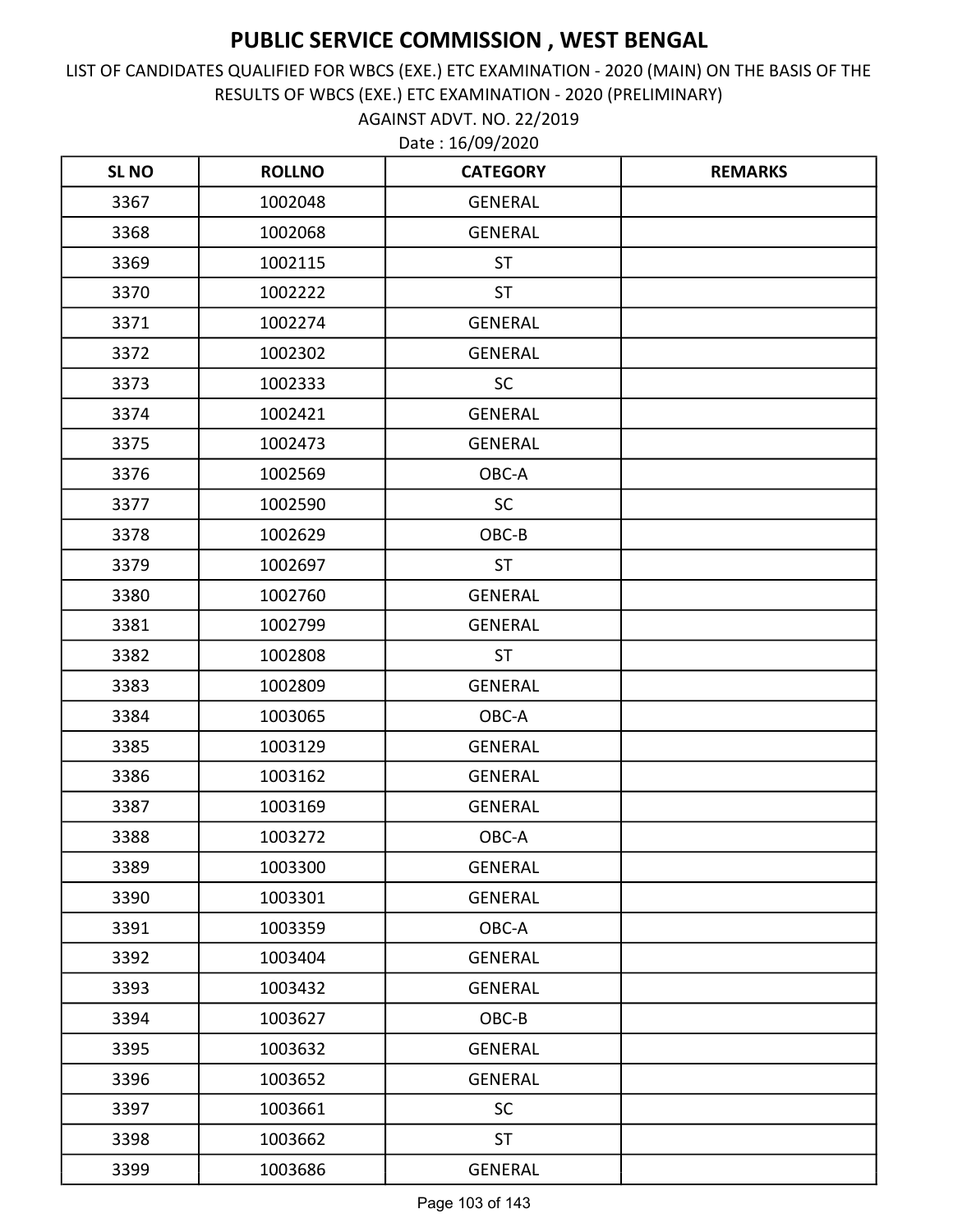AGAINST ADVT. NO. 22/2019 LIST OF CANDIDATES QUALIFIED FOR WBCS (EXE.) ETC EXAMINATION - 2020 (MAIN) ON THE BASIS OF THE RESULTS OF WBCS (EXE.) ETC EXAMINATION - 2020 (PRELIMINARY)

| <b>SLNO</b> | <b>ROLLNO</b> | <b>CATEGORY</b> | <b>REMARKS</b> |
|-------------|---------------|-----------------|----------------|
| 3400        | 1003702       | <b>GENERAL</b>  |                |
| 3401        | 1003770       | <b>SC</b>       |                |
| 3402        | 1003786       | <b>GENERAL</b>  |                |
| 3403        | 1003807       | <b>GENERAL</b>  |                |
| 3404        | 1003865       | <b>GENERAL</b>  |                |
| 3405        | 1003884       | <b>GENERAL</b>  |                |
| 3406        | 1004092       | <b>SC</b>       |                |
| 3407        | 1004126       | <b>SC</b>       |                |
| 3408        | 1004149       | OBC-B           |                |
| 3409        | 1004189       | <b>SC</b>       |                |
| 3410        | 1004230       | <b>SC</b>       |                |
| 3411        | 1004243       | SC              |                |
| 3412        | 1004264       | OBC-B           |                |
| 3413        | 1004290       | <b>SC</b>       |                |
| 3414        | 1004445       | <b>SC</b>       |                |
| 3415        | 1004471       | <b>GENERAL</b>  |                |
| 3416        | 1004665       | <b>GENERAL</b>  |                |
| 3417        | 1004727       | <b>GENERAL</b>  |                |
| 3418        | 1004774       | <b>ST</b>       |                |
| 3419        | 1004821       | <b>GENERAL</b>  |                |
| 3420        | 1004826       | <b>ST</b>       |                |
| 3421        | 1004907       | <b>GENERAL</b>  |                |
| 3422        | 1005017       | <b>GENERAL</b>  |                |
| 3423        | 1005285       | OBC-B           |                |
| 3424        | 1005328       | OBC-A           |                |
| 3425        | 1005450       | <b>GENERAL</b>  |                |
| 3426        | 1005480       | OBC-B           |                |
| 3427        | 1005602       | <b>GENERAL</b>  |                |
| 3428        | 1005736       | <b>GENERAL</b>  |                |
| 3429        | 1005775       | <b>GENERAL</b>  |                |
| 3430        | 1005903       | <b>GENERAL</b>  |                |
| 3431        | 1005942       | <b>SC</b>       |                |
| 3432        | 1005948       | <b>ST</b>       |                |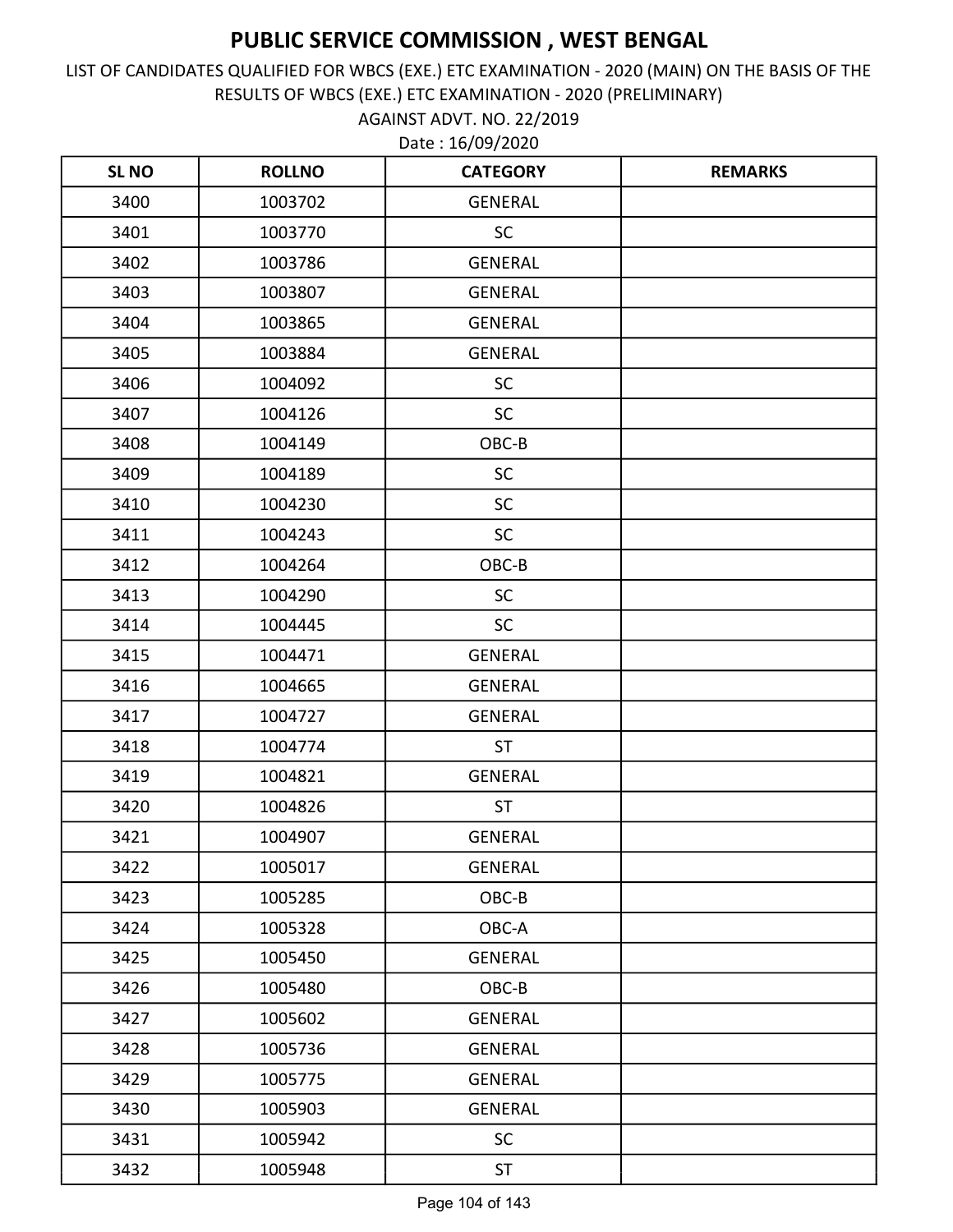AGAINST ADVT. NO. 22/2019 LIST OF CANDIDATES QUALIFIED FOR WBCS (EXE.) ETC EXAMINATION - 2020 (MAIN) ON THE BASIS OF THE RESULTS OF WBCS (EXE.) ETC EXAMINATION - 2020 (PRELIMINARY)

| <b>SLNO</b> | <b>ROLLNO</b> | <b>CATEGORY</b> | <b>REMARKS</b> |
|-------------|---------------|-----------------|----------------|
| 3433        | 1005960       | OBC-B           |                |
| 3434        | 1006140       | <b>GENERAL</b>  |                |
| 3435        | 1006207       | <b>GENERAL</b>  |                |
| 3436        | 1006222       | <b>GENERAL</b>  |                |
| 3437        | 1006273       | SC              |                |
| 3438        | 1006298       | OBC-B           |                |
| 3439        | 1006320       | <b>GENERAL</b>  |                |
| 3440        | 1006435       | <b>GENERAL</b>  |                |
| 3441        | 1006455       | <b>GENERAL</b>  |                |
| 3442        | 1006456       | <b>SC</b>       |                |
| 3443        | 1006549       | <b>GENERAL</b>  |                |
| 3444        | 1006642       | OBC-B           |                |
| 3445        | 1006768       | <b>SC</b>       |                |
| 3446        | 1006779       | OBC-B           |                |
| 3447        | 1006834       | OBC-A           |                |
| 3448        | 1006844       | <b>GENERAL</b>  |                |
| 3449        | 1007021       | <b>GENERAL</b>  |                |
| 3450        | 1007059       | OBC-B           |                |
| 3451        | 1007094       | <b>GENERAL</b>  |                |
| 3452        | 1007220       | <b>GENERAL</b>  |                |
| 3453        | 1007318       | <b>GENERAL</b>  |                |
| 3454        | 1007330       | <b>GENERAL</b>  |                |
| 3455        | 1007332       | GENERAL         |                |
| 3456        | 1007355       | <b>SC</b>       |                |
| 3457        | 1007369       | <b>GENERAL</b>  |                |
| 3458        | 1007376       | OBC-B           |                |
| 3459        | 1007407       | <b>GENERAL</b>  |                |
| 3460        | 1007513       | <b>SC</b>       |                |
| 3461        | 1007619       | <b>GENERAL</b>  |                |
| 3462        | 1007653       | <b>GENERAL</b>  |                |
| 3463        | 1007676       | <b>SC</b>       |                |
| 3464        | 1007737       | OBC-B           |                |
| 3465        | 1007742       | <b>ST</b>       |                |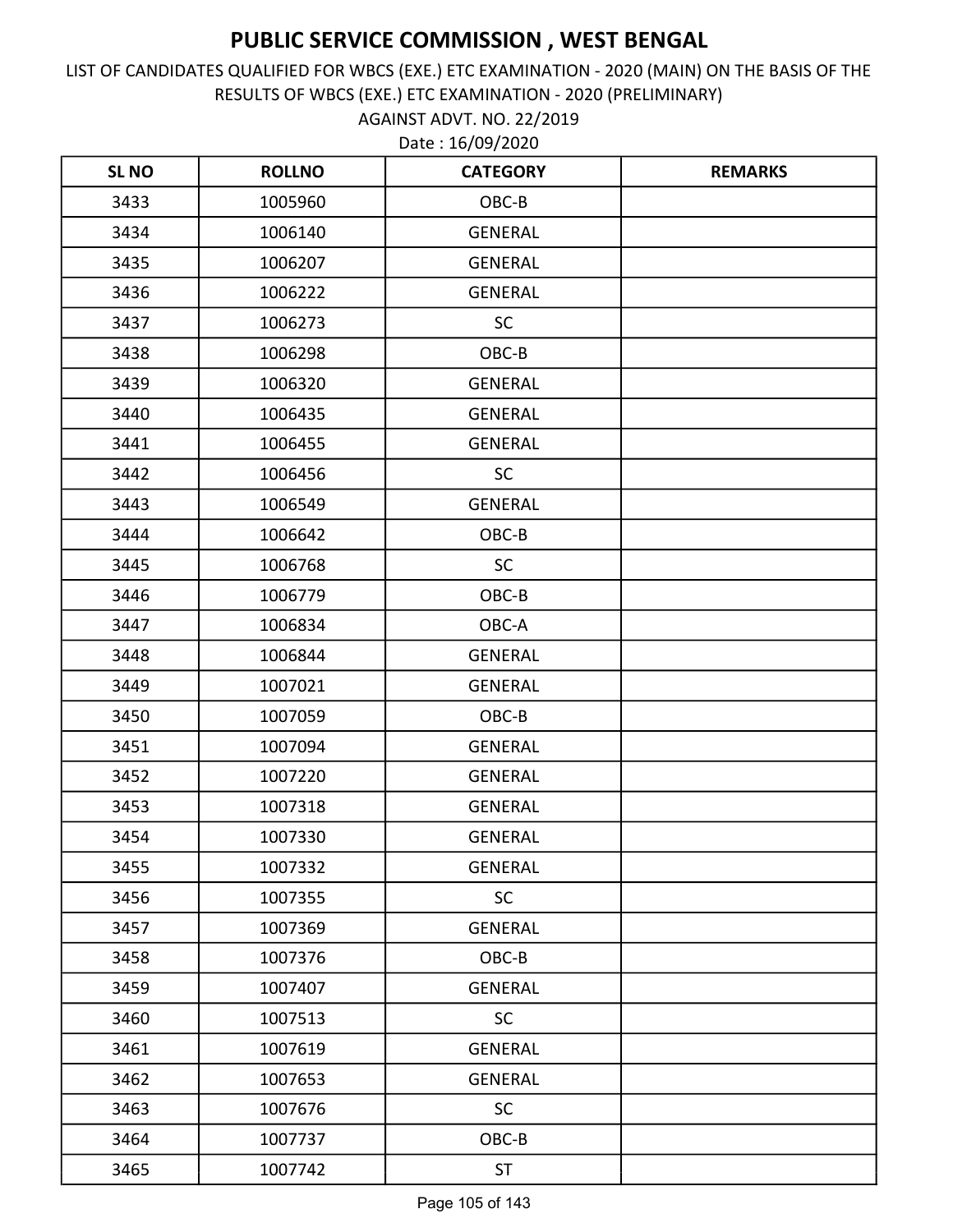AGAINST ADVT. NO. 22/2019 LIST OF CANDIDATES QUALIFIED FOR WBCS (EXE.) ETC EXAMINATION - 2020 (MAIN) ON THE BASIS OF THE RESULTS OF WBCS (EXE.) ETC EXAMINATION - 2020 (PRELIMINARY)

| <b>SLNO</b> | <b>ROLLNO</b> | <b>CATEGORY</b> | <b>REMARKS</b> |
|-------------|---------------|-----------------|----------------|
| 3466        | 1007745       | <b>GENERAL</b>  |                |
| 3467        | 1007763       | <b>GENERAL</b>  |                |
| 3468        | 1007885       | <b>SC</b>       |                |
| 3469        | 1007904       | <b>GENERAL</b>  |                |
| 3470        | 1007999       | <b>GENERAL</b>  |                |
| 3471        | 1008031       | OBC-B           |                |
| 3472        | 1008135       | OBC-B           |                |
| 3473        | 1008183       | OBC-B           |                |
| 3474        | 1008381       | <b>GENERAL</b>  |                |
| 3475        | 1008404       | <b>GENERAL</b>  |                |
| 3476        | 1008483       | <b>GENERAL</b>  |                |
| 3477        | 1008495       | <b>GENERAL</b>  |                |
| 3478        | 1008524       | <b>GENERAL</b>  |                |
| 3479        | 1008547       | <b>GENERAL</b>  |                |
| 3480        | 1008559       | <b>GENERAL</b>  |                |
| 3481        | 1008583       | OBC-B           |                |
| 3482        | 1008660       | <b>GENERAL</b>  |                |
| 3483        | 1008722       | OBC-A           |                |
| 3484        | 1008802       | <b>GENERAL</b>  |                |
| 3485        | 1008855       | <b>GENERAL</b>  |                |
| 3486        | 1008886       | <b>GENERAL</b>  |                |
| 3487        | 1008955       | <b>GENERAL</b>  |                |
| 3488        | 1008972       | <b>ST</b>       |                |
| 3489        | 1009104       | OBC-B           |                |
| 3490        | 1009110       | <b>GENERAL</b>  |                |
| 3491        | 1009162       | OBC-B           |                |
| 3492        | 1009207       | <b>GENERAL</b>  |                |
| 3493        | 1009247       | <b>SC</b>       |                |
| 3494        | 1009326       | <b>SC</b>       |                |
| 3495        | 1009430       | <b>GENERAL</b>  |                |
| 3496        | 1009522       | OBC-B           |                |
| 3497        | 1009537       | <b>GENERAL</b>  |                |
| 3498        | 1009548       | GENERAL         |                |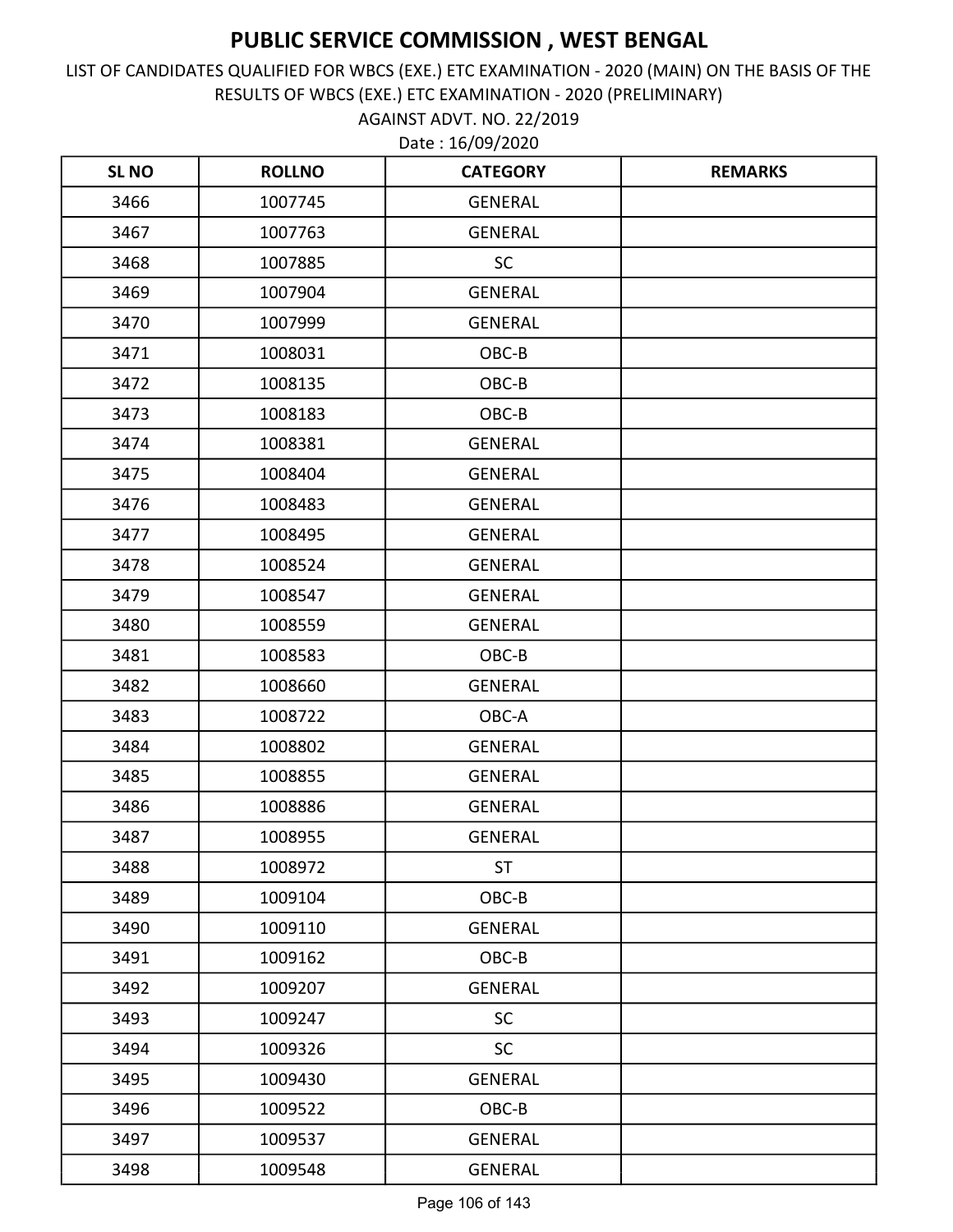AGAINST ADVT. NO. 22/2019 LIST OF CANDIDATES QUALIFIED FOR WBCS (EXE.) ETC EXAMINATION - 2020 (MAIN) ON THE BASIS OF THE RESULTS OF WBCS (EXE.) ETC EXAMINATION - 2020 (PRELIMINARY)

| <b>SLNO</b> | <b>ROLLNO</b> | <b>CATEGORY</b> | <b>REMARKS</b> |
|-------------|---------------|-----------------|----------------|
| 3499        | 1009553       | <b>GENERAL</b>  |                |
| 3500        | 1009641       | <b>GENERAL</b>  |                |
| 3501        | 1009659       | <b>GENERAL</b>  |                |
| 3502        | 1009787       | <b>ST</b>       |                |
| 3503        | 1009811       | OBC-B           |                |
| 3504        | 1009841       | OBC-A           |                |
| 3505        | 1009900       | <b>GENERAL</b>  |                |
| 3506        | 1009931       | <b>GENERAL</b>  |                |
| 3507        | 1010030       | <b>GENERAL</b>  |                |
| 3508        | 1010087       | OBC-A           |                |
| 3509        | 1010106       | OBC-B           |                |
| 3510        | 1010120       | <b>GENERAL</b>  |                |
| 3511        | 1010138       | <b>GENERAL</b>  |                |
| 3512        | 1010209       | <b>GENERAL</b>  |                |
| 3513        | 1010212       | <b>GENERAL</b>  |                |
| 3514        | 1010240       | <b>GENERAL</b>  | PH(HI)         |
| 3515        | 1010248       | <b>GENERAL</b>  | PH(HI)         |
| 3516        | 1010262       | <b>GENERAL</b>  | PH(LD&CP)      |
| 3517        | 1010342       | <b>GENERAL</b>  | PH(LV)         |
| 3518        | 1010346       | <b>GENERAL</b>  | PH(LV)         |
| 3519        | 1100037       | <b>GENERAL</b>  |                |
| 3520        | 1100275       | <b>GENERAL</b>  |                |
| 3521        | 1100293       | OBC-A           |                |
| 3522        | 1100790       | <b>GENERAL</b>  |                |
| 3523        | 1100883       | <b>GENERAL</b>  |                |
| 3524        | 1101003       | <b>SC</b>       |                |
| 3525        | 1101067       | <b>GENERAL</b>  |                |
| 3526        | 1101082       | <b>GENERAL</b>  |                |
| 3527        | 1101213       | OBC-A           |                |
| 3528        | 1101227       | OBC-B           |                |
| 3529        | 1101399       | <b>GENERAL</b>  |                |
| 3530        | 1101463       | <b>GENERAL</b>  |                |
| 3531        | 1101465       | <b>GENERAL</b>  |                |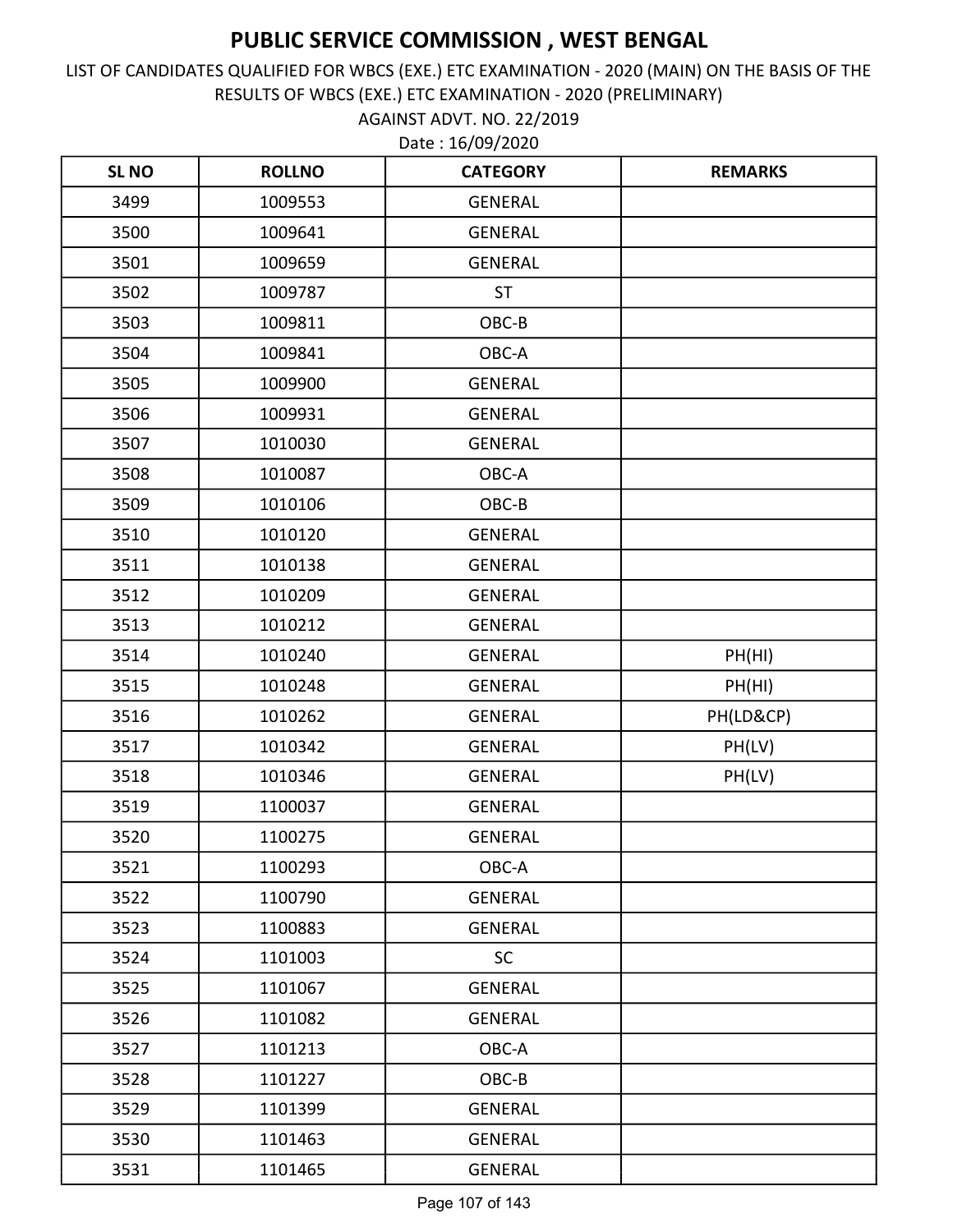AGAINST ADVT. NO. 22/2019 LIST OF CANDIDATES QUALIFIED FOR WBCS (EXE.) ETC EXAMINATION - 2020 (MAIN) ON THE BASIS OF THE RESULTS OF WBCS (EXE.) ETC EXAMINATION - 2020 (PRELIMINARY)

| <b>SLNO</b> | <b>ROLLNO</b> | <b>CATEGORY</b> | <b>REMARKS</b> |
|-------------|---------------|-----------------|----------------|
| 3532        | 1101477       | <b>SC</b>       |                |
| 3533        | 1101530       | <b>GENERAL</b>  |                |
| 3534        | 1101536       | OBC-B           |                |
| 3535        | 1101585       | SC              |                |
| 3536        | 1101629       | SC              |                |
| 3537        | 1101701       | <b>GENERAL</b>  |                |
| 3538        | 1101703       | OBC-A           |                |
| 3539        | 1101839       | <b>GENERAL</b>  |                |
| 3540        | 1101845       | <b>GENERAL</b>  |                |
| 3541        | 1101904       | <b>GENERAL</b>  |                |
| 3542        | 1101951       | <b>GENERAL</b>  |                |
| 3543        | 1101954       | <b>GENERAL</b>  |                |
| 3544        | 1101998       | <b>GENERAL</b>  |                |
| 3545        | 1102020       | <b>GENERAL</b>  |                |
| 3546        | 1102047       | <b>GENERAL</b>  |                |
| 3547        | 1102127       | OBC-A           |                |
| 3548        | 1102190       | <b>GENERAL</b>  |                |
| 3549        | 1102242       | <b>SC</b>       |                |
| 3550        | 1102423       | <b>GENERAL</b>  |                |
| 3551        | 1102504       | OBC-B           |                |
| 3552        | 1102527       | <b>GENERAL</b>  |                |
| 3553        | 1102530       | <b>SC</b>       |                |
| 3554        | 1102597       | <b>GENERAL</b>  |                |
| 3555        | 1102731       | <b>GENERAL</b>  |                |
| 3556        | 1102744       | OBC-A           |                |
| 3557        | 1102830       | OBC-B           |                |
| 3558        | 1102931       | <b>SC</b>       |                |
| 3559        | 1102981       | <b>SC</b>       |                |
| 3560        | 1103022       | <b>GENERAL</b>  |                |
| 3561        | 1103026       | <b>GENERAL</b>  |                |
| 3562        | 1103060       | <b>GENERAL</b>  |                |
| 3563        | 1103087       | <b>GENERAL</b>  |                |
| 3564        | 1103208       | <b>GENERAL</b>  |                |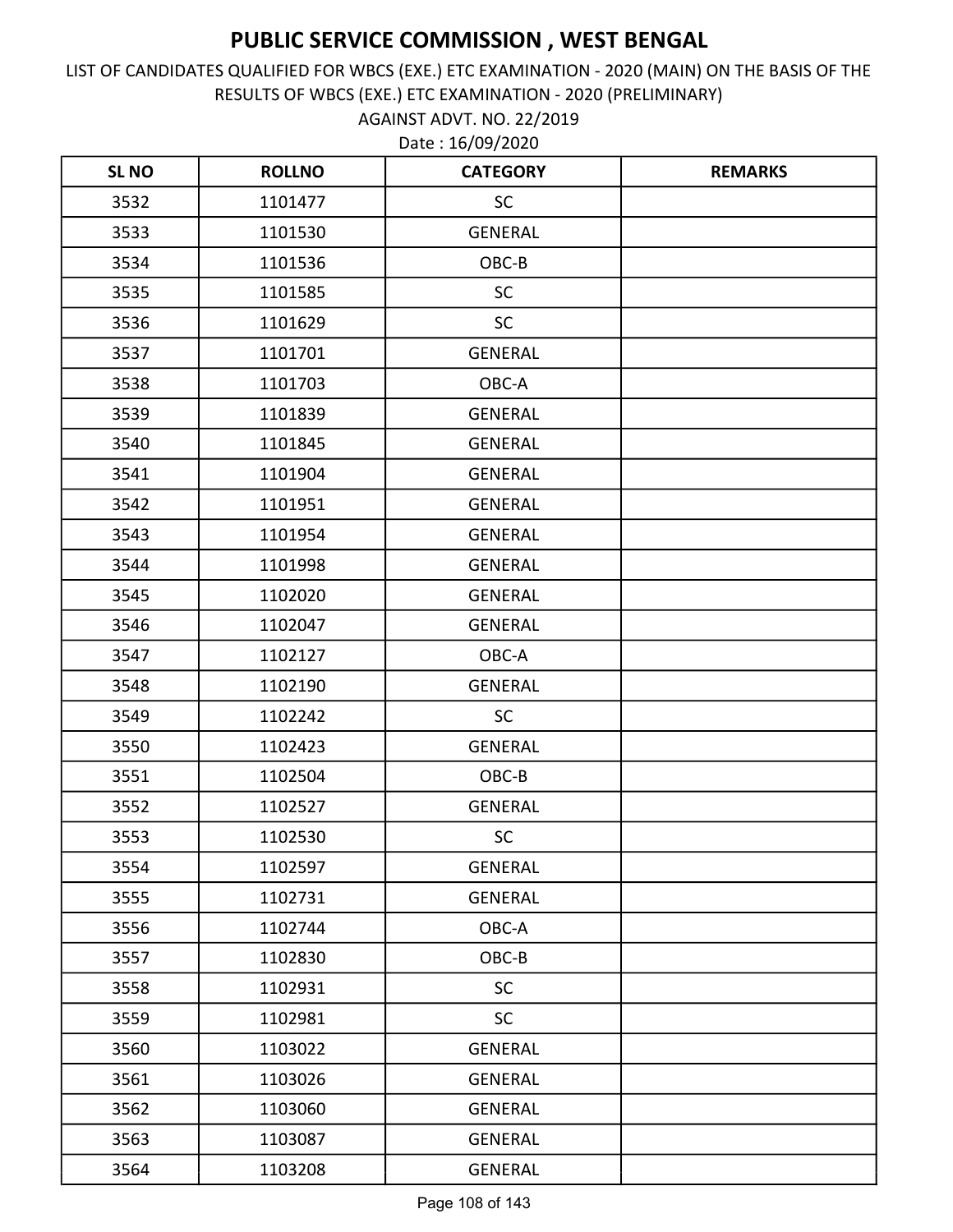AGAINST ADVT. NO. 22/2019 LIST OF CANDIDATES QUALIFIED FOR WBCS (EXE.) ETC EXAMINATION - 2020 (MAIN) ON THE BASIS OF THE RESULTS OF WBCS (EXE.) ETC EXAMINATION - 2020 (PRELIMINARY)

| <b>SLNO</b> | <b>ROLLNO</b> | <b>CATEGORY</b> | <b>REMARKS</b> |
|-------------|---------------|-----------------|----------------|
| 3565        | 1103282       | OBC-A           |                |
| 3566        | 1103302       | <b>GENERAL</b>  |                |
| 3567        | 1103326       | <b>GENERAL</b>  |                |
| 3568        | 1103445       | SC              |                |
| 3569        | 1103459       | <b>GENERAL</b>  |                |
| 3570        | 1103495       | <b>GENERAL</b>  |                |
| 3571        | 1103506       | <b>GENERAL</b>  |                |
| 3572        | 1103592       | <b>GENERAL</b>  |                |
| 3573        | 1103681       | <b>GENERAL</b>  |                |
| 3574        | 1103788       | <b>GENERAL</b>  |                |
| 3575        | 1103790       | OBC-B           |                |
| 3576        | 1103945       | OBC-B           |                |
| 3577        | 1103980       | OBC-A           |                |
| 3578        | 1104027       | <b>GENERAL</b>  |                |
| 3579        | 1104105       | <b>GENERAL</b>  |                |
| 3580        | 1104125       | OBC-A           |                |
| 3581        | 1104168       | <b>GENERAL</b>  |                |
| 3582        | 1104187       | <b>GENERAL</b>  |                |
| 3583        | 1104334       | <b>GENERAL</b>  |                |
| 3584        | 1104772       | <b>GENERAL</b>  |                |
| 3585        | 1104835       | <b>GENERAL</b>  |                |
| 3586        | 1105007       | <b>SC</b>       |                |
| 3587        | 1105042       | <b>GENERAL</b>  |                |
| 3588        | 1105047       | SC              |                |
| 3589        | 1105118       | <b>GENERAL</b>  |                |
| 3590        | 1105288       | GENERAL         |                |
| 3591        | 1105305       | <b>SC</b>       |                |
| 3592        | 1105626       | <b>GENERAL</b>  |                |
| 3593        | 1105641       | SC              |                |
| 3594        | 1105694       | <b>GENERAL</b>  | PH(HI)         |
| 3595        | 1105714       | <b>GENERAL</b>  | PH(LD&CP)      |
| 3596        | 1105755       | GENERAL         | PH(LV)         |
| 3597        | 1200067       | GENERAL         |                |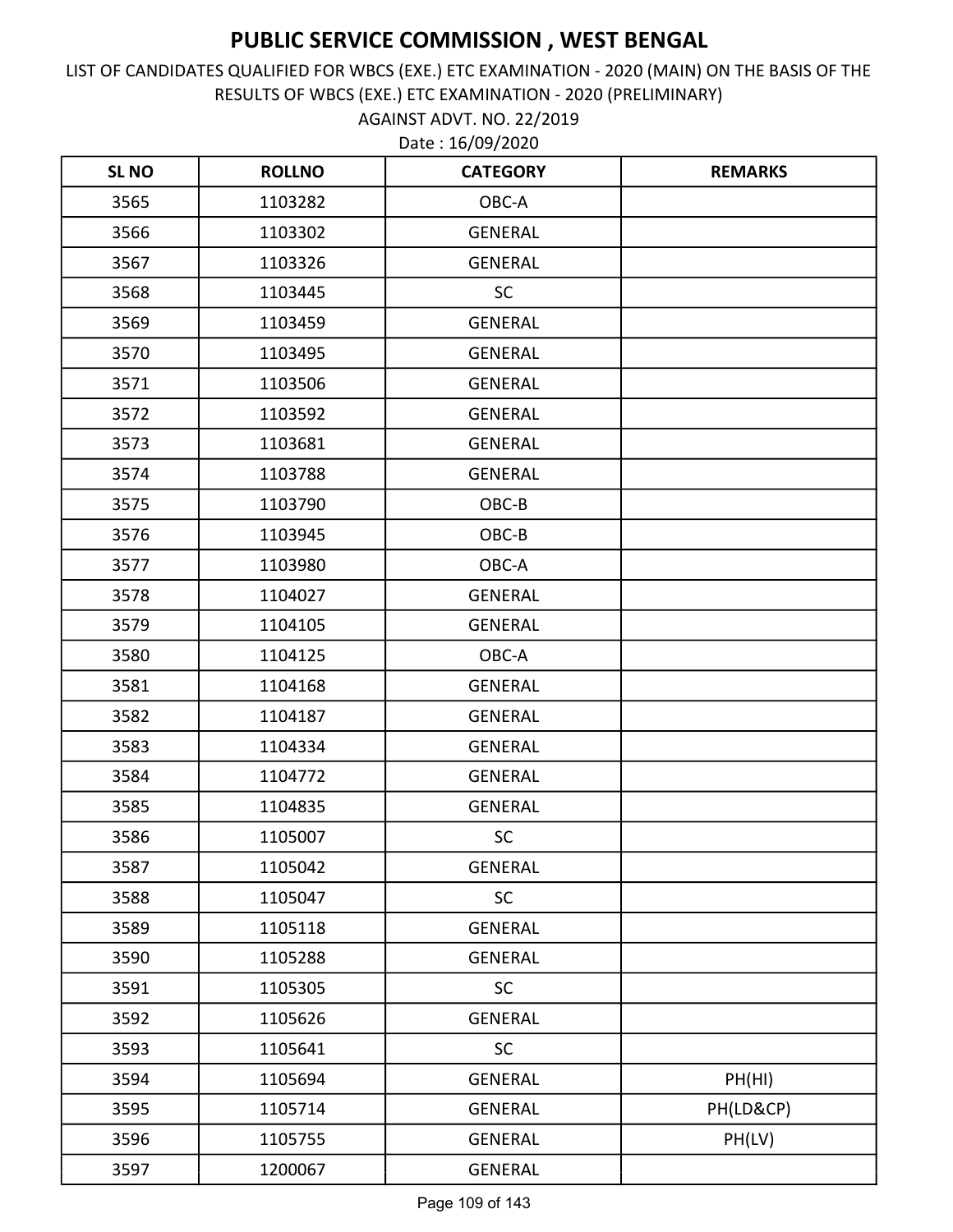AGAINST ADVT. NO. 22/2019 LIST OF CANDIDATES QUALIFIED FOR WBCS (EXE.) ETC EXAMINATION - 2020 (MAIN) ON THE BASIS OF THE RESULTS OF WBCS (EXE.) ETC EXAMINATION - 2020 (PRELIMINARY)

| <b>SLNO</b> | <b>ROLLNO</b> | <b>CATEGORY</b> | <b>REMARKS</b> |
|-------------|---------------|-----------------|----------------|
| 3598        | 1200093       | <b>GENERAL</b>  |                |
| 3599        | 1200099       | <b>SC</b>       |                |
| 3600        | 1200116       | <b>ST</b>       |                |
| 3601        | 1200120       | <b>SC</b>       |                |
| 3602        | 1200136       | <b>GENERAL</b>  |                |
| 3603        | 1200175       | <b>ST</b>       |                |
| 3604        | 1200307       | <b>SC</b>       |                |
| 3605        | 1200505       | OBC-B           |                |
| 3606        | 1200506       | <b>GENERAL</b>  |                |
| 3607        | 1200632       | <b>SC</b>       |                |
| 3608        | 1200652       | OBC-B           |                |
| 3609        | 1200668       | <b>GENERAL</b>  |                |
| 3610        | 1200686       | OBC-B           |                |
| 3611        | 1200695       | <b>GENERAL</b>  |                |
| 3612        | 1200715       | <b>GENERAL</b>  |                |
| 3613        | 1200748       | <b>GENERAL</b>  |                |
| 3614        | 1200765       | OBC-B           |                |
| 3615        | 1200800       | <b>GENERAL</b>  |                |
| 3616        | 1200847       | <b>SC</b>       |                |
| 3617        | 1200858       | <b>GENERAL</b>  |                |
| 3618        | 1200860       | <b>ST</b>       |                |
| 3619        | 1200924       | <b>GENERAL</b>  |                |
| 3620        | 1201031       | GENERAL         |                |
| 3621        | 1201042       | OBC-B           |                |
| 3622        | 1201068       | <b>GENERAL</b>  |                |
| 3623        | 1201111       | OBC-B           |                |
| 3624        | 1201215       | OBC-B           |                |
| 3625        | 1201333       | OBC-A           |                |
| 3626        | 1201381       | SC              |                |
| 3627        | 1201428       | <b>ST</b>       |                |
| 3628        | 1201443       | GENERAL         |                |
| 3629        | 1201508       | OBC-B           |                |
| 3630        | 1201528       | <b>ST</b>       |                |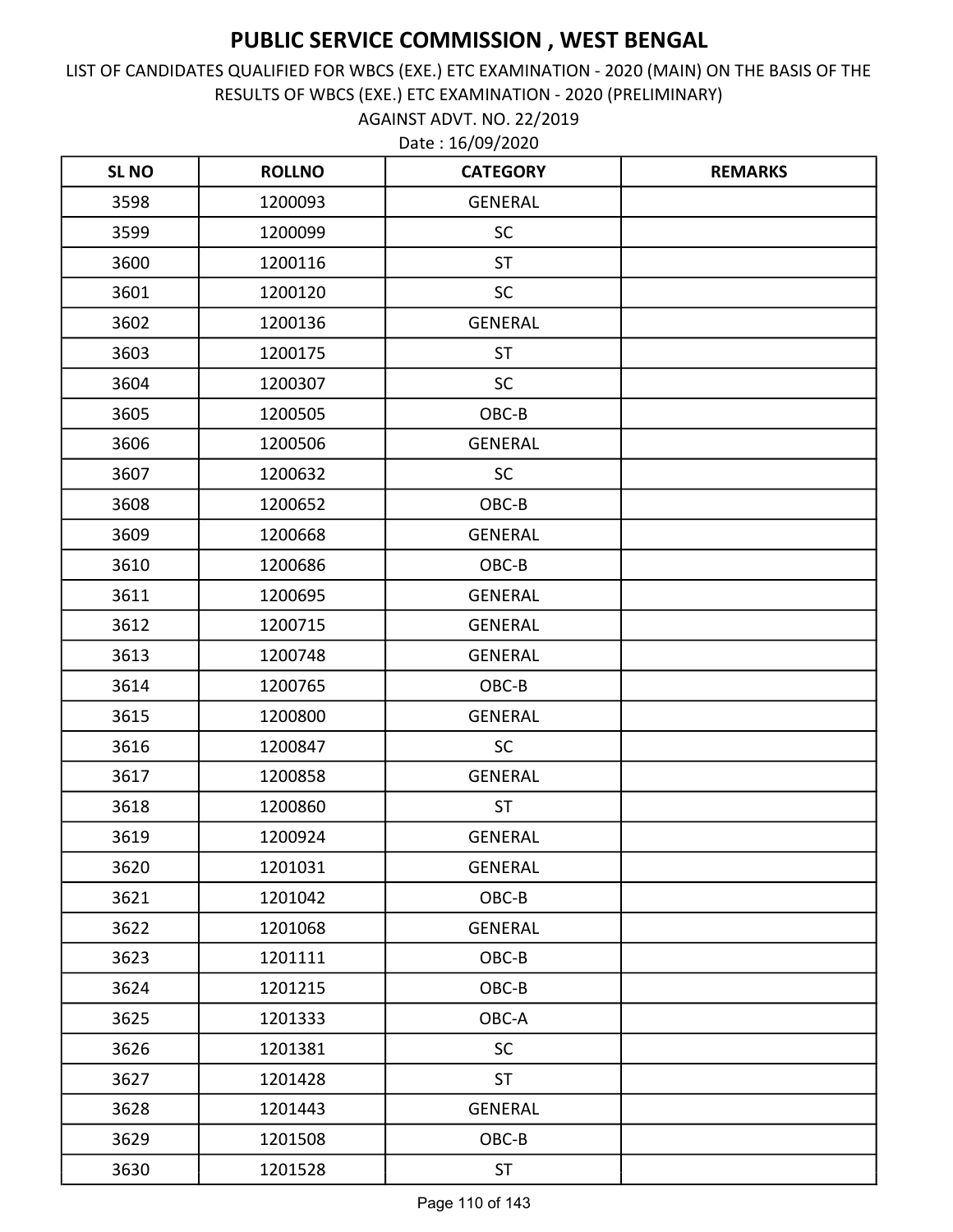AGAINST ADVT. NO. 22/2019 LIST OF CANDIDATES QUALIFIED FOR WBCS (EXE.) ETC EXAMINATION - 2020 (MAIN) ON THE BASIS OF THE RESULTS OF WBCS (EXE.) ETC EXAMINATION - 2020 (PRELIMINARY)

| <b>SLNO</b> | <b>ROLLNO</b> | <b>CATEGORY</b> | <b>REMARKS</b> |
|-------------|---------------|-----------------|----------------|
| 3631        | 1201591       | <b>GENERAL</b>  |                |
| 3632        | 1201718       | <b>GENERAL</b>  |                |
| 3633        | 1201769       | OBC-B           |                |
| 3634        | 1201772       | <b>GENERAL</b>  |                |
| 3635        | 1201823       | <b>GENERAL</b>  |                |
| 3636        | 1201854       | <b>GENERAL</b>  |                |
| 3637        | 1201856       | <b>SC</b>       |                |
| 3638        | 1201974       | OBC-B           |                |
| 3639        | 1202049       | <b>GENERAL</b>  |                |
| 3640        | 1202104       | <b>GENERAL</b>  |                |
| 3641        | 1202241       | <b>GENERAL</b>  |                |
| 3642        | 1202288       | <b>GENERAL</b>  |                |
| 3643        | 1202327       | OBC-B           |                |
| 3644        | 1202384       | <b>GENERAL</b>  |                |
| 3645        | 1202434       | OBC-B           |                |
| 3646        | 1202449       | <b>GENERAL</b>  |                |
| 3647        | 1202479       | <b>SC</b>       |                |
| 3648        | 1202497       | <b>GENERAL</b>  |                |
| 3649        | 1202617       | <b>GENERAL</b>  |                |
| 3650        | 1202730       | <b>SC</b>       |                |
| 3651        | 1202777       | <b>GENERAL</b>  |                |
| 3652        | 1202808       | <b>GENERAL</b>  |                |
| 3653        | 1202851       | <b>GENERAL</b>  |                |
| 3654        | 1202888       | <b>GENERAL</b>  |                |
| 3655        | 1202893       | OBC-B           |                |
| 3656        | 1202903       | OBC-B           |                |
| 3657        | 1202905       | <b>SC</b>       |                |
| 3658        | 1202923       | GENERAL         |                |
| 3659        | 1203041       | OBC-B           |                |
| 3660        | 1203047       | <b>SC</b>       |                |
| 3661        | 1203107       | <b>GENERAL</b>  |                |
| 3662        | 1203222       | GENERAL         |                |
| 3663        | 1203289       | <b>SC</b>       |                |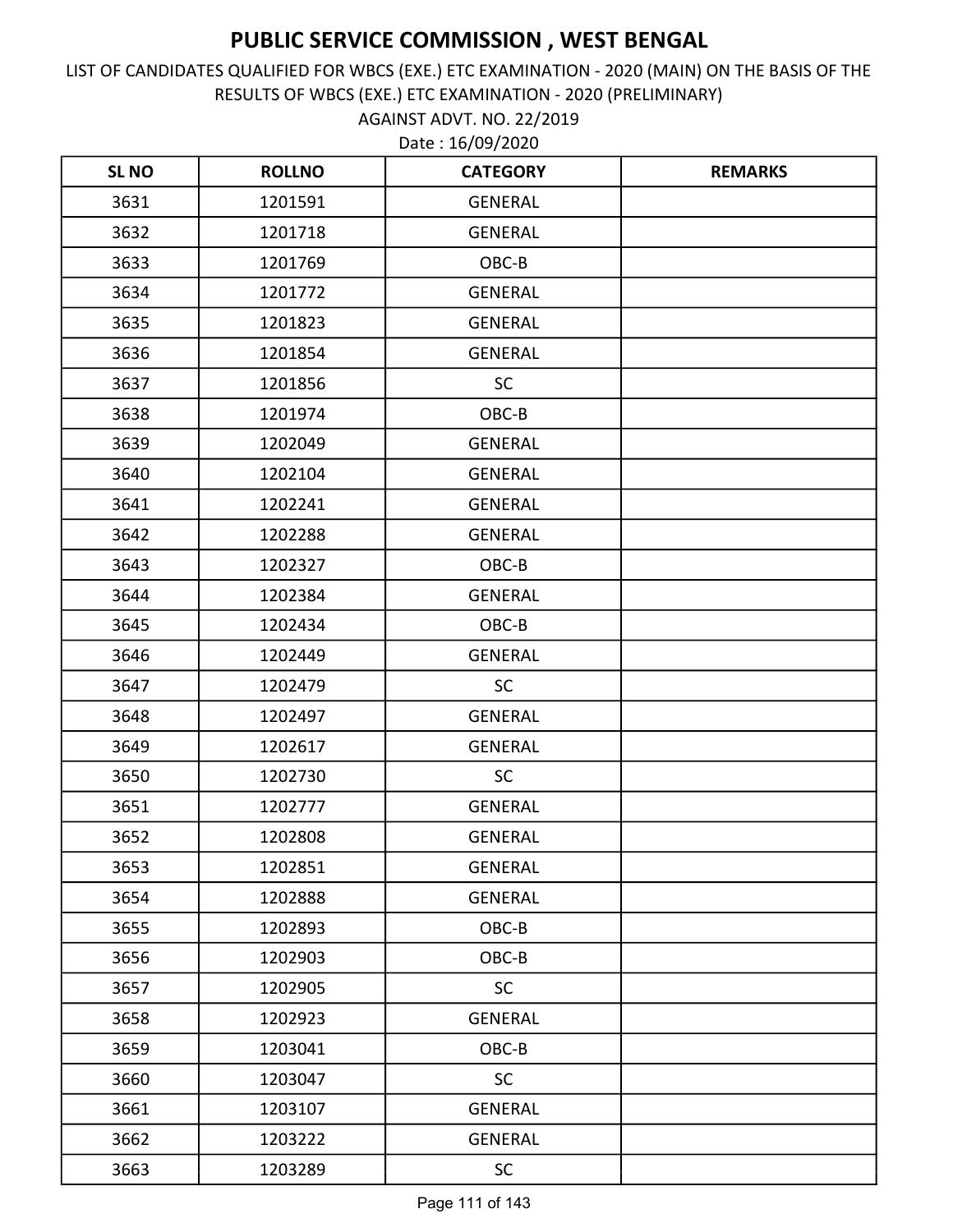AGAINST ADVT. NO. 22/2019 LIST OF CANDIDATES QUALIFIED FOR WBCS (EXE.) ETC EXAMINATION - 2020 (MAIN) ON THE BASIS OF THE RESULTS OF WBCS (EXE.) ETC EXAMINATION - 2020 (PRELIMINARY)

| <b>SL NO</b> | <b>ROLLNO</b> | <b>CATEGORY</b> | <b>REMARKS</b> |
|--------------|---------------|-----------------|----------------|
| 3664         | 1203347       | <b>GENERAL</b>  |                |
| 3665         | 1203401       | <b>GENERAL</b>  |                |
| 3666         | 1203510       | <b>ST</b>       |                |
| 3667         | 1203537       | <b>GENERAL</b>  |                |
| 3668         | 1203546       | <b>ST</b>       |                |
| 3669         | 1203712       | <b>GENERAL</b>  |                |
| 3670         | 1203939       | <b>GENERAL</b>  |                |
| 3671         | 1203999       | <b>SC</b>       |                |
| 3672         | 1204086       | <b>GENERAL</b>  |                |
| 3673         | 1204087       | <b>GENERAL</b>  |                |
| 3674         | 1204227       | OBC-B           |                |
| 3675         | 1204276       | OBC-B           |                |
| 3676         | 1204315       | <b>GENERAL</b>  |                |
| 3677         | 1204372       | <b>GENERAL</b>  |                |
| 3678         | 1204428       | <b>GENERAL</b>  |                |
| 3679         | 1204583       | <b>GENERAL</b>  |                |
| 3680         | 1204640       | <b>GENERAL</b>  |                |
| 3681         | 1204673       | <b>GENERAL</b>  |                |
| 3682         | 1204781       | <b>GENERAL</b>  |                |
| 3683         | 1204792       | <b>GENERAL</b>  |                |
| 3684         | 1204824       | <b>ST</b>       |                |
| 3685         | 1204842       | OBC-B           |                |
| 3686         | 1204941       | OBC-B           |                |
| 3687         | 1204976       | <b>GENERAL</b>  |                |
| 3688         | 1205031       | <b>GENERAL</b>  |                |
| 3689         | 1205056       | GENERAL         |                |
| 3690         | 1205195       | OBC-B           |                |
| 3691         | 1205250       | OBC-B           |                |
| 3692         | 1205253       | OBC-B           |                |
| 3693         | 1205310       | <b>GENERAL</b>  |                |
| 3694         | 1205389       | OBC-B           |                |
| 3695         | 1205396       | <b>ST</b>       |                |
| 3696         | 1205414       | OBC-B           |                |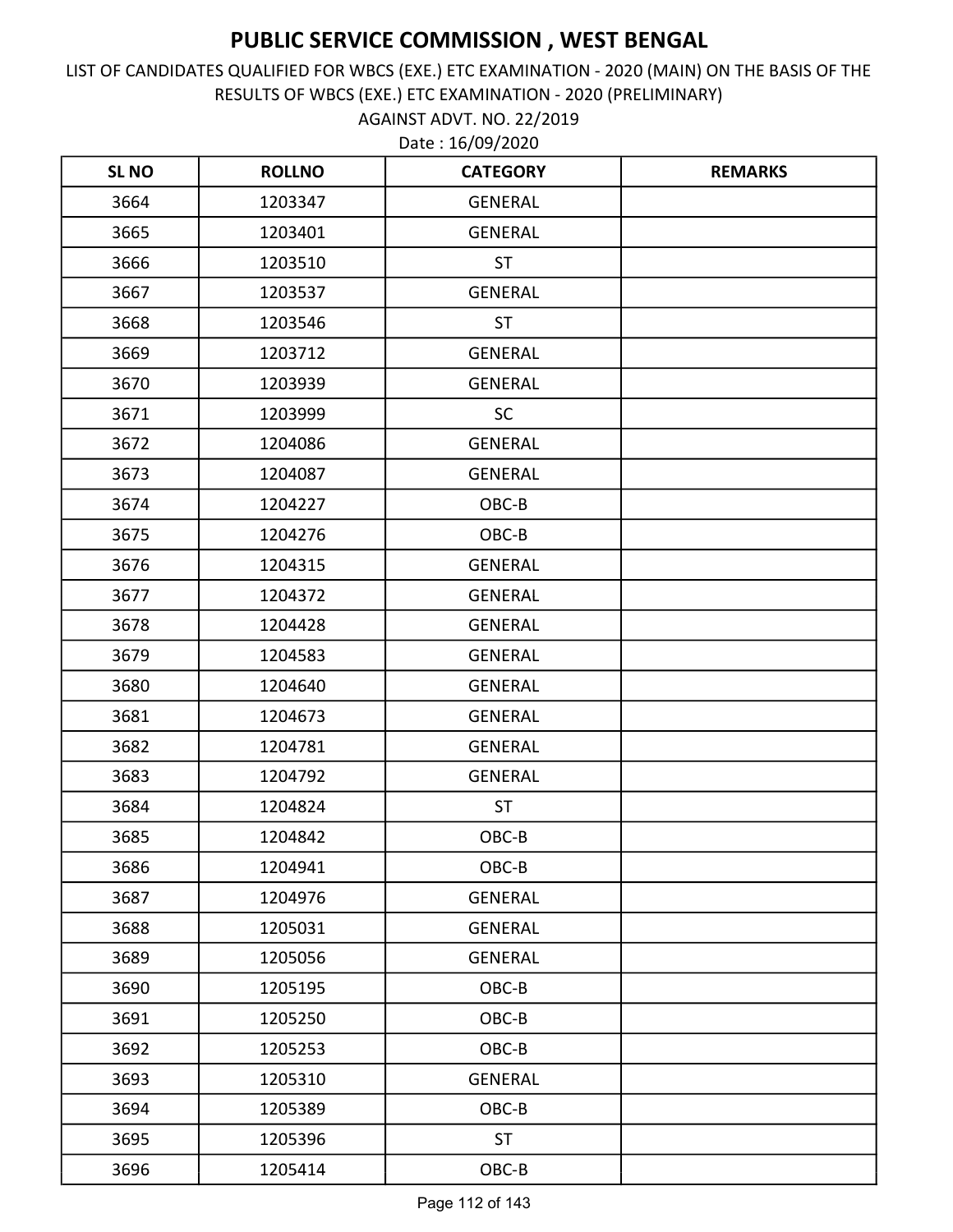AGAINST ADVT. NO. 22/2019 LIST OF CANDIDATES QUALIFIED FOR WBCS (EXE.) ETC EXAMINATION - 2020 (MAIN) ON THE BASIS OF THE RESULTS OF WBCS (EXE.) ETC EXAMINATION - 2020 (PRELIMINARY)

| <b>SLNO</b> | <b>ROLLNO</b> | <b>CATEGORY</b> | <b>REMARKS</b> |
|-------------|---------------|-----------------|----------------|
| 3697        | 1205425       | OBC-B           |                |
| 3698        | 1205433       | <b>SC</b>       |                |
| 3699        | 1205463       | OBC-B           |                |
| 3700        | 1205476       | OBC-B           |                |
| 3701        | 1205509       | OBC-B           |                |
| 3702        | 1205547       | OBC-B           |                |
| 3703        | 1205609       | <b>GENERAL</b>  |                |
| 3704        | 1205614       | OBC-B           |                |
| 3705        | 1205640       | <b>GENERAL</b>  |                |
| 3706        | 1205725       | OBC-B           |                |
| 3707        | 1205749       | <b>GENERAL</b>  |                |
| 3708        | 1205773       | <b>GENERAL</b>  |                |
| 3709        | 1205785       | <b>GENERAL</b>  |                |
| 3710        | 1205787       | GENERAL         |                |
| 3711        | 1205802       | OBC-B           |                |
| 3712        | 1205820       | OBC-B           |                |
| 3713        | 1206082       | OBC-B           |                |
| 3714        | 1206113       | OBC-B           |                |
| 3715        | 1206147       | <b>SC</b>       |                |
| 3716        | 1206148       | <b>GENERAL</b>  |                |
| 3717        | 1206151       | OBC-A           |                |
| 3718        | 1206224       | OBC-B           |                |
| 3719        | 1206299       | GENERAL         |                |
| 3720        | 1206343       | GENERAL         |                |
| 3721        | 1206418       | OBC-B           |                |
| 3722        | 1206421       | <b>SC</b>       |                |
| 3723        | 1206443       | OBC-B           |                |
| 3724        | 1206664       | GENERAL         |                |
| 3725        | 1206768       | <b>GENERAL</b>  |                |
| 3726        | 1206805       | GENERAL         |                |
| 3727        | 1206830       | GENERAL         |                |
| 3728        | 1206894       | <b>ST</b>       |                |
| 3729        | 1207069       | $OBC-B$         |                |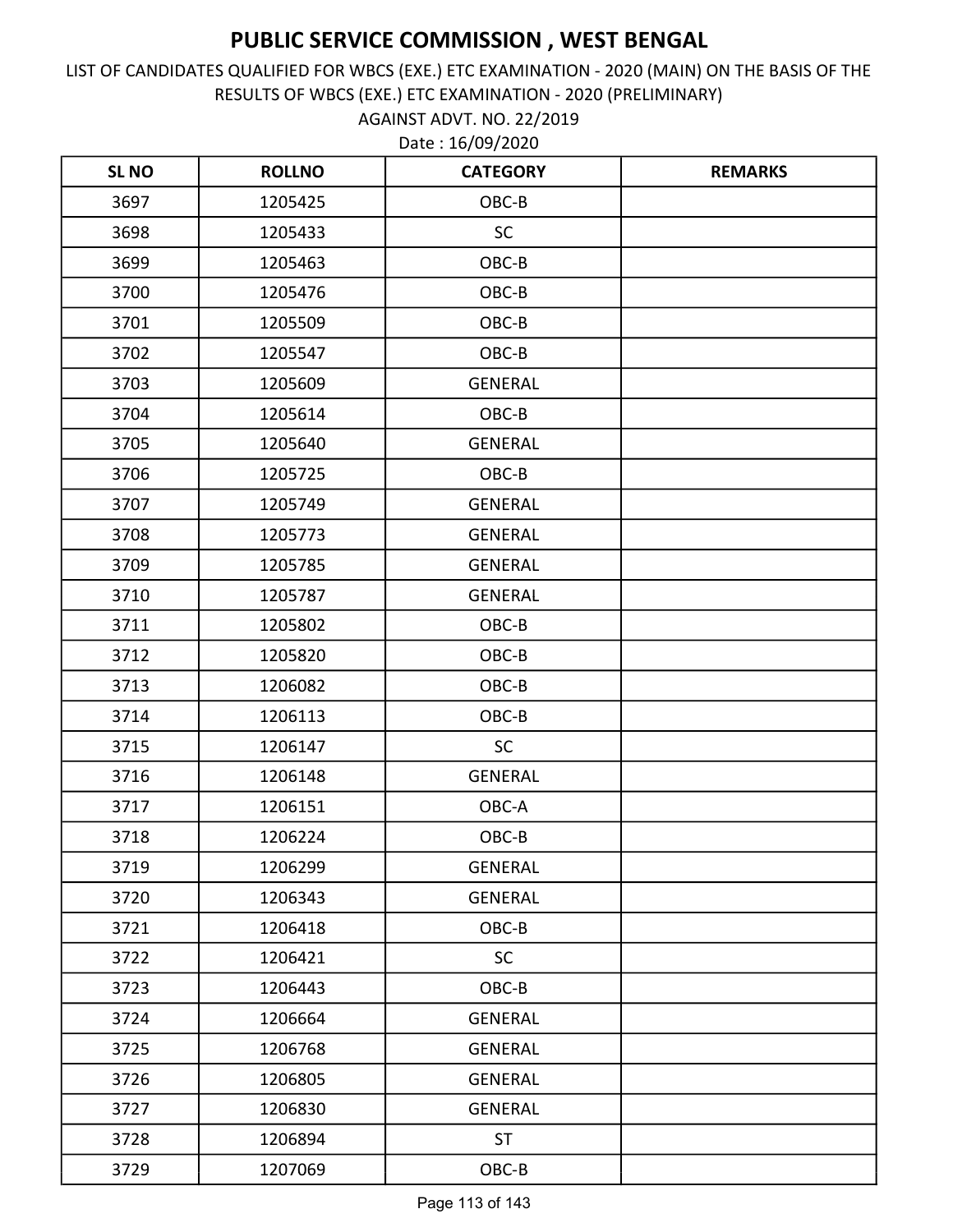AGAINST ADVT. NO. 22/2019 LIST OF CANDIDATES QUALIFIED FOR WBCS (EXE.) ETC EXAMINATION - 2020 (MAIN) ON THE BASIS OF THE RESULTS OF WBCS (EXE.) ETC EXAMINATION - 2020 (PRELIMINARY)

| <b>SL NO</b> | <b>ROLLNO</b> | <b>CATEGORY</b> | <b>REMARKS</b> |
|--------------|---------------|-----------------|----------------|
| 3730         | 1207070       | <b>ST</b>       |                |
| 3731         | 1207235       | <b>GENERAL</b>  |                |
| 3732         | 1207244       | <b>GENERAL</b>  |                |
| 3733         | 1207249       | SC              |                |
| 3734         | 1207256       | <b>GENERAL</b>  |                |
| 3735         | 1207314       | OBC-B           |                |
| 3736         | 1207316       | OBC-B           |                |
| 3737         | 1207327       | <b>GENERAL</b>  |                |
| 3738         | 1207465       | SC              |                |
| 3739         | 1207637       | <b>GENERAL</b>  |                |
| 3740         | 1207687       | <b>GENERAL</b>  |                |
| 3741         | 1207721       | <b>SC</b>       | PH(HI)         |
| 3742         | 1207726       | <b>GENERAL</b>  | PH(HI)         |
| 3743         | 1207738       | OBC-B           | PH(LD&CP)      |
| 3744         | 1207801       | <b>GENERAL</b>  | PH(LV)         |
| 3745         | 1207816       | OBC-B           | PH(LD&CP)      |
| 3746         | 1207821       | <b>GENERAL</b>  | PH(LV)         |
| 3747         | 1300040       | <b>SC</b>       |                |
| 3748         | 1300045       | OBC-B           |                |
| 3749         | 1300075       | SC              |                |
| 3750         | 1300233       | <b>GENERAL</b>  |                |
| 3751         | 1300306       | OBC-A           |                |
| 3752         | 1300357       | OBC-B           |                |
| 3753         | 1300383       | OBC-A           |                |
| 3754         | 1300387       | SC              |                |
| 3755         | 1300447       | <b>GENERAL</b>  |                |
| 3756         | 1300473       | GENERAL         |                |
| 3757         | 1300508       | <b>SC</b>       |                |
| 3758         | 1300526       | OBC-B           |                |
| 3759         | 1300622       | SC              |                |
| 3760         | 1300637       | OBC-B           |                |
| 3761         | 1300641       | OBC-A           |                |
| 3762         | 1300643       | <b>SC</b>       |                |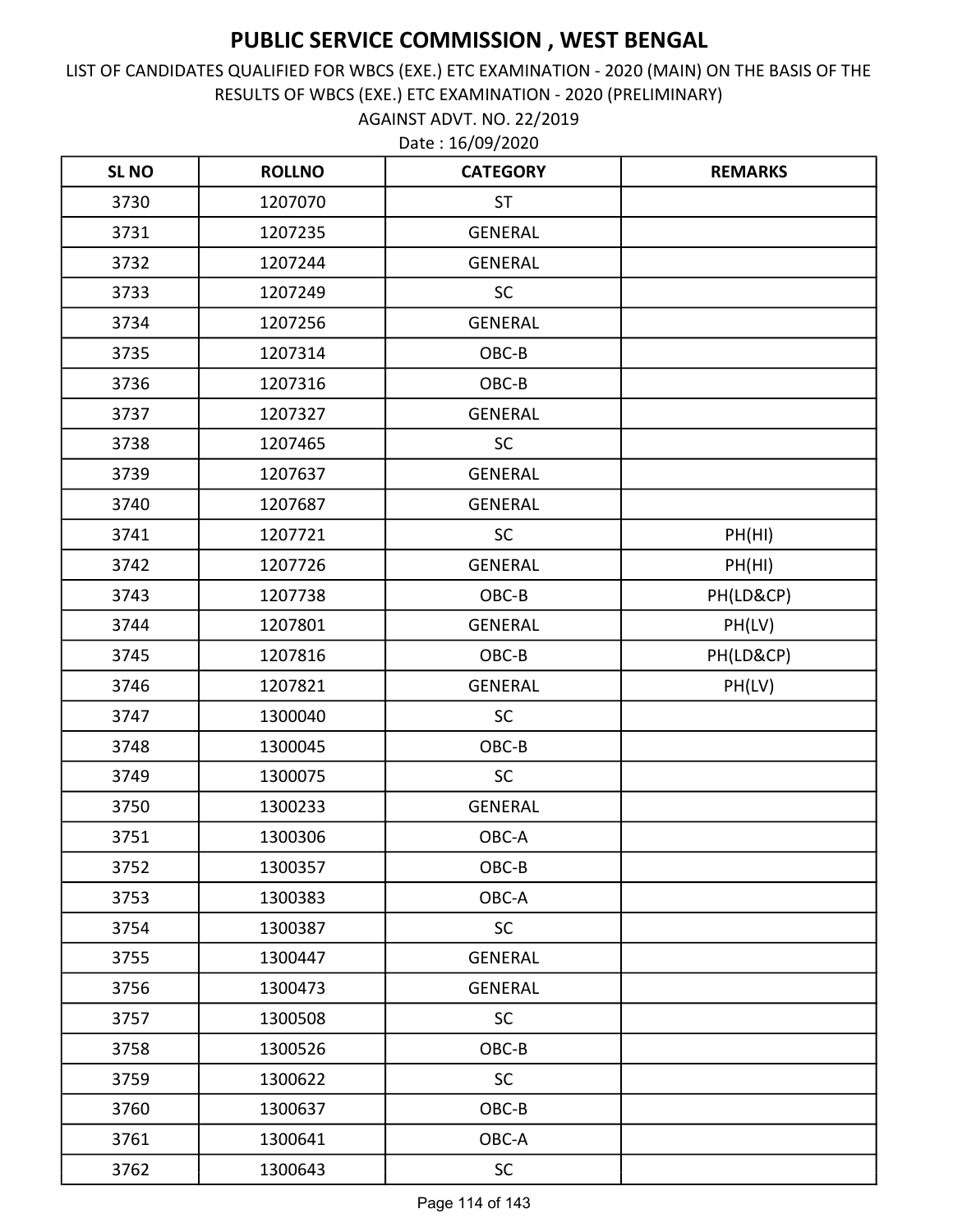AGAINST ADVT. NO. 22/2019 LIST OF CANDIDATES QUALIFIED FOR WBCS (EXE.) ETC EXAMINATION - 2020 (MAIN) ON THE BASIS OF THE RESULTS OF WBCS (EXE.) ETC EXAMINATION - 2020 (PRELIMINARY)

| <b>SL NO</b> | <b>ROLLNO</b> | <b>CATEGORY</b> | <b>REMARKS</b> |
|--------------|---------------|-----------------|----------------|
| 3763         | 1300651       | <b>SC</b>       |                |
| 3764         | 1300752       | OBC-A           |                |
| 3765         | 1300813       | OBC-B           |                |
| 3766         | 1300835       | OBC-A           |                |
| 3767         | 1300853       | <b>ST</b>       |                |
| 3768         | 1300956       | <b>SC</b>       |                |
| 3769         | 1300961       | OBC-A           |                |
| 3770         | 1300987       | OBC-B           |                |
| 3771         | 1301036       | OBC-A           |                |
| 3772         | 1301156       | OBC-B           |                |
| 3773         | 1301174       | <b>GENERAL</b>  |                |
| 3774         | 1301181       | OBC-A           |                |
| 3775         | 1301205       | SC              |                |
| 3776         | 1301246       | OBC-A           |                |
| 3777         | 1301277       | OBC-A           |                |
| 3778         | 1301288       | OBC-B           |                |
| 3779         | 1301293       | OBC-B           |                |
| 3780         | 1301304       | OBC-B           |                |
| 3781         | 1301305       | <b>SC</b>       |                |
| 3782         | 1301309       | SC              |                |
| 3783         | 1301522       | SC              |                |
| 3784         | 1301563       | SC              |                |
| 3785         | 1301648       | OBC-A           |                |
| 3786         | 1301788       | OBC-B           |                |
| 3787         | 1301805       | OBC-A           |                |
| 3788         | 1301947       | <b>GENERAL</b>  |                |
| 3789         | 1301964       | OBC-A           |                |
| 3790         | 1302059       | OBC-A           |                |
| 3791         | 1302125       | OBC-A           |                |
| 3792         | 1302214       | <b>GENERAL</b>  |                |
| 3793         | 1302362       | <b>SC</b>       |                |
| 3794         | 1302363       | <b>SC</b>       |                |
| 3795         | 1302366       | OBC-A           |                |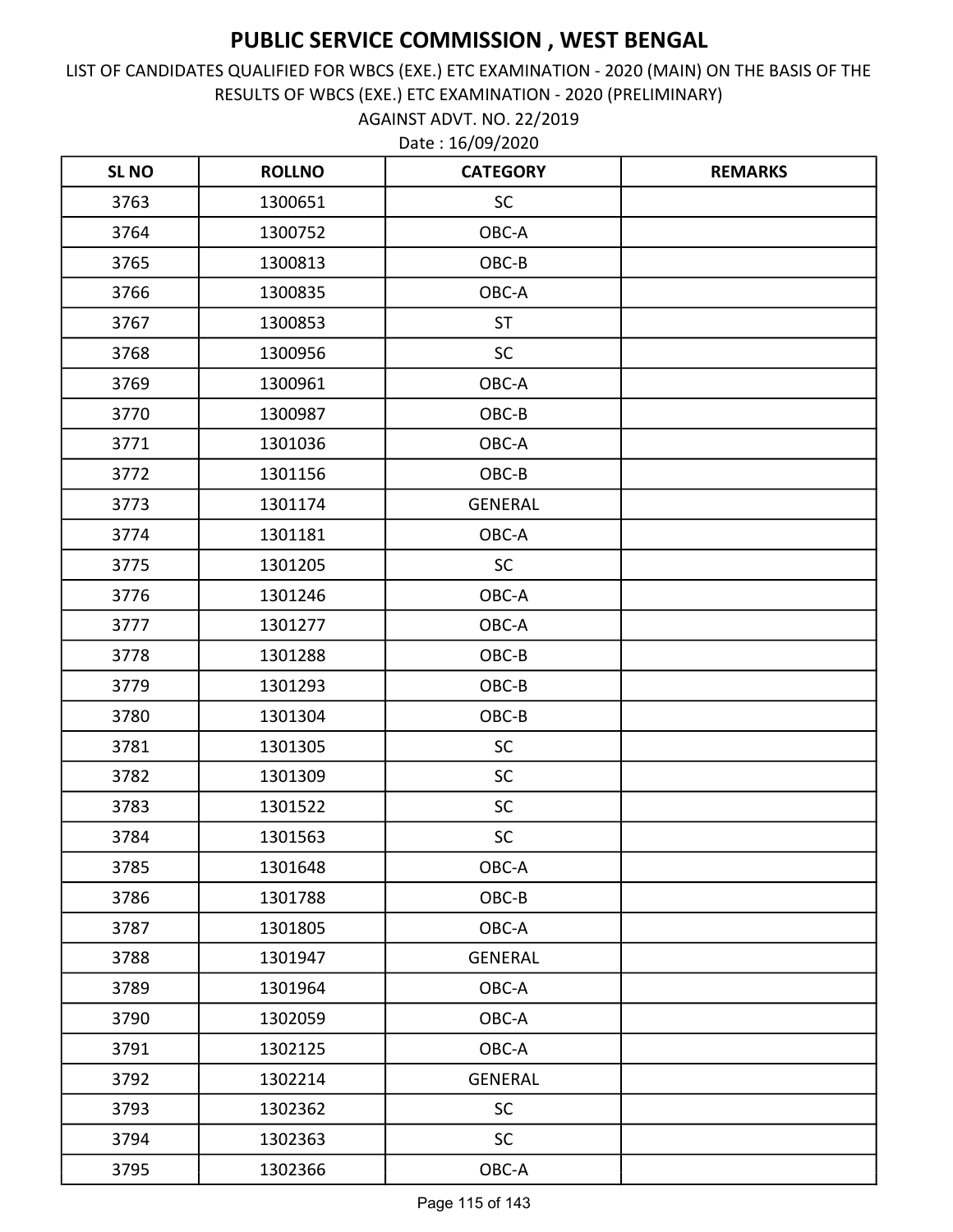AGAINST ADVT. NO. 22/2019 LIST OF CANDIDATES QUALIFIED FOR WBCS (EXE.) ETC EXAMINATION - 2020 (MAIN) ON THE BASIS OF THE RESULTS OF WBCS (EXE.) ETC EXAMINATION - 2020 (PRELIMINARY)

| <b>SL NO</b> | <b>ROLLNO</b> | <b>CATEGORY</b> | <b>REMARKS</b> |
|--------------|---------------|-----------------|----------------|
| 3796         | 1302371       | <b>SC</b>       |                |
| 3797         | 1302404       | OBC-B           |                |
| 3798         | 1302487       | OBC-A           |                |
| 3799         | 1302500       | OBC-A           |                |
| 3800         | 1302505       | <b>SC</b>       |                |
| 3801         | 1302652       | OBC-A           |                |
| 3802         | 1302669       | OBC-A           |                |
| 3803         | 1302760       | OBC-A           |                |
| 3804         | 1302917       | SC              |                |
| 3805         | 1302980       | OBC-A           |                |
| 3806         | 1303010       | <b>SC</b>       |                |
| 3807         | 1303057       | OBC-A           |                |
| 3808         | 1303077       | OBC-A           |                |
| 3809         | 1303082       | OBC-A           |                |
| 3810         | 1303393       | OBC-A           |                |
| 3811         | 1303401       | SC              |                |
| 3812         | 1303415       | <b>GENERAL</b>  |                |
| 3813         | 1303504       | <b>ST</b>       |                |
| 3814         | 1303541       | OBC-A           |                |
| 3815         | 1303723       | <b>ST</b>       |                |
| 3816         | 1303735       | SC              |                |
| 3817         | 1303758       | OBC-A           |                |
| 3818         | 1303793       | OBC-A           |                |
| 3819         | 1303795       | OBC-A           |                |
| 3820         | 1303815       | OBC-A           |                |
| 3821         | 1303979       | <b>GENERAL</b>  |                |
| 3822         | 1304100       | <b>GENERAL</b>  |                |
| 3823         | 1304198       | OBC-A           |                |
| 3824         | 1304224       | SC              |                |
| 3825         | 1304228       | <b>SC</b>       |                |
| 3826         | 1304288       | OBC-A           |                |
| 3827         | 1304374       | OBC-B           |                |
| 3828         | 1304392       | $OBC-B$         |                |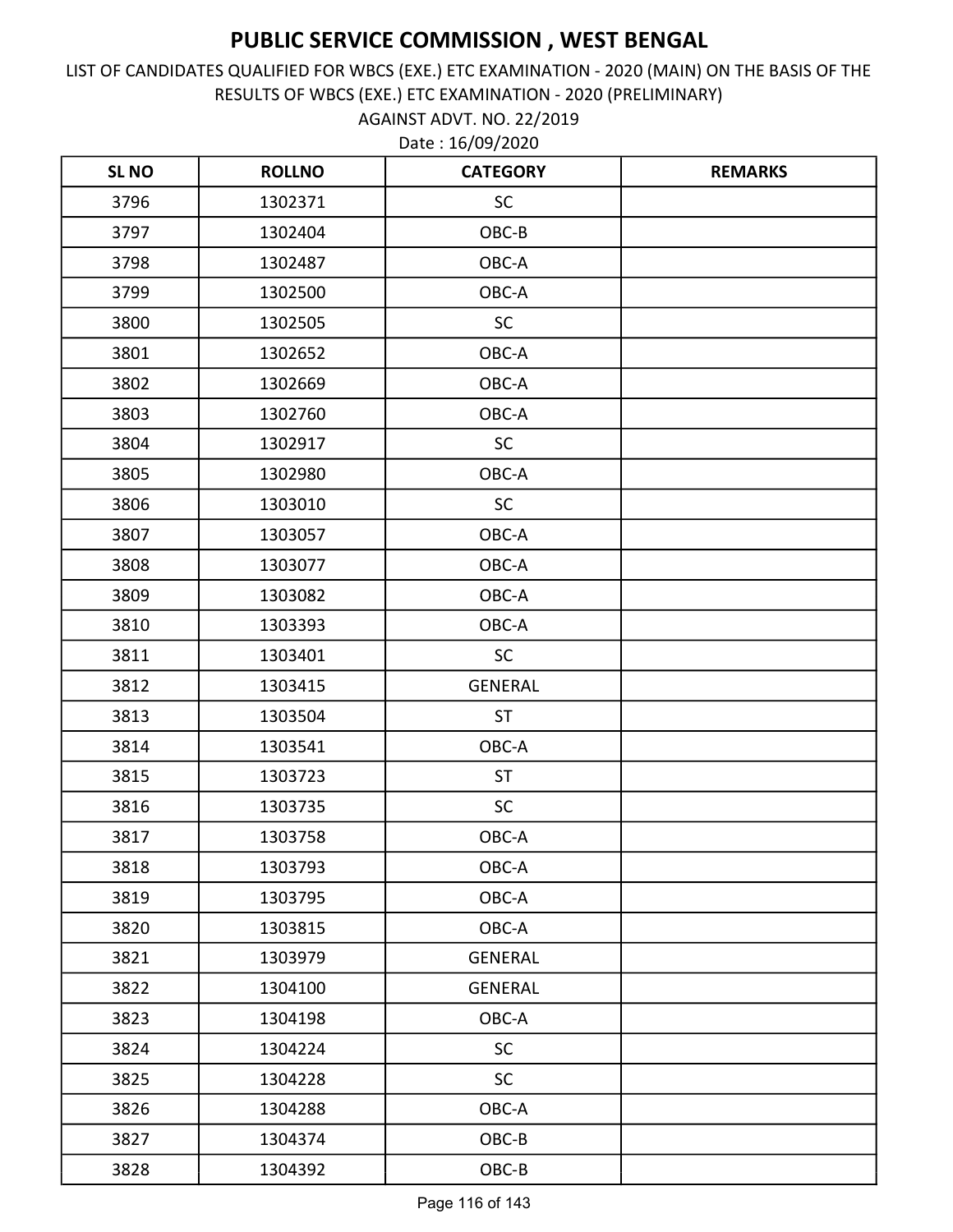AGAINST ADVT. NO. 22/2019 LIST OF CANDIDATES QUALIFIED FOR WBCS (EXE.) ETC EXAMINATION - 2020 (MAIN) ON THE BASIS OF THE RESULTS OF WBCS (EXE.) ETC EXAMINATION - 2020 (PRELIMINARY)

| <b>SL NO</b> | <b>ROLLNO</b> | <b>CATEGORY</b> | <b>REMARKS</b> |
|--------------|---------------|-----------------|----------------|
| 3829         | 1304537       | OBC-B           |                |
| 3830         | 1304556       | <b>SC</b>       |                |
| 3831         | 1304649       | OBC-A           |                |
| 3832         | 1304687       | OBC-B           |                |
| 3833         | 1304759       | SC              |                |
| 3834         | 1304785       | OBC-A           |                |
| 3835         | 1304800       | SC              |                |
| 3836         | 1304890       | SC              |                |
| 3837         | 1304949       | SC              |                |
| 3838         | 1304996       | OBC-A           |                |
| 3839         | 1305019       | OBC-A           |                |
| 3840         | 1305077       | SC              |                |
| 3841         | 1305088       | OBC-A           |                |
| 3842         | 1305200       | <b>SC</b>       |                |
| 3843         | 1305225       | OBC-A           |                |
| 3844         | 1305353       | OBC-A           |                |
| 3845         | 1305369       | OBC-A           |                |
| 3846         | 1305380       | <b>GENERAL</b>  |                |
| 3847         | 1305430       | OBC-A           |                |
| 3848         | 1305540       | OBC-A           |                |
| 3849         | 1305551       | OBC-A           |                |
| 3850         | 1305681       | <b>GENERAL</b>  |                |
| 3851         | 1305741       | OBC-B           |                |
| 3852         | 1305746       | OBC-A           |                |
| 3853         | 1305761       | OBC-B           |                |
| 3854         | 1305766       | <b>GENERAL</b>  |                |
| 3855         | 1305818       | <b>GENERAL</b>  |                |
| 3856         | 1305886       | <b>SC</b>       |                |
| 3857         | 1305910       | <b>SC</b>       |                |
| 3858         | 1306063       | <b>GENERAL</b>  |                |
| 3859         | 1306230       | <b>SC</b>       |                |
| 3860         | 1306291       | OBC-A           |                |
| 3861         | 1306294       | $OBC-B$         |                |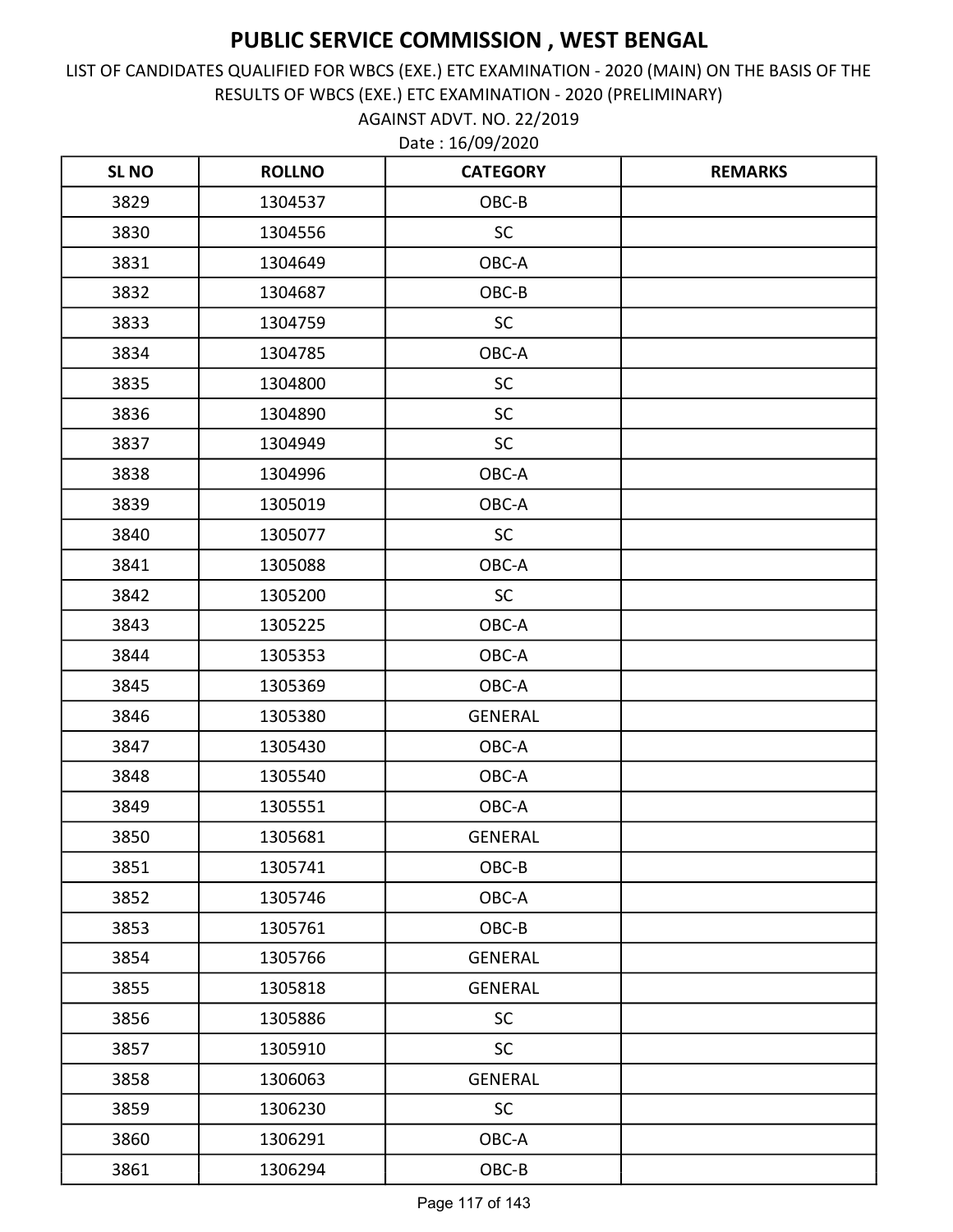AGAINST ADVT. NO. 22/2019 LIST OF CANDIDATES QUALIFIED FOR WBCS (EXE.) ETC EXAMINATION - 2020 (MAIN) ON THE BASIS OF THE RESULTS OF WBCS (EXE.) ETC EXAMINATION - 2020 (PRELIMINARY)

| <b>SLNO</b> | <b>ROLLNO</b> | <b>CATEGORY</b> | <b>REMARKS</b> |
|-------------|---------------|-----------------|----------------|
| 3862        | 1306340       | SC              |                |
| 3863        | 1306460       | OBC-A           |                |
| 3864        | 1306495       | OBC-B           |                |
| 3865        | 1306661       | <b>GENERAL</b>  |                |
| 3866        | 1306757       | OBC-B           |                |
| 3867        | 1306928       | <b>GENERAL</b>  |                |
| 3868        | 1306967       | <b>GENERAL</b>  |                |
| 3869        | 1307204       | SC              |                |
| 3870        | 1307295       | OBC-A           |                |
| 3871        | 1307406       | <b>GENERAL</b>  |                |
| 3872        | 1307471       | <b>SC</b>       |                |
| 3873        | 1307490       | OBC-A           |                |
| 3874        | 1307762       | <b>GENERAL</b>  |                |
| 3875        | 1307797       | OBC-A           |                |
| 3876        | 1307837       | <b>GENERAL</b>  |                |
| 3877        | 1307893       | OBC-B           |                |
| 3878        | 1307929       | OBC-A           |                |
| 3879        | 1307956       | <b>GENERAL</b>  |                |
| 3880        | 1308030       | OBC-B           |                |
| 3881        | 1308037       | SC              |                |
| 3882        | 1308045       | <b>GENERAL</b>  |                |
| 3883        | 1308088       | <b>GENERAL</b>  |                |
| 3884        | 1308103       | <b>GENERAL</b>  |                |
| 3885        | 1308149       | OBC-B           |                |
| 3886        | 1308278       | OBC-A           |                |
| 3887        | 1308309       | GENERAL         |                |
| 3888        | 1308339       | OBC-A           |                |
| 3889        | 1308466       | <b>SC</b>       |                |
| 3890        | 1308473       | <b>SC</b>       |                |
| 3891        | 1308493       | <b>GENERAL</b>  |                |
| 3892        | 1308600       | <b>SC</b>       |                |
| 3893        | 1308717       | <b>GENERAL</b>  |                |
| 3894        | 1308805       | SC              |                |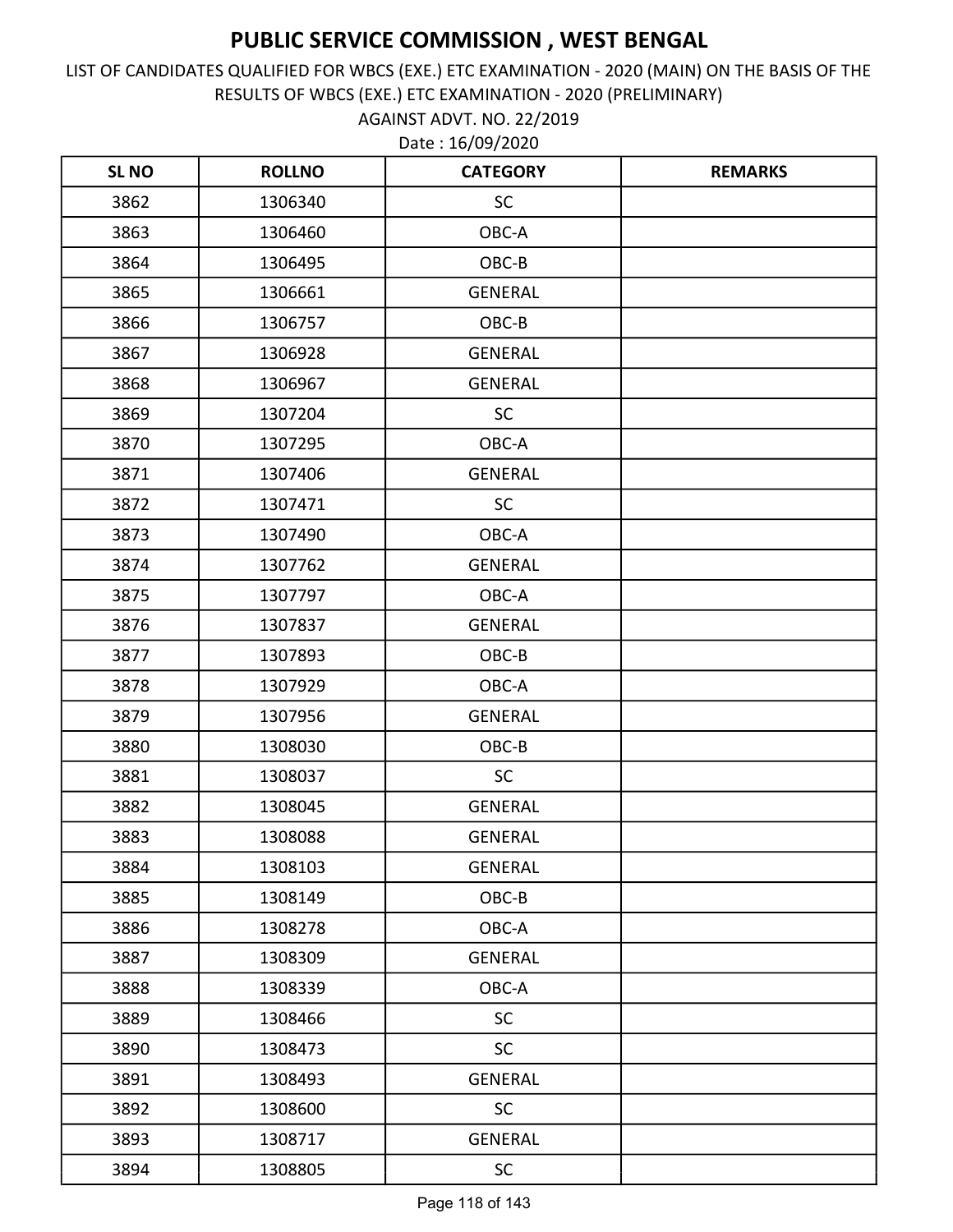AGAINST ADVT. NO. 22/2019 LIST OF CANDIDATES QUALIFIED FOR WBCS (EXE.) ETC EXAMINATION - 2020 (MAIN) ON THE BASIS OF THE RESULTS OF WBCS (EXE.) ETC EXAMINATION - 2020 (PRELIMINARY)

| <b>SLNO</b> | <b>ROLLNO</b> | <b>CATEGORY</b> | <b>REMARKS</b> |
|-------------|---------------|-----------------|----------------|
| 3895        | 1308808       | OBC-A           |                |
| 3896        | 1308933       | OBC-A           |                |
| 3897        | 1308991       | OBC-A           |                |
| 3898        | 1309018       | <b>ST</b>       |                |
| 3899        | 1309022       | OBC-A           |                |
| 3900        | 1309037       | <b>SC</b>       |                |
| 3901        | 1309057       | <b>GENERAL</b>  |                |
| 3902        | 1309073       | <b>SC</b>       |                |
| 3903        | 1309287       | SC              |                |
| 3904        | 1309297       | <b>GENERAL</b>  |                |
| 3905        | 1309349       | SC              |                |
| 3906        | 1309378       | SC              |                |
| 3907        | 1309395       | OBC-B           |                |
| 3908        | 1309396       | <b>SC</b>       |                |
| 3909        | 1309484       | <b>SC</b>       |                |
| 3910        | 1309550       | OBC-A           |                |
| 3911        | 1309591       | <b>SC</b>       |                |
| 3912        | 1309597       | <b>GENERAL</b>  |                |
| 3913        | 1309771       | OBC-B           |                |
| 3914        | 1309830       | OBC-A           |                |
| 3915        | 1309895       | <b>GENERAL</b>  |                |
| 3916        | 1309961       | <b>GENERAL</b>  |                |
| 3917        | 1309964       | <b>GENERAL</b>  |                |
| 3918        | 1309974       | <b>SC</b>       |                |
| 3919        | 1310004       | <b>GENERAL</b>  |                |
| 3920        | 1310057       | GENERAL         |                |
| 3921        | 1310063       | <b>SC</b>       |                |
| 3922        | 1310073       | <b>GENERAL</b>  |                |
| 3923        | 1310110       | SC              |                |
| 3924        | 1310174       | OBC-A           |                |
| 3925        | 1310213       | OBC-A           |                |
| 3926        | 1310269       | GENERAL         |                |
| 3927        | 1310328       | OBC-A           |                |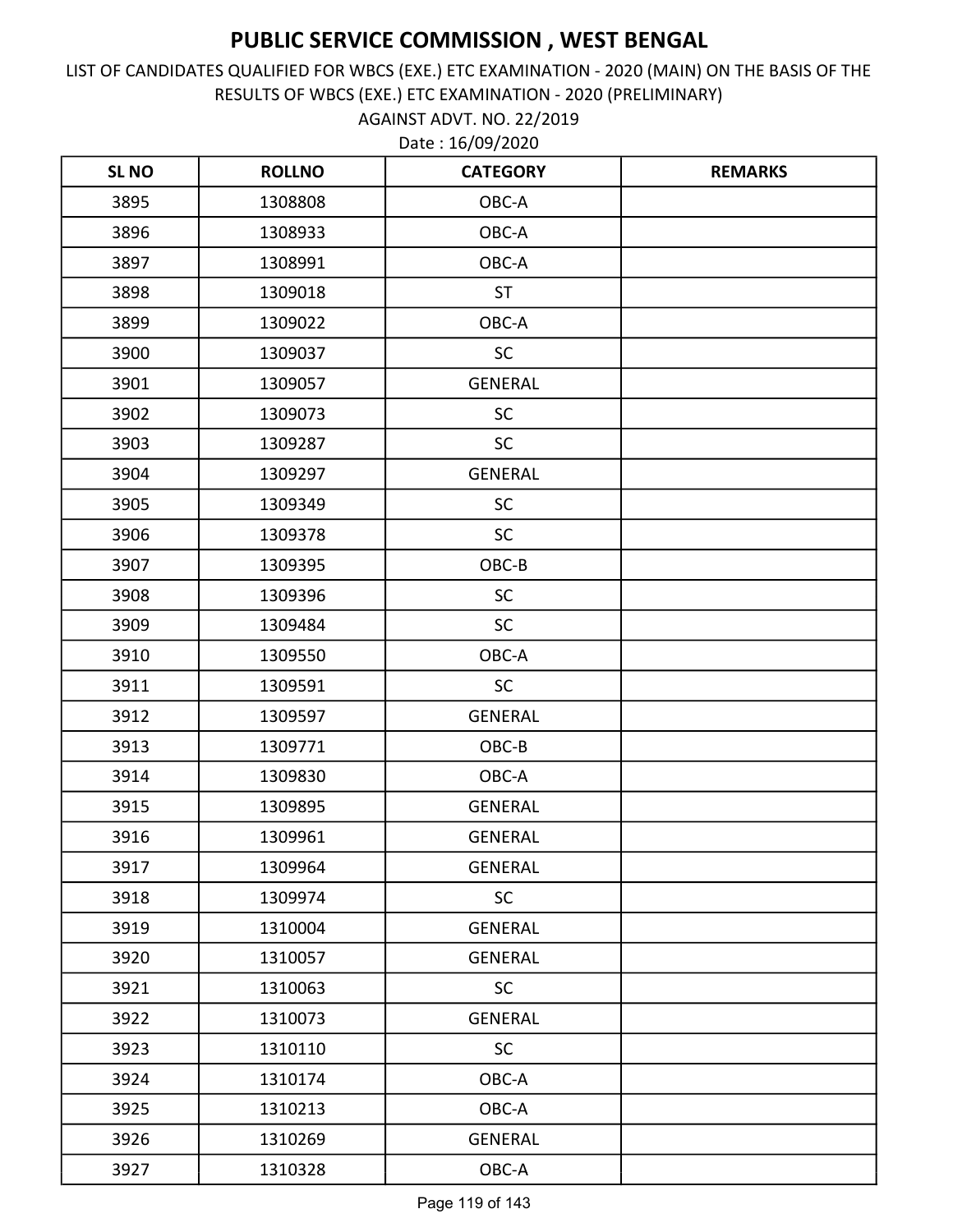AGAINST ADVT. NO. 22/2019 LIST OF CANDIDATES QUALIFIED FOR WBCS (EXE.) ETC EXAMINATION - 2020 (MAIN) ON THE BASIS OF THE RESULTS OF WBCS (EXE.) ETC EXAMINATION - 2020 (PRELIMINARY)

| <b>SLNO</b> | <b>ROLLNO</b> | <b>CATEGORY</b> | <b>REMARKS</b> |
|-------------|---------------|-----------------|----------------|
| 3928        | 1310383       | <b>SC</b>       |                |
| 3929        | 1310427       | OBC-A           |                |
| 3930        | 1310456       | OBC-A           |                |
| 3931        | 1310488       | SC              |                |
| 3932        | 1310568       | OBC-A           |                |
| 3933        | 1310617       | OBC-A           |                |
| 3934        | 1310961       | OBC-A           |                |
| 3935        | 1310986       | SC              |                |
| 3936        | 1311068       | OBC-B           |                |
| 3937        | 1311069       | OBC-A           |                |
| 3938        | 1311144       | <b>GENERAL</b>  |                |
| 3939        | 1311157       | OBC-A           |                |
| 3940        | 1311184       | OBC-A           |                |
| 3941        | 1311202       | <b>SC</b>       |                |
| 3942        | 1311222       | OBC-A           |                |
| 3943        | 1311296       | OBC-A           |                |
| 3944        | 1311320       | <b>GENERAL</b>  |                |
| 3945        | 1311332       | OBC-A           |                |
| 3946        | 1311349       | <b>GENERAL</b>  |                |
| 3947        | 1311454       | <b>SC</b>       |                |
| 3948        | 1311455       | <b>GENERAL</b>  |                |
| 3949        | 1311491       | OBC-A           |                |
| 3950        | 1311525       | OBC-A           |                |
| 3951        | 1311580       | GENERAL         |                |
| 3952        | 1311702       | OBC-B           |                |
| 3953        | 1311816       | GENERAL         |                |
| 3954        | 1311820       | OBC-B           |                |
| 3955        | 1311847       | SC              |                |
| 3956        | 1311865       | SC              |                |
| 3957        | 1311871       | OBC-A           |                |
| 3958        | 1311973       | OBC-A           |                |
| 3959        | 1311999       | OBC-A           |                |
| 3960        | 1312028       | $OBC-B$         |                |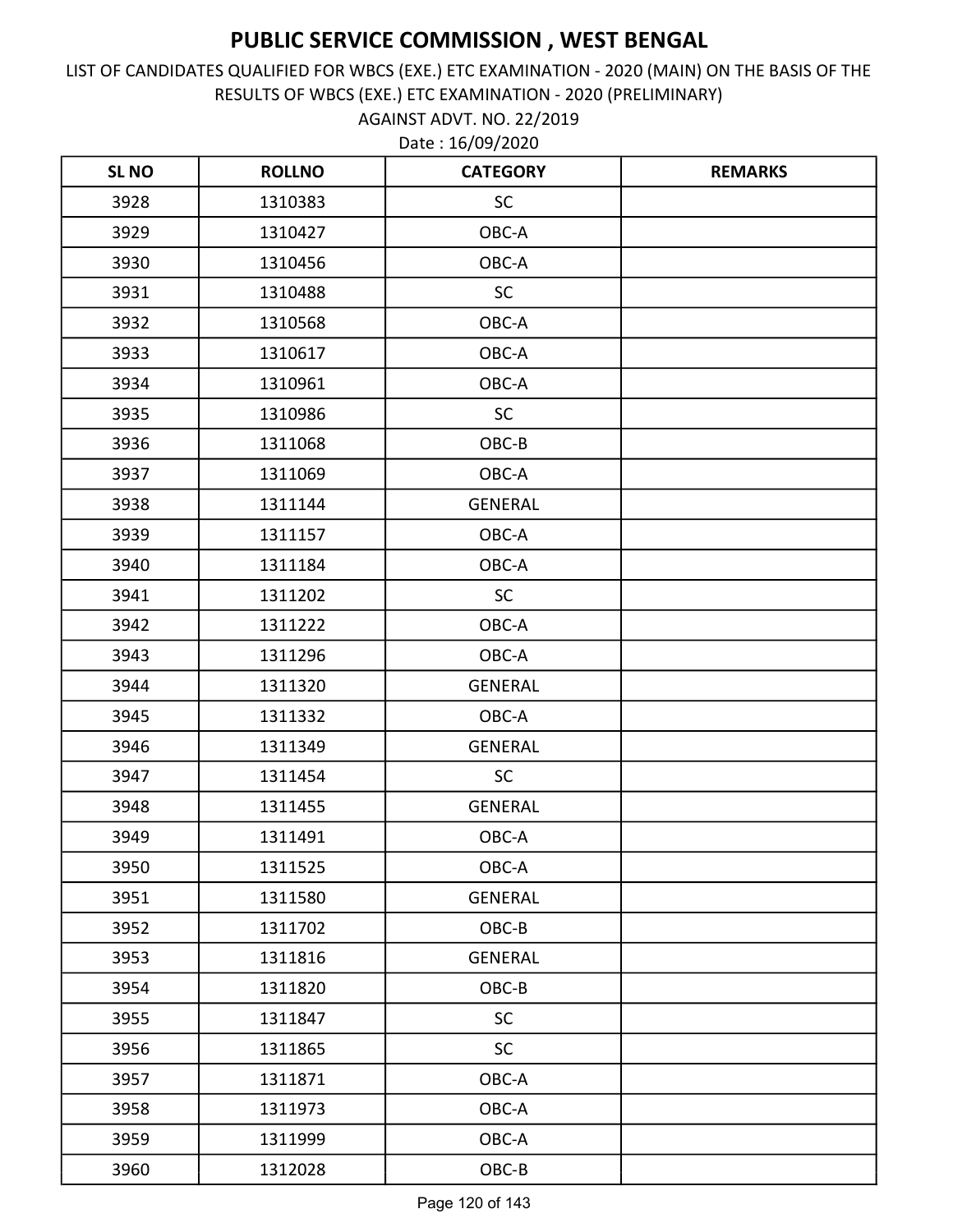AGAINST ADVT. NO. 22/2019 LIST OF CANDIDATES QUALIFIED FOR WBCS (EXE.) ETC EXAMINATION - 2020 (MAIN) ON THE BASIS OF THE RESULTS OF WBCS (EXE.) ETC EXAMINATION - 2020 (PRELIMINARY)

| <b>SL NO</b> | <b>ROLLNO</b> | <b>CATEGORY</b> | <b>REMARKS</b> |
|--------------|---------------|-----------------|----------------|
| 3961         | 1312171       | <b>SC</b>       |                |
| 3962         | 1312308       | OBC-A           |                |
| 3963         | 1312386       | OBC-A           |                |
| 3964         | 1312426       | <b>GENERAL</b>  |                |
| 3965         | 1312443       | OBC-A           |                |
| 3966         | 1312454       | OBC-B           |                |
| 3967         | 1312524       | OBC-B           |                |
| 3968         | 1312529       | OBC-A           |                |
| 3969         | 1312534       | OBC-A           |                |
| 3970         | 1312547       | <b>GENERAL</b>  |                |
| 3971         | 1312557       | <b>GENERAL</b>  |                |
| 3972         | 1312612       | OBC-A           |                |
| 3973         | 1312617       | SC              |                |
| 3974         | 1312653       | OBC-A           |                |
| 3975         | 1312670       | OBC-A           |                |
| 3976         | 1312811       | OBC-A           |                |
| 3977         | 1312832       | OBC-A           |                |
| 3978         | 1312849       | OBC-A           |                |
| 3979         | 1312850       | <b>GENERAL</b>  |                |
| 3980         | 1312967       | OBC-B           |                |
| 3981         | 1313002       | <b>GENERAL</b>  |                |
| 3982         | 1313043       | OBC-B           |                |
| 3983         | 1313075       | <b>GENERAL</b>  |                |
| 3984         | 1313076       | OBC-A           |                |
| 3985         | 1313114       | <b>GENERAL</b>  |                |
| 3986         | 1313346       | SC              |                |
| 3987         | 1313347       | OBC-A           |                |
| 3988         | 1313376       | <b>GENERAL</b>  |                |
| 3989         | 1313414       | <b>GENERAL</b>  |                |
| 3990         | 1313475       | OBC-A           |                |
| 3991         | 1313482       | <b>GENERAL</b>  |                |
| 3992         | 1313536       | OBC-A           |                |
| 3993         | 1313551       | OBC-A           |                |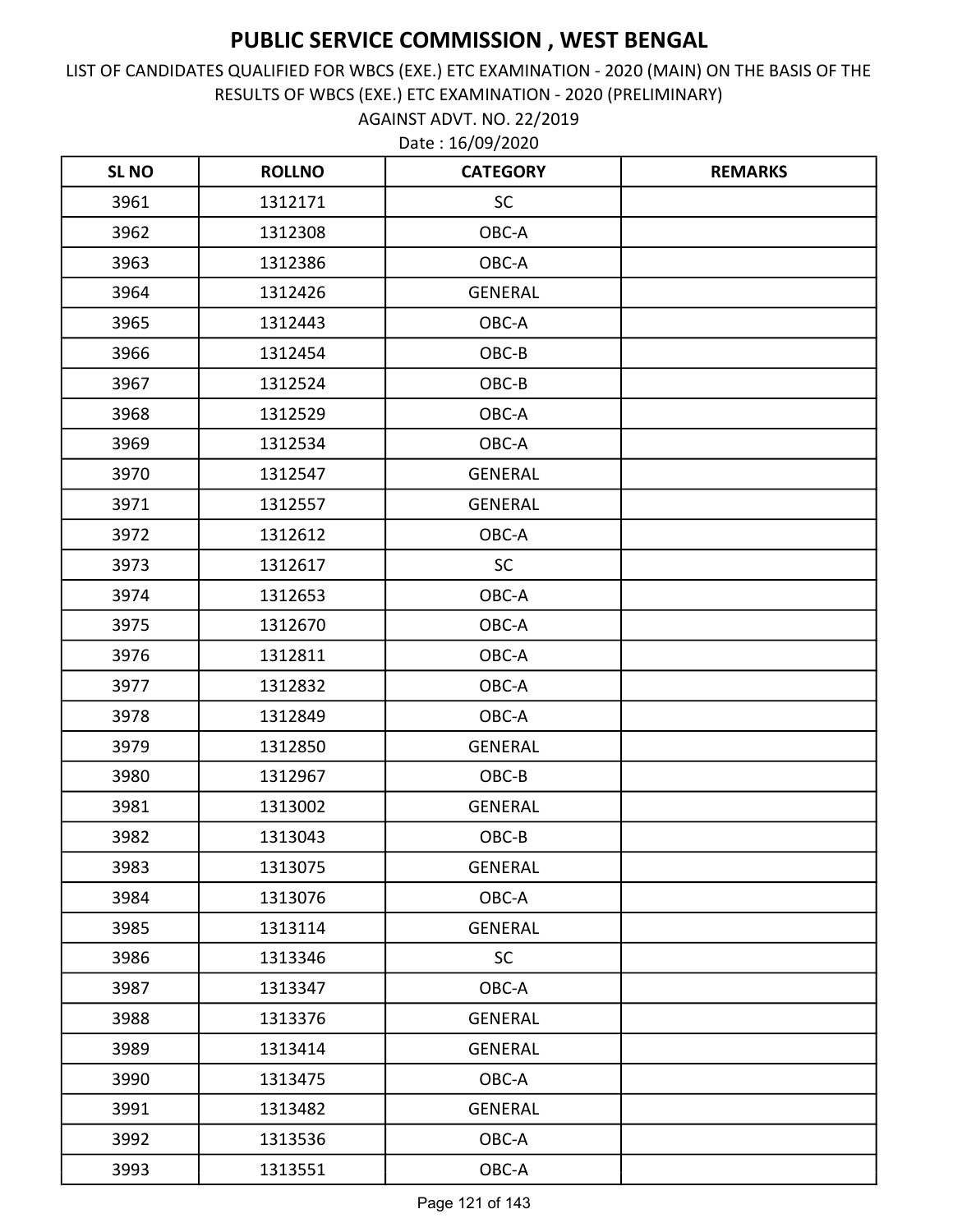LIST OF CANDIDATES QUALIFIED FOR WBCS (EXE.) ETC EXAMINATION - 2020 (MAIN) ON THE BASIS OF THE RESULTS OF WBCS (EXE.) ETC EXAMINATION - 2020 (PRELIMINARY)

Date : 16/09/2020 AGAINST ADVT. NO. 22/2019

| <b>SLNO</b> | <b>ROLLNO</b> | <b>CATEGORY</b> | <b>REMARKS</b> |
|-------------|---------------|-----------------|----------------|
| 3994        | 1313598       | OBC-A           |                |
| 3995        | 1313613       | OBC-A           |                |
| 3996        | 1313629       | SC              |                |
| 3997        | 1313672       | SC              |                |
| 3998        | 1313794       | <b>SC</b>       |                |
| 3999        | 1313843       | <b>GENERAL</b>  |                |
| 4000        | 1313880       | SC              |                |
| 4001        | 1313940       | SC              |                |
| 4002        | 1314250       | <b>GENERAL</b>  | PH(HI)         |
| 4003        | 1314252       | <b>GENERAL</b>  | PH(HI)         |
| 4004        | 1314263       | <b>GENERAL</b>  | PH(HI)         |
| 4005        | 1314285       | OBC-A           | PH(HI)         |
| 4006        | 1314289       | <b>GENERAL</b>  | PH(HI)         |
| 4007        | 1314298       | OBC-A           | PH(HI)         |
| 4008        | 1314324       | <b>SC</b>       | PH(HI)         |
| 4009        | 1314386       | <b>GENERAL</b>  | PH(LD&CP)      |
| 4010        | 1314387       | <b>GENERAL</b>  | PH(LD&CP)      |
| 4011        | 1314402       | OBC-A           | PH(LD&CP)      |
| 4012        | 1314421       | <b>SC</b>       | PH(LD&CP)      |
| 4013        | 1314488       | OBC-A           | PH(LD&CP)      |
| 4014        | 1314500       | OBC-B           | PH(LD&CP)      |
| 4015        | 1314532       | <b>GENERAL</b>  | PH(LV)         |
| 4016        | 1314563       | <b>GENERAL</b>  | PH(LV)         |
| 4017        | 1314584       | OBC-A           | PH(LV)         |
| 4018        | 1314585       | OBC-A           | PH(LV)         |
| 4019        | 1400095       | <b>SC</b>       |                |
| 4020        | 1400245       | OBC-A           |                |
| 4021        | 1400262       | <b>GENERAL</b>  |                |
| 4022        | 1400300       | OBC-A           |                |
| 4023        | 1400333       | OBC-B           |                |
| 4024        | 1400360       | OBC-B           |                |
| 4025        | 1400392       | <b>SC</b>       |                |
| 4026        | 1400399       | <b>ST</b>       |                |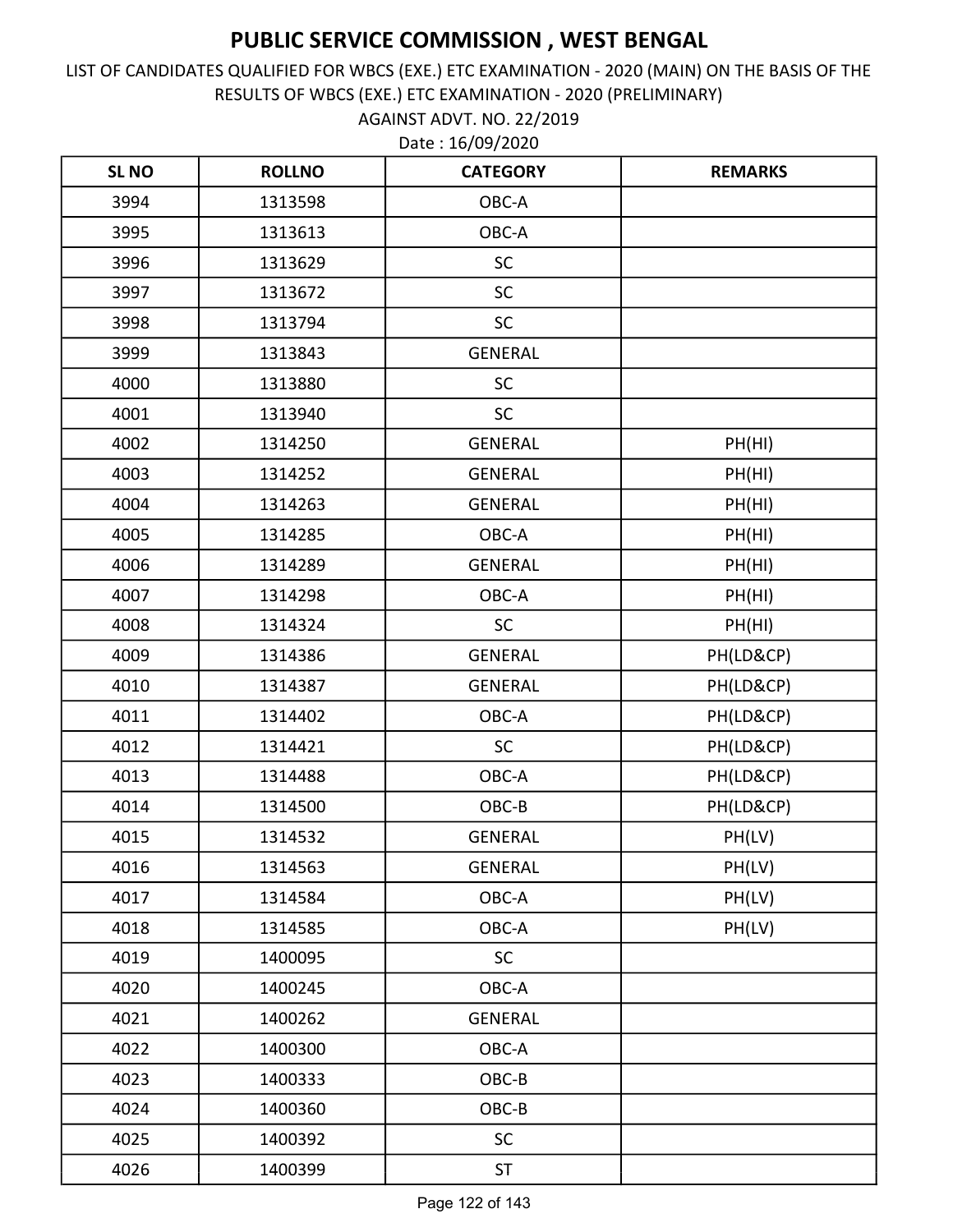AGAINST ADVT. NO. 22/2019 LIST OF CANDIDATES QUALIFIED FOR WBCS (EXE.) ETC EXAMINATION - 2020 (MAIN) ON THE BASIS OF THE RESULTS OF WBCS (EXE.) ETC EXAMINATION - 2020 (PRELIMINARY)

| <b>SLNO</b> | <b>ROLLNO</b> | <b>CATEGORY</b> | <b>REMARKS</b> |
|-------------|---------------|-----------------|----------------|
| 4027        | 1400423       | <b>GENERAL</b>  |                |
| 4028        | 1400451       | <b>GENERAL</b>  |                |
| 4029        | 1400506       | <b>GENERAL</b>  |                |
| 4030        | 1400552       | <b>ST</b>       |                |
| 4031        | 1400564       | <b>GENERAL</b>  |                |
| 4032        | 1400705       | <b>GENERAL</b>  |                |
| 4033        | 1400714       | <b>SC</b>       |                |
| 4034        | 1400853       | <b>GENERAL</b>  |                |
| 4035        | 1400908       | <b>GENERAL</b>  |                |
| 4036        | 1401025       | <b>ST</b>       |                |
| 4037        | 1401044       | <b>SC</b>       |                |
| 4038        | 1401069       | OBC-A           |                |
| 4039        | 1401086       | SC              |                |
| 4040        | 1401153       | <b>GENERAL</b>  |                |
| 4041        | 1401182       | <b>GENERAL</b>  |                |
| 4042        | 1401360       | OBC-A           |                |
| 4043        | 1401390       | OBC-A           |                |
| 4044        | 1401406       | OBC-B           |                |
| 4045        | 1401447       | <b>SC</b>       |                |
| 4046        | 1401533       | OBC-A           |                |
| 4047        | 1401535       | OBC-B           |                |
| 4048        | 1401547       | SC              |                |
| 4049        | 1401620       | OBC-A           |                |
| 4050        | 1401645       | OBC-A           |                |
| 4051        | 1401649       | OBC-B           |                |
| 4052        | 1401689       | OBC-B           |                |
| 4053        | 1401751       | <b>ST</b>       |                |
| 4054        | 1401764       | OBC-A           |                |
| 4055        | 1401899       | <b>SC</b>       |                |
| 4056        | 1401942       | <b>GENERAL</b>  |                |
| 4057        | 1401977       | OBC-A           |                |
| 4058        | 1401983       | SC              |                |
| 4059        | 1402016       | <b>SC</b>       |                |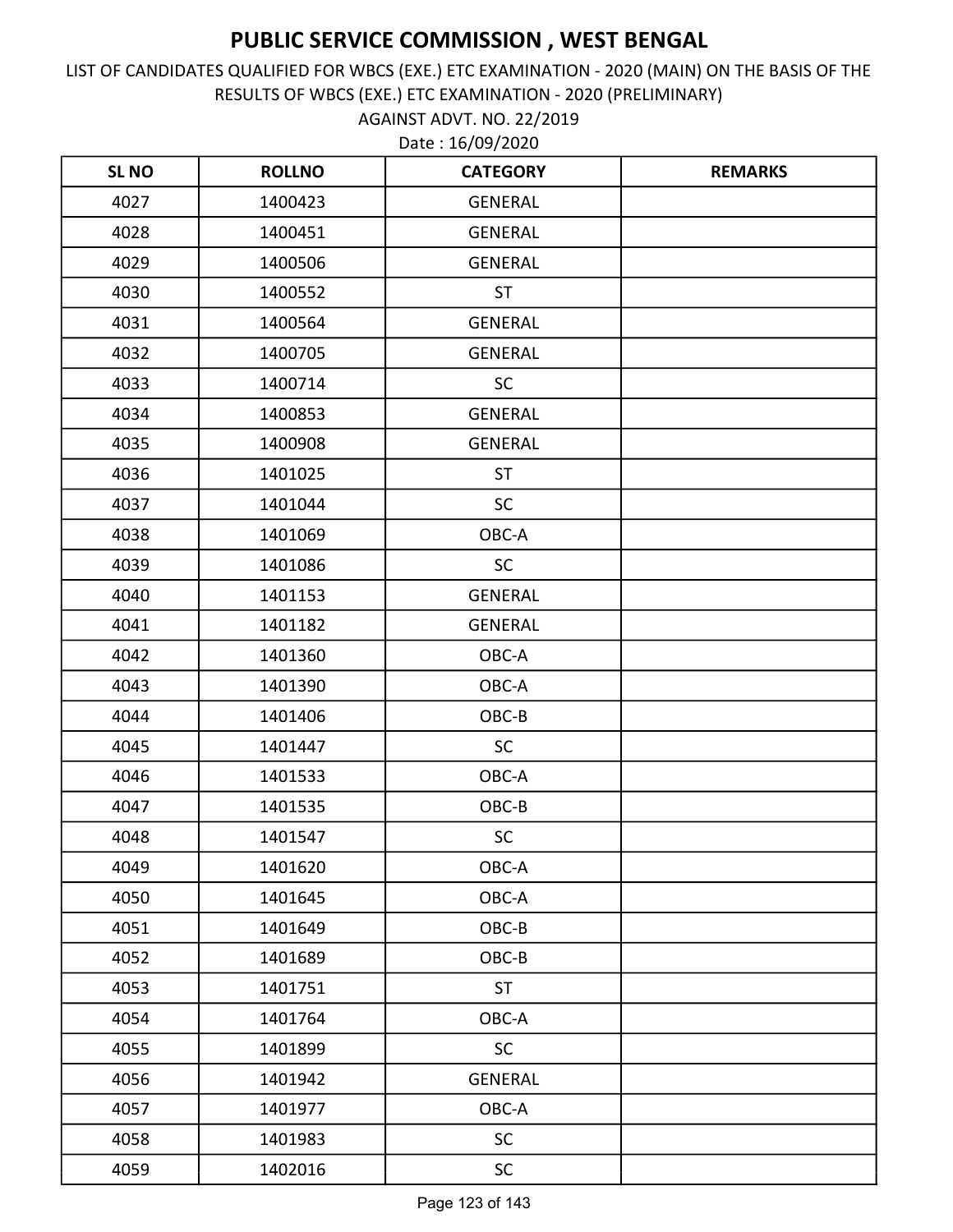AGAINST ADVT. NO. 22/2019 LIST OF CANDIDATES QUALIFIED FOR WBCS (EXE.) ETC EXAMINATION - 2020 (MAIN) ON THE BASIS OF THE RESULTS OF WBCS (EXE.) ETC EXAMINATION - 2020 (PRELIMINARY)

| <b>SLNO</b> | <b>ROLLNO</b> | <b>CATEGORY</b> | <b>REMARKS</b> |
|-------------|---------------|-----------------|----------------|
| 4060        | 1402082       | <b>SC</b>       |                |
| 4061        | 1402190       | <b>SC</b>       |                |
| 4062        | 1402223       | OBC-A           |                |
| 4063        | 1402288       | OBC-B           |                |
| 4064        | 1402313       | <b>SC</b>       |                |
| 4065        | 1402461       | OBC-A           |                |
| 4066        | 1402537       | SC              |                |
| 4067        | 1402639       | OBC-A           |                |
| 4068        | 1402791       | OBC-B           |                |
| 4069        | 1402797       | <b>ST</b>       |                |
| 4070        | 1402870       | OBC-B           |                |
| 4071        | 1402930       | <b>GENERAL</b>  |                |
| 4072        | 1402974       | <b>SC</b>       |                |
| 4073        | 1403011       | OBC-A           |                |
| 4074        | 1403033       | OBC-B           |                |
| 4075        | 1403171       | OBC-A           |                |
| 4076        | 1403310       | OBC-A           |                |
| 4077        | 1403344       | <b>GENERAL</b>  |                |
| 4078        | 1403374       | SC              |                |
| 4079        | 1403449       | OBC-B           |                |
| 4080        | 1403550       | OBC-B           |                |
| 4081        | 1403581       | SC              |                |
| 4082        | 1403599       | OBC-B           |                |
| 4083        | 1403634       | <b>SC</b>       |                |
| 4084        | 1403693       | OBC-B           |                |
| 4085        | 1403817       | OBC-A           |                |
| 4086        | 1403830       | <b>ST</b>       |                |
| 4087        | 1403928       | <b>GENERAL</b>  |                |
| 4088        | 1404033       | <b>ST</b>       |                |
| 4089        | 1404035       | OBC-A           |                |
| 4090        | 1404136       | <b>SC</b>       |                |
| 4091        | 1404191       | GENERAL         |                |
| 4092        | 1404201       | $\sf SC$        |                |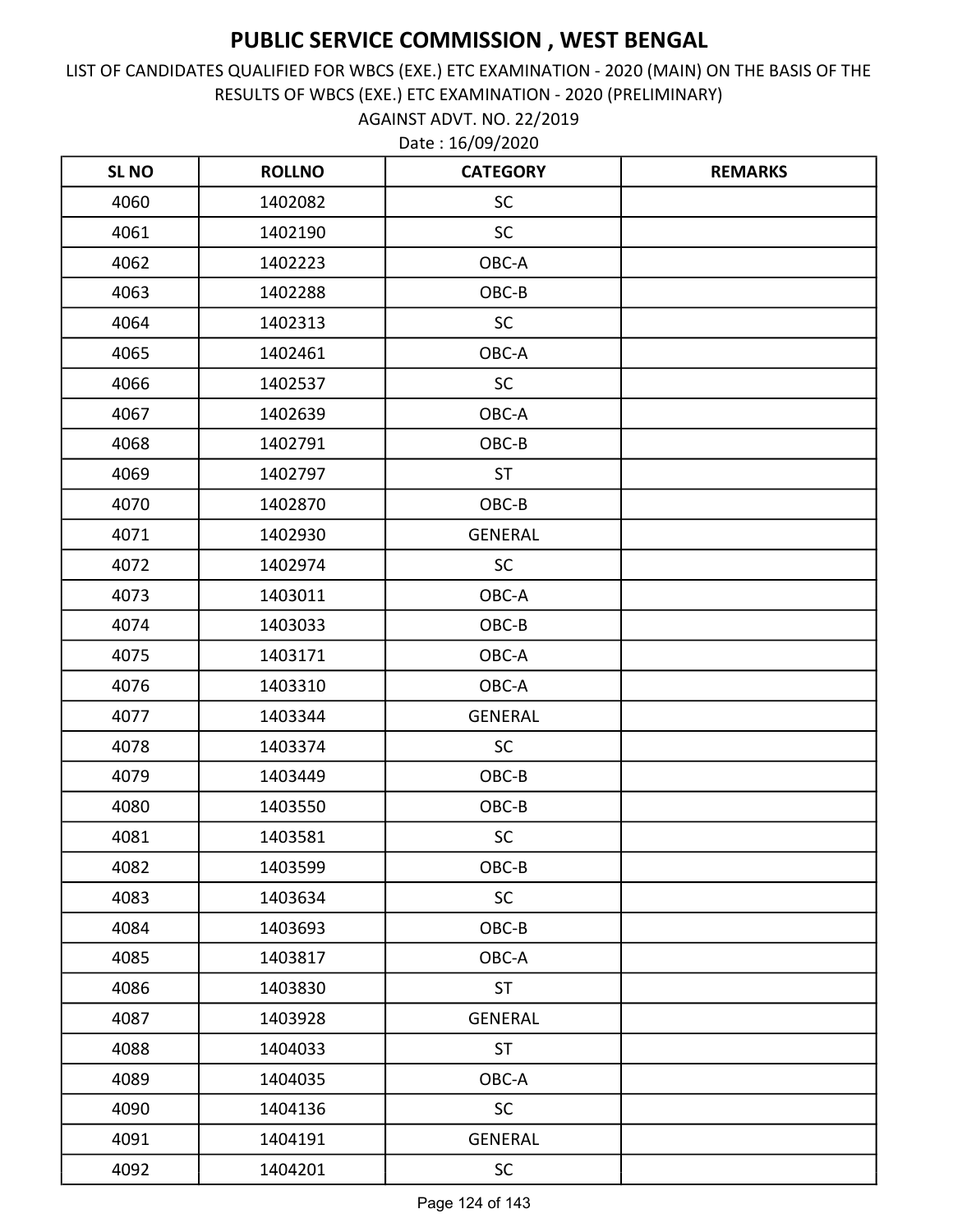AGAINST ADVT. NO. 22/2019 LIST OF CANDIDATES QUALIFIED FOR WBCS (EXE.) ETC EXAMINATION - 2020 (MAIN) ON THE BASIS OF THE RESULTS OF WBCS (EXE.) ETC EXAMINATION - 2020 (PRELIMINARY)

| <b>SL NO</b> | <b>ROLLNO</b> | <b>CATEGORY</b> | <b>REMARKS</b> |
|--------------|---------------|-----------------|----------------|
| 4093         | 1404257       | <b>SC</b>       |                |
| 4094         | 1404303       | OBC-B           |                |
| 4095         | 1404320       | OBC-A           |                |
| 4096         | 1404331       | OBC-A           |                |
| 4097         | 1404332       | SC              |                |
| 4098         | 1404355       | <b>SC</b>       |                |
| 4099         | 1404408       | <b>SC</b>       |                |
| 4100         | 1404543       | OBC-A           |                |
| 4101         | 1404578       | SC              |                |
| 4102         | 1404604       | OBC-A           |                |
| 4103         | 1404662       | <b>SC</b>       |                |
| 4104         | 1404695       | OBC-A           |                |
| 4105         | 1404744       | <b>GENERAL</b>  |                |
| 4106         | 1404748       | <b>SC</b>       |                |
| 4107         | 1404877       | OBC-A           |                |
| 4108         | 1404886       | SC              |                |
| 4109         | 1405020       | SC              |                |
| 4110         | 1405160       | <b>SC</b>       |                |
| 4111         | 1405231       | <b>GENERAL</b>  |                |
| 4112         | 1405247       | OBC-B           |                |
| 4113         | 1405317       | <b>GENERAL</b>  |                |
| 4114         | 1405793       | SC              |                |
| 4115         | 1405832       | SC              |                |
| 4116         | 1405868       | <b>GENERAL</b>  |                |
| 4117         | 1405906       | OBC-A           |                |
| 4118         | 1406023       | OBC-A           |                |
| 4119         | 1406119       | OBC-B           |                |
| 4120         | 1406161       | OBC-A           |                |
| 4121         | 1406182       | OBC-B           |                |
| 4122         | 1406190       | SC              |                |
| 4123         | 1406263       | <b>SC</b>       |                |
| 4124         | 1406400       | <b>SC</b>       |                |
| 4125         | 1406506       | $OBC-A$         |                |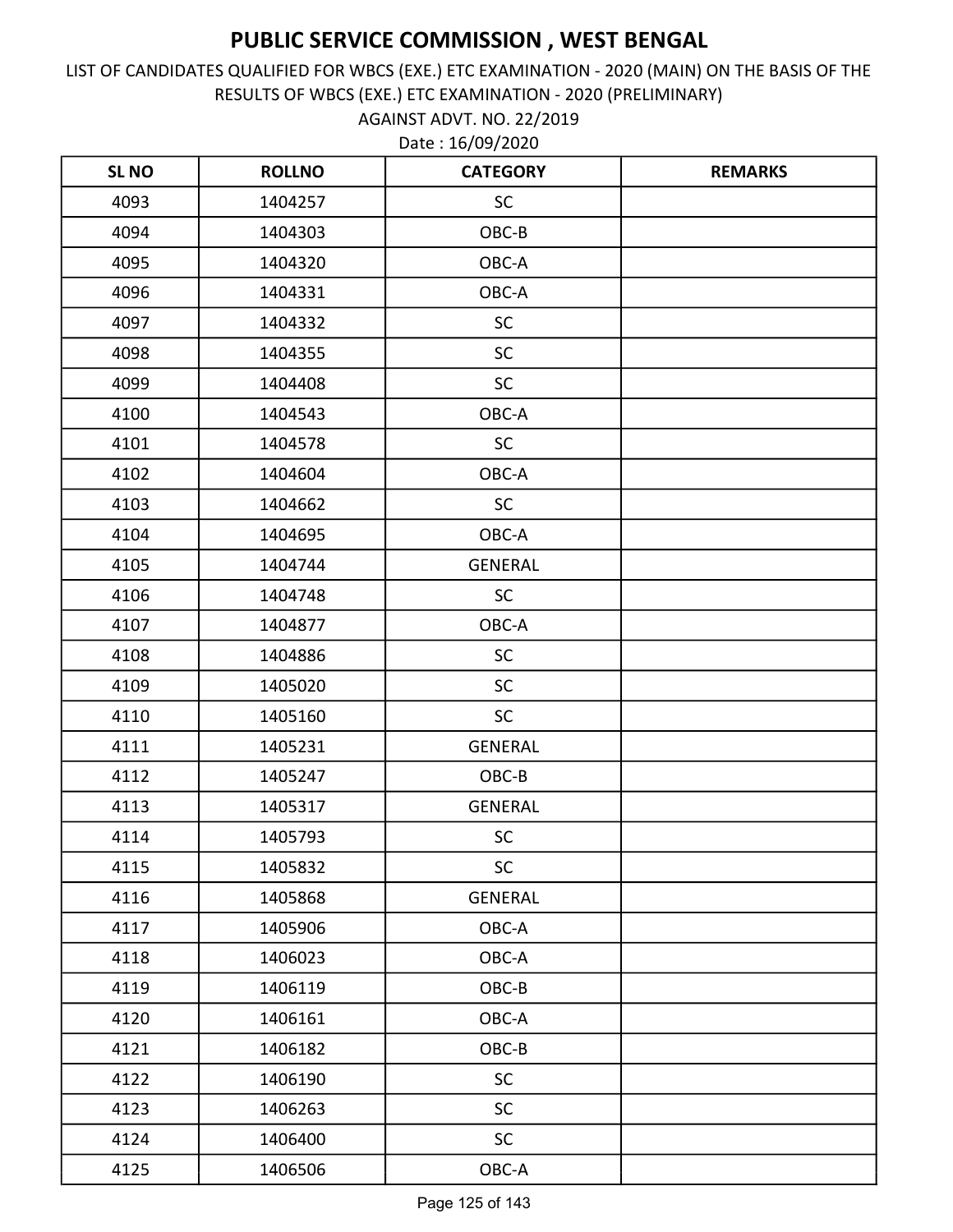AGAINST ADVT. NO. 22/2019 LIST OF CANDIDATES QUALIFIED FOR WBCS (EXE.) ETC EXAMINATION - 2020 (MAIN) ON THE BASIS OF THE RESULTS OF WBCS (EXE.) ETC EXAMINATION - 2020 (PRELIMINARY)

| <b>SLNO</b> | <b>ROLLNO</b> | <b>CATEGORY</b> | <b>REMARKS</b> |
|-------------|---------------|-----------------|----------------|
| 4126        | 1406787       | <b>SC</b>       |                |
| 4127        | 1406835       | OBC-B           |                |
| 4128        | 1406870       | <b>GENERAL</b>  |                |
| 4129        | 1406997       | OBC-A           |                |
| 4130        | 1407088       | OBC-A           |                |
| 4131        | 1407111       | <b>SC</b>       |                |
| 4132        | 1407196       | <b>SC</b>       |                |
| 4133        | 1407216       | <b>GENERAL</b>  |                |
| 4134        | 1407238       | OBC-A           |                |
| 4135        | 1407279       | OBC-A           |                |
| 4136        | 1407308       | OBC-B           |                |
| 4137        | 1407314       | SC              |                |
| 4138        | 1407451       | <b>SC</b>       |                |
| 4139        | 1407475       | OBC-A           |                |
| 4140        | 1407518       | OBC-A           |                |
| 4141        | 1407524       | OBC-A           |                |
| 4142        | 1407546       | <b>SC</b>       |                |
| 4143        | 1407595       | OBC-B           |                |
| 4144        | 1407617       | SC              |                |
| 4145        | 1407627       | <b>SC</b>       |                |
| 4146        | 1407680       | SC              |                |
| 4147        | 1407695       | <b>SC</b>       |                |
| 4148        | 1407734       | OBC-B           |                |
| 4149        | 1407889       | OBC-A           |                |
| 4150        | 1407917       | OBC-A           |                |
| 4151        | 1407925       | OBC-A           |                |
| 4152        | 1407926       | OBC-B           |                |
| 4153        | 1407936       | OBC-A           |                |
| 4154        | 1407938       | <b>GENERAL</b>  |                |
| 4155        | 1407954       | GENERAL         |                |
| 4156        | 1407964       | OBC-A           |                |
| 4157        | 1407965       | OBC-A           |                |
| 4158        | 1408064       | $\sf SC$        |                |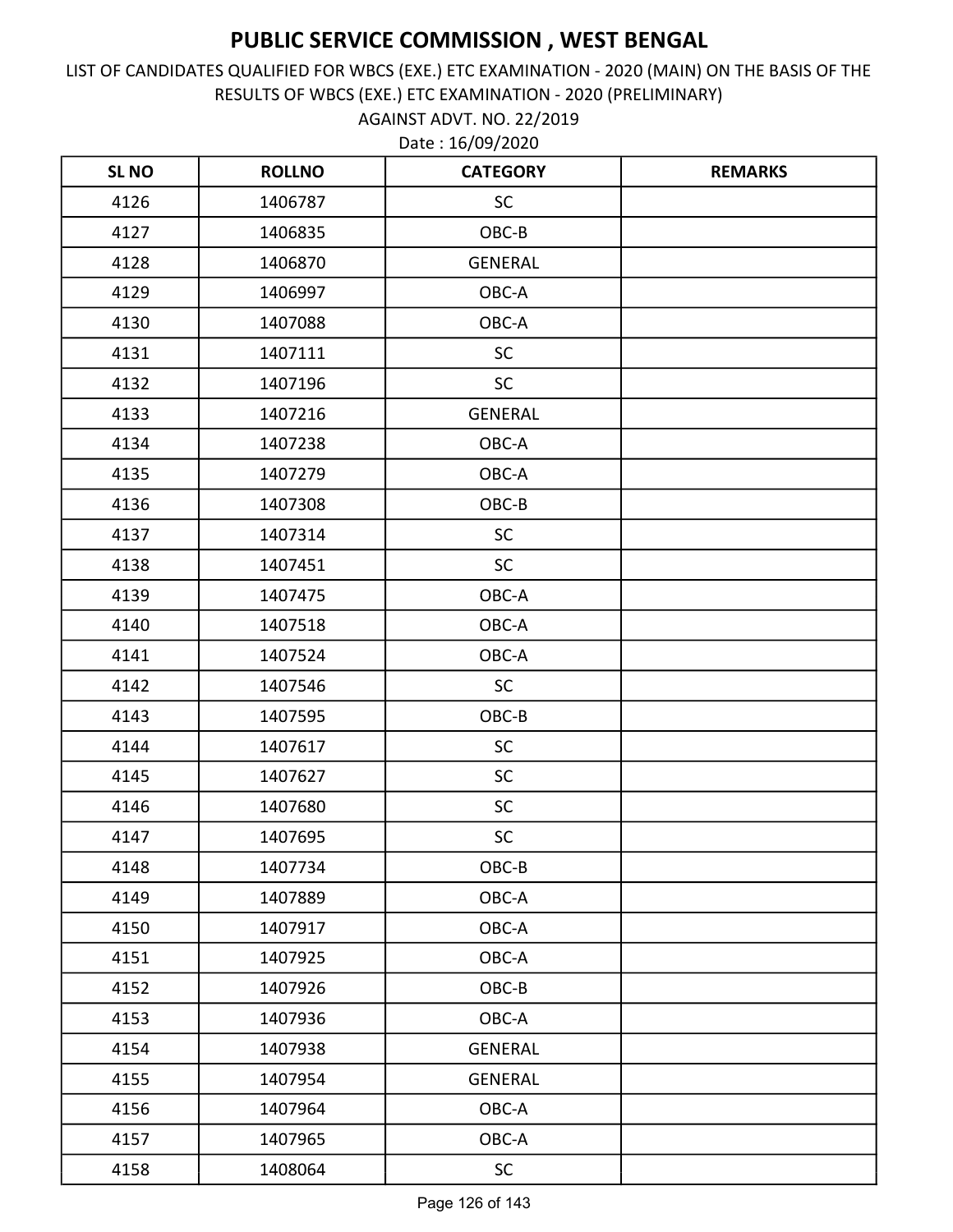LIST OF CANDIDATES QUALIFIED FOR WBCS (EXE.) ETC EXAMINATION - 2020 (MAIN) ON THE BASIS OF THE RESULTS OF WBCS (EXE.) ETC EXAMINATION - 2020 (PRELIMINARY)

Date : 16/09/2020 AGAINST ADVT. NO. 22/2019

| <b>SL NO</b> | <b>ROLLNO</b> | <b>CATEGORY</b> | <b>REMARKS</b> |
|--------------|---------------|-----------------|----------------|
| 4159         | 1408095       | <b>SC</b>       |                |
| 4160         | 1408115       | SC              |                |
| 4161         | 1408130       | <b>SC</b>       |                |
| 4162         | 1408357       | <b>GENERAL</b>  |                |
| 4163         | 1408402       | OBC-A           |                |
| 4164         | 1408475       | OBC-A           |                |
| 4165         | 1408553       | SC              |                |
| 4166         | 1408567       | <b>GENERAL</b>  |                |
| 4167         | 1408605       | <b>SC</b>       |                |
| 4168         | 1408624       | OBC-A           |                |
| 4169         | 1408634       | <b>GENERAL</b>  |                |
| 4170         | 1408638       | OBC-A           |                |
| 4171         | 1408682       | OBC-A           |                |
| 4172         | 1408714       | OBC-A           |                |
| 4173         | 1408783       | <b>ST</b>       |                |
| 4174         | 1408818       | <b>ST</b>       |                |
| 4175         | 1408824       | OBC-B           |                |
| 4176         | 1408878       | OBC-B           |                |
| 4177         | 1408898       | SC              |                |
| 4178         | 1408940       | OBC-A           |                |
| 4179         | 1409024       | OBC-B           |                |
| 4180         | 1409060       | OBC-A           |                |
| 4181         | 1409062       | OBC-B           |                |
| 4182         | 1409150       | OBC-A           |                |
| 4183         | 1409194       | <b>ST</b>       |                |
| 4184         | 1409206       | <b>SC</b>       |                |
| 4185         | 1409296       | <b>ST</b>       |                |
| 4186         | 1409313       | <b>GENERAL</b>  |                |
| 4187         | 1409349       | <b>ST</b>       |                |
| 4188         | 1409390       | OBC-A           |                |
| 4189         | 1409393       | OBC-B           |                |
| 4190         | 1409416       | SC              |                |
| 4191         | 1409437       | <b>GENERAL</b>  |                |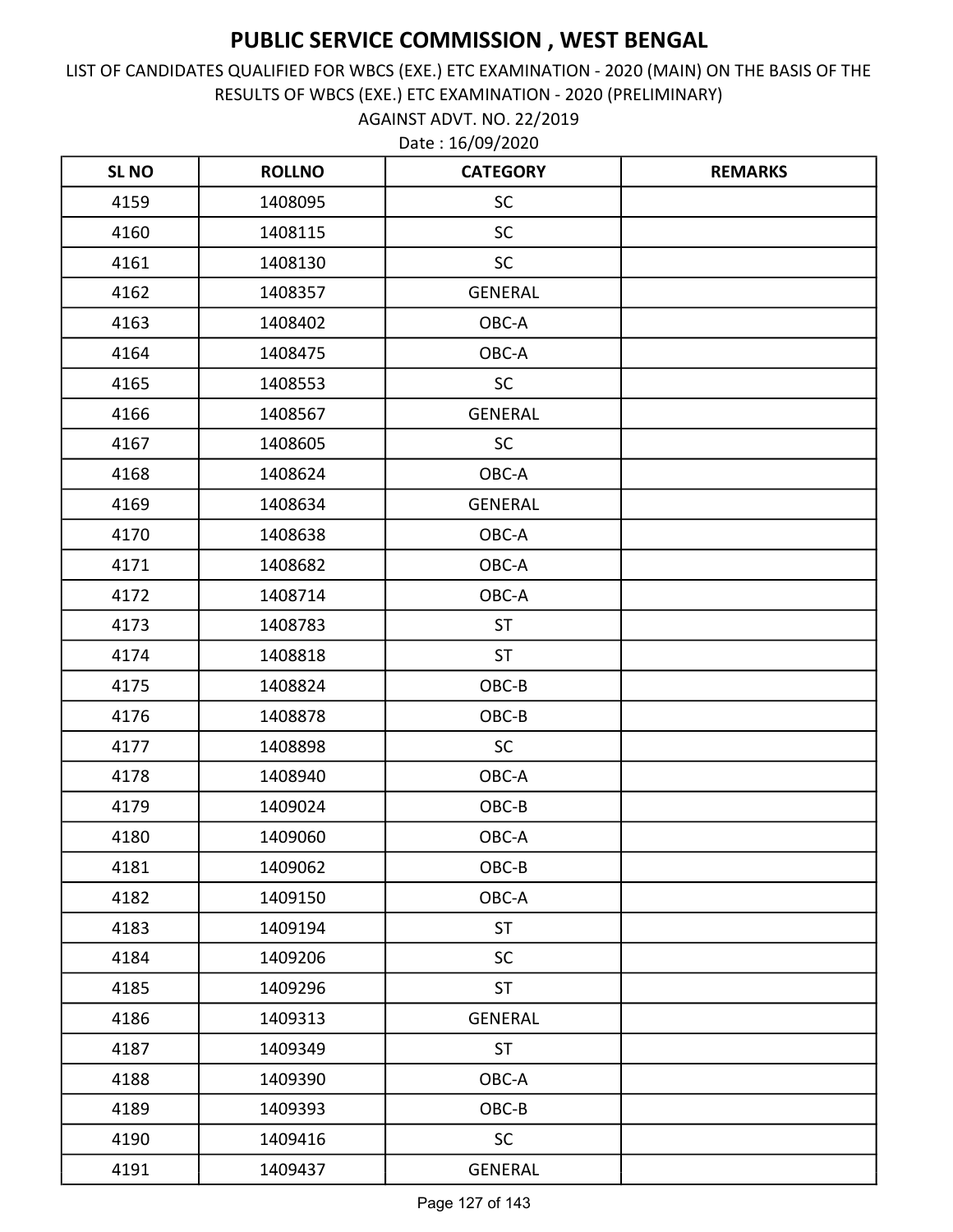AGAINST ADVT. NO. 22/2019 LIST OF CANDIDATES QUALIFIED FOR WBCS (EXE.) ETC EXAMINATION - 2020 (MAIN) ON THE BASIS OF THE RESULTS OF WBCS (EXE.) ETC EXAMINATION - 2020 (PRELIMINARY)

| <b>SLNO</b> | <b>ROLLNO</b> | <b>CATEGORY</b> | <b>REMARKS</b> |
|-------------|---------------|-----------------|----------------|
| 4192        | 1409481       | OBC-B           |                |
| 4193        | 1409488       | OBC-B           |                |
| 4194        | 1409500       | OBC-A           |                |
| 4195        | 1409514       | OBC-A           |                |
| 4196        | 1409550       | <b>SC</b>       |                |
| 4197        | 1409600       | OBC-A           |                |
| 4198        | 1409712       | OBC-A           |                |
| 4199        | 1409740       | OBC-B           |                |
| 4200        | 1409833       | OBC-A           |                |
| 4201        | 1409842       | <b>SC</b>       |                |
| 4202        | 1409969       | <b>GENERAL</b>  |                |
| 4203        | 1409977       | OBC-A           |                |
| 4204        | 1410017       | <b>SC</b>       |                |
| 4205        | 1410041       | GENERAL         |                |
| 4206        | 1410076       | <b>SC</b>       |                |
| 4207        | 1410116       | OBC-A           |                |
| 4208        | 1410146       | <b>GENERAL</b>  |                |
| 4209        | 1410160       | OBC-A           |                |
| 4210        | 1410193       | OBC-B           |                |
| 4211        | 1410244       | <b>SC</b>       |                |
| 4212        | 1410294       | OBC-A           |                |
| 4213        | 1410335       | OBC-A           |                |
| 4214        | 1410340       | OBC-A           |                |
| 4215        | 1410404       | SC              |                |
| 4216        | 1410552       | OBC-A           |                |
| 4217        | 1410564       | OBC-B           |                |
| 4218        | 1410588       | OBC-A           |                |
| 4219        | 1410772       | <b>GENERAL</b>  |                |
| 4220        | 1410781       | OBC-A           |                |
| 4221        | 1410782       | <b>SC</b>       |                |
| 4222        | 1410788       | OBC-A           |                |
| 4223        | 1410839       | <b>SC</b>       |                |
| 4224        | 1410847       | <b>SC</b>       |                |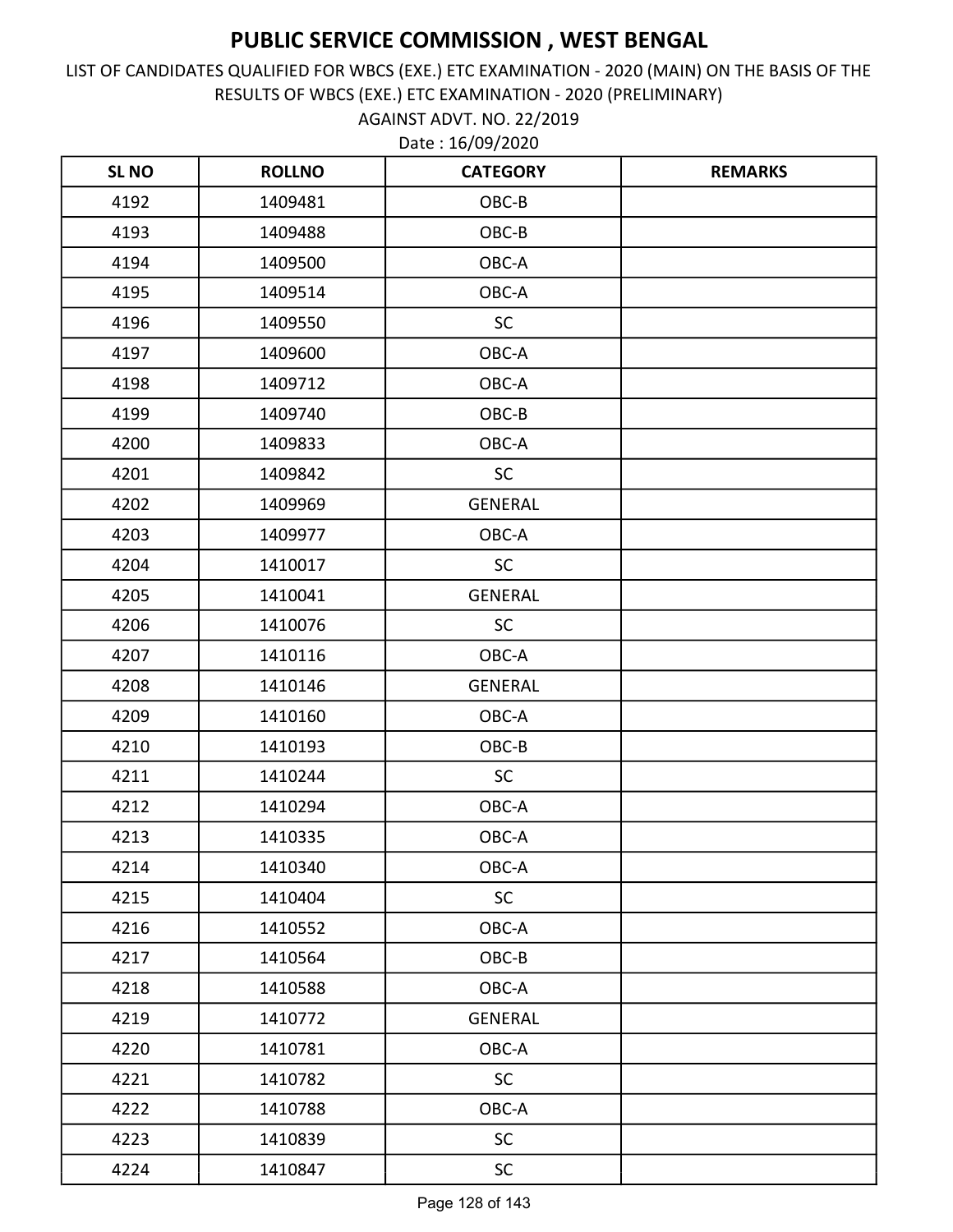AGAINST ADVT. NO. 22/2019 LIST OF CANDIDATES QUALIFIED FOR WBCS (EXE.) ETC EXAMINATION - 2020 (MAIN) ON THE BASIS OF THE RESULTS OF WBCS (EXE.) ETC EXAMINATION - 2020 (PRELIMINARY)

| <b>SLNO</b> | <b>ROLLNO</b> | <b>CATEGORY</b> | <b>REMARKS</b> |
|-------------|---------------|-----------------|----------------|
| 4225        | 1410964       | <b>GENERAL</b>  |                |
| 4226        | 1410971       | OBC-A           |                |
| 4227        | 1410975       | OBC-A           |                |
| 4228        | 1411072       | OBC-A           |                |
| 4229        | 1411086       | <b>SC</b>       |                |
| 4230        | 1411110       | OBC-B           |                |
| 4231        | 1411121       | OBC-A           |                |
| 4232        | 1411147       | OBC-A           |                |
| 4233        | 1411159       | <b>GENERAL</b>  |                |
| 4234        | 1411170       | OBC-B           |                |
| 4235        | 1411296       | <b>SC</b>       |                |
| 4236        | 1411307       | OBC-A           |                |
| 4237        | 1411322       | OBC-A           |                |
| 4238        | 1411379       | OBC-A           |                |
| 4239        | 1411401       | SC              |                |
| 4240        | 1411451       | OBC-A           |                |
| 4241        | 1411456       | SC              |                |
| 4242        | 1411480       | <b>SC</b>       |                |
| 4243        | 1411634       | <b>GENERAL</b>  |                |
| 4244        | 1411636       | <b>GENERAL</b>  |                |
| 4245        | 1411735       | OBC-A           |                |
| 4246        | 1411739       | OBC-A           |                |
| 4247        | 1411804       | SC              |                |
| 4248        | 1411853       | <b>GENERAL</b>  |                |
| 4249        | 1411895       | <b>ST</b>       |                |
| 4250        | 1411964       | OBC-B           |                |
| 4251        | 1411974       | <b>SC</b>       |                |
| 4252        | 1412039       | OBC-B           |                |
| 4253        | 1412082       | OBC-B           |                |
| 4254        | 1412212       | <b>SC</b>       |                |
| 4255        | 1412218       | OBC-B           |                |
| 4256        | 1412254       | $\mathsf{SC}$   |                |
| 4257        | 1412260       | OBC-A           |                |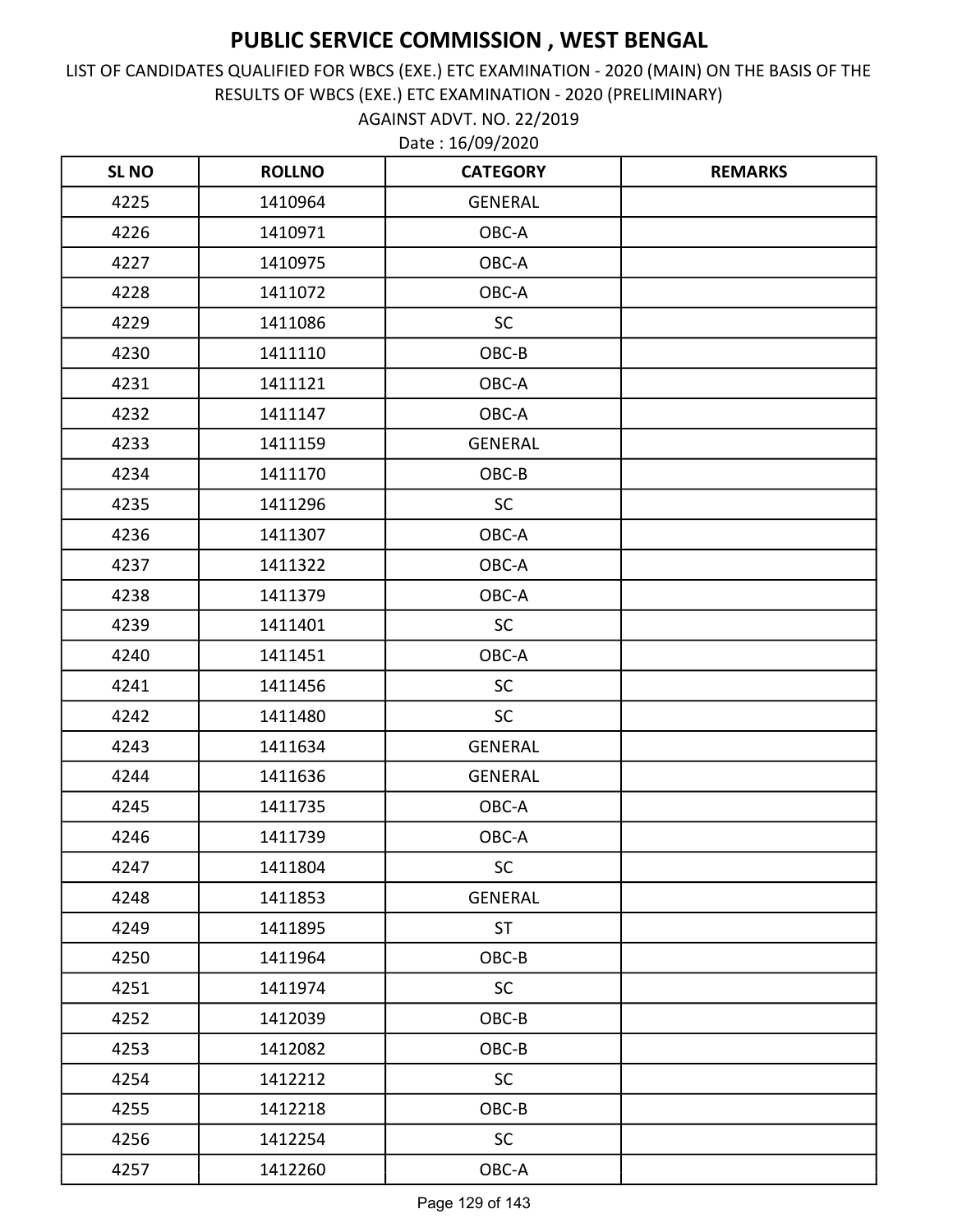AGAINST ADVT. NO. 22/2019 LIST OF CANDIDATES QUALIFIED FOR WBCS (EXE.) ETC EXAMINATION - 2020 (MAIN) ON THE BASIS OF THE RESULTS OF WBCS (EXE.) ETC EXAMINATION - 2020 (PRELIMINARY)

| <b>SL NO</b> | <b>ROLLNO</b> | <b>CATEGORY</b> | <b>REMARKS</b> |
|--------------|---------------|-----------------|----------------|
| 4258         | 1412285       | <b>SC</b>       |                |
| 4259         | 1412305       | OBC-A           |                |
| 4260         | 1412306       | SC              |                |
| 4261         | 1412307       | <b>GENERAL</b>  |                |
| 4262         | 1412390       | OBC-A           | PH(HI)         |
| 4263         | 1412394       | OBC-A           | PH(HI), MSP    |
| 4264         | 1412451       | OBC-B           | PH(LD&CP)      |
| 4265         | 1412461       | SC              | PH(LD&CP)      |
| 4266         | 1412551       | OBC-A           | PH(LV)         |
| 4267         | 1500143       | <b>SC</b>       |                |
| 4268         | 1500396       | SC              |                |
| 4269         | 1500429       | SC              |                |
| 4270         | 1500693       | SC              |                |
| 4271         | 1500764       | <b>GENERAL</b>  |                |
| 4272         | 1500851       | SC              |                |
| 4273         | 1501173       | OBC-B           |                |
| 4274         | 1501212       | OBC-B           |                |
| 4275         | 1501255       | GENERAL         |                |
| 4276         | 1501283       | <b>SC</b>       |                |
| 4277         | 1501289       | SC              |                |
| 4278         | 1501376       | $OBC-B$         |                |
| 4279         | 1501410       | SC              |                |
| 4280         | 1501463       | GENERAL         |                |
| 4281         | 1501635       | SC              |                |
| 4282         | 1501923       | SC              |                |
| 4283         | 1501960       | <b>ST</b>       |                |
| 4284         | 1502015       | <b>GENERAL</b>  |                |
| 4285         | 1502021       | SC              |                |
| 4286         | 1502048       | <b>SC</b>       |                |
| 4287         | 1502123       | <b>SC</b>       |                |
| 4288         | 1502214       | GENERAL         |                |
| 4289         | 1502244       | SC              |                |
| 4290         | 1502245       | OBC-A           |                |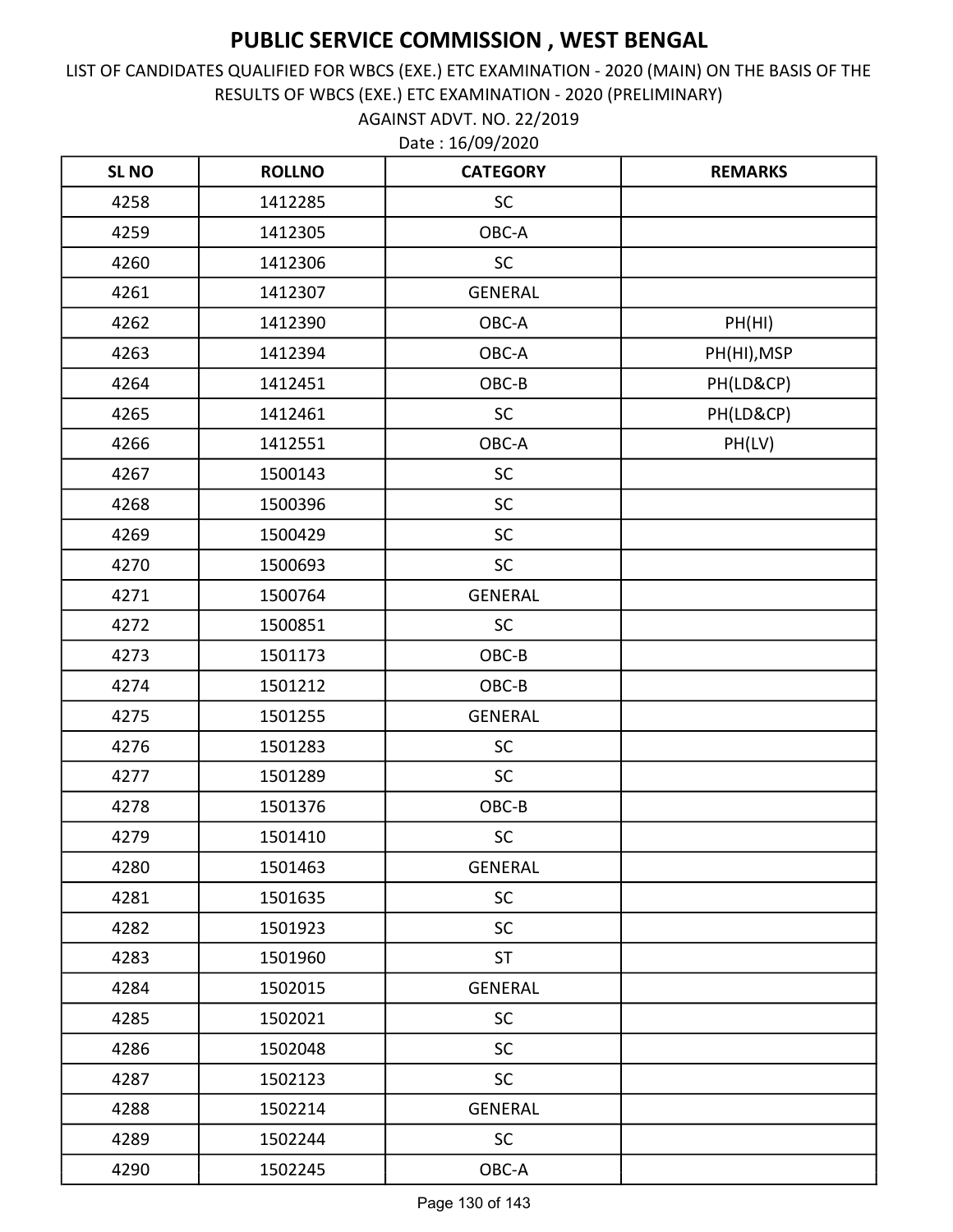AGAINST ADVT. NO. 22/2019 LIST OF CANDIDATES QUALIFIED FOR WBCS (EXE.) ETC EXAMINATION - 2020 (MAIN) ON THE BASIS OF THE RESULTS OF WBCS (EXE.) ETC EXAMINATION - 2020 (PRELIMINARY)

| <b>SLNO</b> | <b>ROLLNO</b> | <b>CATEGORY</b> | <b>REMARKS</b> |
|-------------|---------------|-----------------|----------------|
| 4291        | 1502300       | <b>GENERAL</b>  |                |
| 4292        | 1502456       | <b>SC</b>       |                |
| 4293        | 1502559       | OBC-A           |                |
| 4294        | 1502597       | SC              |                |
| 4295        | 1502651       | <b>GENERAL</b>  |                |
| 4296        | 1502788       | OBC-B           |                |
| 4297        | 1502879       | <b>GENERAL</b>  |                |
| 4298        | 1503024       | <b>SC</b>       |                |
| 4299        | 1503084       | SC              |                |
| 4300        | 1503158       | <b>GENERAL</b>  |                |
| 4301        | 1503195       | <b>GENERAL</b>  |                |
| 4302        | 1503212       | SC              |                |
| 4303        | 1503254       | OBC-B           |                |
| 4304        | 1503407       | <b>SC</b>       |                |
| 4305        | 1503440       | OBC-A           |                |
| 4306        | 1503556       | OBC-A           |                |
| 4307        | 1503646       | SC              |                |
| 4308        | 1503691       | <b>GENERAL</b>  |                |
| 4309        | 1503774       | <b>GENERAL</b>  |                |
| 4310        | 1503887       | OBC-B           |                |
| 4311        | 1503919       | <b>GENERAL</b>  |                |
| 4312        | 1504105       | SC              |                |
| 4313        | 1504158       | SC              |                |
| 4314        | 1504281       | OBC-A           |                |
| 4315        | 1504296       | <b>GENERAL</b>  |                |
| 4316        | 1504431       | SC              | PH(LD&CP)      |
| 4317        | 1504439       | <b>GENERAL</b>  | PH(LV)         |
| 4318        | 1600058       | <b>SC</b>       |                |
| 4319        | 1600178       | <b>GENERAL</b>  |                |
| 4320        | 1600270       | OBC-A           |                |
| 4321        | 1600298       | OBC-B           |                |
| 4322        | 1600299       | GENERAL         |                |
| 4323        | 1600472       | <b>SC</b>       |                |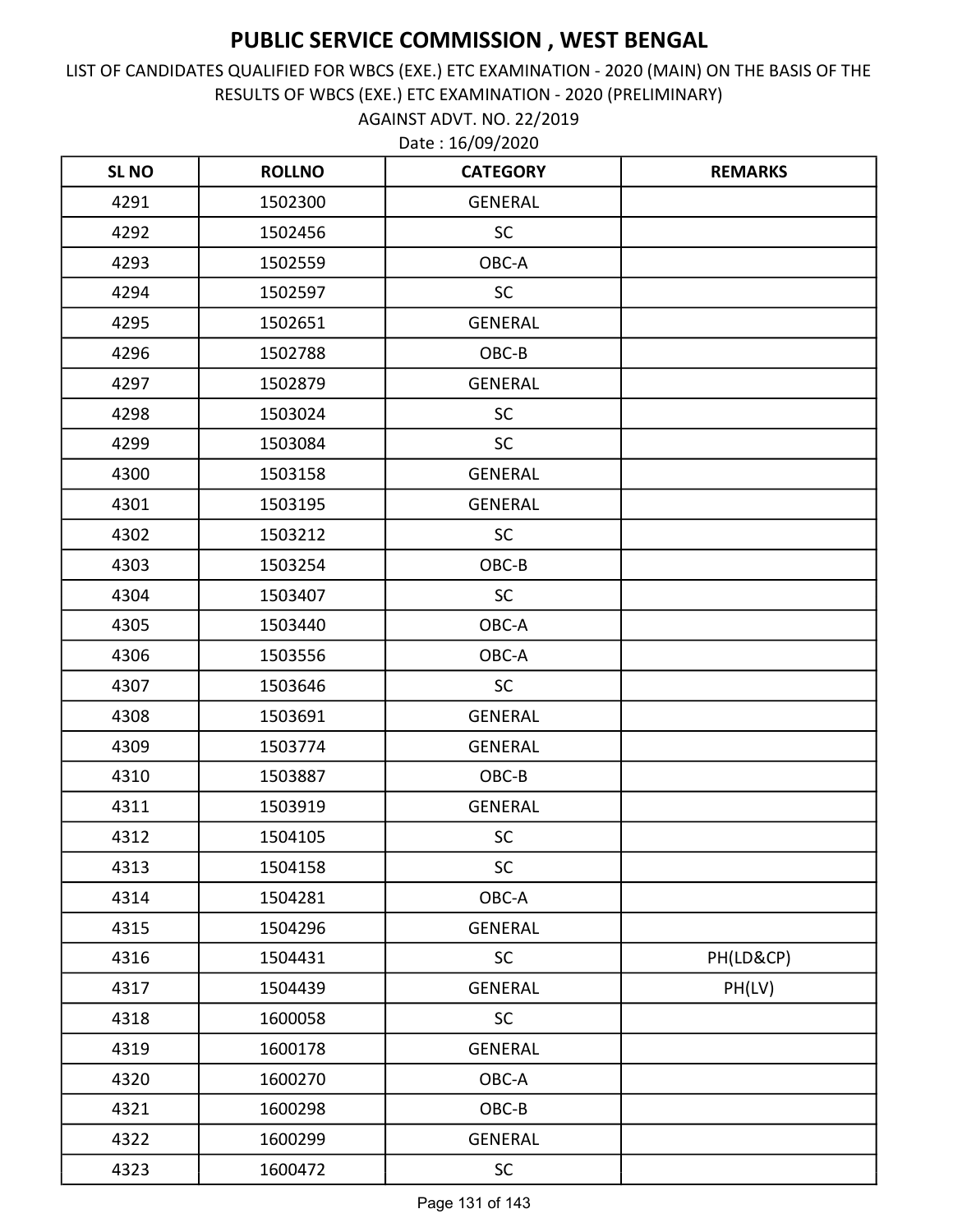AGAINST ADVT. NO. 22/2019 LIST OF CANDIDATES QUALIFIED FOR WBCS (EXE.) ETC EXAMINATION - 2020 (MAIN) ON THE BASIS OF THE RESULTS OF WBCS (EXE.) ETC EXAMINATION - 2020 (PRELIMINARY)

| <b>SLNO</b> | <b>ROLLNO</b> | <b>CATEGORY</b> | <b>REMARKS</b> |
|-------------|---------------|-----------------|----------------|
| 4324        | 1600497       | <b>ST</b>       |                |
| 4325        | 1600561       | <b>GENERAL</b>  |                |
| 4326        | 1600567       | OBC-B           |                |
| 4327        | 1600596       | SC              |                |
| 4328        | 1600600       | SC              |                |
| 4329        | 1600602       | <b>ST</b>       |                |
| 4330        | 1600782       | SC              |                |
| 4331        | 1600934       | <b>GENERAL</b>  |                |
| 4332        | 1600992       | OBC-B           |                |
| 4333        | 1601040       | <b>SC</b>       |                |
| 4334        | 1601106       | OBC-B           |                |
| 4335        | 1601209       | OBC-B           |                |
| 4336        | 1601405       | OBC-B           |                |
| 4337        | 1601425       | <b>ST</b>       |                |
| 4338        | 1601451       | SC              |                |
| 4339        | 1601501       | SC              |                |
| 4340        | 1601558       | SC              |                |
| 4341        | 1601702       | <b>SC</b>       |                |
| 4342        | 1601797       | <b>ST</b>       |                |
| 4343        | 1601900       | <b>ST</b>       |                |
| 4344        | 1601991       | SC              |                |
| 4345        | 1602066       | ST              |                |
| 4346        | 1602074       | OBC-A           |                |
| 4347        | 1602180       | SC              |                |
| 4348        | 1602183       | $OBC-B$         |                |
| 4349        | 1602234       | OBC-B           |                |
| 4350        | 1602256       | <b>SC</b>       |                |
| 4351        | 1602330       | OBC-B           |                |
| 4352        | 1602639       | SC              |                |
| 4353        | 1602670       | <b>SC</b>       |                |
| 4354        | 1602869       | OBC-B           |                |
| 4355        | 1602870       | SC              |                |
| 4356        | 1602872       | $\sf SC$        |                |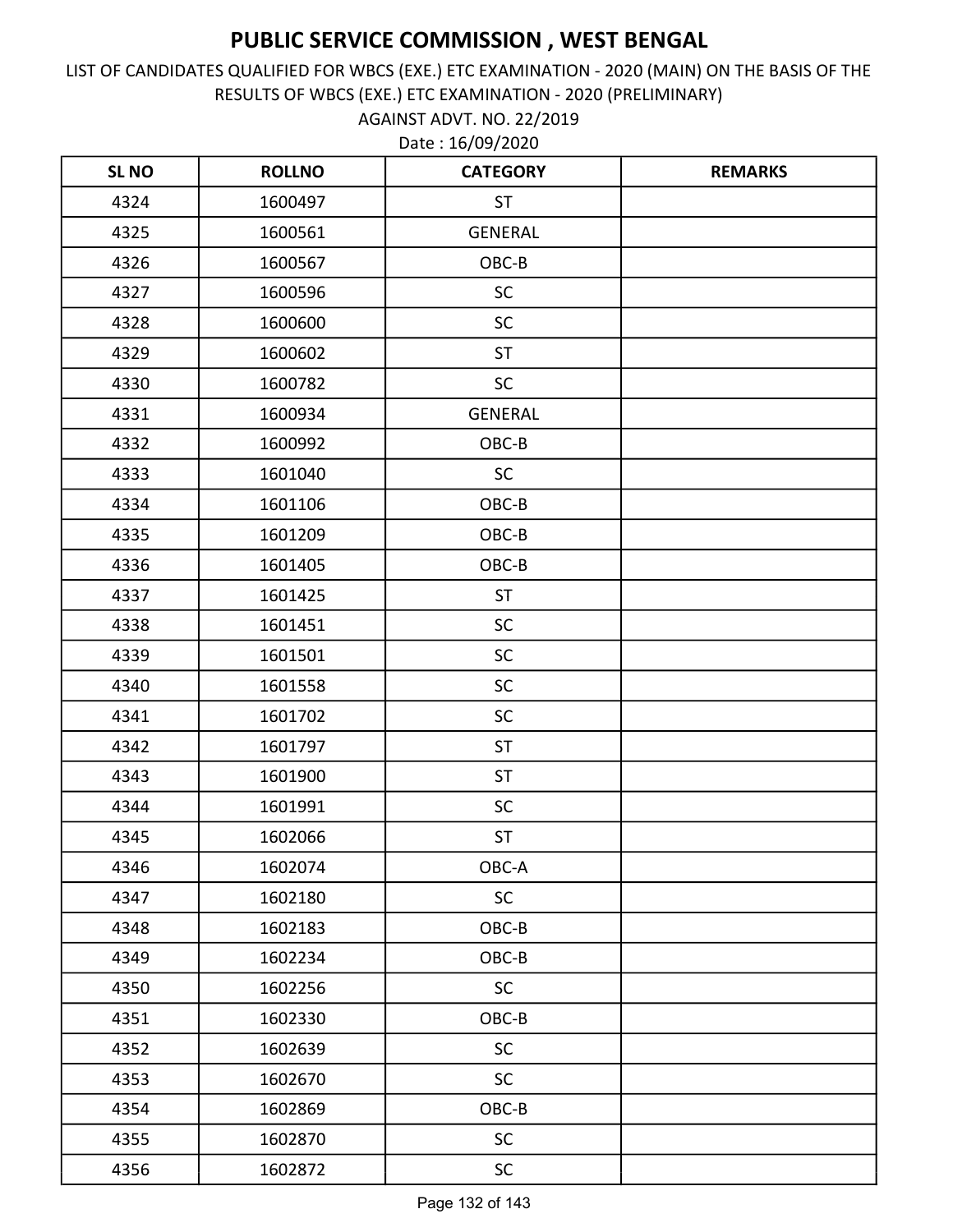AGAINST ADVT. NO. 22/2019 LIST OF CANDIDATES QUALIFIED FOR WBCS (EXE.) ETC EXAMINATION - 2020 (MAIN) ON THE BASIS OF THE RESULTS OF WBCS (EXE.) ETC EXAMINATION - 2020 (PRELIMINARY)

| <b>SL NO</b> | <b>ROLLNO</b> | <b>CATEGORY</b> | <b>REMARKS</b> |
|--------------|---------------|-----------------|----------------|
| 4357         | 1602878       | <b>ST</b>       |                |
| 4358         | 1602957       | <b>GENERAL</b>  |                |
| 4359         | 1603009       | OBC-A           |                |
| 4360         | 1603088       | <b>GENERAL</b>  |                |
| 4361         | 1603103       | SC              |                |
| 4362         | 1603195       | OBC-B           |                |
| 4363         | 1603252       | OBC-B           |                |
| 4364         | 1603258       | <b>ST</b>       |                |
| 4365         | 1603315       | <b>GENERAL</b>  |                |
| 4366         | 1603372       | SC              |                |
| 4367         | 1603379       | <b>SC</b>       |                |
| 4368         | 1603381       | <b>GENERAL</b>  | PH(HI)         |
| 4369         | 1603382       | SC              | PH(HI)         |
| 4370         | 1603383       | SC              | PH(HI)         |
| 4371         | 1603401       | OBC-B           | PH(HI)         |
| 4372         | 1603403       | <b>GENERAL</b>  | PH(HI)         |
| 4373         | 1603404       | OBC-B           | PH(HI)         |
| 4374         | 1603410       | <b>GENERAL</b>  | PH(HI)         |
| 4375         | 1603414       | <b>GENERAL</b>  | PH(HI)         |
| 4376         | 1700007       | SC              |                |
| 4377         | 1700169       | OBC-B           |                |
| 4378         | 1700240       | <b>GENERAL</b>  |                |
| 4379         | 1700298       | OBC-B           |                |
| 4380         | 1700469       | <b>SC</b>       |                |
| 4381         | 1700530       | <b>GENERAL</b>  |                |
| 4382         | 1700596       | OBC-B           |                |
| 4383         | 1700671       | <b>SC</b>       |                |
| 4384         | 1700715       | <b>SC</b>       |                |
| 4385         | 1700817       | <b>SC</b>       |                |
| 4386         | 1700866       | <b>GENERAL</b>  |                |
| 4387         | 1701003       | OBC-A           |                |
| 4388         | 1701100       | <b>SC</b>       |                |
| 4389         | 1701183       | <b>SC</b>       |                |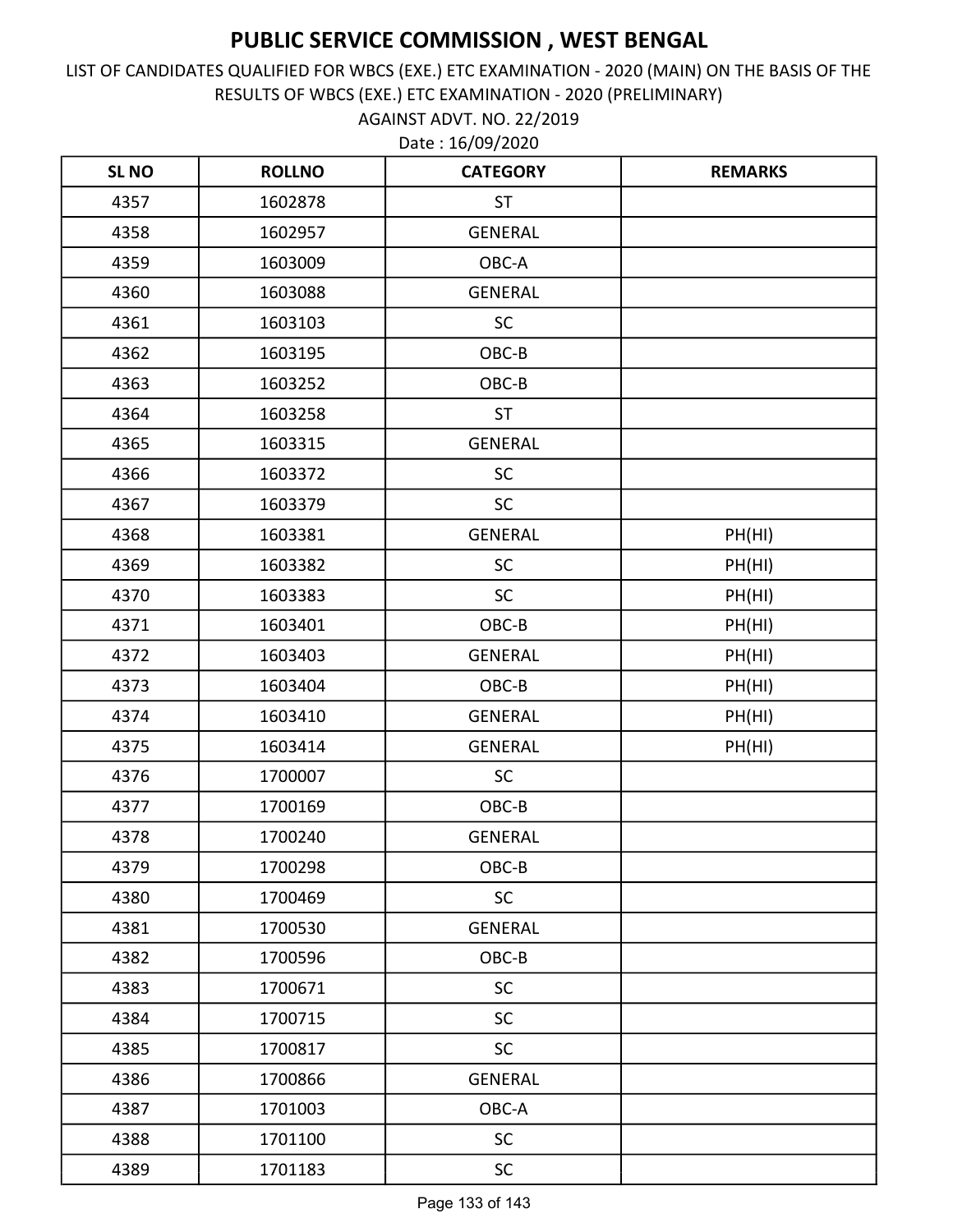AGAINST ADVT. NO. 22/2019 LIST OF CANDIDATES QUALIFIED FOR WBCS (EXE.) ETC EXAMINATION - 2020 (MAIN) ON THE BASIS OF THE RESULTS OF WBCS (EXE.) ETC EXAMINATION - 2020 (PRELIMINARY)

| <b>SLNO</b> | <b>ROLLNO</b> | <b>CATEGORY</b> | <b>REMARKS</b> |
|-------------|---------------|-----------------|----------------|
| 4390        | 1701385       | <b>SC</b>       |                |
| 4391        | 1701442       | OBC-B           |                |
| 4392        | 1701587       | OBC-B           |                |
| 4393        | 1701618       | SC              |                |
| 4394        | 1701703       | OBC-A           |                |
| 4395        | 1701727       | OBC-A           |                |
| 4396        | 1701807       | <b>GENERAL</b>  |                |
| 4397        | 1701920       | <b>SC</b>       |                |
| 4398        | 1701930       | OBC-A           |                |
| 4399        | 1701962       | OBC-A           |                |
| 4400        | 1701986       | OBC-A           |                |
| 4401        | 1701987       | SC              |                |
| 4402        | 1701991       | OBC-B           |                |
| 4403        | 1702098       | <b>GENERAL</b>  |                |
| 4404        | 1702100       | <b>ST</b>       |                |
| 4405        | 1702157       | <b>SC</b>       |                |
| 4406        | 1702180       | <b>GENERAL</b>  |                |
| 4407        | 1702220       | <b>GENERAL</b>  |                |
| 4408        | 1702350       | <b>GENERAL</b>  |                |
| 4409        | 1702411       | OBC-B           |                |
| 4410        | 1702424       | OBC-B           |                |
| 4411        | 1702553       | SC              |                |
| 4412        | 1702611       | GENERAL         |                |
| 4413        | 1702613       | SC              |                |
| 4414        | 1702623       | OBC-A           |                |
| 4415        | 1702660       | OBC-A           |                |
| 4416        | 1702673       | OBC-B           |                |
| 4417        | 1702693       | <b>GENERAL</b>  |                |
| 4418        | 1702712       | <b>SC</b>       |                |
| 4419        | 1702798       | <b>GENERAL</b>  |                |
| 4420        | 1702840       | <b>SC</b>       |                |
| 4421        | 1703058       | SC              |                |
| 4422        | 1703072       | SC              |                |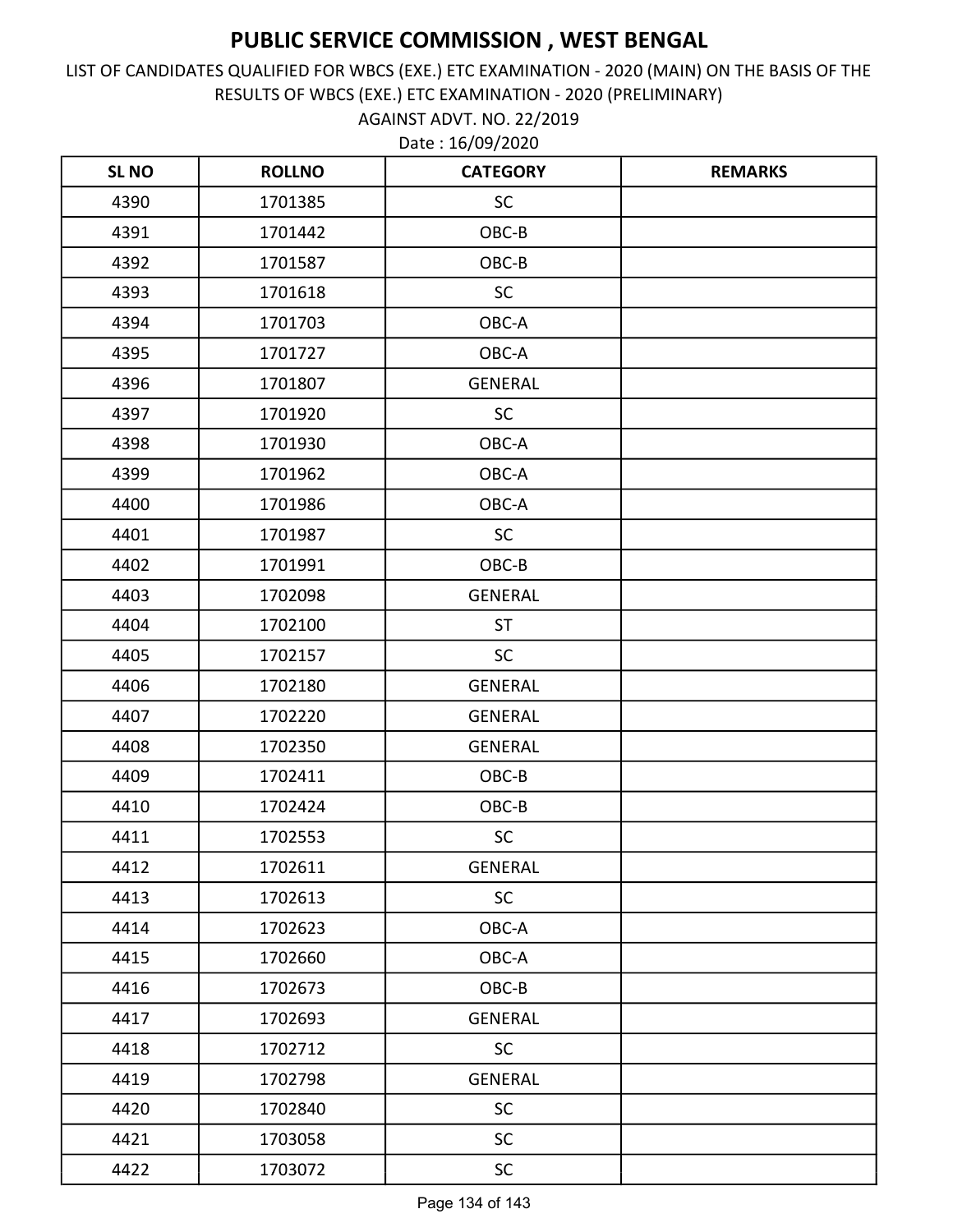AGAINST ADVT. NO. 22/2019 LIST OF CANDIDATES QUALIFIED FOR WBCS (EXE.) ETC EXAMINATION - 2020 (MAIN) ON THE BASIS OF THE RESULTS OF WBCS (EXE.) ETC EXAMINATION - 2020 (PRELIMINARY)

| <b>SLNO</b> | <b>ROLLNO</b> | <b>CATEGORY</b> | <b>REMARKS</b> |
|-------------|---------------|-----------------|----------------|
| 4423        | 1703306       | OBC-B           |                |
| 4424        | 1703330       | SC              |                |
| 4425        | 1703375       | <b>SC</b>       |                |
| 4426        | 1703377       | <b>GENERAL</b>  |                |
| 4427        | 1703524       | <b>ST</b>       |                |
| 4428        | 1703634       | OBC-B           |                |
| 4429        | 1703652       | OBC-B           |                |
| 4430        | 1703752       | SC              |                |
| 4431        | 1703815       | <b>SC</b>       |                |
| 4432        | 1703827       | <b>GENERAL</b>  |                |
| 4433        | 1703856       | OBC-A           |                |
| 4434        | 1704217       | OBC-A           |                |
| 4435        | 1704358       | OBC-A           |                |
| 4436        | 1704376       | <b>SC</b>       |                |
| 4437        | 1704462       | OBC-B           |                |
| 4438        | 1704507       | <b>SC</b>       |                |
| 4439        | 1704535       | OBC-B           |                |
| 4440        | 1704571       | <b>SC</b>       |                |
| 4441        | 1704594       | OBC-A           |                |
| 4442        | 1704626       | <b>GENERAL</b>  |                |
| 4443        | 1704734       | <b>SC</b>       |                |
| 4444        | 1704838       | <b>GENERAL</b>  |                |
| 4445        | 1705030       | SC              |                |
| 4446        | 1705152       | SC              |                |
| 4447        | 1705273       | <b>SC</b>       |                |
| 4448        | 1705304       | GENERAL         |                |
| 4449        | 1705374       | OBC-B           |                |
| 4450        | 1705557       | <b>SC</b>       |                |
| 4451        | 1705565       | <b>GENERAL</b>  |                |
| 4452        | 1705633       | OBC-A           |                |
| 4453        | 1705680       | OBC-B           |                |
| 4454        | 1705683       | SC              |                |
| 4455        | 1705778       | <b>GENERAL</b>  |                |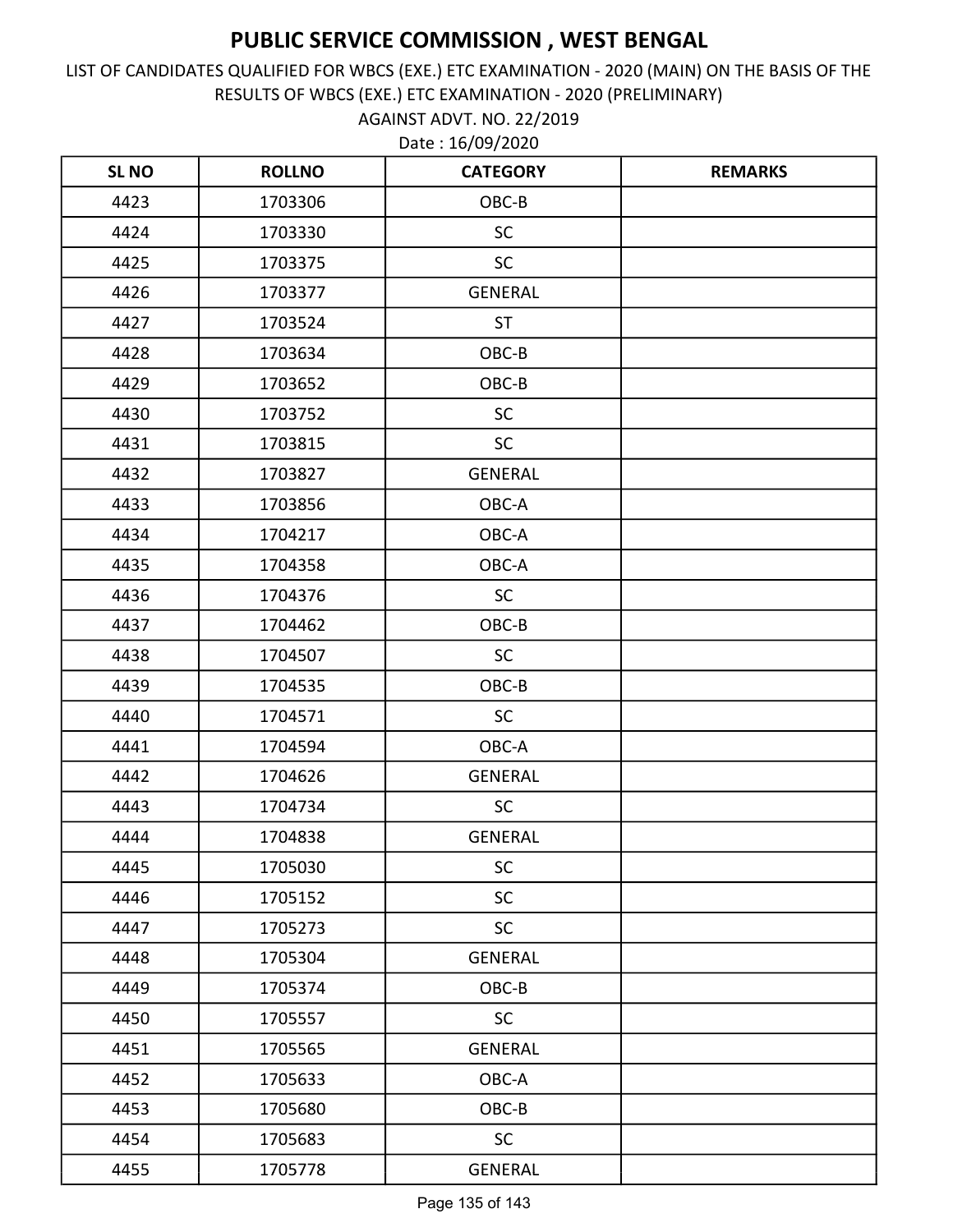AGAINST ADVT. NO. 22/2019 LIST OF CANDIDATES QUALIFIED FOR WBCS (EXE.) ETC EXAMINATION - 2020 (MAIN) ON THE BASIS OF THE RESULTS OF WBCS (EXE.) ETC EXAMINATION - 2020 (PRELIMINARY)

| <b>SLNO</b> | <b>ROLLNO</b> | <b>CATEGORY</b> | <b>REMARKS</b> |
|-------------|---------------|-----------------|----------------|
| 4456        | 1705788       | OBC-B           |                |
| 4457        | 1705857       | <b>SC</b>       | PH(LD&CP)      |
| 4458        | 1705860       | OBC-A           | PH(LD&CP)      |
| 4459        | 1705894       | OBC-A           | PH(LD&CP)      |
| 4460        | 1705901       | OBC-B           | PH(LD&CP)      |
| 4461        | 1800011       | OBC-B           |                |
| 4462        | 1800052       | <b>GENERAL</b>  |                |
| 4463        | 1800055       | <b>GENERAL</b>  |                |
| 4464        | 1800087       | OBC-B           |                |
| 4465        | 1800183       | <b>ST</b>       |                |
| 4466        | 1800211       | <b>GENERAL</b>  |                |
| 4467        | 1800228       | SC              |                |
| 4468        | 1800268       | SC              |                |
| 4469        | 1800280       | <b>ST</b>       |                |
| 4470        | 1800357       | <b>ST</b>       |                |
| 4471        | 1800376       | SC              |                |
| 4472        | 1800517       | SC              |                |
| 4473        | 1800707       | <b>ST</b>       |                |
| 4474        | 1800837       | <b>ST</b>       |                |
| 4475        | 1800883       | OBC-B           |                |
| 4476        | 1800984       | <b>GENERAL</b>  |                |
| 4477        | 1801067       | <b>ST</b>       |                |
| 4478        | 1801089       | <b>ST</b>       |                |
| 4479        | 1801100       | <b>ST</b>       |                |
| 4480        | 1801111       | <b>ST</b>       |                |
| 4481        | 1801270       | OBC-B           |                |
| 4482        | 1801271       | <b>SC</b>       |                |
| 4483        | 1801278       | <b>ST</b>       |                |
| 4484        | 1801318       | <b>ST</b>       |                |
| 4485        | 1801456       | OBC-B           |                |
| 4486        | 1801524       | GENERAL         |                |
| 4487        | 1801699       | OBC-A           |                |
| 4488        | 1801708       | <b>ST</b>       |                |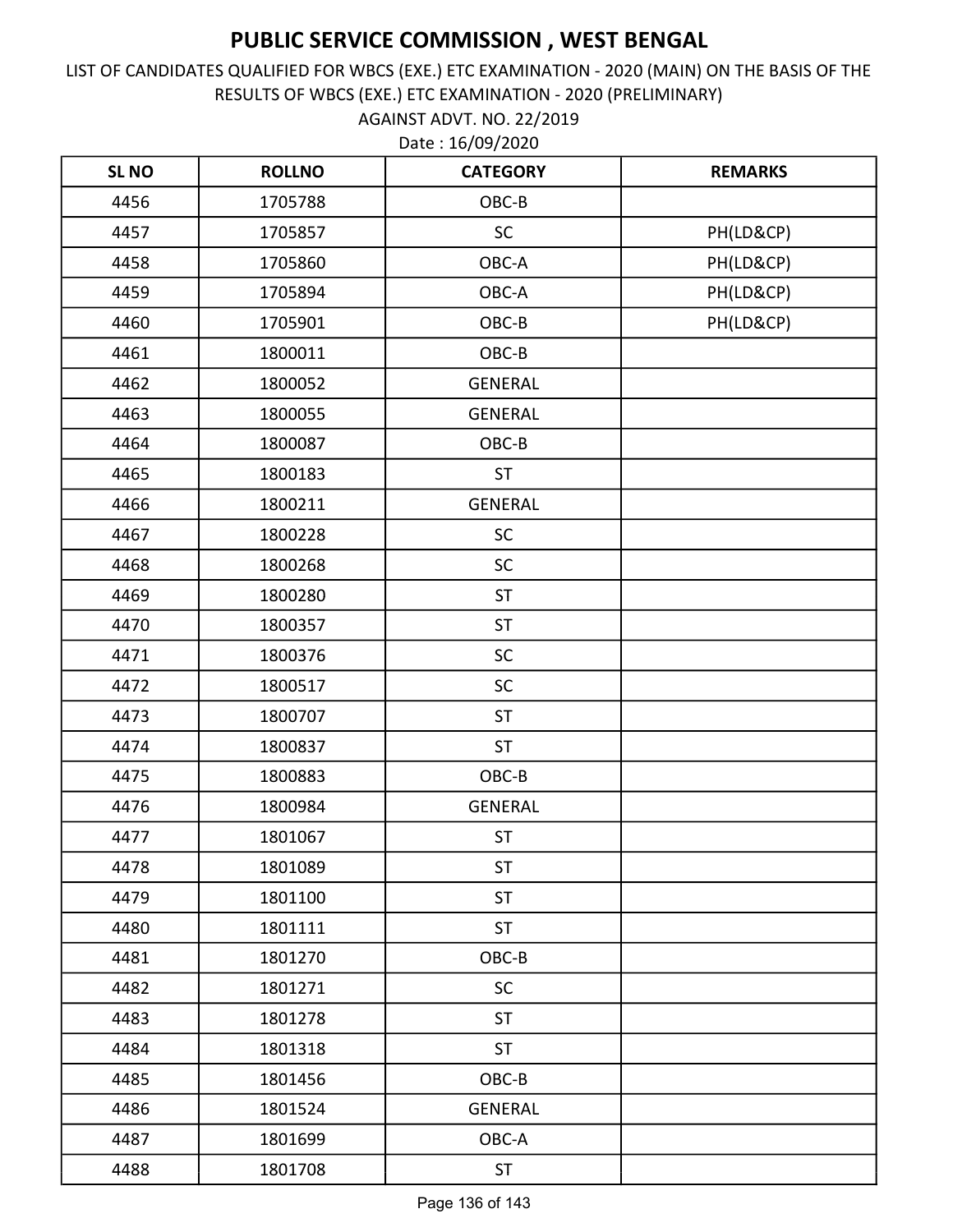LIST OF CANDIDATES QUALIFIED FOR WBCS (EXE.) ETC EXAMINATION - 2020 (MAIN) ON THE BASIS OF THE RESULTS OF WBCS (EXE.) ETC EXAMINATION - 2020 (PRELIMINARY)

Date : 16/09/2020 AGAINST ADVT. NO. 22/2019

| <b>SL NO</b> | <b>ROLLNO</b> | <b>CATEGORY</b> | <b>REMARKS</b> |
|--------------|---------------|-----------------|----------------|
| 4489         | 1801736       | SC              |                |
| 4490         | 1801743       | <b>ST</b>       |                |
| 4491         | 1801747       | <b>ST</b>       |                |
| 4492         | 1801820       | OBC-B           |                |
| 4493         | 1802116       | SC              |                |
| 4494         | 1802145       | SC              |                |
| 4495         | 1802229       | <b>GENERAL</b>  |                |
| 4496         | 1802249       | <b>SC</b>       |                |
| 4497         | 1802282       | <b>ST</b>       |                |
| 4498         | 1802291       | SC              |                |
| 4499         | 1802469       | <b>ST</b>       |                |
| 4500         | 1802523       | <b>ST</b>       |                |
| 4501         | 1802532       | OBC-A           |                |
| 4502         | 1802562       | OBC-B           |                |
| 4503         | 1802607       | <b>ST</b>       |                |
| 4504         | 1802707       | <b>ST</b>       |                |
| 4505         | 1802786       | OBC-A           |                |
| 4506         | 1802837       | <b>ST</b>       |                |
| 4507         | 1802889       | SC              |                |
| 4508         | 1802936       | <b>ST</b>       |                |
| 4509         | 1802995       | <b>ST</b>       |                |
| 4510         | 1803071       | <b>ST</b>       |                |
| 4511         | 1803081       | ST              |                |
| 4512         | 1803100       | <b>ST</b>       |                |
| 4513         | 1803119       | <b>ST</b>       |                |
| 4514         | 1803209       | <b>ST</b>       |                |
| 4515         | 1803368       | <b>ST</b>       |                |
| 4516         | 1803398       | SC              |                |
| 4517         | 1803403       | <b>SC</b>       |                |
| 4518         | 1803478       | <b>ST</b>       |                |
| 4519         | 1803518       | <b>GENERAL</b>  |                |
| 4520         | 1803526       | ST              |                |
| 4521         | 1803689       | <b>SC</b>       |                |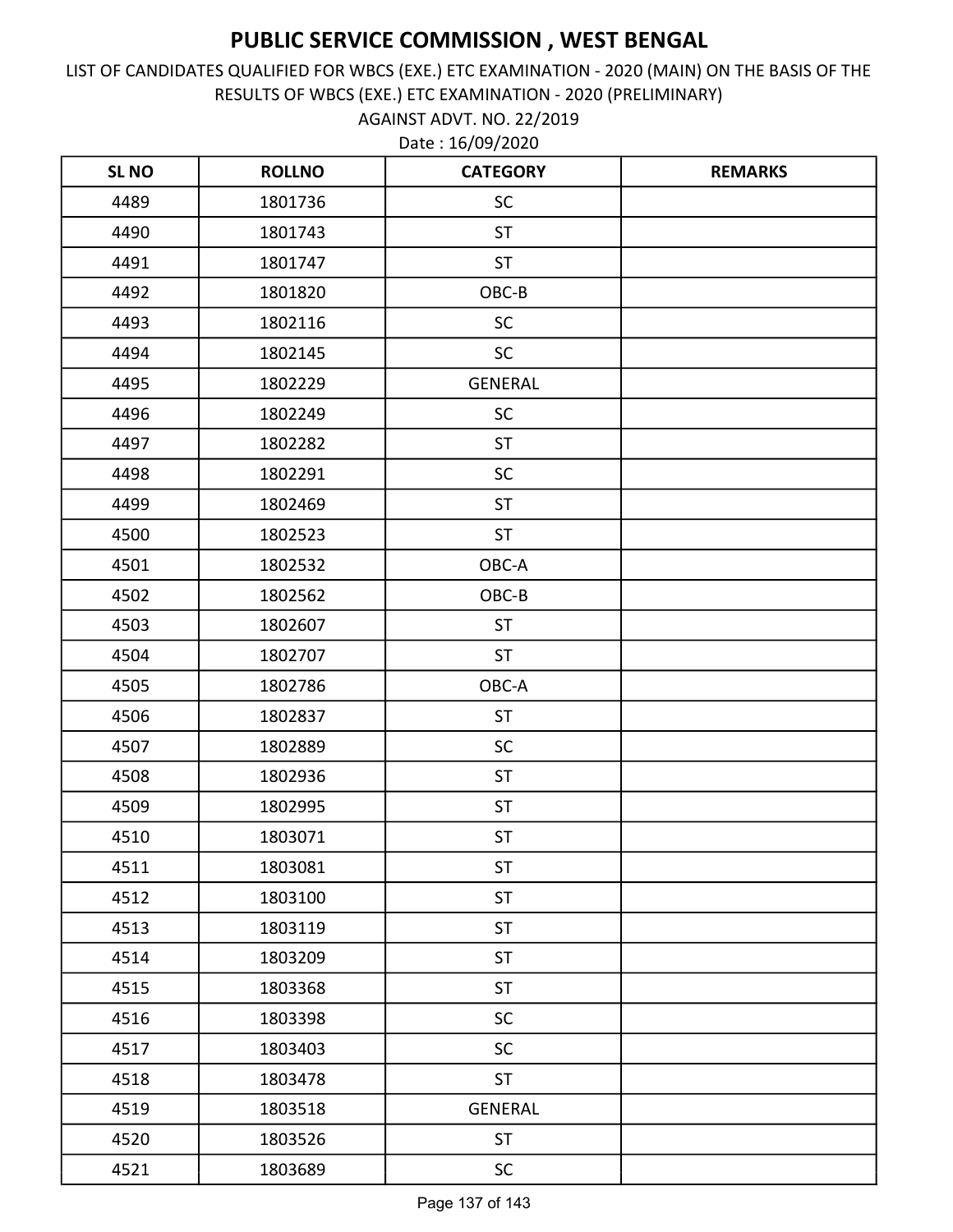LIST OF CANDIDATES QUALIFIED FOR WBCS (EXE.) ETC EXAMINATION - 2020 (MAIN) ON THE BASIS OF THE RESULTS OF WBCS (EXE.) ETC EXAMINATION - 2020 (PRELIMINARY)

Date : 16/09/2020 AGAINST ADVT. NO. 22/2019

| <b>SL NO</b> | <b>ROLLNO</b> | <b>CATEGORY</b> | <b>REMARKS</b> |
|--------------|---------------|-----------------|----------------|
| 4522         | 1803714       | <b>ST</b>       |                |
| 4523         | 1803746       | SC              |                |
| 4524         | 1803826       | <b>ST</b>       |                |
| 4525         | 1803872       | <b>GENERAL</b>  |                |
| 4526         | 1803882       | <b>SC</b>       |                |
| 4527         | 1803883       | <b>GENERAL</b>  |                |
| 4528         | 1803963       | <b>ST</b>       |                |
| 4529         | 1804002       | SC              |                |
| 4530         | 1804158       | <b>SC</b>       |                |
| 4531         | 1804245       | OBC-B           |                |
| 4532         | 1804246       | <b>GENERAL</b>  |                |
| 4533         | 1804297       | OBC-B           |                |
| 4534         | 1804341       | OBC-B           |                |
| 4535         | 1804356       | OBC-A           |                |
| 4536         | 1804359       | <b>GENERAL</b>  |                |
| 4537         | 1804381       | <b>ST</b>       |                |
| 4538         | 1804406       | OBC-B           |                |
| 4539         | 1804496       | <b>ST</b>       |                |
| 4540         | 1804551       | <b>ST</b>       |                |
| 4541         | 1804584       | OBC-A           |                |
| 4542         | 1804623       | <b>ST</b>       |                |
| 4543         | 1804648       | SC              |                |
| 4544         | 1804658       | <b>ST</b>       |                |
| 4545         | 1804802       | OBC-B           |                |
| 4546         | 1804808       | SC              |                |
| 4547         | 1804962       | OBC-B           |                |
| 4548         | 1804984       | <b>GENERAL</b>  |                |
| 4549         | 1805012       | GENERAL         |                |
| 4550         | 1805100       | <b>ST</b>       |                |
| 4551         | 1805142       | <b>ST</b>       |                |
| 4552         | 1805157       | <b>ST</b>       |                |
| 4553         | 1805194       | <b>ST</b>       |                |
| 4554         | 1805207       | <b>ST</b>       |                |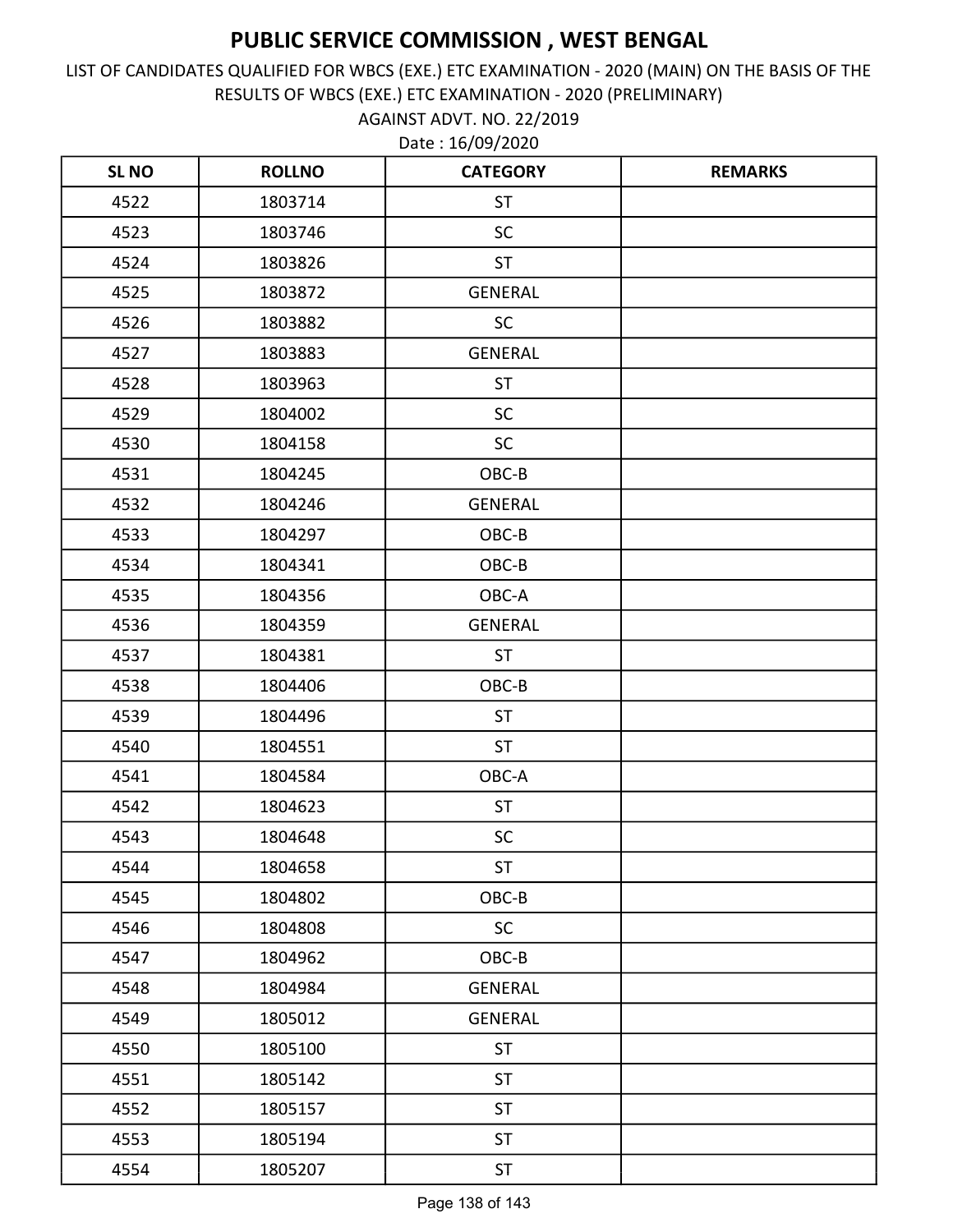AGAINST ADVT. NO. 22/2019 LIST OF CANDIDATES QUALIFIED FOR WBCS (EXE.) ETC EXAMINATION - 2020 (MAIN) ON THE BASIS OF THE RESULTS OF WBCS (EXE.) ETC EXAMINATION - 2020 (PRELIMINARY)

| <b>SLNO</b> | <b>ROLLNO</b> | <b>CATEGORY</b> | <b>REMARKS</b> |
|-------------|---------------|-----------------|----------------|
| 4555        | 1805280       | OBC-A           |                |
| 4556        | 1805388       | <b>ST</b>       |                |
| 4557        | 1805395       | <b>GENERAL</b>  |                |
| 4558        | 1805457       | SC              |                |
| 4559        | 1805480       | SC              |                |
| 4560        | 1805656       | <b>ST</b>       |                |
| 4561        | 1805668       | SC              |                |
| 4562        | 1805686       | <b>ST</b>       |                |
| 4563        | 1805797       | <b>ST</b>       |                |
| 4564        | 1805881       | <b>ST</b>       |                |
| 4565        | 1805906       | SC              |                |
| 4566        | 1805939       | OBC-A           |                |
| 4567        | 1805986       | SC              |                |
| 4568        | 1806041       | <b>SC</b>       |                |
| 4569        | 1806079       | SC              |                |
| 4570        | 1806141       | OBC-B           |                |
| 4571        | 1806172       | <b>GENERAL</b>  |                |
| 4572        | 1806175       | <b>GENERAL</b>  |                |
| 4573        | 1806245       | <b>ST</b>       |                |
| 4574        | 1806254       | <b>ST</b>       |                |
| 4575        | 1806363       | OBC-A           |                |
| 4576        | 1806425       | ST              |                |
| 4577        | 1806790       | SC              |                |
| 4578        | 1806913       | <b>ST</b>       |                |
| 4579        | 1806949       | <b>ST</b>       |                |
| 4580        | 1807036       | <b>ST</b>       |                |
| 4581        | 1807133       | GENERAL         |                |
| 4582        | 1807173       | SC              |                |
| 4583        | 1807273       | <b>GENERAL</b>  |                |
| 4584        | 1807314       | SC              |                |
| 4585        | 1807401       | OBC-B           |                |
| 4586        | 1807603       | <b>ST</b>       |                |
| 4587        | 1807794       | ST              |                |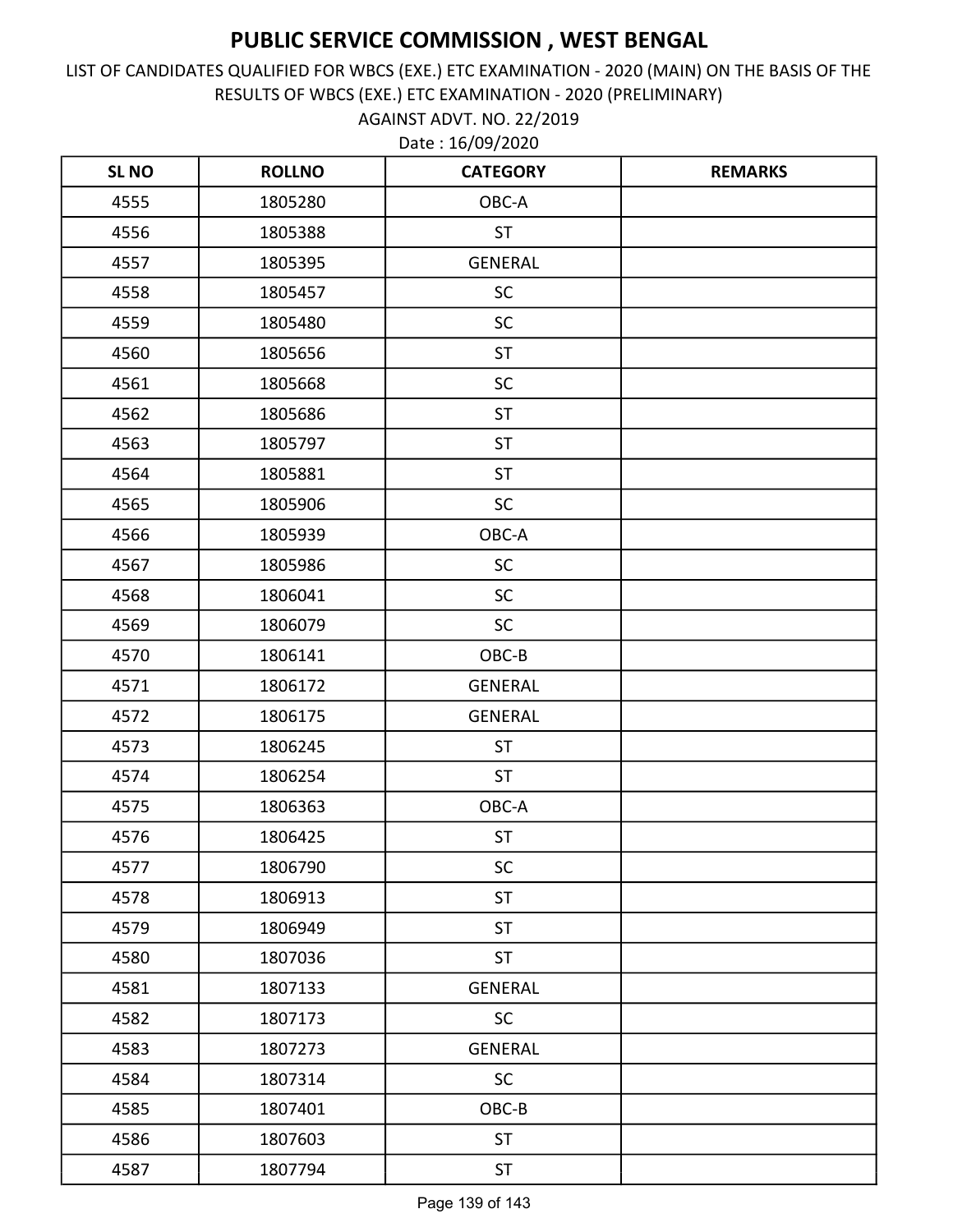AGAINST ADVT. NO. 22/2019 LIST OF CANDIDATES QUALIFIED FOR WBCS (EXE.) ETC EXAMINATION - 2020 (MAIN) ON THE BASIS OF THE RESULTS OF WBCS (EXE.) ETC EXAMINATION - 2020 (PRELIMINARY)

| <b>SLNO</b> | <b>ROLLNO</b> | <b>CATEGORY</b> | <b>REMARKS</b> |
|-------------|---------------|-----------------|----------------|
| 4588        | 1807817       | <b>SC</b>       |                |
| 4589        | 1807892       | <b>SC</b>       |                |
| 4590        | 1807988       | OBC-B           |                |
| 4591        | 1808026       | <b>GENERAL</b>  |                |
| 4592        | 1808070       | <b>GENERAL</b>  |                |
| 4593        | 1808092       | <b>GENERAL</b>  |                |
| 4594        | 1808165       | <b>ST</b>       |                |
| 4595        | 1808167       | <b>GENERAL</b>  |                |
| 4596        | 1808184       | <b>GENERAL</b>  |                |
| 4597        | 1808209       | <b>ST</b>       |                |
| 4598        | 1808247       | OBC-B           |                |
| 4599        | 1808248       | <b>ST</b>       |                |
| 4600        | 1808256       | SC              |                |
| 4601        | 1808280       | <b>ST</b>       |                |
| 4602        | 1808297       | SC              |                |
| 4603        | 1808336       | SC              |                |
| 4604        | 1808401       | SC              |                |
| 4605        | 1808412       | <b>GENERAL</b>  |                |
| 4606        | 1808423       | <b>ST</b>       |                |
| 4607        | 1808447       | SC              |                |
| 4608        | 1808458       | SC              |                |
| 4609        | 1808517       | ST              |                |
| 4610        | 1808530       | <b>GENERAL</b>  |                |
| 4611        | 1808562       | GENERAL         |                |
| 4612        | 1808572       | <b>ST</b>       |                |
| 4613        | 1808683       | SC              |                |
| 4614        | 1900072       | <b>ST</b>       |                |
| 4615        | 1900115       | <b>ST</b>       |                |
| 4616        | 1900152       | <b>ST</b>       |                |
| 4617        | 1900212       | OBC-B           |                |
| 4618        | 1900295       | <b>ST</b>       |                |
| 4619        | 1900304       | <b>ST</b>       |                |
| 4620        | 1900333       | ST              |                |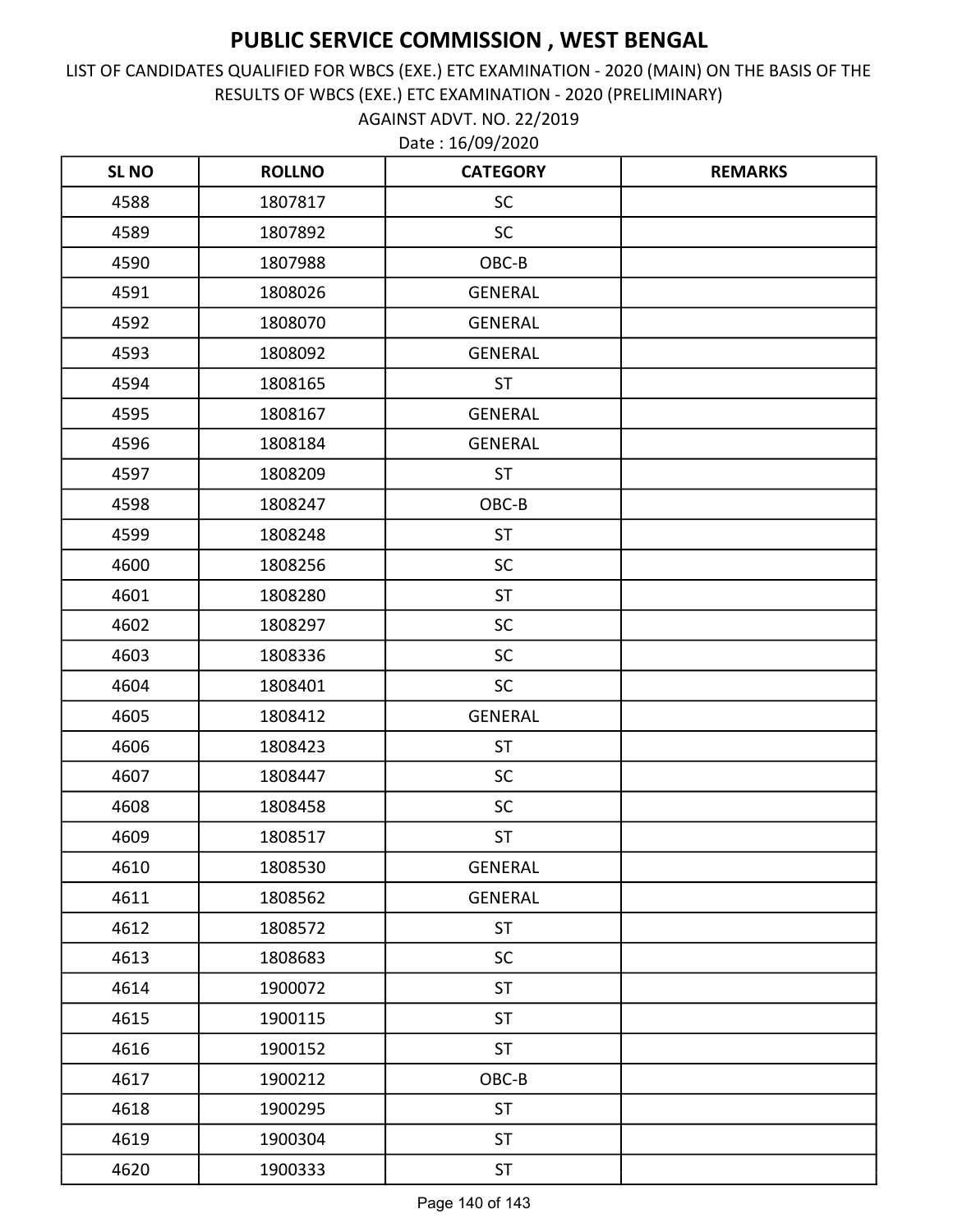LIST OF CANDIDATES QUALIFIED FOR WBCS (EXE.) ETC EXAMINATION - 2020 (MAIN) ON THE BASIS OF THE RESULTS OF WBCS (EXE.) ETC EXAMINATION - 2020 (PRELIMINARY)

Date : 16/09/2020 AGAINST ADVT. NO. 22/2019

| <b>SL NO</b> | <b>ROLLNO</b> | <b>CATEGORY</b> | <b>REMARKS</b> |
|--------------|---------------|-----------------|----------------|
| 4621         | 1900406       | <b>ST</b>       |                |
| 4622         | 1900426       | <b>ST</b>       |                |
| 4623         | 1900429       | <b>ST</b>       |                |
| 4624         | 1900469       | <b>ST</b>       |                |
| 4625         | 1900495       | <b>ST</b>       |                |
| 4626         | 1900506       | <b>ST</b>       |                |
| 4627         | 1900517       | <b>ST</b>       |                |
| 4628         | 1900568       | SC              |                |
| 4629         | 1900638       | <b>ST</b>       |                |
| 4630         | 1900667       | <b>ST</b>       |                |
| 4631         | 1900691       | <b>ST</b>       |                |
| 4632         | 1900755       | SC              |                |
| 4633         | 2000062       | <b>GENERAL</b>  |                |
| 4634         | 2000165       | <b>ST</b>       |                |
| 4635         | 2000169       | <b>ST</b>       |                |
| 4636         | 2000204       | <b>ST</b>       |                |
| 4637         | 2000223       | <b>ST</b>       |                |
| 4638         | 2000250       | OBC-B           |                |
| 4639         | 2000263       | <b>ST</b>       |                |
| 4640         | 2000264       | <b>ST</b>       |                |
| 4641         | 2000279       | <b>ST</b>       |                |
| 4642         | 2000295       | ST              |                |
| 4643         | 2000349       | <b>ST</b>       |                |
| 4644         | 2000397       | <b>ST</b>       |                |
| 4645         | 2000403       | <b>ST</b>       |                |
| 4646         | 2000427       | <b>ST</b>       |                |
| 4647         | 2000458       | <b>ST</b>       |                |
| 4648         | 2000476       | <b>ST</b>       |                |
| 4649         | 2000481       | OBC-B           |                |
| 4650         | 2000521       | <b>ST</b>       |                |
| 4651         | 2000642       | <b>ST</b>       |                |
| 4652         | 2000645       | <b>ST</b>       |                |
| 4653         | 2000661       | <b>ST</b>       |                |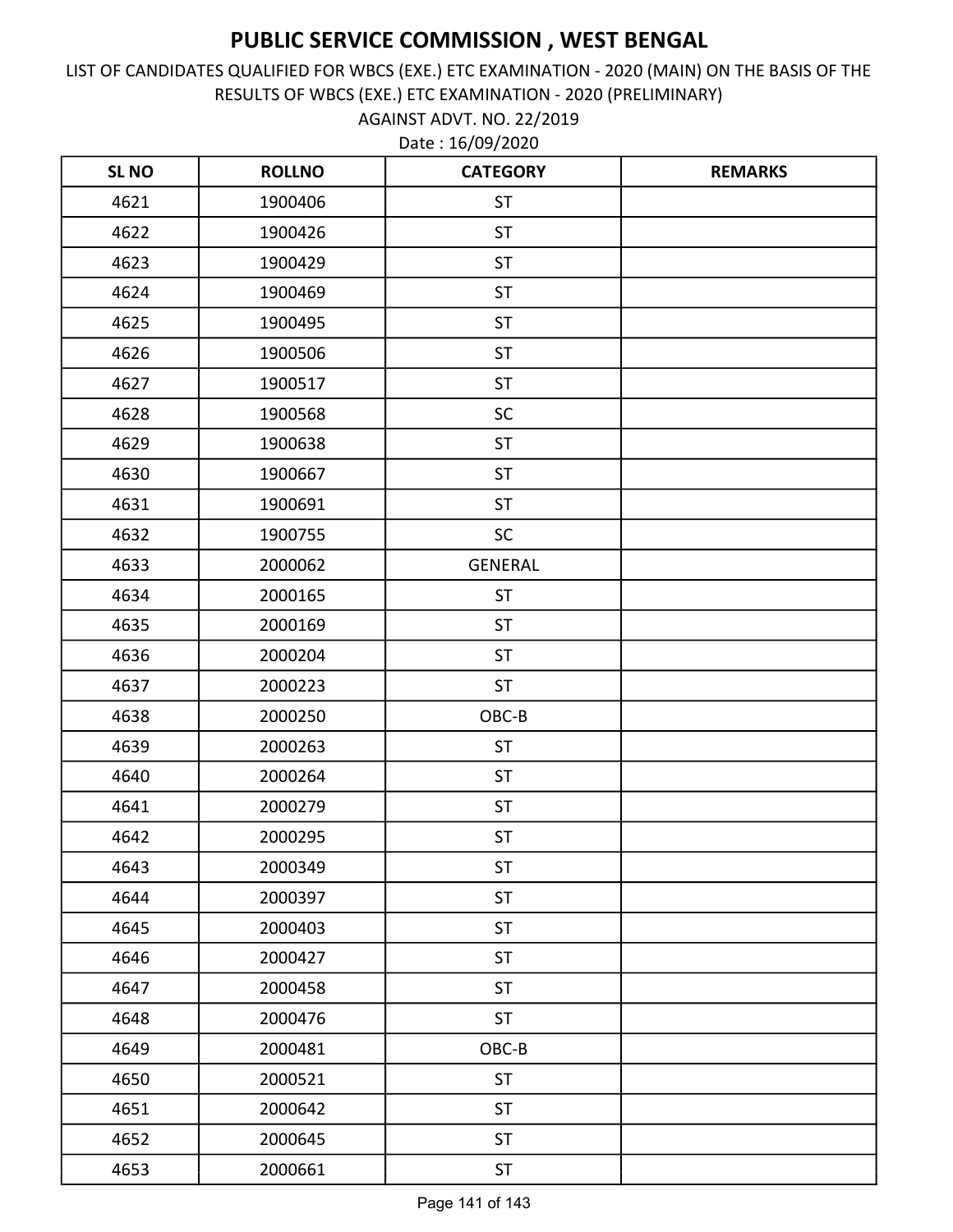LIST OF CANDIDATES QUALIFIED FOR WBCS (EXE.) ETC EXAMINATION - 2020 (MAIN) ON THE BASIS OF THE RESULTS OF WBCS (EXE.) ETC EXAMINATION - 2020 (PRELIMINARY)

Date : 16/09/2020 AGAINST ADVT. NO. 22/2019

| <b>SL NO</b> | <b>ROLLNO</b> | <b>CATEGORY</b> | <b>REMARKS</b> |
|--------------|---------------|-----------------|----------------|
| 4654         | 2000693       | <b>ST</b>       |                |
| 4655         | 2000695       | <b>ST</b>       |                |
| 4656         | 2000713       | <b>ST</b>       |                |
| 4657         | 2000740       | <b>ST</b>       |                |
| 4658         | 2000752       | <b>ST</b>       |                |
| 4659         | 2000879       | OBC-B           |                |
| 4660         | 2000910       | <b>ST</b>       |                |
| 4661         | 2000937       | ST              |                |
| 4662         | 2000987       | <b>ST</b>       |                |
| 4663         | 2001112       | <b>ST</b>       |                |
| 4664         | 2001283       | ST              |                |
| 4665         | 2001305       | <b>ST</b>       |                |
| 4666         | 2001326       | <b>ST</b>       |                |
| 4667         | 2001407       | <b>ST</b>       |                |
| 4668         | 2001434       | <b>ST</b>       |                |
| 4669         | 2001541       | <b>ST</b>       |                |
| 4670         | 2001611       | <b>ST</b>       |                |
| 4671         | 2001620       | <b>ST</b>       |                |
| 4672         | 2001644       | SC              |                |
| 4673         | 2001673       | <b>ST</b>       |                |
| 4674         | 2001719       | <b>ST</b>       |                |
| 4675         | 2001728       | <b>ST</b>       |                |
| 4676         | 2001730       | SC              |                |
| 4677         | 2001803       | <b>ST</b>       |                |
| 4678         | 2001811       | <b>ST</b>       |                |
| 4679         | 2001836       | SC              |                |
| 4680         | 2001857       | <b>ST</b>       |                |
| 4681         | 2001859       | <b>ST</b>       |                |
| 4682         | 2001992       | <b>ST</b>       |                |
| 4683         | 2002030       | <b>ST</b>       |                |
| 4684         | 2002077       | <b>ST</b>       |                |
| 4685         | 2002079       | <b>ST</b>       |                |
| 4686         | 2002083       | ST              |                |